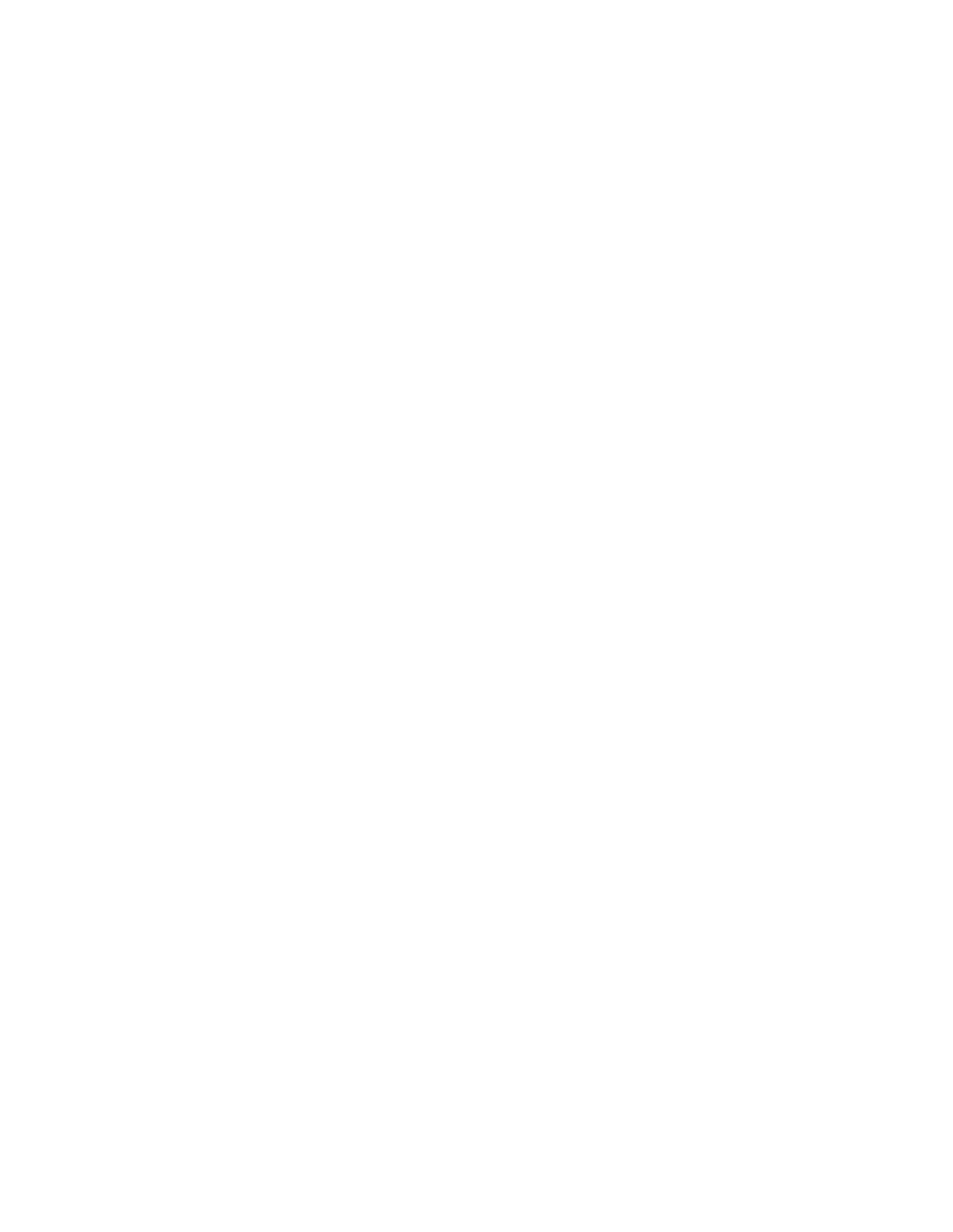# **INTRODUCTION**

This document is intended to provide an easy-to-use summary of information contained in the Hazardous Waste Management Act (HWMA)/Resource Conservation and Recovery Act (RCRA) Part A Permit Applications for the Idaho National Laboratory (INL), Volumes 1 and the Advanced Mixed Waste Treatment Project (AMWTP) Interim Status Document for the TSA-1/TSA-R. Additionally, a summary of Part A information that is found in the unit specific HWMA/RCRA Final Partial Part B Permits for the INL and in the Idaho Nuclear Technology and Engineering Center (INTEC) HWMA/RCRA Part B Post-Closure Permit for the INL has been included in this document. The information has been condensed to a single page for each interim status unit, post-closure unit, and permitted treatment, storage, and disposal (TSD) unit at the INL. Information on units that do not have interim status and are awaiting a HWMA/RCRA final partial Part B permit has not been included in this document. Additionally, information found in unit-specific permit modification requests (PMRs), that have not been approved by the Idaho Department of Environmental Quality (DEQ) is not included in this summary.

The information in this document reflects the most recently approved changes to the HWMA/RCRA Part A Permit Applications, HWMA/RCRA Post-Closure Permit, and the unit specific HWMA/RCRA final partial Part B permits for the INL.

The most current revision of this document may be found on the Idaho Environmental Coalition, LLC (IEC) external web page @ https://idahoenvironmental.com/Community/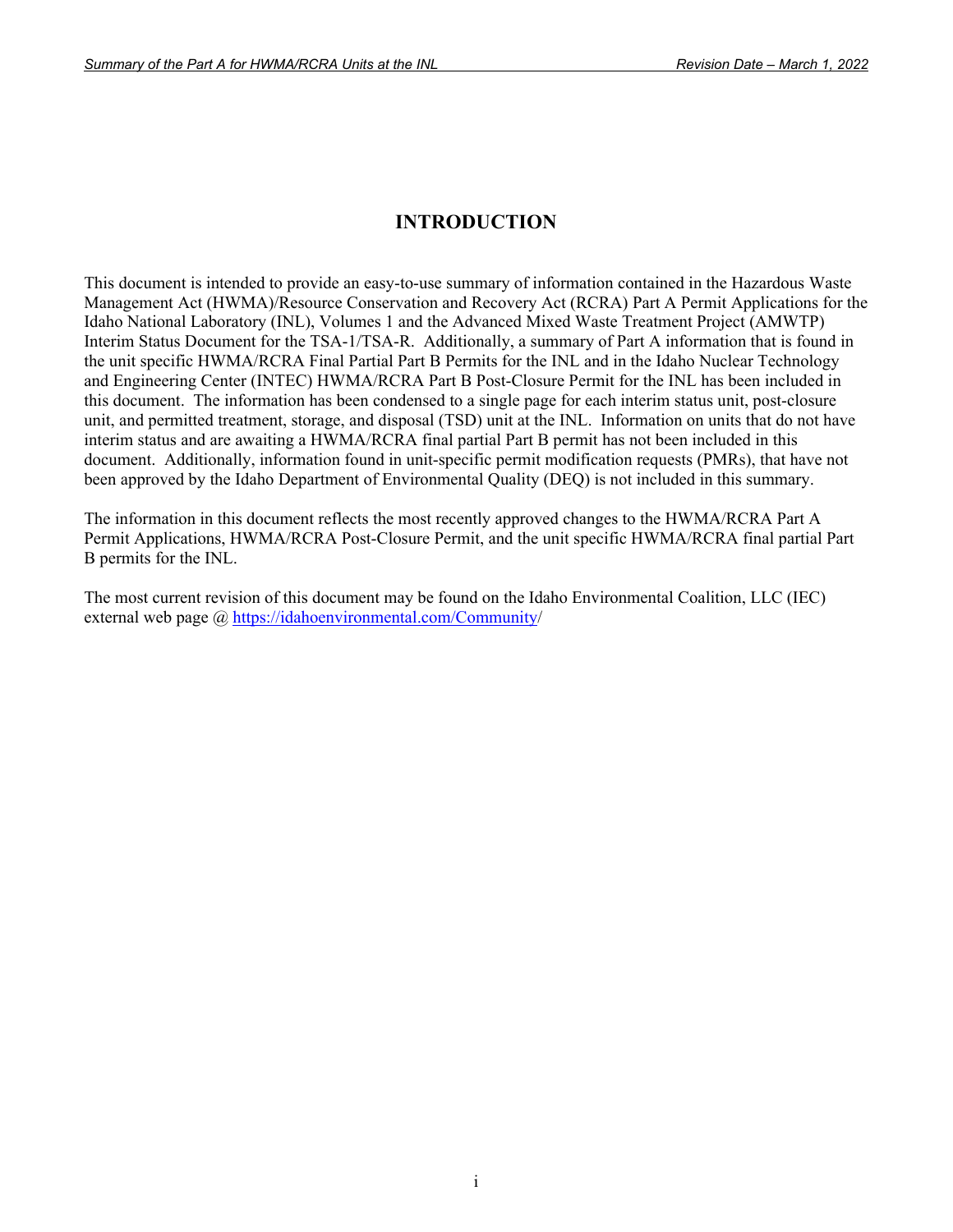| <b>REVISION DATE</b> | <b>SUMMARY OF CHANGES</b>                                                                                                                                                                                                                                                                                                                                                                                                                                                                                                                                                                                                                                                                                                                                                                                                                                                                                                                                                                                                                                                                                                                                                  |
|----------------------|----------------------------------------------------------------------------------------------------------------------------------------------------------------------------------------------------------------------------------------------------------------------------------------------------------------------------------------------------------------------------------------------------------------------------------------------------------------------------------------------------------------------------------------------------------------------------------------------------------------------------------------------------------------------------------------------------------------------------------------------------------------------------------------------------------------------------------------------------------------------------------------------------------------------------------------------------------------------------------------------------------------------------------------------------------------------------------------------------------------------------------------------------------------------------|
| 06/15/99             | Complete revision/update of this document due to numerous changes in interim<br>status units at the Idaho National Engineering and Environmental Laboratory<br>(INEEL) since the issuance of the June 1995 revision.                                                                                                                                                                                                                                                                                                                                                                                                                                                                                                                                                                                                                                                                                                                                                                                                                                                                                                                                                       |
| 01/31/00             | Revised to reflect the following changes:<br>Administrative closure of Multicurie Cell (MCC) container storage unit at the<br>$\bullet$<br>INTEC - approved by the DEQ on 07/20/99<br>Closure of Portable Water Treatment Unit (PWTU) at Power Burst Facility<br>(PBF)/Test Area North (TAN) – approved by the DEQ on 07/08/99<br>Closure of the WCF units at the INTEC<br>$\bullet$<br>Approval of U134 Environmental Protection Agency (EPA) Hazardous Waste<br>Number (HWN) for the Waste Experimental Reduction Facility (WERF)<br>Incinerator – approved by the DEQ on $12/17/99$<br>INTEC Tank Farm and CPP-604 Tank Farm Tanks Information clarified<br>Editorial changes made to reflect the January 2000 revision of the<br>$\bullet$<br>HWMA/RCRA Part A Permit Application for the INEEL, Volume 1, Bechtel<br>BWXT Idaho, LLC (BBWI), Books 1 and 2.                                                                                                                                                                                                                                                                                                           |
| 08/01/00             | Document reformatted and information added/deleted to reflect Part A Permit<br>$\bullet$<br>information for all HWMA/RCRA interim status and HWMA/RCRA<br>permitted units at the INEEL - including units located at the Argonne National<br>Laboratory-West (ANL-W) Facility<br>Incorporation of DEQ's approval of a Part A Permit Change Request -<br>Changes to the WERF Waste Stabilization System located at the Waste<br>Reduction Operations Complex (WROC)<br>Incorporation of information related to newly permitted HWMA/RCRA Units<br>(01/27/00) at the WROC and TAN: Mixed Waste Storage Facility (MWSF),<br>MWSF-Portable Storage Units (PSUs), WERF Waste Storage Building<br>(WWSB), WERF Sizing, WERF Macroencapsulation, and the TAN<br>Hazardous Waste Storage (THWS)<br>Deletion of information related to interim status units which have undergone<br>$\bullet$<br>closure: Heat Transfer Reactor Experiment-3 (HTRE-3) - approved by DEQ<br>on 01/31/00; Process Experimental Pilot Plant (PREPP) Incinerator and<br>PREPP Waste Stabilization Unit - approved by DEQ on 03/7/00; WERF<br>Waste/Storage Feed Tanks - approved by the DEQ on 05/16/00. |
| 01/10/01             | Document revised to incorporate information that was inadvertently omitted<br>$\bullet$<br>regarding the WROC/Power Burst Facility (PBF) permitted units: WERF<br>Macroencapsulation Unit, WERF Sizing Unit.                                                                                                                                                                                                                                                                                                                                                                                                                                                                                                                                                                                                                                                                                                                                                                                                                                                                                                                                                               |
| 03/29/01             | Document revised to incorporate changes that have been approved by the DEQ<br>since the last major revision to this document $(08/01/00)$ . Revised information<br>includes:<br>Changes to the INTEC Process Equipment Waste (PEW) Evaporator Feed<br>Storage and Treatment Tanks - approvals by the DEQ on 08/24/00 and<br>11/09/00.<br>Closure of Hazardous Chemical Waste Handling and Neutralization Facility<br>$HCWHNF$ – approved by the DEQ on 09/18/00.<br>WROC/PBF - WERF Incinerator Loss of Interim Status, effective date<br>11/02/00.<br>Radioactive Waste Management Complex RWMC - Closure of the Waste<br>Characterization Facility (WCF) was approved by the DEQ on 09/25/00.<br>Process Design Capacity changes for the RCRA Part B permitted units at the<br>RWMC were approved by the DEQ on 10/23/00.                                                                                                                                                                                                                                                                                                                                                |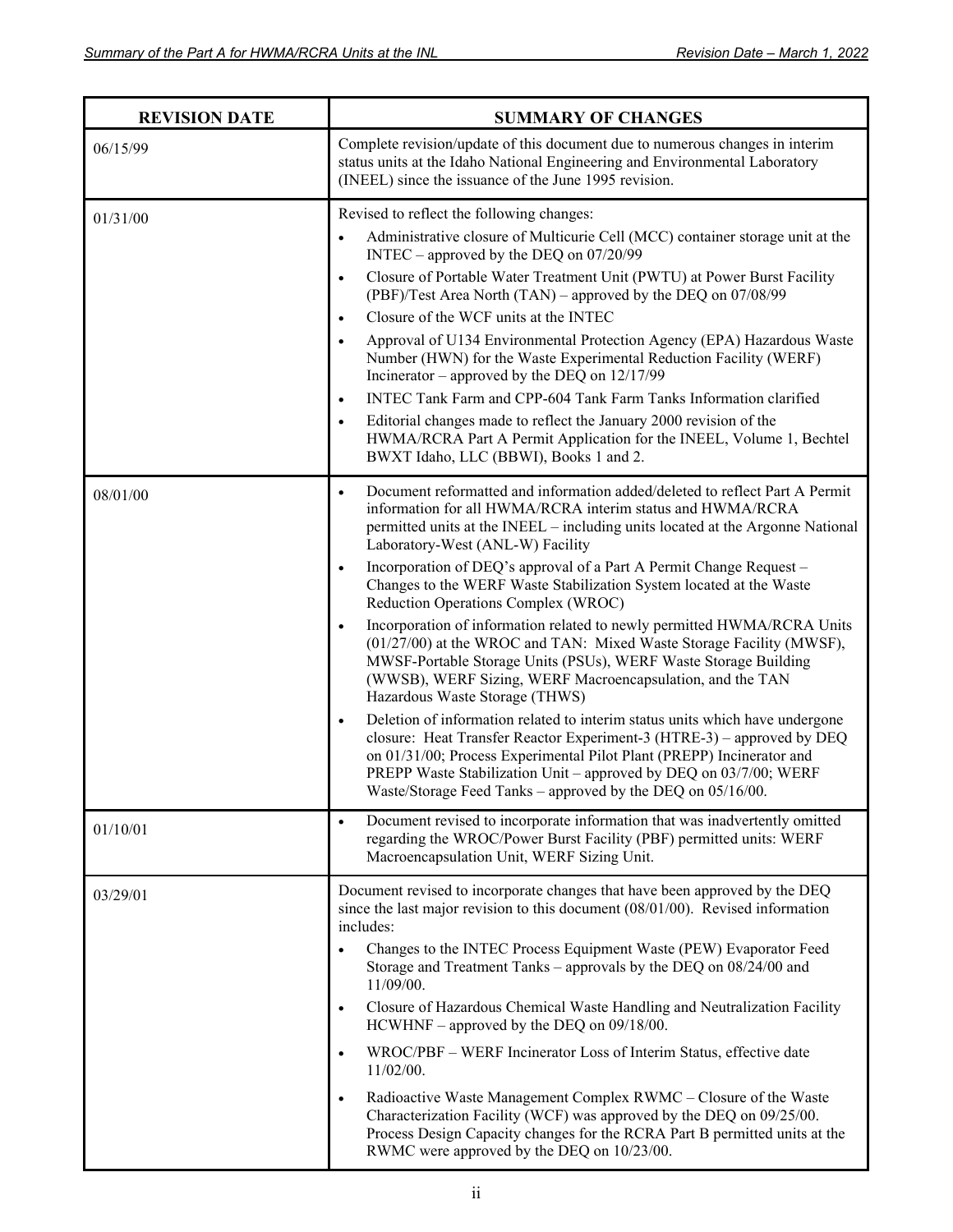| <b>REVISION DATE</b> | <b>SUMMARY OF CHANGES</b>                                                                                                                                                                                                                                                                                                                                                                                                                                                                  |
|----------------------|--------------------------------------------------------------------------------------------------------------------------------------------------------------------------------------------------------------------------------------------------------------------------------------------------------------------------------------------------------------------------------------------------------------------------------------------------------------------------------------------|
| 03/29/01 (continued) | ANL-W - HWMA/RCRA Part B Partial Permit issued for the Sodium<br>$\bullet$<br>Components Maintenance Shop (SCMS). Interim status issued for the<br>Intermediate Heat Exchanger (IHX), Secondary Sodium Purification System<br>$(SSPS)$ .<br>BNFL Inc. - HWMA/RCRA Part B Permit issued for the Advanced Mixed<br>Waste Treatment Facility $[(AMWTF) - Building WMF-676] - issued$<br>07/19/00 and the Advanced Mixed Waste Treatment Project [(AMWTP -                                     |
|                      | Building WMF-634] $-$ issued 08/07/00.                                                                                                                                                                                                                                                                                                                                                                                                                                                     |
| 09/27/01             | Document revised to incorporate editorial corrections and to incorporate changes<br>that have been approved by the DEQ since the last revision to the Part A Summary<br>$(03/29/01)$ . The revised information includes the following:                                                                                                                                                                                                                                                     |
|                      | INTEC - WCF Post-Closure Permit Application units [WCF Evaporator,<br>WCF High Efficiency Particulate Air (HEPA) Filter Storage, WCF Storage<br>Tanks] are now identified as a landfill (process code = $D80$ ).                                                                                                                                                                                                                                                                           |
|                      | RWMC - Transfer of operational control of RWMC interim status units<br>[Transuranic Storage Area (TSA)-1/TSA-R, TSA-2, TSA-Retrieval<br>Enclosure (RE) Retrieval Modification Facility (RMF)] from BBWI to<br>BNFL Inc., with the effective date of 06/04/01.                                                                                                                                                                                                                              |
| 02/27/02             | Document revised to incorporate editorial corrections and to incorporate changes<br>that have been approved by the DEQ since the last revision to the Part A Summary<br>$(09/27/01)$ . The revised information includes the following:                                                                                                                                                                                                                                                     |
|                      | RWMC - Closure of the Intermediate-Level Transuranic Storage Facility<br>(ILTSF) Pad 2. Closure of this unit was approved by the DEQ on 11/12/01.<br>Addition of EPA HWNs D027, D030, D037, D043 and addition of T04 "other<br>treatment" process code for the Waste Storage Facility (WSF).                                                                                                                                                                                               |
|                      | WERF/WROC - Administrative closure of the Macroencapsulation Unit<br>approved by the DEQ on 01/03/02.                                                                                                                                                                                                                                                                                                                                                                                      |
|                      | AMWTP (BNFL Inc.) – Change of EPA HWNs to reflect the approved Waste<br>Isolation Pilot Plant EPA HWNs and a reduction in process design capacity<br>for WMF-634.                                                                                                                                                                                                                                                                                                                          |
| 08/20/02             | Document revised to incorporate editorial corrections and to incorporate changes<br>that have been approved by the DEQ since the last revision to the Part A Summary<br>$(02/27/01)$ . The revised information includes the following:                                                                                                                                                                                                                                                     |
|                      | INTEC - Information revised to reflect the HWMA/RCRA Storage and<br>Treatment Permit for the INTEC - Debris Treatment Processes, Holdup and<br>Collection Tanks, CPP-659/-1659 Storage, CPP-666 Fluorinel Dissolution<br>Process Cell Container Storage. (Permit stay lifted by the DEQ on 05/15/02)                                                                                                                                                                                       |
|                      | RWMC – Revised the process codes and the process design capacity for the<br>RWMC WSF.                                                                                                                                                                                                                                                                                                                                                                                                      |
|                      | TAN – Closure of the THWS Facility (TAN-628) – Closure of this unit was<br>approved by the DEQ on 02/20/02 and the permit expired as of 06/01/02.                                                                                                                                                                                                                                                                                                                                          |
|                      | AMWTP (BNFL Inc.) – Revised the EPA HWN for the Transuranic Storage<br>Area Pad 1/Pad R, and RMF. Revised EPA HWNs, process design capacities,<br>process codes and estimated annual quantity of waste for the WMF-676<br>(AMWTF).                                                                                                                                                                                                                                                         |
|                      | $ANL-W - Closure$ of the SSPS – Closure of this unit was received from the<br>DEQ on 02/14/02. Revised process codes and the process design capacity for<br>the Hot Fuel Examination Facility/Transient Reactor Test Facility<br>(HFEF/TREAT). Revised the process design capacity, the EPA HWNs, and<br>the facility name for the Sodium Storage Building [(SSB) previously identified<br>as Building 703]. Revised the process design capacity for the Sodium Process<br>Facility (SPF). |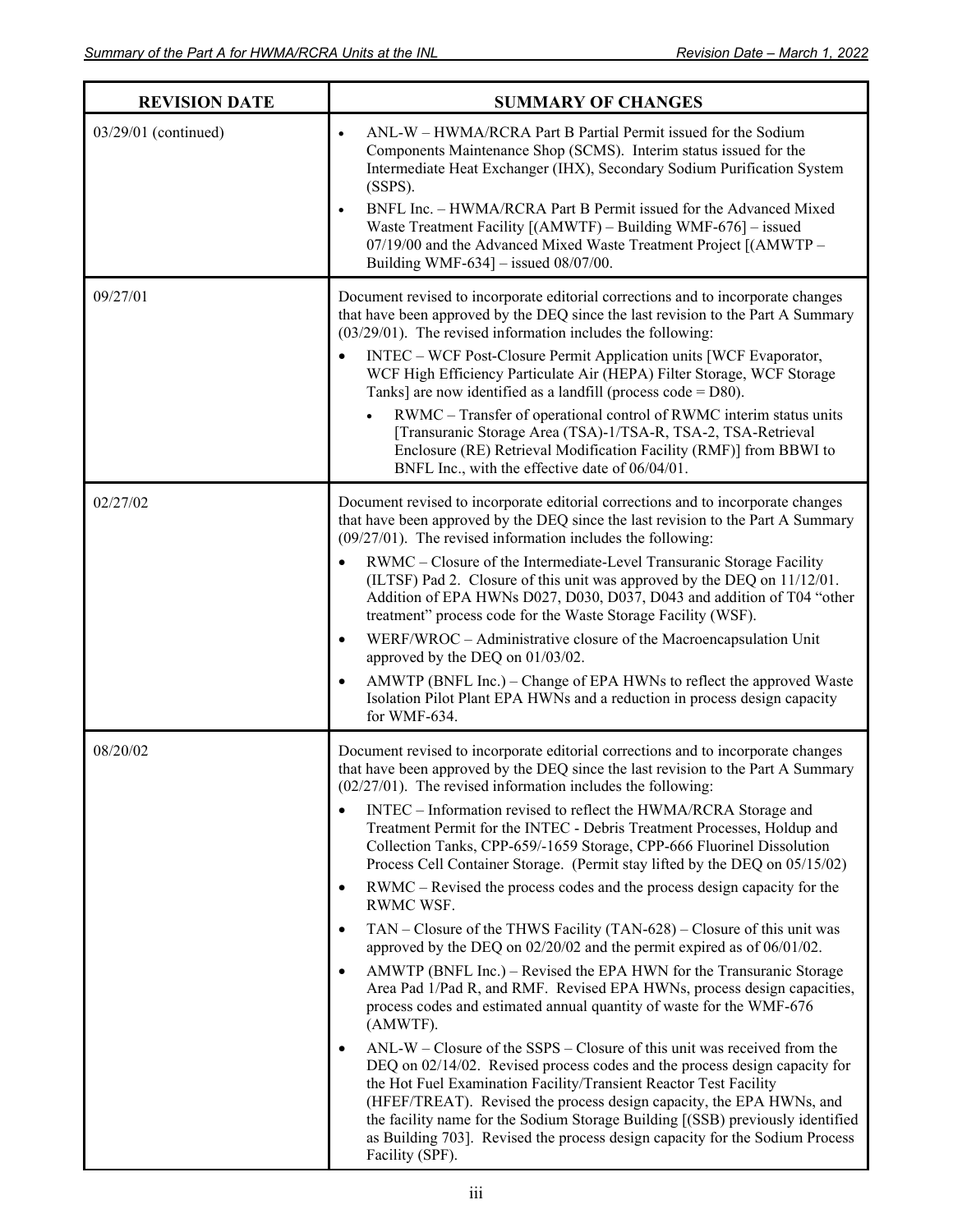| <b>REVISION DATE</b> | <b>SUMMARY OF CHANGES</b>                                                                                                                                                                                                                                                                                                                                              |
|----------------------|------------------------------------------------------------------------------------------------------------------------------------------------------------------------------------------------------------------------------------------------------------------------------------------------------------------------------------------------------------------------|
| 02/27/03             | Document revised to incorporate editorial corrections and to incorporate changes<br>that have been approved by the DEQ since the last revision to the Part A Summary<br>$(08/20/02)$ . The revised information includes the following:                                                                                                                                 |
|                      | Transfer of operational control of the following RWMC HWMA/RCRA<br>Permitted Units from BBWI to BNFL Inc.:                                                                                                                                                                                                                                                             |
|                      | Stored Waste Examination Pilot Plant [(SWEPP)(WMF-610)]                                                                                                                                                                                                                                                                                                                |
|                      | WSF (WMF-629, -630, -631, -632, -633)                                                                                                                                                                                                                                                                                                                                  |
|                      | Building WMF-635                                                                                                                                                                                                                                                                                                                                                       |
|                      | Revision of EPA HWNs, process design capacities, and estimated quantities<br>$\bullet$<br>of waste for BNFL Inc. units to reflect the current permitted status of these<br>units at the RWMC.                                                                                                                                                                          |
|                      | Revision of process design capacity, estimated annual quantity of waste and<br>$\bullet$<br>process codes for the RWMC WMF-628 facility.                                                                                                                                                                                                                               |
|                      | WERF - Closure of the WERF Sizing Unit. Closure of this unit was approved<br>$\bullet$<br>by the DEQ on 09/23/02.                                                                                                                                                                                                                                                      |
|                      | Revision of ANL-W unit information to reflect permitted status of all units at<br>$\bullet$<br>the ANL-W and the addition of tank treatment (T01) capability for 3 ANL-W<br>unit                                                                                                                                                                                       |
| 08/27/03             | Revision of ANL-W unit information to reflect the latest approved PMR by<br>$\bullet$<br>the DEQ (effective date of 06/16/03). The revised information includes<br>additional EPA HWNs for the SCMS (F001, F002, F005, and U134) and the<br>addition of the Contaminated Equipment Storage Building (CESB) under the<br>SPF/SCMS HWMA/RCRA Storage & Treatment Permit. |
| 02/25/04             | Revision of the Volume 18 - INTEC Permitted Unit information which<br>٠<br>includes:                                                                                                                                                                                                                                                                                   |
|                      | Addition of two newly permitted container storage (S01) units: the<br>Radioactive Mixed Waste Staging Facility [(RMWSF) CPP-1617] and the<br>Hazardous Chemical and Radioactive Waste Storage Facility [(HCRWSF)<br>CPP-1619]                                                                                                                                          |
|                      | Addition of CPP-659 Decon Cell (Room 308) permitted as a new<br>miscellaneous unit (X99)                                                                                                                                                                                                                                                                               |
|                      | Increase in the treatment capacity $(X02)$ of the steam spray booth and<br>glovebox (Room 418)                                                                                                                                                                                                                                                                         |
|                      | Reduction in the EPA HWNs for the New Waste Calcining Facility<br>(NWCF) and Fluorinel Dissolution Process (FDP) units to coincide with<br>the EPA HWNs identified in the Volume 14 INTEC Liquid Waste<br>Management System Part B Permit Application                                                                                                                  |
|                      | Addition of the EPA HWN U240 for the RMWSF (CPP-1617) and the<br>HCRWSF (CPP-1619).                                                                                                                                                                                                                                                                                    |
|                      | Closure of WROC Permitted Units (Volume 11) and WROC Interim Status<br>$\bullet$<br>Units: WERF Incinerator, WERF Drum/Feed Blending Unit, WERF Waste<br>Stabilization Unit, WERF Repackaging Unit - DEQ concurred that closure<br>was completed in accordance with the approved closure plans on 09/30/03.                                                            |
|                      | Closure of TAN-647– DEQ concurred with the information presented in the<br>$\bullet$<br>clean closure certification of TAN-647 Container Storage Unit on 01/09/04.                                                                                                                                                                                                     |
|                      | Issuance of WCF Post-Closure Permit (effective date: 10/16/03).<br>$\bullet$                                                                                                                                                                                                                                                                                           |
|                      | Revision of the BNFL Inc. - AMWTP Waste Storage Facility (WSF) Permit:<br>$\bullet$                                                                                                                                                                                                                                                                                    |
|                      | Increase in the process design capacity for container storage (S01)<br>through the addition of container storage at SWEPP (28,380 gallons)                                                                                                                                                                                                                             |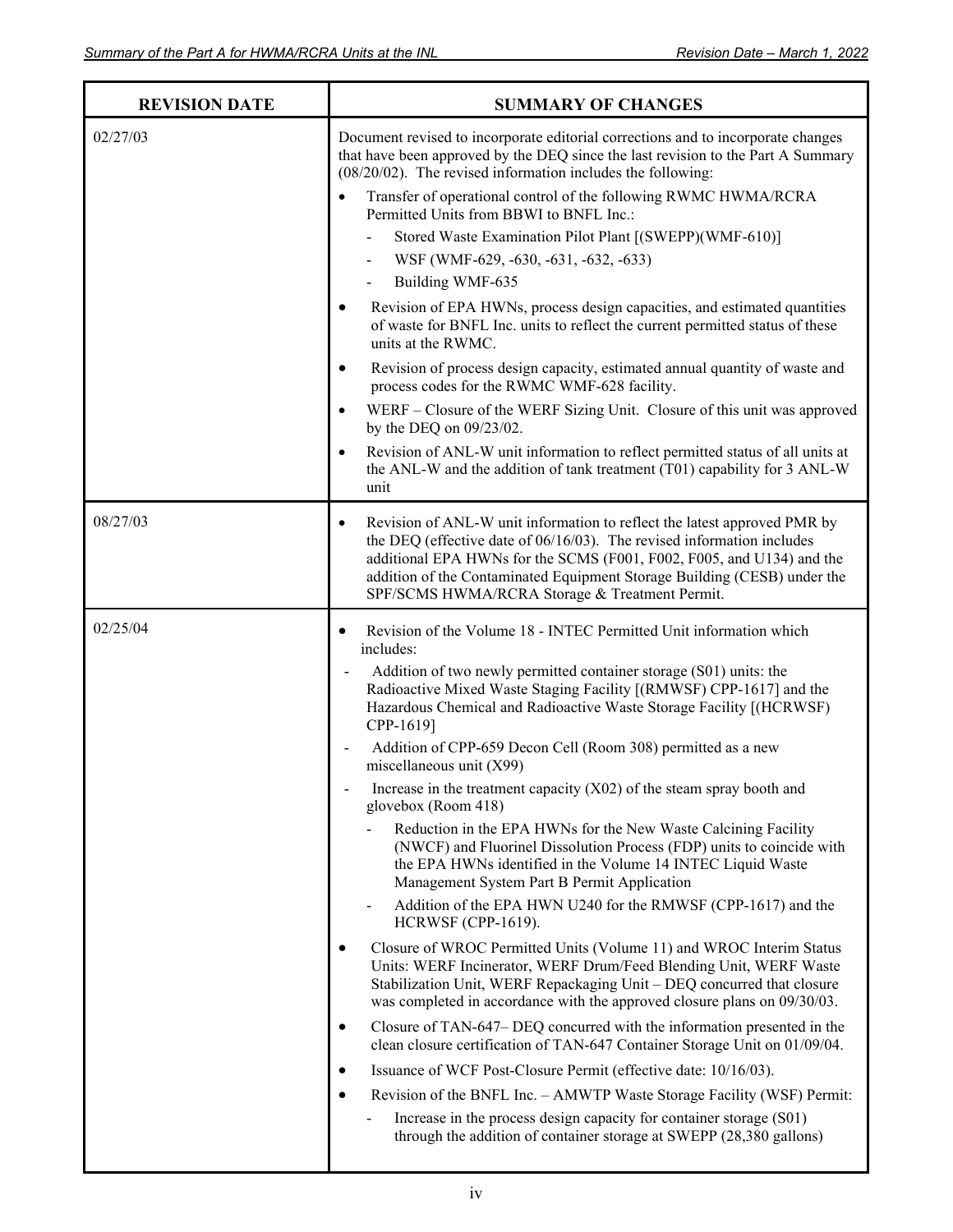| <b>REVISION DATE</b> | <b>SUMMARY OF CHANGES</b>                                                                                                                                                                                                                                                                                                                                                                          |
|----------------------|----------------------------------------------------------------------------------------------------------------------------------------------------------------------------------------------------------------------------------------------------------------------------------------------------------------------------------------------------------------------------------------------------|
| 02/25/04 (continued) | Change/addition in the treatment $(T04)$ processes – three T04 processes<br>(in-container absorption of liquid, decanting, and neutralization) each with<br>the capacity of 7,040 gallons/day.                                                                                                                                                                                                     |
| 08/19/04             | Revision of the Volume 18 - INTEC Permitted Unit information:<br>$\bullet$<br>Waste Pile Storage (S03) locations in CPP-659 were changed - Rooms 218<br>and 306 are no longer approved waste pile storage areas and Room 418<br>(Steam Spray Booth) is now an approved waste pile storage area.                                                                                                    |
|                      | Closure of the WERF/WROC Permitted and Interim Status Units<br>DEQ acknowledgement of completion of closure activities specified in<br>the approved closure plan for the MWSF Repackaging Unit on<br>May 10, 2004.                                                                                                                                                                                 |
|                      | ANL-W Facility changes:                                                                                                                                                                                                                                                                                                                                                                            |
|                      | Closure of the Radioactive Sodium Storage Facility (RSSF)                                                                                                                                                                                                                                                                                                                                          |
|                      | $CESB$ – new container storage (S01) and container treatment (T04) unit                                                                                                                                                                                                                                                                                                                            |
|                      | Revision to the process design capacities and estimated quantities of<br>waste for the Radioactive Scrap and Waste Facility (RSWF), HFEF,<br>SCMS, SPF, and TREAT units                                                                                                                                                                                                                            |
|                      | Revision of the estimated quantity of waste for the SSB unit<br>$\blacksquare$                                                                                                                                                                                                                                                                                                                     |
|                      | Revision to the EPA HWNs for the SCMS and SPF units.                                                                                                                                                                                                                                                                                                                                               |
| 02/15/05             | INEEL name changed to the $INL$ – effective $02/01/05$ .<br>$\bullet$                                                                                                                                                                                                                                                                                                                              |
|                      | ANL-W facility name changed to the Materials and Fuels Complex (MFC) -<br>$\bullet$<br>effective February 1, 2005 [Change in facility contractor from ANL-W to<br>Battelle Energy Alliance (BEA) – effective as of 02/01/05].                                                                                                                                                                      |
|                      | INTEC CPP-601 Container Storage (D-Cell) Closure – DEQ approval letter<br>٠<br>dated 01/05/05.                                                                                                                                                                                                                                                                                                     |
|                      | INTEC CPP-659 NWCF Calciner Closure - DEQ approval letter dated<br>$\bullet$<br>12/14/04.                                                                                                                                                                                                                                                                                                          |
|                      | Volume 14 Permit - HWMA/RCRA Storage and Treatment Units at the<br>INTEC (Effective Date: 10/18/04).                                                                                                                                                                                                                                                                                               |
|                      | Volume 18 Permit - Additional Waste Pile Storage Locations (for NWCF<br>Calciner equipment) – DEQ approved Class 3 PMR on 12/14/2004.                                                                                                                                                                                                                                                              |
|                      | Volume 5 Permit – RWMC transfer of WMF-610 (SWEPP) from BNFL to<br>$\bullet$<br>BBWI – DEQ approval letter dated 11/12/04.                                                                                                                                                                                                                                                                         |
|                      | Materials and Fuels Complex (MFC) – Revision of HWMA/RCRA Storage<br>$\bullet$<br>and Treatment Permit (Effective Date: 08/16/04) for the CESB, HFEF, SCMS,<br>SPF, SSB, and the TREAT.                                                                                                                                                                                                            |
|                      | AMWTP HWMA/RCRA Treatment Permit (WMF-676) – Incorporation of<br>$\bullet$<br>revised treatment information through DEQ approval letter dated 09/22/04.                                                                                                                                                                                                                                            |
| 08/17/05             | Change in INL Operating Contractors - as follows:<br>$\bullet$<br>BBWI interim status and permitted facilities are now operated by<br>CH2M-WG Idaho, LLC. (CWI) – with an effective date of 05/01/05<br>BNFL Inc., interim status and permitted facilities are now operated by<br>BBWI – with an effective date of 05/01/05<br>INTEC – Closure of CPP-1619 Permitted Storage Facility<br>$\bullet$ |
|                      | RWMC - Transfer of Operational Control of RWMC Permitted Storage<br>$\bullet$<br>Facilities WMF-628 and WMF-610 to BBWI                                                                                                                                                                                                                                                                            |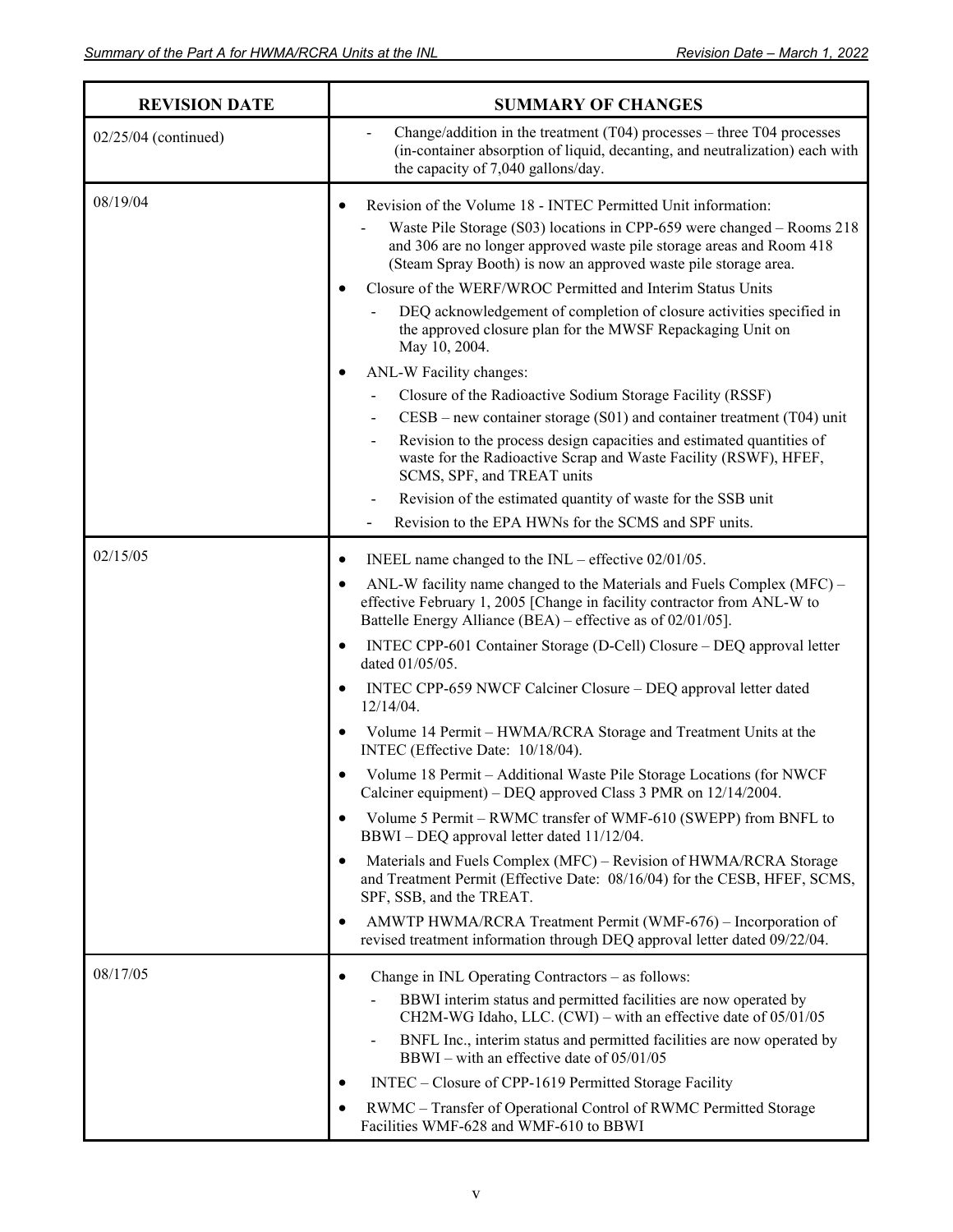| <b>REVSION DATE</b> | <b>SUMMARY OF CHANGES</b>                                                                                                                                                                                                                                                                                                                                                                                                                                                                                                                                                                                                                                                                                                                                                                                                                                                                                                                                                                                                                                                                                                                                                    |
|---------------------|------------------------------------------------------------------------------------------------------------------------------------------------------------------------------------------------------------------------------------------------------------------------------------------------------------------------------------------------------------------------------------------------------------------------------------------------------------------------------------------------------------------------------------------------------------------------------------------------------------------------------------------------------------------------------------------------------------------------------------------------------------------------------------------------------------------------------------------------------------------------------------------------------------------------------------------------------------------------------------------------------------------------------------------------------------------------------------------------------------------------------------------------------------------------------|
| 02/17/06            | INTEC – ETS Permitted Units – effective as of $01/23/06$<br>$\bullet$<br>CPP-659 Blend/Hold Tanks (S02, T01)<br>CPP-659 Fluoride Hot Sump Tank (S02, T01)<br>$\qquad \qquad \blacksquare$<br>CPP-659 Non-Fluoride Hot Sump Tank (S02, T01)<br>CPP-659 Evaporator Unit (S02, X99)<br>$\qquad \qquad \blacksquare$<br>CPP-659 Process Off-Gas Condensate System (S02, T01)<br>CPP-659 Constant Head Feed Tank (S02)<br>INTEC - CPP-641 West Side Waste Holdup Tanks - added D002 EPA HWN<br>$\bullet$<br>and increased EAQ from 120 to 5,000 tons<br>MFC – Combined EBR-II Complex information<br>$\bullet$<br>AMWTP – Combined WSF and WMF-628 information and revised<br>$\bullet$<br>WMF-610 information                                                                                                                                                                                                                                                                                                                                                                                                                                                                    |
| 08/11/06            | INTEC - New Units, as follows: Container Storage (S02), Container<br>$\bullet$<br>Treatment (T04), Sizing/Repackaging/Compaction Treatment (T04), and<br>Absorbent Addition (T04) Treatment - effective as of 04/10/06<br>Container Storage in CPP-659 Room 428<br>Container Treatment in CPP-659 in portable treatment container<br><b>TK-NCD-139</b><br>Sizing/Repackaging/Compaction in CPP-659 Rooms 216, 306, 308, 309,<br>323, 418, 421, 422, and 428<br>Absorbent Addition in CPP-659 Rooms 308 and 309<br>AMWTP - Addition of EPA HWNs for the WSF and the SWEPP Storage<br>$\bullet$<br>Area (WMF-610)<br>New EPA HWNs: P077, U118, U128, U131, U135, U138, U140, U144,<br>U145, and U147                                                                                                                                                                                                                                                                                                                                                                                                                                                                           |
| 02/22/07            | INTEC - Calcined Solids Storage Facility - HWMA/RCRA Permitted for<br>$\bullet$<br>Storage, with a Permit Effective Date of 11/9/06.<br>INTEC – Removal of the proposed INTEC New Tank Farm from interim<br>$\bullet$<br>status - final administrative disposition of the unit was approved by the DEQ<br>on 10/25/06.<br>AMWTP - WSF and SWEPP<br>$\bullet$<br>Addition of new EPA HWN P099 for the WSF and the SWEPP Storage<br>Area<br>New storage capacity (S01) for the SWEPP = $28,380$ gallons<br>New estimated annual quantity of waste for the SWEPP = $880,040$ tons<br>AMWTP - Building WMF-676<br>$\bullet$<br>Revised process design capacities for treatment units $[X02 = 13,431]$<br>gallons/day (PT) and $X99 = 10,312$ gallons/day (SC)]<br>Revised process design capacity for storage units $[501 = 90,718 \text{ gallons}]$<br>Revised estimated annual quantity of waste for treatment units $[X02 =$<br>$\qquad \qquad \blacksquare$<br>20,456 tons (PT), $X99 = 15,705$ tons (SC), T04 = 6,700 tons each for<br>Absorption, Decanting, and Neutralization)<br>Revised estimated annual quantity of waste for storage units $[501 =$<br>138,165 tons] |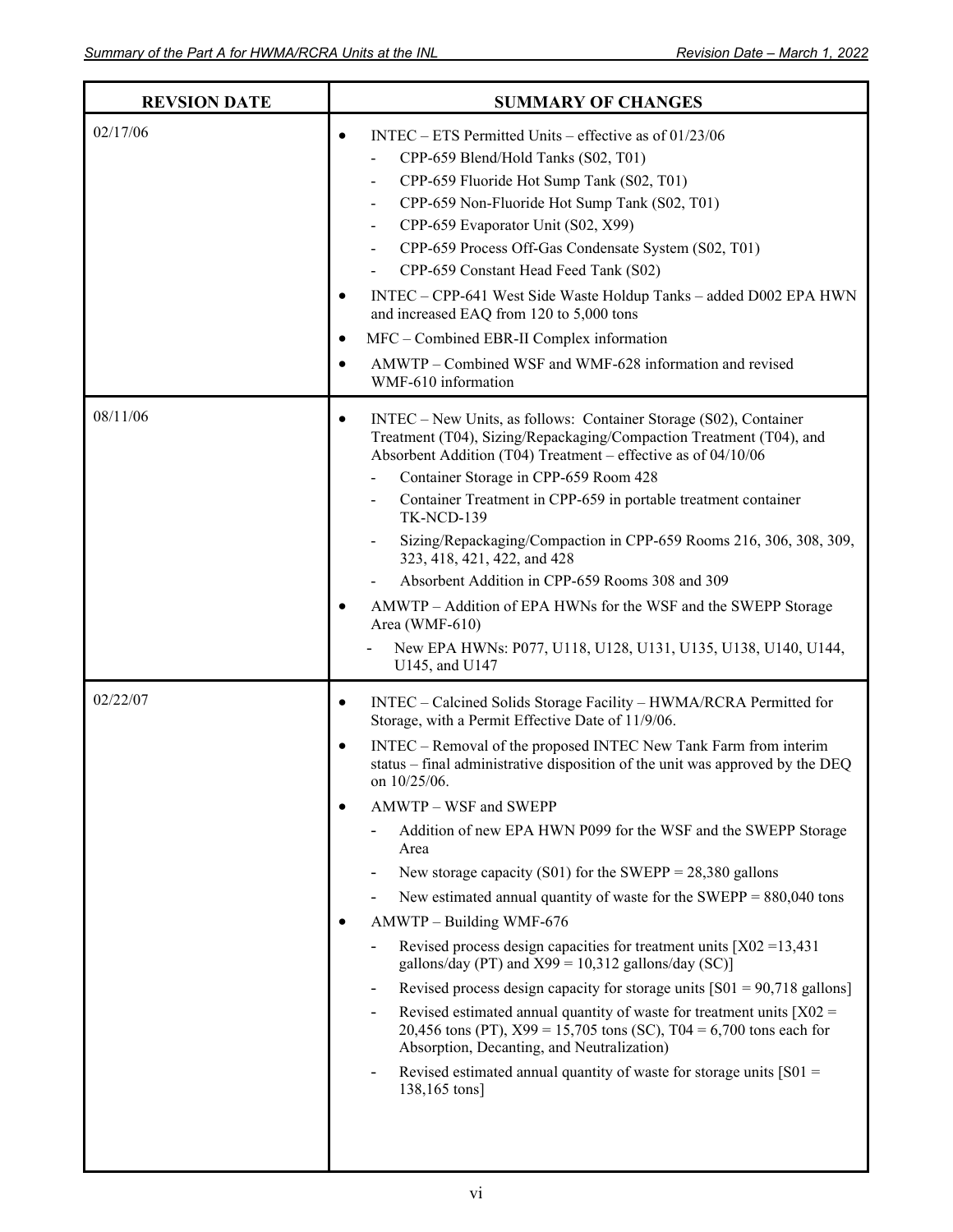| <b>REVSION DATE</b>  | <b>SUMMARY OF CHANGES</b>                                                                                                                                                                                                                                                                                                                                                                                                                                                                                                                                                                                                                                                      |
|----------------------|--------------------------------------------------------------------------------------------------------------------------------------------------------------------------------------------------------------------------------------------------------------------------------------------------------------------------------------------------------------------------------------------------------------------------------------------------------------------------------------------------------------------------------------------------------------------------------------------------------------------------------------------------------------------------------|
| 02/22/07 (continued) | Addition of new EPA HWNs: F039, P005, P012, P022, P024, P027,<br>P028, P030, P031, P056, P073, P075, P077, P098, P099, P104-P106,<br>P113, P116, P119, U003, U004, U007 U009, U012, U014, U020, U032,                                                                                                                                                                                                                                                                                                                                                                                                                                                                          |
|                      | U048, U069, U080, U081, U083, U084, U102, U103, U108, U116,<br>U118, U120, U123, U127, U128, U131, U135, U138, U140, U144,<br>U145, U147, U162, U165, U169-U171, U182, U188, U190, U191, U201,<br>U204, U207, U208, U211, U215, U217-U219, U225, U227, U328.                                                                                                                                                                                                                                                                                                                                                                                                                   |
| 08/22/07             | INTEC - Integrated Waste Treatment Unit (IWTU) HWMA/RCRA Permitted<br>$\bullet$<br>for Storage and Treatment with DEQ approval of a Class 3 Permit<br>Modification Request (PMR) on 04/22/07.<br>Storage Units $(S02) = 150,570$ gallons<br>Tank Storage Units $(S02) = 15,000$ gallons<br>$\blacksquare$<br>Tank Treatment Unit $(T01) = 5,040$ gallons/day<br>$\overline{\phantom{m}}$<br>Steam Reforming Unit (X99 – Other Treatment) = $210$ gallons/hour<br>AMWTP – Building WMF-610 (SWEPP Storage Area) and AMWTP Waste<br><b>Storage Facility</b><br>Addition of a new T04 Treatment Method = Mechanical Vibration with<br>DEQ approval of a Class 1* PMR on 07/26/07. |
| 02/25/08             | AMWTP - Waste Storage Facility (includes WMF-628) and the SWEPP<br>٠<br>Storage Area (WMF-610)<br>Addition of a new T04 Treatment Method = Macroencapsulation of<br>waste for both the Waste Storage Facility and the SWEPP Storage Area                                                                                                                                                                                                                                                                                                                                                                                                                                       |
| 08/25/08             | INTEC CPP-640 Headend Storage Tank System - DEQ approved closure<br>$\bullet$<br>certification on 06/12/08<br>AMWTP Partial Permit - Issued with an Effective Date of 06/04/08<br>Revised treatment and storage capacities for the HWMA/RCRA units at<br>the AMWTP based on the June 4, 2008 HWMA/RCRA Partial Permit for<br>the AMWTP                                                                                                                                                                                                                                                                                                                                         |
| 02/23/09             | INTEC CPP-1696 (IWTU)<br>Increased container storage (S01) capacity for the vault storage area to<br>$175,000$ gallons<br>Revised tank identification from COL-SRC-190 and -191 toVES-SRC-<br>190 and -191<br>Removed storage tank (S02) COL-SRC-192 from list of tanks approved<br>for storage at the IWTU<br>Added storage tanks (S02) as follows: CPP-1696 Offgas Condensate<br>Collection Tank (TK-SRH-141) = 80 gallons; Sample Collection Tank<br>$(VES-SRC-172) = 3$ gallons<br>MFC TREAT Facility removed - DEQ approved TREAT facility closure on<br>10/02/08.                                                                                                        |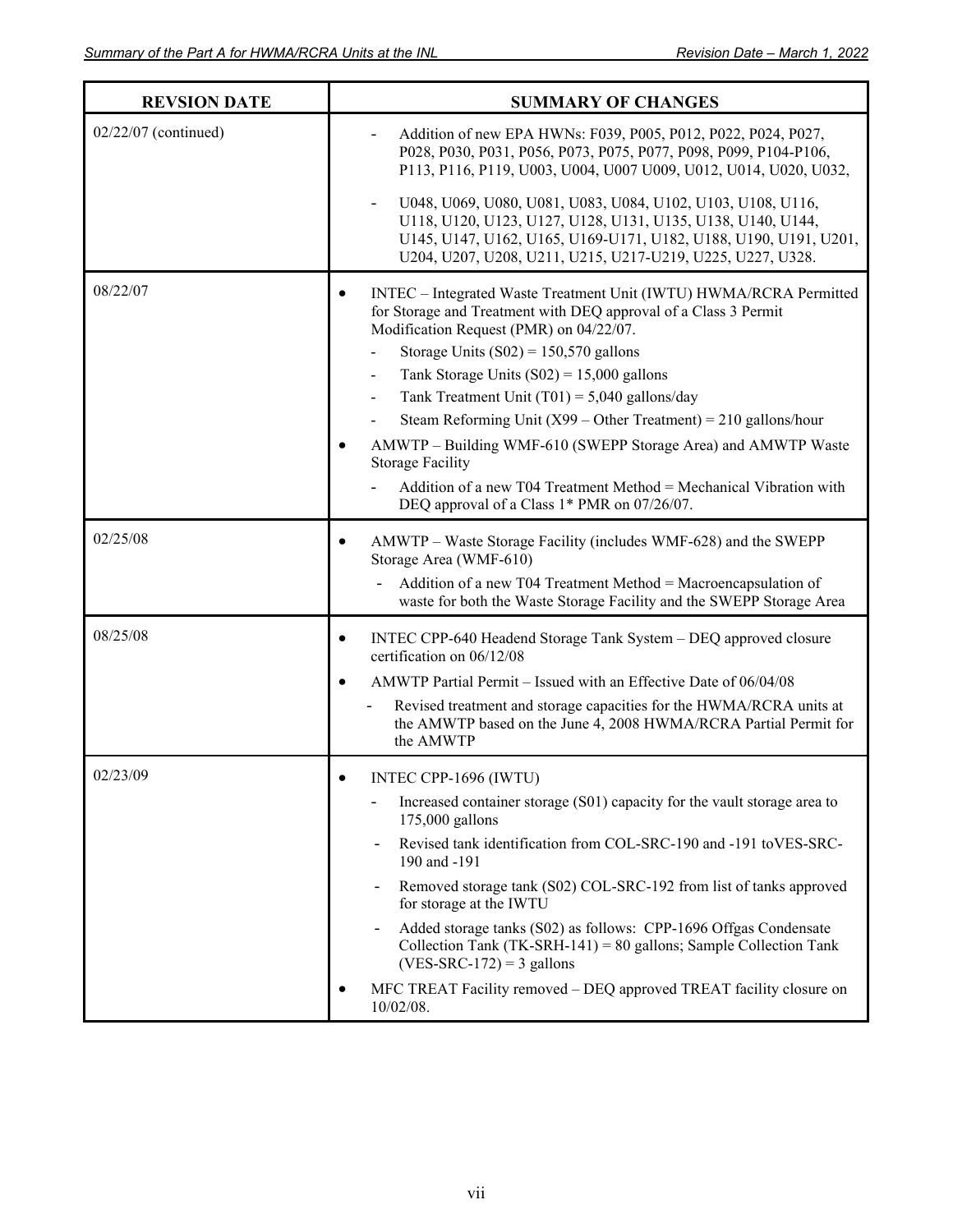| <b>REVISION DATE</b> | <b>SUMMARY OF CHANGES</b>                                                                                                                                                                                                                                                                                                                                                                                                        |
|----------------------|----------------------------------------------------------------------------------------------------------------------------------------------------------------------------------------------------------------------------------------------------------------------------------------------------------------------------------------------------------------------------------------------------------------------------------|
| 09/01/09             | INTEC Closure of interim status unit VES-SFE-106. DEQ approved closure<br>$\bullet$<br>certification on 05/12/09                                                                                                                                                                                                                                                                                                                 |
|                      | INTEC Volume 14 HWMA/RCRA Storage and Treatment Permit:<br>$\bullet$                                                                                                                                                                                                                                                                                                                                                             |
|                      | Closure of CPP-641 Westside Waste Holdup Tanks. DEQ approved<br>closure certification on 04/17/09.                                                                                                                                                                                                                                                                                                                               |
|                      | INTEC Volume 18 HWMA/RCRA Storage and Treatment Permit:<br>$\bullet$                                                                                                                                                                                                                                                                                                                                                             |
|                      | Revised Permit Effective Date: 04/27/09<br>$\overline{a}$                                                                                                                                                                                                                                                                                                                                                                        |
|                      | Addition of Tank Storage (S02) for CPP-666 Slab Tank (VES-FC-184)                                                                                                                                                                                                                                                                                                                                                                |
|                      | Addition of Other Treatment (T04) at CPP-666 (compaction, sizing,<br>$\overline{a}$<br>repackaging)                                                                                                                                                                                                                                                                                                                              |
|                      | Addition of EPA Hazardous Waste Numbers D029, F006, F007, and<br>$\overline{\phantom{0}}$<br>F009 to the following permitted units: NWCF Container Storage (S01)<br>and Waste Pile Storage (S03) units; CPP-659 Other Miscellaneous<br>Treatment (T04) units (compaction, sizing, repackaging, absorbent<br>addition); and CPP-666 Container Storage (S01), Tank Storage (S02),<br>and Other Miscellaneous Treatment units (T04) |
|                      | MFC - EBR-II HWMA/RCRA Permit                                                                                                                                                                                                                                                                                                                                                                                                    |
|                      | Change in Operational Control from BEA to CWI - Effective Date of<br>08/31/09                                                                                                                                                                                                                                                                                                                                                    |
|                      | Addition of container storage units (S01) – Buildings 793E and 793F<br>added to the EBR-II HWMA/RCRA Permit with CWI being the operator<br>of these units                                                                                                                                                                                                                                                                        |
|                      | <b>AMWTP</b>                                                                                                                                                                                                                                                                                                                                                                                                                     |
|                      | TSA Pad 1/Pad R - Addition of EPA Hazardous Waste Number P099<br>and increase of estimated annual quantity of waste $= 573,393$ tons                                                                                                                                                                                                                                                                                             |
|                      | TSA-2 and TSA-RE RMF – removed from interim status                                                                                                                                                                                                                                                                                                                                                                               |
|                      | WSF increase of treatment capacity (T04) = $33,000$ gallons/day and<br>$\overline{a}$<br>increase of estimated annual quantity of waste for treatment $(T04)$ =<br>50,252 tons for absorption, decanting, neutralization, repackaging,<br>physical sizing, and mechanical vibration                                                                                                                                              |
|                      | WMF-676 increase of estimated annual quantity of waste for treatment<br>$(T04) = 20,117$ tons for absorption, decanting, neutralization,<br>repackaging, physical sizing, and mechanical vibration                                                                                                                                                                                                                               |
|                      | SWEPP Storage Area increase of treatment capacity $(T04) = 33,000$<br>gallons/day and increase of estimated annual quantity of waste for<br>treatment $(T04) = 50,252$ tons for absorption, decanting, neutralization,<br>repackaging, physical sizing, and mechanical vibration                                                                                                                                                 |
|                      | Addition of two HWMA/RCRA Permitted units:                                                                                                                                                                                                                                                                                                                                                                                       |
|                      | WMF-636 Pad 2 Container Storage Unit $(S01) = 6,350,140$ gallons<br>and estimated annual quantity of waste = $1,025,285$ tons                                                                                                                                                                                                                                                                                                    |
|                      | AMWTP Outside Storage Area $(S01) = 404,995$ gallons and<br>$\qquad \qquad \blacksquare$<br>estimated annual quantity of waste = $551,150$ tons                                                                                                                                                                                                                                                                                  |
| 02/22/10             | MFC - EBR-II HWMA/RCRA Permit (PER-120)<br>$\bullet$                                                                                                                                                                                                                                                                                                                                                                             |
|                      | Removal of container storage units (S01) - Buildings 793E and 793F.<br>DEQ acknowledged completion of closure activities for these units on<br>10/30/10                                                                                                                                                                                                                                                                          |
|                      | AMWTP – Removed designated contractor name (BBWI) from all AMWTP<br>units.                                                                                                                                                                                                                                                                                                                                                       |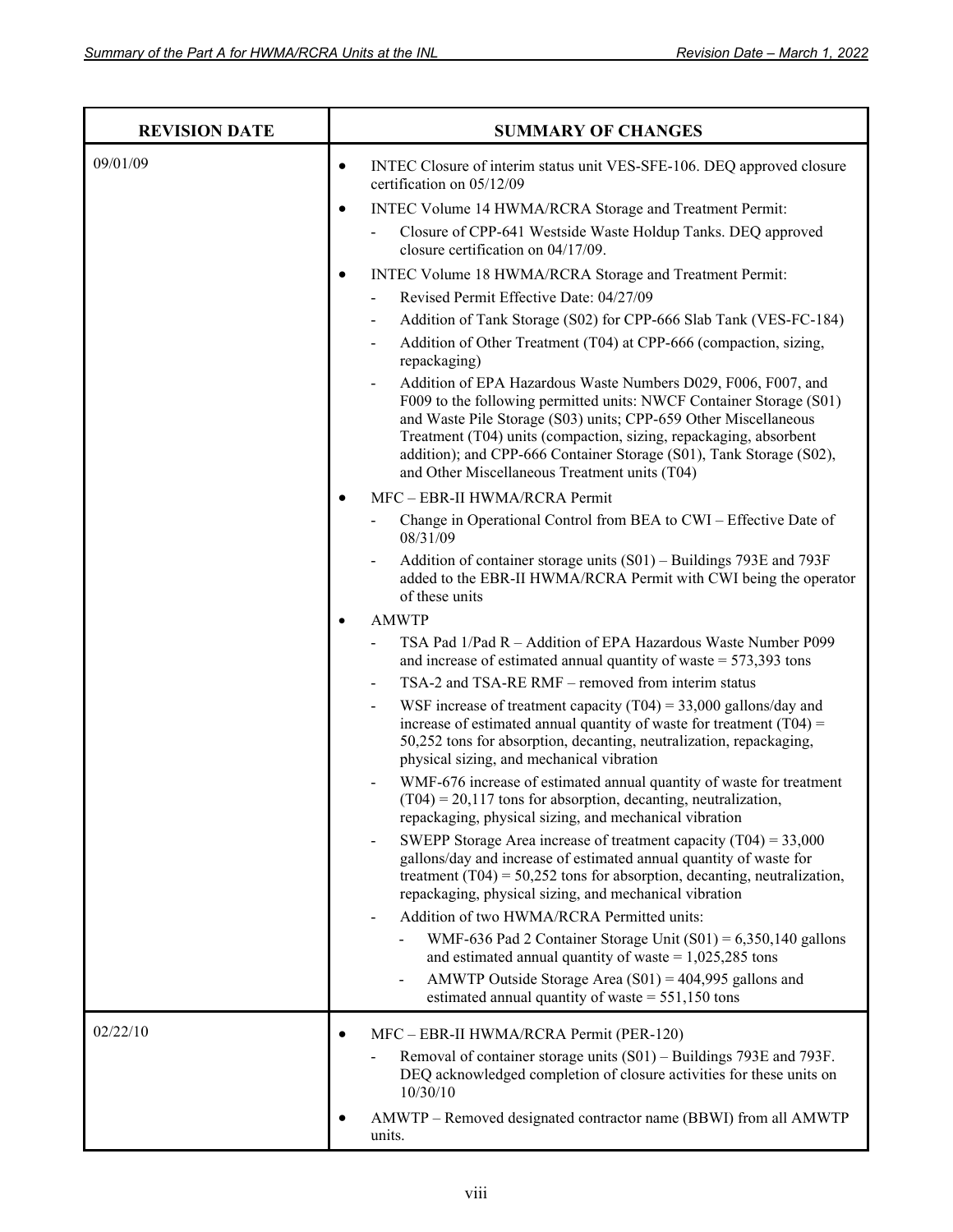J

| <b>REVISION DATE</b> | <b>SUMMARY OF CHANGES</b>                                                                                                                                                                                                                                                                                                          |
|----------------------|------------------------------------------------------------------------------------------------------------------------------------------------------------------------------------------------------------------------------------------------------------------------------------------------------------------------------------|
| 08/24/10             | Volume 1 Part A Permit Application - INTEC HWMA/RCRA Interim Status<br>$\bullet$<br>Units                                                                                                                                                                                                                                          |
|                      | Tank Farm Facility (TFF) Tanks - 11 TFF tanks (VES-WM-103 through<br>VES-WM-106 and VES-WM-180 through VES-WM-186) received<br>closure approval from DEQ (10/05/09) and therefore are no longer<br>regulated as interim status units consequently the information pertaining<br>to these tanks has been removed from the document. |
|                      | Volume 18 - INTEC HWMA/RCRA Storage and Treatment Permit<br>$\bullet$                                                                                                                                                                                                                                                              |
|                      | Increase of the container storage capacity (S01) in Building CPP-666 to<br>allow for container storage in rooms 301, 114C, 115, 180, B-4, and B-5.                                                                                                                                                                                 |
|                      | Increase the miscellaneous treatment capacity (T04) to allow for<br>$\qquad \qquad \blacksquare$<br>absorbent addition in CPP-666 FDP Cell @ 520 gallons/day.                                                                                                                                                                      |
|                      | MFC - EBR-II HWMA/RCRA Permit (PER-120)<br>$\bullet$                                                                                                                                                                                                                                                                               |
|                      | Increase of the tank treatment (T01) capacity to 785 gallons/day (per<br>unit) for the Secondary Sodium Drain Tank (SSDT) System, Primary<br>Sodium Tank System (PSS), and the Intermediate Heat Exchanger (IHX).                                                                                                                  |
|                      | Increase of the estimated annual quantity of waste treated in the PSS to<br>13,500 pounds/year.                                                                                                                                                                                                                                    |
|                      | $SSDT -$ Allow for the storage and treatment of corrosive waste (D002)<br>-<br>and increase of the treatment capacity to 2,700 pounds/year.                                                                                                                                                                                        |
|                      | MFC - Consolidated HWMA/RCRA Permit (PER-116)                                                                                                                                                                                                                                                                                      |
|                      | Decrease of the process design capacity for the Contaminated Equipment<br>Storage Building (CESB) from 15,000 gallons to 12,000 gallons.                                                                                                                                                                                           |
|                      | Decrease of the process design capacity for the Sodium Process Facility<br>(SPF) from 10,560 gallons to 9,386 gallons.                                                                                                                                                                                                             |
| 02/24/11             | MFC - EBR-II HWMA/RCRA Permit (PER-120)<br>$\bullet$                                                                                                                                                                                                                                                                               |
|                      | Storage and treatment of chromium (D007) waste in the SSDT System                                                                                                                                                                                                                                                                  |
|                      | Storage and treatment of corrosive (D002) and chromium (D007) waste<br>in the PSS                                                                                                                                                                                                                                                  |
|                      | Storage and treatment of corrosive (D002) and chromium wastes in the<br><b>IHX</b>                                                                                                                                                                                                                                                 |
|                      | Update the estimated annual quantity of waste for the permitted units                                                                                                                                                                                                                                                              |
| 08/25/11             | INTEC -Volume 14 HWMA/RCRA Storage and Treatment Permit for the<br>$\bullet$<br>INTEC Liquid Waste Management System (ILWMS) - Approved by DEQ on<br>04/11/11                                                                                                                                                                      |
|                      | Decrease in the number of tank storage (S02) units and decrease in<br>volume of tank storage for the CPP-601 Deep Tank System (VES-WG-<br>100, -101 and VES-WH-100, -101) - DEQ approved closure of this tank<br>system and the CPP-602 laboratory drain lines on 12/22/10.                                                        |
|                      | INTEC - Volume 21 HWMA/RCRA INTEC Post-Closure Permit - Revision<br>Approved with changes by the DEQ – with an effective date of $08/25/11$                                                                                                                                                                                        |
|                      | Addition of the CPP-601/627/640 Unit to the Post-Closure Permit                                                                                                                                                                                                                                                                    |
|                      | BEA – no changes in information for BEA permitted units, per the BEA point<br>$\bullet$<br>of contact                                                                                                                                                                                                                              |
|                      | BBWI at the AMWTP – Changes in the interim status and permitted units as<br>$\bullet$<br>follows:                                                                                                                                                                                                                                  |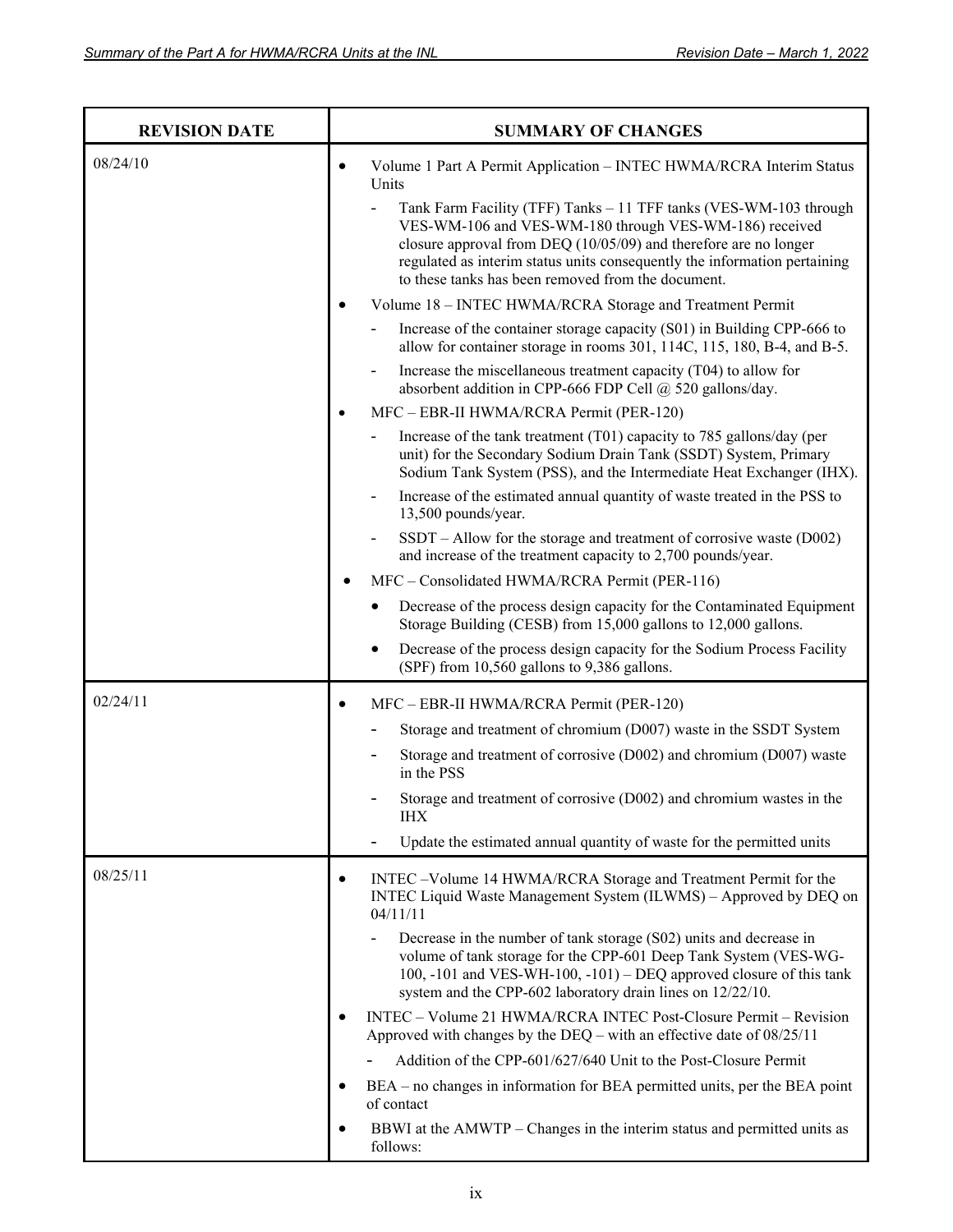| <b>REVISION DATE</b> | <b>SUMMARY OF CHANGES</b>                                                                                                                                                                                                                                     |
|----------------------|---------------------------------------------------------------------------------------------------------------------------------------------------------------------------------------------------------------------------------------------------------------|
| 08/25/11 (continued) | TSA Interim Status Units - Other Treatment (T04 Process Code) was<br>added to include Liquid Absorption, Liquid Neutralization, Liquid<br>Decanting, Physical Sizing, and Repackaging) with an effective date of<br>change - 03/21/11.                        |
|                      | Permitted Units - Macroencapsulation (T04 Process Code) is now<br>$\overline{\phantom{0}}$<br>permitted in the WSF, SWEPP, WMF-636 Pad 2, and the AMWTP<br>Outside Storage Area with an effective date of change - 06/16/11                                   |
| 02/23/12             | CWI/BEA – transfer of operational control of the Sodium Process Facility<br>$\bullet$<br>(SPF) HWMA/RCRA units from BEA to CWI, Effective Date: 02/01/12.                                                                                                     |
|                      | AMWTP - Contractor Change from BBWI to the Idaho Treatment Group<br>٠<br>$(ITG)$ – Effective Date: $10/01/11$                                                                                                                                                 |
| 08/22/12             | CWI - Volume 18 HWMA/RCRA Storage and Treatment Permit for the<br>$\bullet$<br>INTEC – Class 1* PMR approved by DEQ on 05/25/12                                                                                                                               |
|                      | Administrative closure of Portable Soak Tank (T04 – Container<br>Treatment), TK-NCD-136                                                                                                                                                                       |
|                      | BEA – no changes in information for BEA permitted units, per the BEA point<br>$\bullet$<br>of contact                                                                                                                                                         |
|                      | ITG - no changes in information for ITG interim status and permitted units,<br>per the ITG point of contact.                                                                                                                                                  |
| 02/20/13             | CWI - Volume 18 HWMA/RCRA Storage and Treatment Permit for the<br>$\bullet$<br>INTEC and the Accelerated Retrieval Project (ARP) on the INL - Class 2 PMR<br>approved by the DEQ in October 2012.                                                             |
|                      | Allows for the Storage and Treatment of Waste at the ARP, located at the<br><b>RWMC</b>                                                                                                                                                                       |
|                      | CWI - PER-140 HWMA/RCRA Storage and Treatment Permit for the Sodium<br>$\bullet$<br>Processing Facility (SPF) and Secondary Sodium System (SSS) located at the<br>MFC on the INL – Class 2 PMR/NOD approved by the DEQ on $12/05/12$ .                        |
|                      | SSS piping and components storage and treatment unit was transferred<br>from PER-120 to PER-140 because closure activities of the SSS will<br>extend beyond the Permit Expiration Date of PER-120.                                                            |
|                      | CWI-PER-120 HWMA/RCRA Storage and Treatment Permit for the<br>EBR-II, Expiration Date - 12/02/12.                                                                                                                                                             |
|                      | BEA – Name change for the Contaminated Equipment Storage Building<br>$\bullet$<br>(CESB) unit to the Experimental Fuels Facility (EFF). This change was<br>approved by the DEQ on 09/17/12.                                                                   |
|                      | ITG – Editorial change only.<br>$\bullet$                                                                                                                                                                                                                     |
| 08/20/13             | CWI - Volume 18 HWMA/RCRA Storage and Treatment Permit for the<br>٠<br>INTEC and the ARP on the INL - Class 1* PMR/NOD approved with<br>additional changes by the DEQ on 08/12/13.<br>Sodium Distillation System storage (S01, S02) and treatment (T04) units |
|                      | added for CPP-666                                                                                                                                                                                                                                             |
|                      | Macroencapsulation Treatment (T04) Units added for CPP-1617 RMWSF<br>$\overline{a}$<br>CWI-PER-140 HWMA/RCRA Storage and Treatment Permit for the SPF<br>and SSS located at the MFC on the INL - Class 1* PMR approved by the DEQ<br>on 06/04/13.             |
|                      | No changes to the Part A - however information has been updated to<br>provide clarification.                                                                                                                                                                  |
|                      | BEA - Editorial corrections made.                                                                                                                                                                                                                             |
|                      | ITG - No changes.                                                                                                                                                                                                                                             |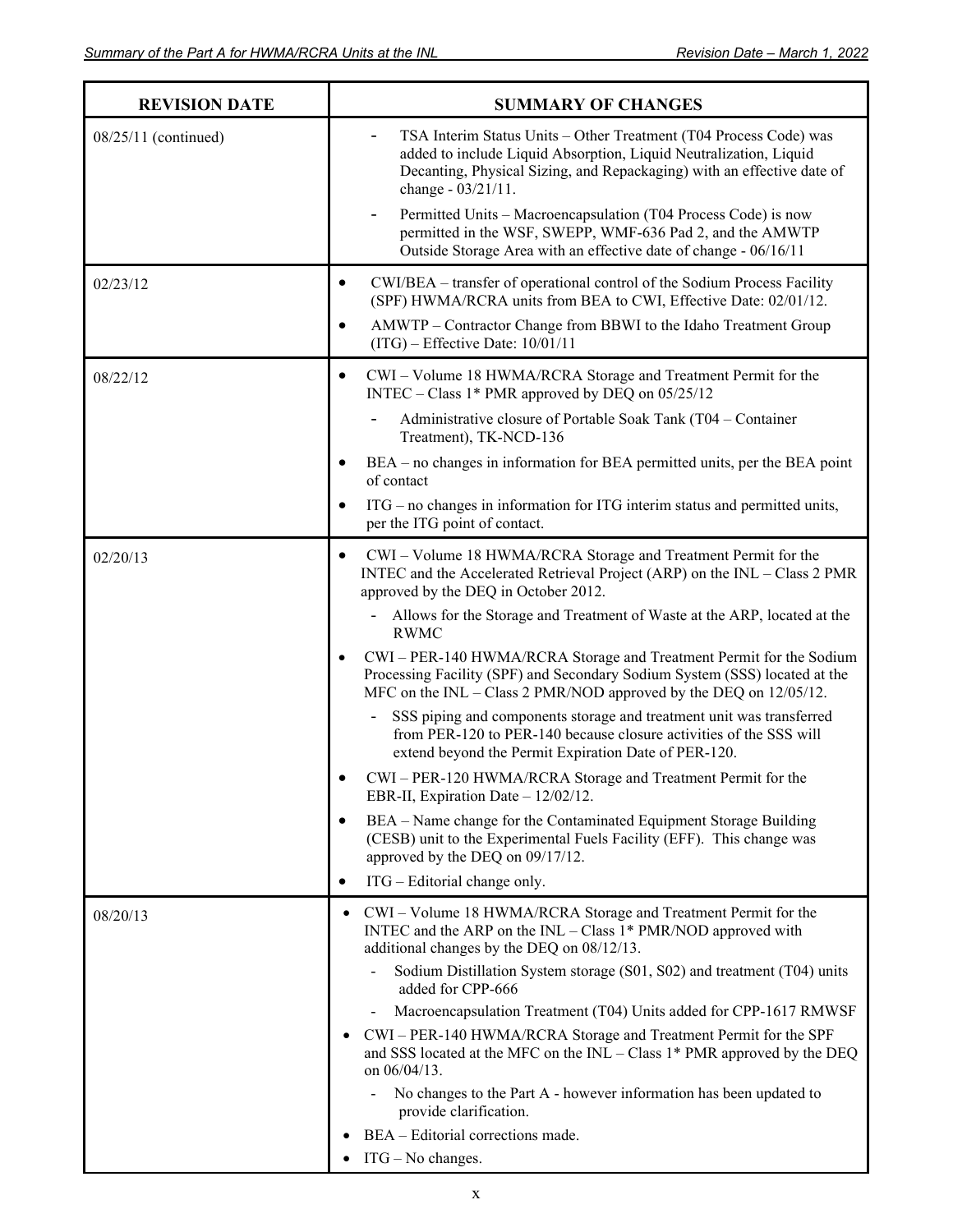| <b>REVISION DATE</b> | <b>SUMMARY OF CHANGES</b>                                                                                                                                                                                                                          |
|----------------------|----------------------------------------------------------------------------------------------------------------------------------------------------------------------------------------------------------------------------------------------------|
| 02/19/14             | CWI - Volume 18 HWMA/RCRA Storage and Treatment Permit for the<br>$\bullet$<br>INTEC and the ARP on the $INL - Class 1* PMR$ approved by DEQ on<br>12/10/13                                                                                        |
|                      | Additional EPA Hazardous Waste Numbers (D027, D030, D033, D037,<br>$\overline{\phantom{a}}$<br>D042, D043, and F004) added to container storage and treatment units<br>located within CPP-659/1659 Rooms 218, 306, 308, 418, 428 and CPP-<br>1659. |
|                      | CWI - Volume 18 HWMA/RCRA Storage and Treatment Permit for the<br>INTEC and the ARP on the $INL - Class 2$ PMR approved by the DEQ on<br>01/22/14                                                                                                  |
|                      | Changes to container storage (S01) capacities at the ARP                                                                                                                                                                                           |
|                      | Increase in capacity of the drum packaging stations $(X99)$ at the ARP                                                                                                                                                                             |
|                      | Decrease to the sorting table treatment (X99) capacity<br>$\overline{\phantom{a}}$                                                                                                                                                                 |
|                      | Addition of Miscellaneous Unit Storage (X99) at the ARP                                                                                                                                                                                            |
|                      | CWI - Volume 14 HWMA/RCRA Storage and Treatment Permit for the<br>ILWMS on the INL - Class 2* PMR/RTA approved by the DEQ on 10/10/13                                                                                                              |
|                      | Addition of Waste Pile Storage at the IWTU (CPP-1696) Room 112 and<br>Room 113                                                                                                                                                                     |
|                      | CWI – typographical errors corrected, and informational changes made<br>$\bullet$                                                                                                                                                                  |
|                      | MFC – typographical errors corrected, and informational changes made<br>$\bullet$                                                                                                                                                                  |
|                      | ITG – editorial corrections made to the TSA interim status unit<br>$\bullet$                                                                                                                                                                       |
| 08/14/14             | CWI – Volume 21 Post-Closure Permit Reapplication approved by the DEQ<br>$\bullet$<br>with an Effective Date of 03/14/14                                                                                                                           |
|                      | CWI – MFC Permit Reapplication/Class 2 PMR to the Volume 18 Permit<br>$\bullet$<br>approved by the DEQ on 08/4/14                                                                                                                                  |
|                      | Secondary Sodium System (SSS) Components removed from PER-140<br>and moved to the Volume 18 Permit (PER-109). PER-140 was allowed to<br>expire on $08/16/14$                                                                                       |
|                      | CWI - Class 2 PMR/RTA for the Volume 18 Permit for the Sodium<br>Distillation System (SDS) approved by the DEQ on 07/21/14                                                                                                                         |
|                      | Operational changes made to the SDS                                                                                                                                                                                                                |
|                      | Increase of container storage (S01) capacity and tank storage (S02)<br>capacity for VES-FC-186. Removal of distillation treatment (T04) for<br><b>VES-FC-186</b>                                                                                   |
|                      | CWI - MFC Sodium Process Facility (SPF) Closure approval was received<br>from DEQ on $03/7/14$                                                                                                                                                     |
|                      | $BEA - no changes necessary$                                                                                                                                                                                                                       |
|                      | ITG - no changes necessary                                                                                                                                                                                                                         |
| 02/18/15             | CWI - Volume 14 Permit Reapplication for the INTEC Liquid Waste<br>$\bullet$<br>Management System was approved by the DEQ with an Effective Date of<br>11/20/14                                                                                    |
|                      | CWI – Editorial Clarifications and typographical corrections completed as<br>necessary                                                                                                                                                             |
|                      | $BEA - no$ changes necessary                                                                                                                                                                                                                       |
|                      | ITG - no changes necessary                                                                                                                                                                                                                         |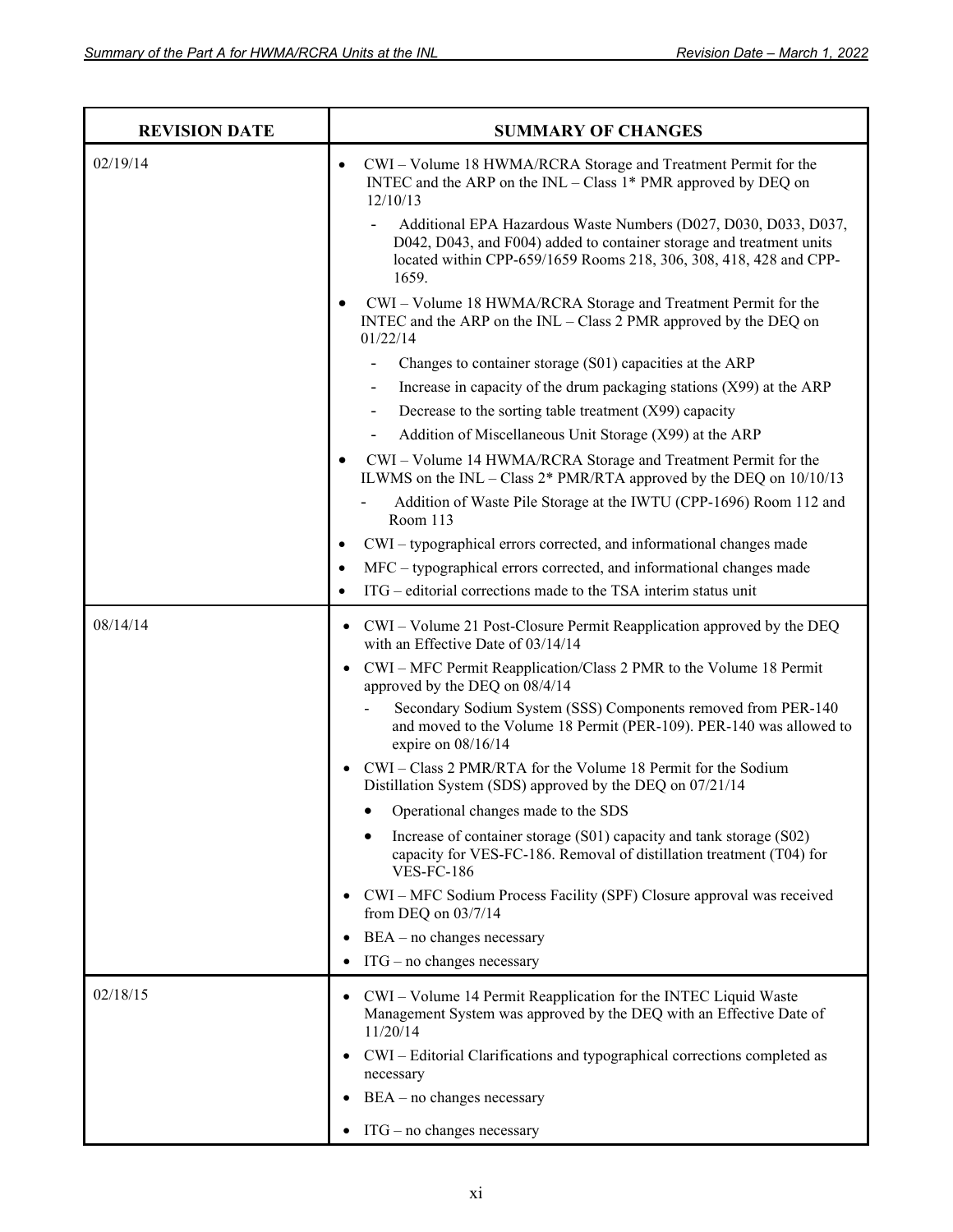| <b>REVISION DATE</b> | <b>SUMMARY OF CHANGES</b>                                                                                                                                                                                                        |
|----------------------|----------------------------------------------------------------------------------------------------------------------------------------------------------------------------------------------------------------------------------|
| 08/13/15             | $CWI - Class 1* PMR$ for the Volume 18 Permit for treatment and storage<br>changes necessary for continued waste management operations at INTEC<br>facilities CPP-666, CPP-659, and CPP-1617, approved by the DEQ on<br>03/10/15 |
|                      | Expansion of sizing capabilities (T04) outside of the ARS in CPP-666<br>FDP Cell                                                                                                                                                 |
|                      | Addition of sodium deactivation treatment (T04) in CPP-659 Room 308<br>٠                                                                                                                                                         |
|                      | Elimination of aisle space requirement in CPP-659 Rooms 308 and 309                                                                                                                                                              |
|                      | Storage configuration changes at CPP-1617                                                                                                                                                                                        |
|                      | Typographical and administrative/informational changes<br>٠                                                                                                                                                                      |
|                      | $CWI - Class 1* PMR$ for the Volume 18 Permit to incorporate changes to the<br>CPP-666 SDS, approved by the DEQ on 05/19/15                                                                                                      |
|                      | Replacement of existing SDS condenser and collection vessel with a new<br>condenser/collection vessel assembly (S02, T01) and removal of the<br>transfer vessel from the SDS                                                     |
|                      | Typographical and administrative/informational changes                                                                                                                                                                           |
|                      | CWI – Class 1* PMR for the Volume 18 Permit to address changes for the<br>processing of waste in boxes at the WMF-1617 Sludge Repackaging<br>Project (SRP) at the RWMC, approved by the DEQ on 07/02/15                          |
|                      | Addition of drummed sludge in waste boxes                                                                                                                                                                                        |
|                      | Increased container storage capacities in the outside storage areas<br>$\overline{\phantom{a}}$                                                                                                                                  |
|                      | Changed storage configuration at WMF-698                                                                                                                                                                                         |
|                      | Typographical and administrative/informational changes                                                                                                                                                                           |
|                      | BEA - no changes necessary                                                                                                                                                                                                       |
|                      | $ITG$ – no changes necessary                                                                                                                                                                                                     |
| 04/27/16             | CWI - Class 1* PMR for the Volume 18 Permit to address the following<br>changes at the RWMC and at the INTEC:                                                                                                                    |
|                      | Processing of waste in boxes at the WMF-1619                                                                                                                                                                                     |
|                      | Treatment of additional sludge waste streams at the WMF-1617                                                                                                                                                                     |
|                      | Addition of two additional outside storage areas one near WMF-1621 and<br>one near WMF-1617                                                                                                                                      |
|                      | Addition of macroencapsulation treatment at CPP-659 Room 428                                                                                                                                                                     |
|                      | Addition of absorption treatment in CPP-659 Room 418                                                                                                                                                                             |
|                      | EPA Hazardous Waste Number revisions to the Part A for additional<br>sludge waste streams at RWMC                                                                                                                                |
|                      | EPA Hazardous Waste Number revisions to the Part A for CPP-659 units<br>to ensure consistency for treatment/storage areas                                                                                                        |
|                      | CWI – MFC Secondary Sodium System Components – DEQ approved unit<br>closure on $03/04/16$                                                                                                                                        |
|                      | BEA - no changes necessary                                                                                                                                                                                                       |
|                      | $ITG$ – no changes necessary                                                                                                                                                                                                     |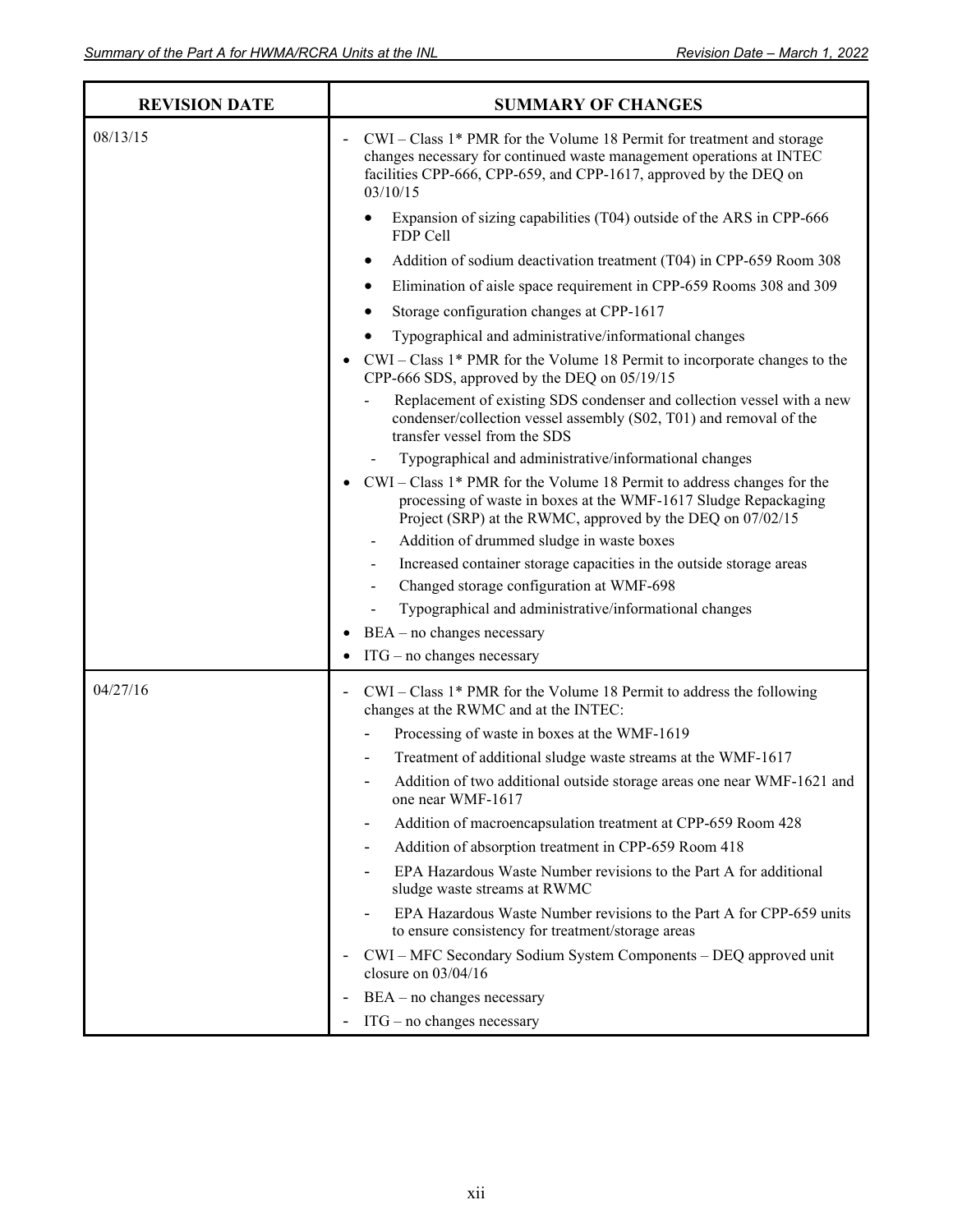| <b>REVISION DATE</b> | <b>SUMMARY OF CHANGES</b>                                                                                                                                                                                                                     |
|----------------------|-----------------------------------------------------------------------------------------------------------------------------------------------------------------------------------------------------------------------------------------------|
| 08/23/16             | Class 1*PMR for the Volume 18 HWMA/RCRA Permit to address the<br>$\bullet$<br>following changes at the RWMC and at the INTEC:                                                                                                                 |
|                      | Addition of EPA hazardous waste numbers at RWMC treatment and<br>storage units for operational waste processing needs                                                                                                                         |
|                      | Increase container storage capacity at the WMF-1619 outside storage area<br>$\overline{\phantom{0}}$<br>to allow for one additional trailer and one cargo container                                                                           |
|                      | Change in materials of construction for the WMF-1619 Retrieval Area<br>decontamination tent                                                                                                                                                   |
|                      | Revision of terminology for macroencapsulation treatment units at INTEC<br>CPP-1617 and CPP-659 Room 428                                                                                                                                      |
|                      | Other administrative/informational changes                                                                                                                                                                                                    |
|                      | Class 1* PMR to change contractors from CWI and ITG to Fluor Idaho, LLC<br>$\overline{\phantom{a}}$<br>with an effective date of 06/01/16.                                                                                                    |
|                      | BEA - MFC Class 1* PMR for the MFC HWMA/RCRA Permit approved by<br>$\bullet$<br>DEQ on 07/01/16. This PMR included:                                                                                                                           |
|                      | Installation of a containment enclosure tent in MFC-793C for container<br>storage, verification, repackaging and container treatment.                                                                                                         |
|                      | Removed the Experimental Fuels Facility (EFF, MFC-794) from the MFC<br>HWMA/RCRA Permit. The EFF was closed in accordance with the<br>approved closure certification report and DEQ approved completion of<br>closure activities on 04/21/16. |
|                      | Addition of EPA Hazardous Waste Numbers to container storage areas                                                                                                                                                                            |
| 02/15/17             | Minor editing/administrative update of document. No Part A changes for either<br>$\bullet$<br>BEA or Fluor Idaho.                                                                                                                             |
| 08/17/17             | Fluor Idaho - Two separate Class 1*PMRs for the Volume 18 HWMA/RCRA<br>$\bullet$<br>Storage and Treatment Permit to address the following changes at the INTEC<br>and RWMC:                                                                   |
|                      | Addition of EPA hazardous waste numbers (HWNs) at INTEC treatment<br>and storage units to provide consistency between all units and to allow for<br>the storage legacy waste streams in waste piles                                           |
|                      | Addition of the CPP-2725 tent for use as a container storage and<br>macroencapsulation treatment unit                                                                                                                                         |
|                      | Addition of EPA hazardous waste numbers at RWMC treatment and<br>storage units to provide for operational waste processing needs                                                                                                              |
|                      | Increase container storage capacity at the WMF-1619 facility<br>$\overline{\phantom{a}}$                                                                                                                                                      |
|                      | Revision of terminology for macroencapsulation treatment units at INTEC<br>CPP-1617 and CPP-659 Room 428                                                                                                                                      |
|                      | Other administrative/informational changes                                                                                                                                                                                                    |
|                      | BEA - no changes necessary<br>$\bullet$                                                                                                                                                                                                       |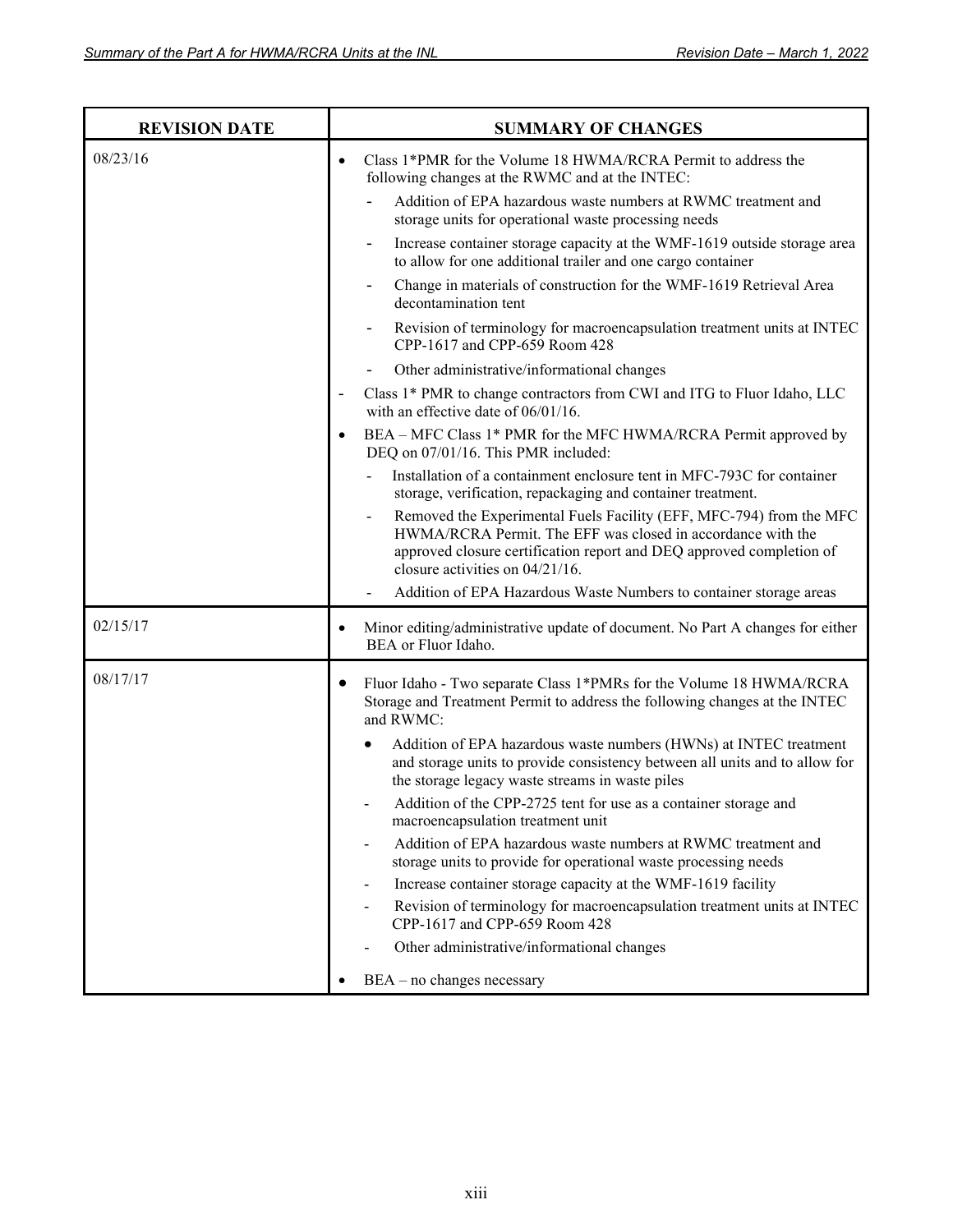í,

Ŧ

r

| <b>REVISION DATE</b> | <b>SUMMARY OF CHANGES</b>                                                                                                                                                                                                                                                            |  |  |  |
|----------------------|--------------------------------------------------------------------------------------------------------------------------------------------------------------------------------------------------------------------------------------------------------------------------------------|--|--|--|
| 02/13/18             | Fluor Idaho, Class 2 PMR/RTA for the Volume 14 HWMA/RCRA Storage<br>$\bullet$<br>and Treatment Permit for the INTEC Liquid Waste Management System to<br>address the following changes at the IWTU:                                                                                  |  |  |  |
|                      | Addition of 2 tank storage (S02) and treatment (T01) units in CPP-1696<br>IWTU: VES-SRC-133 (Sump Tank) and VES-SRC-134 (Clarifier Tank)                                                                                                                                             |  |  |  |
|                      | Revision of Permit Condition II.L. (Equivalent Materials/Information)<br>and IV.C.8 (Operating Record requirements) to align with other Permits                                                                                                                                      |  |  |  |
|                      | Other administrative/informational changes                                                                                                                                                                                                                                           |  |  |  |
|                      | Fluor Idaho – Volume 1 Part A Permit Application for the INL – INTEC:                                                                                                                                                                                                                |  |  |  |
|                      | Administrative correction of the EPA Hazardous Waste Numbers for the<br>interim status INTEC Tank Farm (VES-WM-187 through VES-WM-<br>190) to be consistent with the INTEC Liquid Waste Management System<br>(ILWMS) EPA Hazardous Waste Numbers, previously approved by the<br>DEQ. |  |  |  |
|                      | BEA, MFC Class 2 PMR/RTA for the HWMA/RCRA Storage and Treatment<br>$\bullet$<br>Permit to address the following changes at the MFC:                                                                                                                                                 |  |  |  |
|                      | Addition of 2 container storage units (S01) at the RSWF - Staging Storage<br>Area (SSA) and the North Fenced Area (NFA)                                                                                                                                                              |  |  |  |
|                      | Installation of shielded container transfer station for the Hot Repair Area<br>(HRA)                                                                                                                                                                                                 |  |  |  |
|                      | Installation of auxiliary piping on the SCMS scrubber water tank                                                                                                                                                                                                                     |  |  |  |
|                      | Revision of Permit Condition II.M. (i.e., equivalent/superior changes)                                                                                                                                                                                                               |  |  |  |
|                      | Addition of EPA Hazardous Waste Numbers to the Part A                                                                                                                                                                                                                                |  |  |  |
|                      | Updating the Emergency Action Manager list<br>$\overline{\phantom{0}}$                                                                                                                                                                                                               |  |  |  |
|                      | Other administrative/informational changes                                                                                                                                                                                                                                           |  |  |  |
| 08/20/18             | Fluor Idaho - Other administrative informational changes only<br>$\bullet$                                                                                                                                                                                                           |  |  |  |
|                      | BEA - No changes necessary<br>٠                                                                                                                                                                                                                                                      |  |  |  |
| 02/19/19             | Fluor Idaho - Class 1 PMR for the Volume 18 HWMA/RCRA Permit for the<br>$\bullet$<br>INTEC and the RWMC on the INL to address the following changes:                                                                                                                                 |  |  |  |
|                      | - Addition of two container storage areas in CPP-666 to support the<br>processing of legacy waste (Room B-6 and Room SB-4)                                                                                                                                                           |  |  |  |
|                      | - Other administrative informational changes, as necessary                                                                                                                                                                                                                           |  |  |  |
|                      | BEA - No changes necessary<br>$\bullet$                                                                                                                                                                                                                                              |  |  |  |
| 08/20/19             | Fluor Idaho - AMWTP HWMA/RCRA Permit Reissued by DEQ with an<br>$\bullet$<br>Effective Date of May 20, 2019                                                                                                                                                                          |  |  |  |
|                      | AMWTP Permit Effective Date revised to reflect DEQ's approval of the<br><b>AMWTP Permit Reapplication</b>                                                                                                                                                                            |  |  |  |
|                      | Waste Storage Facility (WSF) Type II Modules - Container Storage<br>(S01) Capacity reduced to reflect the approved AMWTP Permit                                                                                                                                                      |  |  |  |
|                      | The Estimated Annual Quantity of Waste for container storage (S01) for<br>the WSF was reduced to reflect the approved AMWTP Permit                                                                                                                                                   |  |  |  |
|                      | BEA - No changes Necessary                                                                                                                                                                                                                                                           |  |  |  |
|                      |                                                                                                                                                                                                                                                                                      |  |  |  |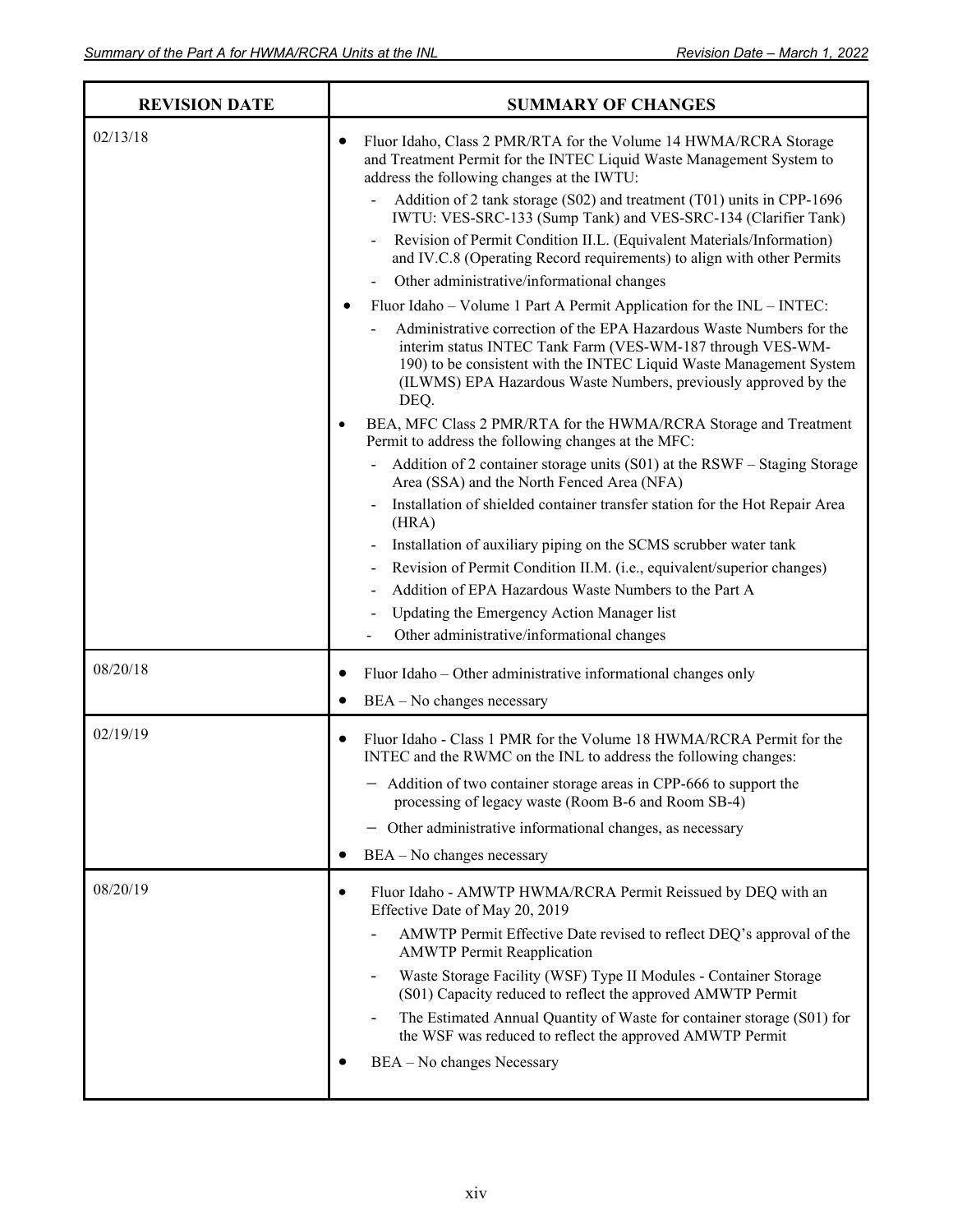| <b>REVISION DATE</b> | <b>SUMMARY OF CHANGES</b>                                                                                                                                                                                                        |  |  |  |
|----------------------|----------------------------------------------------------------------------------------------------------------------------------------------------------------------------------------------------------------------------------|--|--|--|
| 03/09/2020           | Fluor, Idaho - Class 3 PMR/RTA for the Volume 14 HWMA/RCRA Storage<br>$\bullet$<br>& Treatment Permit for the INTEC Liquid Waste Management System for<br>modifications to systems at the IWTU, approved by the DEQ on 09/05/19: |  |  |  |
|                      | Replacement of existing ring header in the Denitration Mineralization<br>Reformer (DMR) with a dual plenum design                                                                                                                |  |  |  |
|                      | Nozzle modification and refractory repair to the Carbon Reduction<br>$\overline{\phantom{a}}$<br>Reformer (CRR)                                                                                                                  |  |  |  |
|                      | Installation of a modified auger/grinder<br>$\blacksquare$                                                                                                                                                                       |  |  |  |
|                      | Purging DMR nitrogen neck and drain line to allow increased fluidization<br>$\overline{\phantom{a}}$                                                                                                                             |  |  |  |
|                      | Modifications to sample system to increase functionality, and addition of<br>$CO2$ to the Fluidizing Gas which reduces the buildup of wall scale and<br>cementous product deposits in the DMR                                    |  |  |  |
|                      | Other administrative and editorial changes                                                                                                                                                                                       |  |  |  |
|                      | Fluor, Idaho - Class 2 PMR/RTA for the Advanced Mixed Waste Treatment<br>$\bullet$<br>Project (AMWTP) HWMA/RCRA Permit for changes necessary for continued<br>waste management operations, approved by the DEQ on 10/18/19:      |  |  |  |
|                      | Implementation of administrative and engineering controls to support the<br>processing of legacy mixed waste that contains potentially pyrophoric<br>radionuclides in the WMF-676 Box lines                                      |  |  |  |
|                      | Removal of Permit Condition III.J.1., which prohibited the Permittee's<br>$\overline{\phantom{a}}$<br>performing treatment of pyrophoric radionuclides                                                                           |  |  |  |
|                      | Addition of training for personnel involved in these operations, addition<br>of INL Fire Department preplanning information, and addition of<br>operational responses in the event of a thermal reaction                         |  |  |  |
|                      | Fluor, Idaho - Class 2 PMR/RTA for the Volume 18 HWMA/RCRA Permit<br>$\bullet$<br>for changes necessary for continued waste management operations, approved<br>by the DEQ on 12/17/19:                                           |  |  |  |
|                      | Incorporate process changes identified in the corrective actions and<br>lessons learned from evaluations of the WMF-1617 drum event in April<br>2018                                                                             |  |  |  |
|                      | Revision of Part A Permit Application to add Sludge Repackage Project<br>operations at WMF-1619                                                                                                                                  |  |  |  |
|                      | Incorporate WMF-1619 SRP waste operations information to Facility and<br>Process Descriptions, Waste Analysis Plan, and Facility Drawings and<br>Exhibits                                                                        |  |  |  |
|                      | Create new Outside Storage Area (OSA) north of WMF-1619                                                                                                                                                                          |  |  |  |
|                      | Update the following sections with information regarding handling and<br>potential event response for ignitable/reactive wastes: Training,<br>Procedures to Prevent Hazards, and Contingency Plan                                |  |  |  |
|                      | Other administrative and editorial changes                                                                                                                                                                                       |  |  |  |
|                      | Fluor, Idaho - Class 1* PMR for the Volume 18 HWMA/RCRA Permit to<br>$\bullet$<br>amend the closure plan for RWMC ARP V (WMF-1617), approved by the<br>DEQ on 12/20/19:                                                          |  |  |  |
|                      | Allow processing of residual wastes using rake-and-hold and temperature-<br>monitoring controls before processing waste through the DPS                                                                                          |  |  |  |
|                      | Integrating RCRA closure activities with the Comprehensive<br>$\overline{\phantom{a}}$<br>Environmental Response, Compensation, and Liability Act (CERCLA)<br>non-time critical removal actions (NTCRA)                          |  |  |  |
|                      | Construction of a temporary passageway to move-out heavy process<br>equipment from WMF-1617 to WMF-1614 (ARP III) in support of<br>ongoing CERCLA activities                                                                     |  |  |  |
|                      | BEA - No changes necessary                                                                                                                                                                                                       |  |  |  |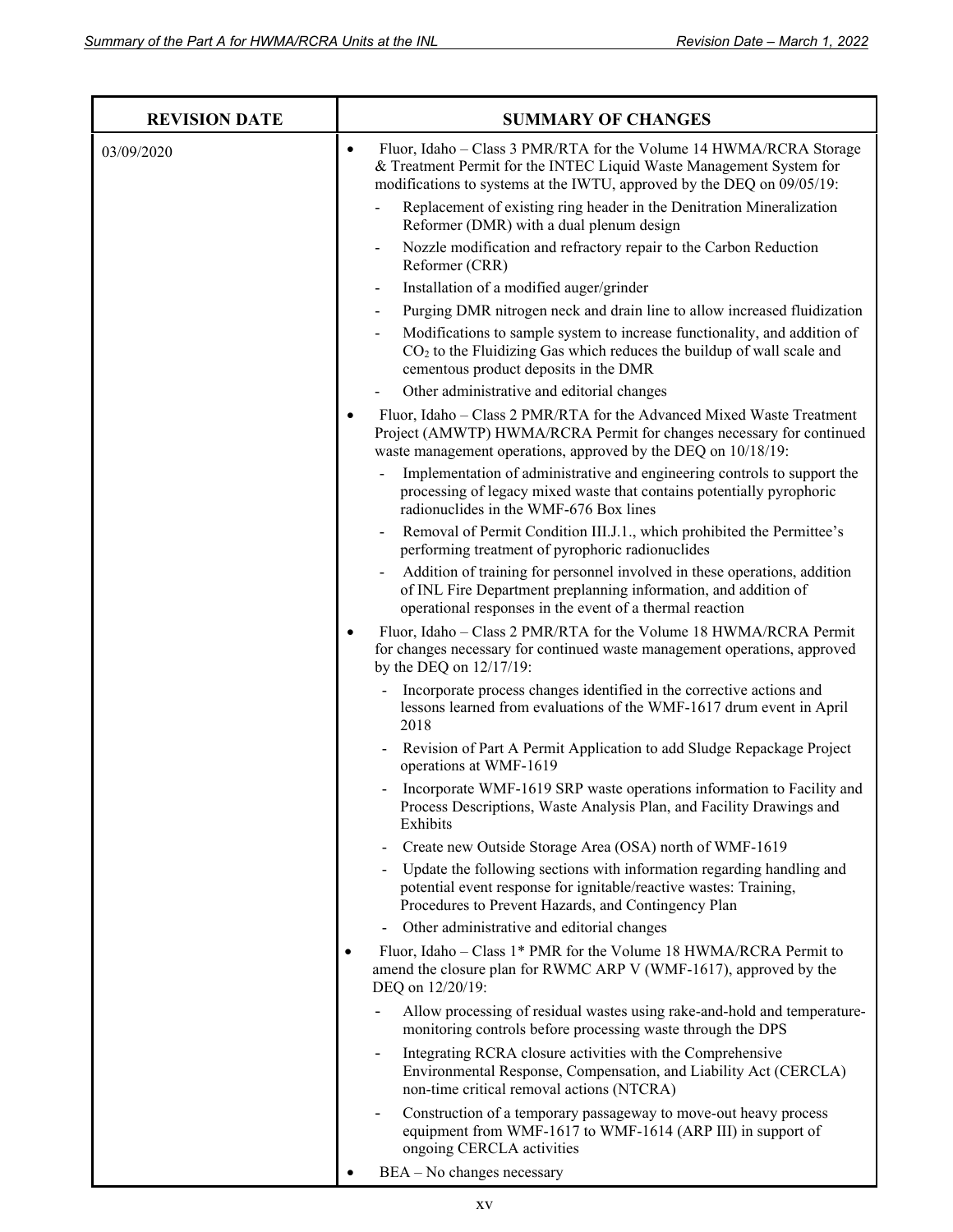| <b>REVISION DATE</b> | <b>SUMMARY OF CHANGES</b> |                                                                                                                                                                                                                                                                                                   |  |
|----------------------|---------------------------|---------------------------------------------------------------------------------------------------------------------------------------------------------------------------------------------------------------------------------------------------------------------------------------------------|--|
| 08/31/2020           | $\bullet$                 | Fluor, Idaho – Amendment to Interim Status Document (TSA-06) Closure<br>Plan at the AMWTP, approved by the DEQ on 03/12/2020:                                                                                                                                                                     |  |
|                      |                           | Extending closure schedule                                                                                                                                                                                                                                                                        |  |
|                      |                           | Adding closure requirements to characterize, remove, and dispose of<br>asphalt storage pads                                                                                                                                                                                                       |  |
|                      |                           | Integrating RCRA closure activities with the Comprehensive<br>Environmental Response, Compensation, and Liability Act (CERCLA)<br>non-time critical removal actions (NTCRA)                                                                                                                       |  |
|                      |                           | Class 1 PMN for the Volume 18 HWMA/RCRA Permit, effective July 20,<br>2020:                                                                                                                                                                                                                       |  |
|                      |                           | Updating permit language to clarify authorized Sludge Repackage Project<br>(SRP) operational requirements regarding the passageway door from<br>WMF-1619 (ARP VII) to WMF-1621 (ARP VIII).                                                                                                        |  |
|                      | $\bullet$                 | BEA – Class 1 PMN for replacement of fire extinguishers:                                                                                                                                                                                                                                          |  |
|                      |                           | Submitted along with clean copy pages on 03/19/2020                                                                                                                                                                                                                                               |  |
|                      |                           | Public Mailout Letter to all persons on the Official INL Mailing list,<br>$\overline{\phantom{a}}$<br>providing notification of modification within 90 of putting change into<br>effect, transmitted on 06/21/2020                                                                                |  |
| 03/01/2021           | $\bullet$                 | Fluor, Idaho - Professional Engineer/RCRA Closure Certification for RWMC<br>ARP WMF-1617. DEQ Approval on 11/09/2020                                                                                                                                                                              |  |
|                      | $\bullet$                 | BEA - Class 1 PMN for the MFC HWMA/RCRA Permit, changes put into<br>effect November 4, 2020.                                                                                                                                                                                                      |  |
|                      |                           | Clarified job titles and job descriptions in the training plan.                                                                                                                                                                                                                                   |  |
|                      |                           | Updating Emergency Action Manager information.<br>-                                                                                                                                                                                                                                               |  |
|                      |                           | Editorial changes.                                                                                                                                                                                                                                                                                |  |
|                      |                           | Public Mailout Letter to all persons on the Official INL Mailing list,<br>providing notification of modification within 90 of putting change into<br>effect, transmitted on 12/09/2020.                                                                                                           |  |
| 09/01/2021           | $\bullet$                 | Fluor, Idaho - Volume 1 Part A Permit Application for the INL (INTEC),<br>approved by the DEQ on 04/02/21:                                                                                                                                                                                        |  |
|                      |                           | Administrative correction the Director for the Environment and<br>Sustainability Division of the DOE-ID on the Environmental Protection<br>Agency (EPA) RCRA Subtitle C Site Identification Form and the<br>Hazardous Waste Permit Part A Form (OMB#: 2050-0024/8700-12,<br>8700-13A/B, 8700-23). |  |
|                      |                           | DEQ correspondence updated<br>$\blacksquare$                                                                                                                                                                                                                                                      |  |
|                      |                           | Additional editorial changes made to the Part A Application                                                                                                                                                                                                                                       |  |
|                      | $\bullet$                 | Fluor, Idaho - Class 2 PMR/RTA for the AMWTP HWMA/RCRA Permit,<br>approved by the DEQ on 06/14/21:                                                                                                                                                                                                |  |
|                      |                           | Addition of operational controls to support the processing of legacy mixed<br>waste that is ignitable (potentially pyrophoric) or reactive in the AMWTP<br>WMF-676 box lines                                                                                                                      |  |
|                      |                           | Addition of the Hazardous Waste Number (HWN) D003 [reactive] to the<br><b>AMWTP Part A Permit Application</b>                                                                                                                                                                                     |  |
|                      |                           | Addition of 2 Miscellaneous Storage Units to allow storage of waste in<br>trays on the box line sorting trough platforms                                                                                                                                                                          |  |
|                      | $\bullet$                 | Fluor, Idaho – Amendment to Interim Status Document (ISD-TSA-06)<br>Closure Plan at the AMWTP, approved by the DEQ on 03/16/21:                                                                                                                                                                   |  |
|                      |                           | Closure schedule revision to align with the planned sequence of closure<br>activities                                                                                                                                                                                                             |  |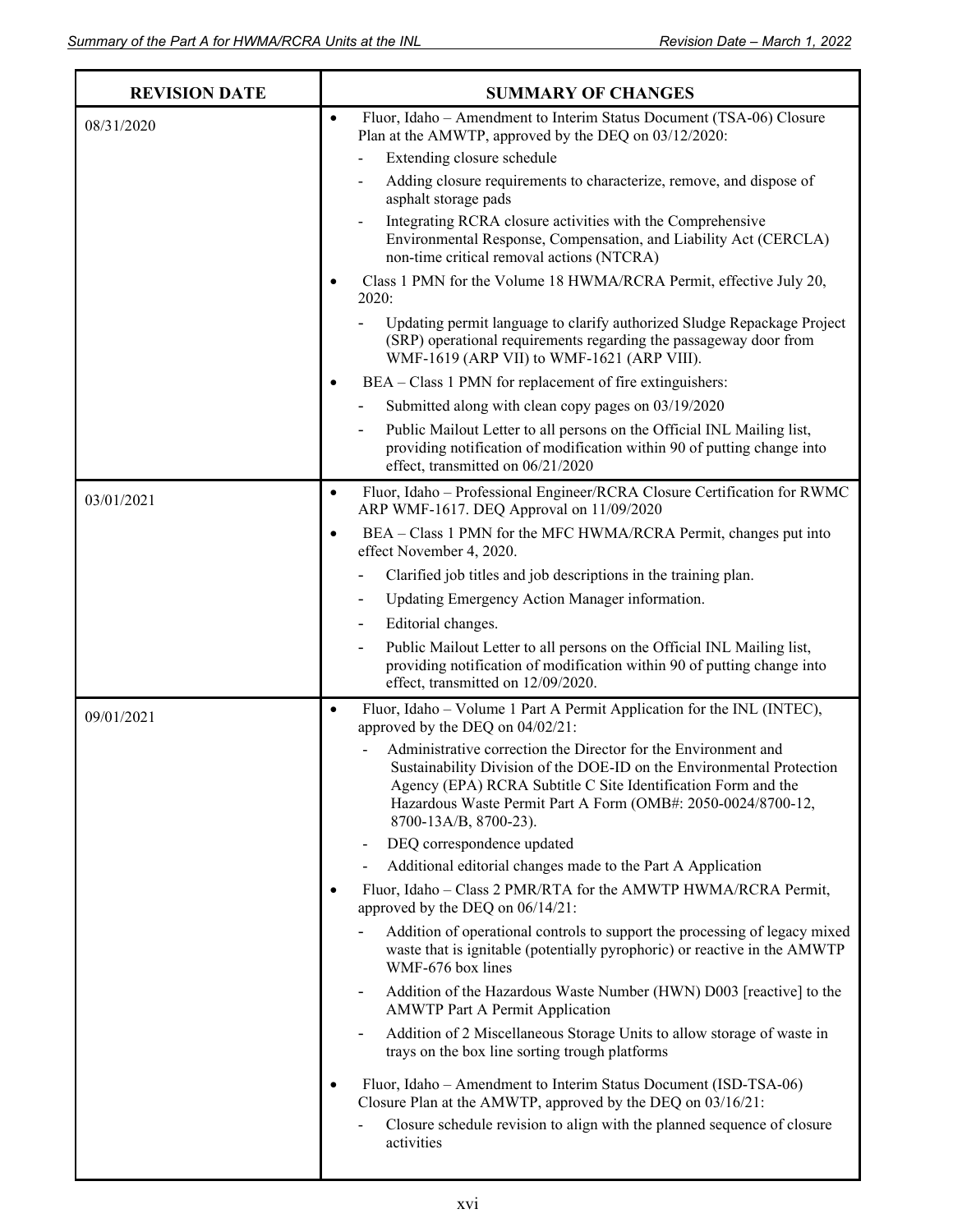| <b>REVISION DATE</b>   | <b>SUMMARY OF CHANGES</b>                                                                                                                                                                                                                                                                                                                                                                                                                                                                          |  |  |
|------------------------|----------------------------------------------------------------------------------------------------------------------------------------------------------------------------------------------------------------------------------------------------------------------------------------------------------------------------------------------------------------------------------------------------------------------------------------------------------------------------------------------------|--|--|
| $09/01/21$ (continued) | Fluor, Idaho – Amendment to Interim Status Document Closure Plan for the<br>INTEC Tank Farm Facility, approved by the DEQ on 03/16/21:<br>Closure schedule revision to Phase 5-B date to align it with a future cease<br>$\blacksquare$<br>use date<br>Fluor, Idaho - Professional Engineer (PE) Certification and Addendum to<br>Supporting Documentation for HWMA/RCRA Closure Certification of the<br>NWCF Calciner System at INTEC. DEQ approval on 09/30/2021<br>$BEA - No$ changes necessary |  |  |
| 03/01/2022             | Class 1* PMRs to HWMA/RCRA Permit Volumes 14, 18, 21, 22, and<br>modifications to the Volume 1 Part A Permit Application and Transuranic<br>Storage Area-Retrieval Enclosure Interim Status Document to change<br>contractor from Fluor Idaho to IEC with an effective date of $01/01/2022$                                                                                                                                                                                                        |  |  |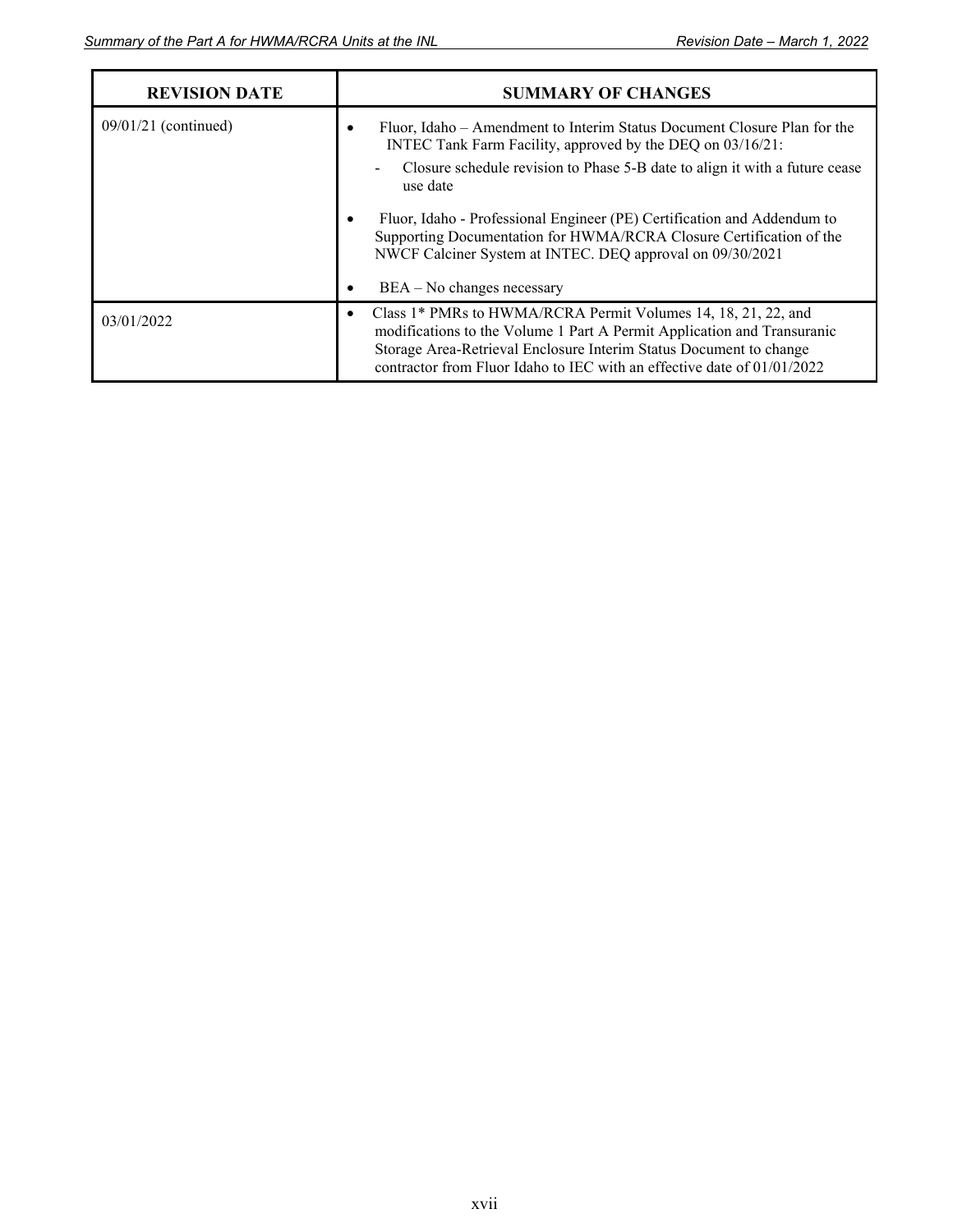# **CONTENTS**

| <b>IEC @ INTEC - Interim Status Units</b>                                   |  |
|-----------------------------------------------------------------------------|--|
|                                                                             |  |
| IEC @ INTEC - Post-Closure Permitted Units                                  |  |
| Volume 21                                                                   |  |
| CPP-633 Waste Calcining Facility (WCF) Evaporator, WCF HEPA Filter Storage, |  |
| <b>IEC @ INTEC - Permitted Units</b>                                        |  |
| Volume 22                                                                   |  |
|                                                                             |  |
| Volume 14                                                                   |  |
|                                                                             |  |
|                                                                             |  |
|                                                                             |  |
|                                                                             |  |
|                                                                             |  |
|                                                                             |  |
|                                                                             |  |
|                                                                             |  |
|                                                                             |  |
|                                                                             |  |
|                                                                             |  |
|                                                                             |  |
|                                                                             |  |
|                                                                             |  |
|                                                                             |  |
|                                                                             |  |
|                                                                             |  |
|                                                                             |  |
|                                                                             |  |
|                                                                             |  |
|                                                                             |  |
|                                                                             |  |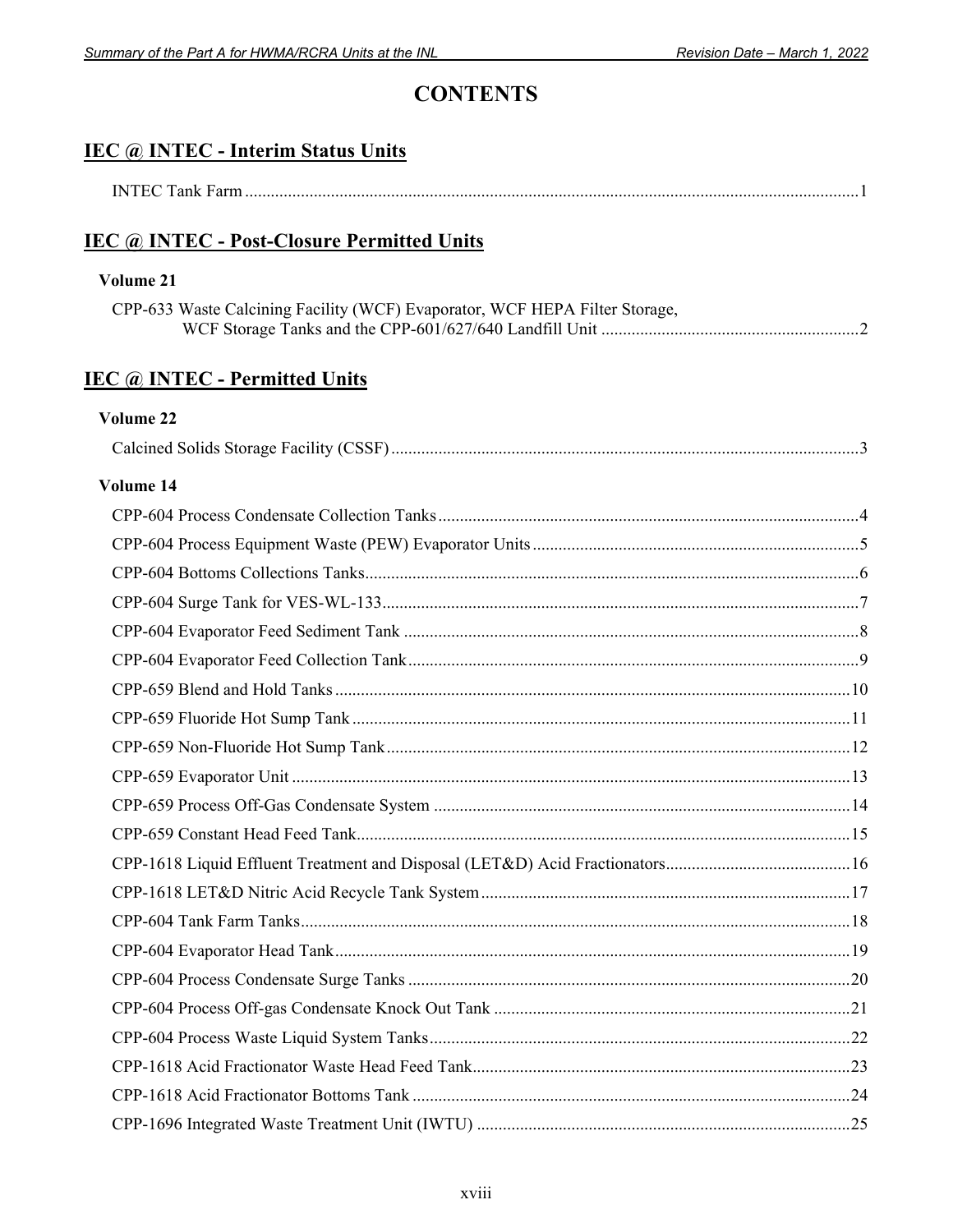# **IEC @ INTEC - Permitted Units (continued)**

# **Volume 18**

| CPP-659 NWCF Room 216 Container Storage, Waste Pile Storage & Sizing/Repackaging/Compacting32 |  |
|-----------------------------------------------------------------------------------------------|--|
|                                                                                               |  |
|                                                                                               |  |
| CPP-659 NWCF Room 306 Container Storage and Sizing/Repackaging/Compacting35                   |  |
| CPP-659 NWCF Room 308 Container Storage, Sizing/Repackaging/Compacting, and Na/NaK Treatment  |  |
|                                                                                               |  |
| CPP-659 NWCF Room 308 Container Treatment (VES-NCD-138, TK-NCD-139, and TK-NCD-137)           |  |
|                                                                                               |  |
| CPP-659 NWCF Room 309 Tank Storage and Tank Treatment (VES-NCD-141 and VES-NCD-142)40         |  |
|                                                                                               |  |
|                                                                                               |  |
|                                                                                               |  |
| CPP-659 NWCF Room 323 Container Storage and Sizing/Repackaging/Compacting44                   |  |
|                                                                                               |  |
|                                                                                               |  |
|                                                                                               |  |
| CPP-659 NWCF Room 415 Tank Treatment (SH-NCD-933, SH-NCD-934, UC-NCD-921) 48                  |  |
|                                                                                               |  |
|                                                                                               |  |
| CPP-659 NWCF Room 418 Container Storage and Sizing/Repackaging/Compacting51                   |  |
|                                                                                               |  |
| CPP-659 NWCF Room 418 Container Treatment (VES-NCD-138, TK-NCD-139, and TK-NCD-137),          |  |
|                                                                                               |  |
| CPP-659 NWCF Room 421 Container Storage and Sizing/Repackaging/Compacting55                   |  |
| CPP-659 NWCF Room 421 Container Treatment (VES-NCD-138, -TK-NCD-139, and TK-NCD-137)          |  |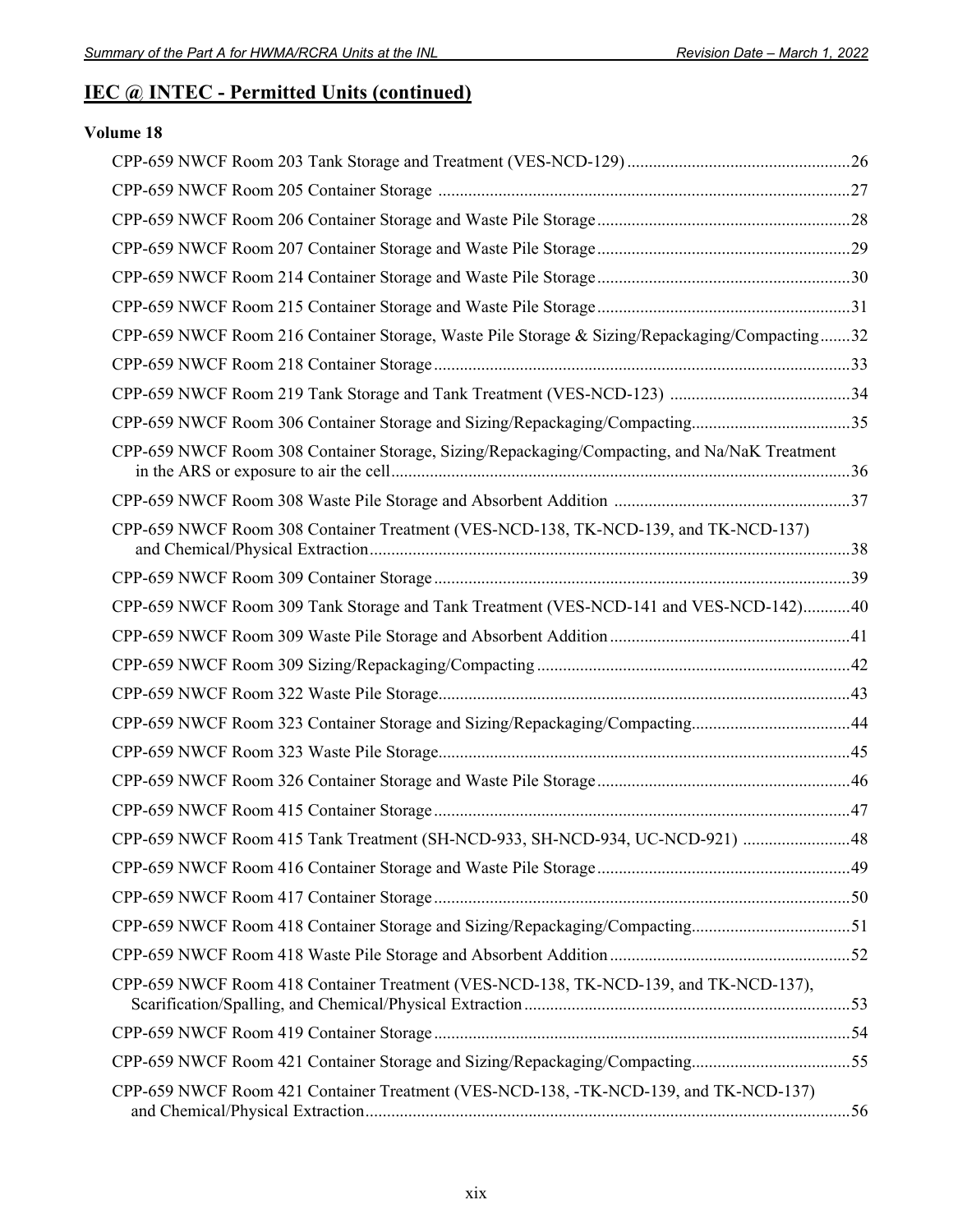# **IEC @ INTEC Permitted Units (continued)**

| CPP-659 NWCF Room 422 Container Storage and Sizing/Repackaging/Compacting57                         |  |
|-----------------------------------------------------------------------------------------------------|--|
| CPP-659 NWCF Room 422 Container Treatment (VES-NCD-138, -TK-NCD-139, and TK-NCD-137)                |  |
|                                                                                                     |  |
|                                                                                                     |  |
|                                                                                                     |  |
| CPP-666 FDP Cell Tank Storage, Sorting/Sizing/Segregating/Compacting, and Absorbent Addition  62    |  |
| CPP-666 FDP Cell Container Storage and Deactivation & Repackaging of Ignitable or Reactive Wastes63 |  |
|                                                                                                     |  |
|                                                                                                     |  |
|                                                                                                     |  |
|                                                                                                     |  |
|                                                                                                     |  |
|                                                                                                     |  |
|                                                                                                     |  |
|                                                                                                     |  |
|                                                                                                     |  |
| CPP-1617 RMWSF Container Storage, Container Treatment (Commercial Macroencapsulation) and           |  |
|                                                                                                     |  |

# **IEC @ RWMC ARP – Permitted Units**

## **Volume 18**

# **IEC @ RWMC AMWTP - Interim Status Units**

## **RWMC-AMWTP**

|--|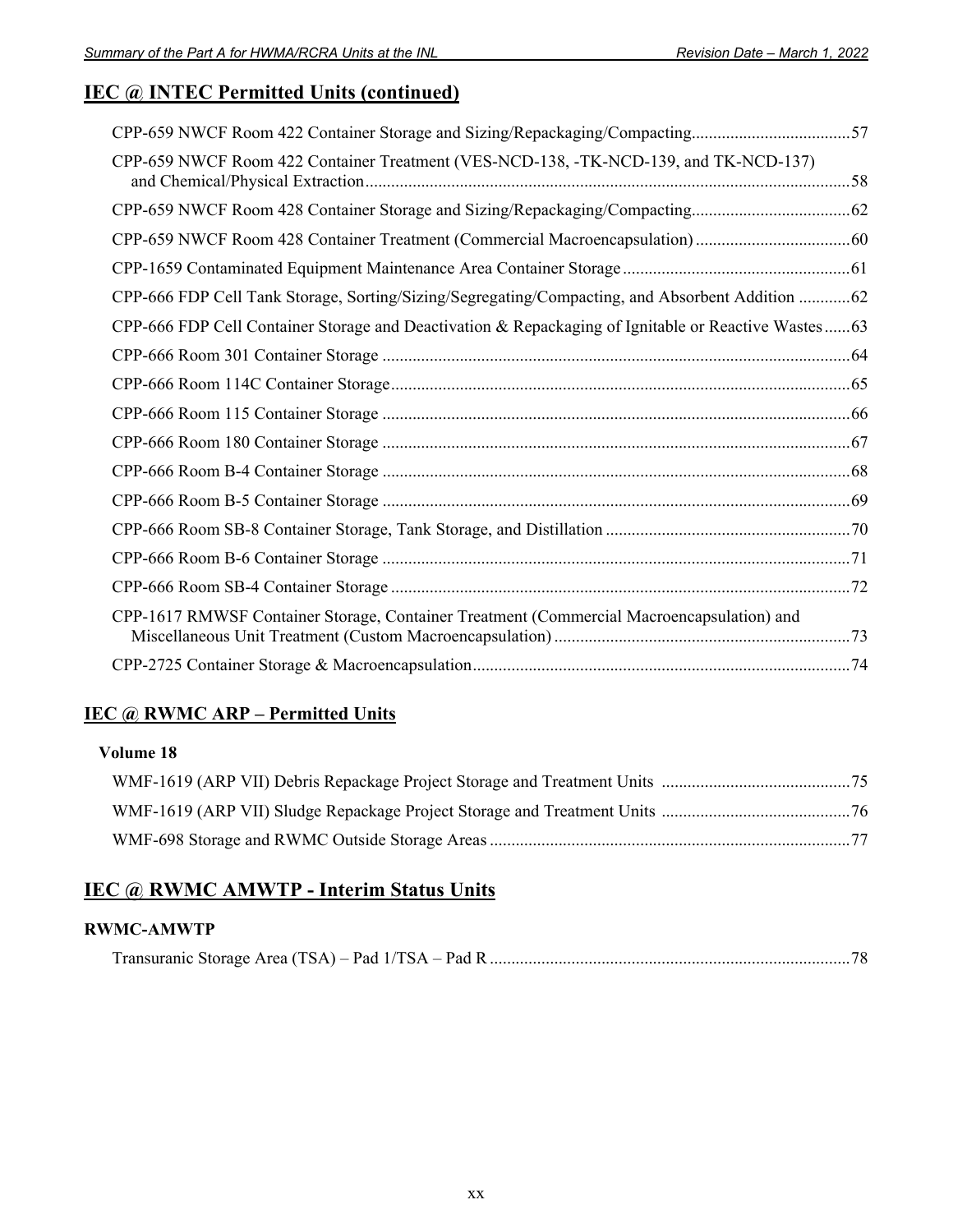# **IEC @ AMWTP - Permitted Units**

# **RWMC-AMWTP**

# **BEA @ MFC - Permitted Units**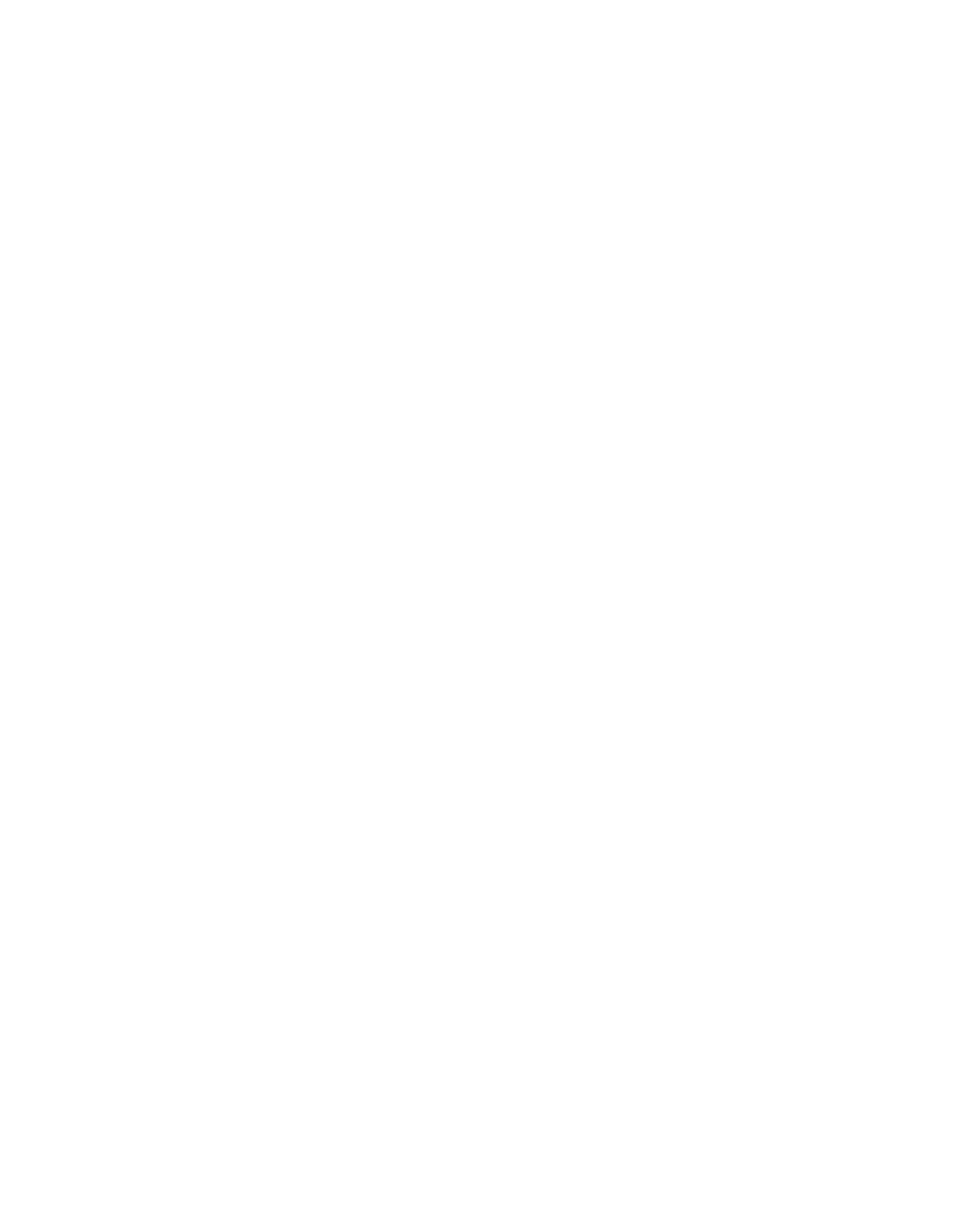#### **UNIT: INTEC Tank Farm (VES-WM-187, VES-WM-188, VES-WM-189, VES-WM-190)**

**LOCATION:** INTEC

 $\mathbf{r}$ 

- **WASTE TYPE:** Hazardous and Radioactive Mixed Waste
- **CURRENT STATUS:** Interim Status (operates under Consent Order)
- **PROCESS CODES:** S02 Tank Storage

**PROCESS DESIGN CAPACITY: S02 – 1,200,000 gallons total**  VES-WM-187 through VES-WM-190 = 300,000 gallons each

#### **ESTIMATED ANNUAL QUANTITY OF WASTE:** S02 = 4,116 tons

| <b>D-LISTED</b>                                                                                                                         | <b>F-LISTED</b>               | <b>K-LISTED</b> | <b>P-LISTED</b> | <b>U-LISTED</b> |
|-----------------------------------------------------------------------------------------------------------------------------------------|-------------------------------|-----------------|-----------------|-----------------|
| D001-D002<br>D004-D011<br>D018-D019<br>D021-D022<br>D <sub>026</sub><br>D <sub>028</sub><br>D <sub>0</sub> 32<br>D034-D036<br>D038-D040 | F001-F003<br>F <sub>005</sub> | Not Applicable  | Not Applicable  | U134            |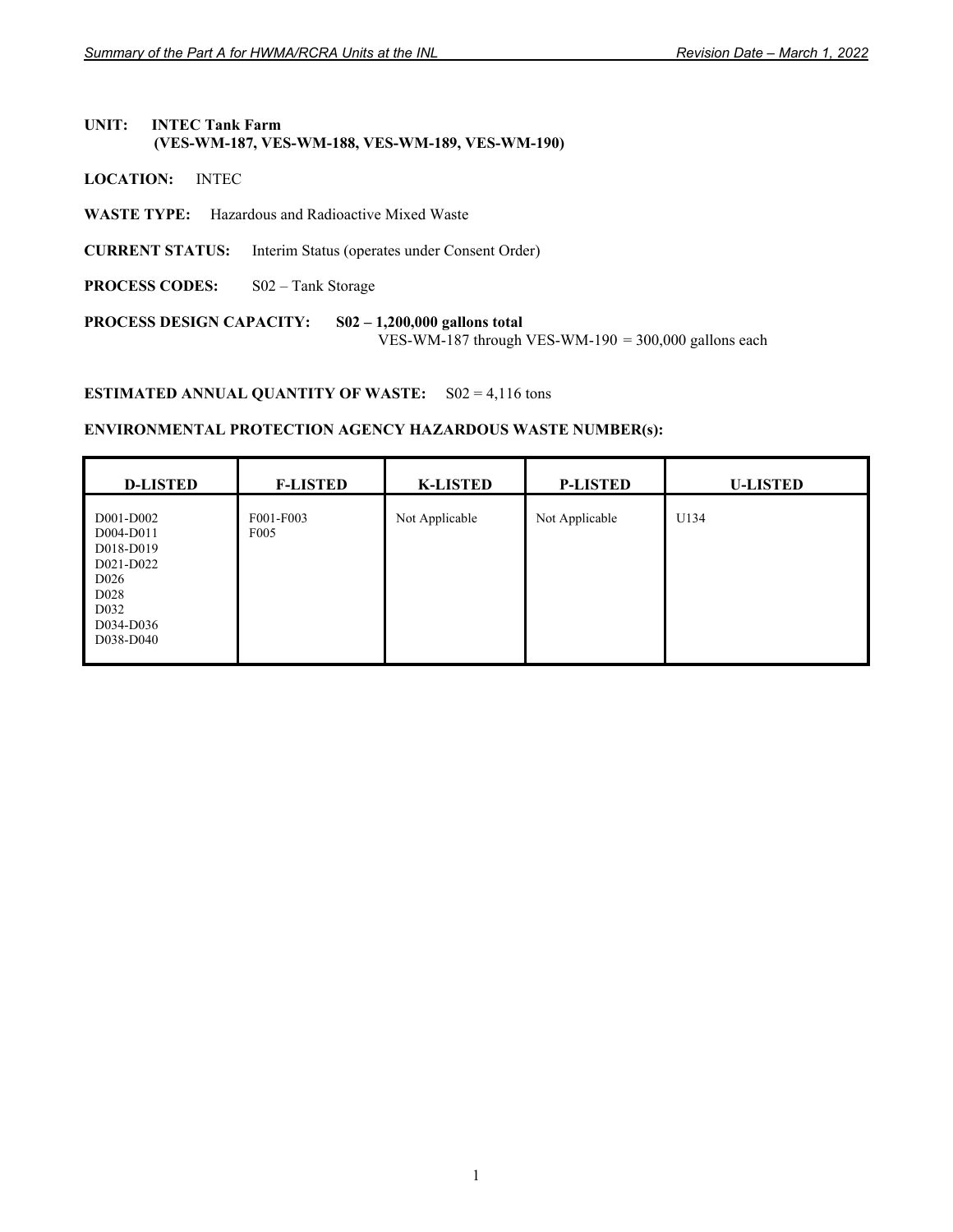#### **UNIT: CPP-633 Waste Calcining Facility (WCF) Evaporator, WCF HEPA Filter Storage, WCF Storage Tanks and CPP-601/627/640 Landfill Unit**

**LOCATION:** INTEC

**WASTE TYPE:** Radioactive Mixed Waste

**CURRENT STATUS:** Post-Closure Permit (Volume 21- Effective Date: February 12. 2014)

**PROCESS CODES:** D080 – Landfill

#### **PROCESS DESIGN CAPACITY: D80 – 59 cubic yards**

CPP-633 WCF Units (includes WCF Evaporator, WCF HEPA Filter Storage and WCF Storage Tanks)

#### **D80 – 22 cubic yards**

CPP-601/627/640 Unit

**ESTIMATED ANNUAL QUANTITY OF WASTE:** D80 = 81 cubic yards total

## **ENVIRONMENTAL PROTECTION AGENCY HAZARDOUS WASTE NUMBER(s):**

#### **WCF UNITS**

| <b>D-LISTED</b>        | <b>F-LISTED</b> | <b>K-LISTED</b> | <b>P-LISTED</b> | <b>U-LISTED</b> |
|------------------------|-----------------|-----------------|-----------------|-----------------|
| D004-D005<br>D007-D010 | F001-F002       | Not Applicable  | Not Applicable  | U134            |

#### **CPP-601/627/640 UNIT**

| <b>D-LISTED</b>                                                                                                                         | <b>F-LISTED</b>               | <b>K-LISTED</b> | <b>P-LISTED</b> | <b>U-LISTED</b> |
|-----------------------------------------------------------------------------------------------------------------------------------------|-------------------------------|-----------------|-----------------|-----------------|
| D001-D002<br>D004-D011<br>D018-D019<br>D021-D022<br>D <sub>026</sub><br>D <sub>028</sub><br>D <sub>0</sub> 32<br>D034-D036<br>D038-D040 | F001-F003<br>F <sub>005</sub> | Not Applicable  | Not Applicable  | U134            |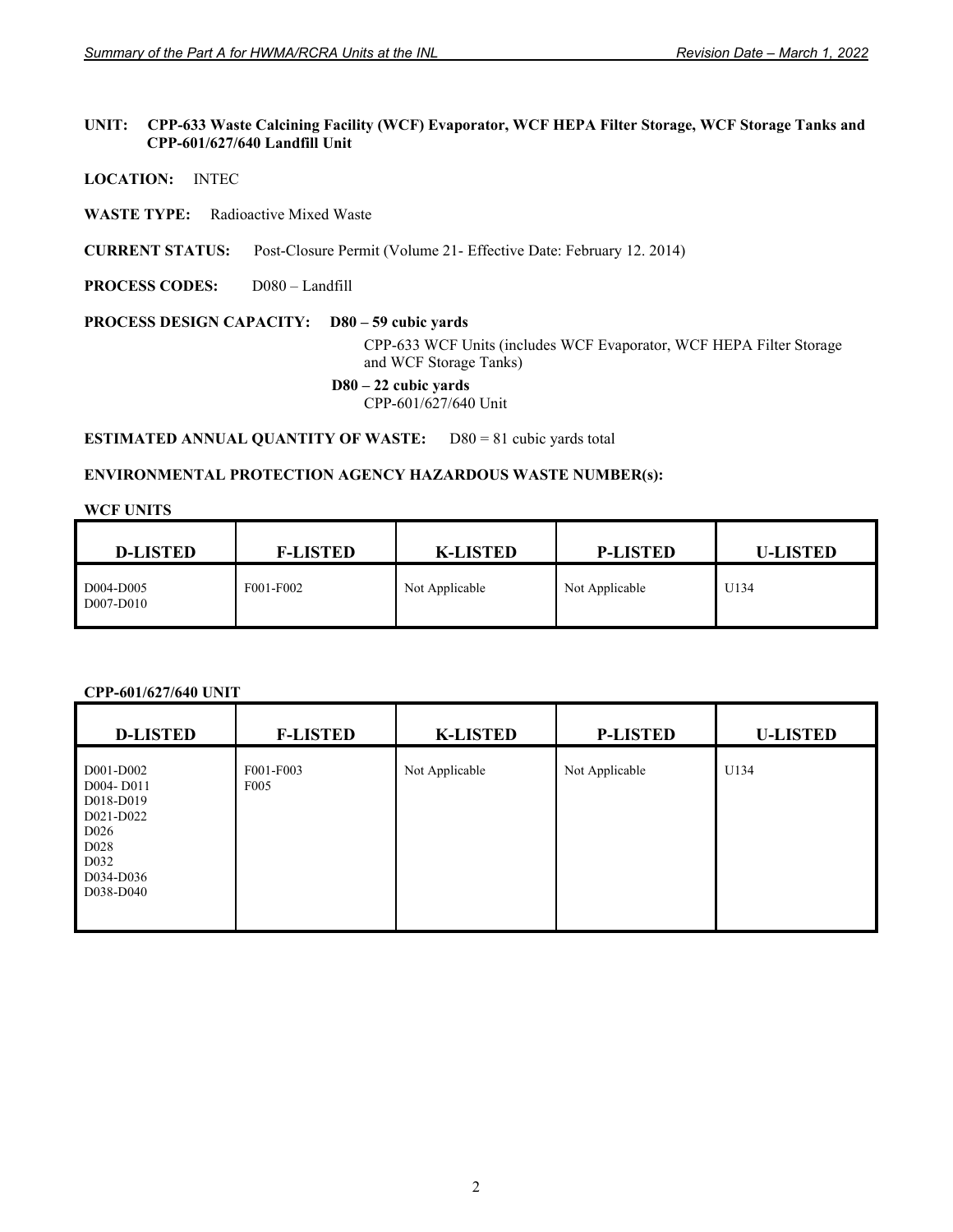#### **UNIT**: **Calcined Solids Storage Facility (CSSF) (Binsets #1 – 7)**

**LOCATION:** INTEC

**WASTE TYPE:** Hazardous and Radioactive Mixed Waste

**CURRENT STATUS:** RCRA Part B Permitted Unit (Volume 22 - Effective Date: June 26, 2017)

**PROCESS CODES:** S02 – Tank Storage

#### **PROCESS DESIGN CAPACITY: S02 – 7,114 cubic meters or 1,879,518.8 gallons total**  Binset #  $1 = 235$  cubic meters or  $62,087$  gallons Binset  $\# 2 = 895$  cubic meters or 236,459 gallons Binset  $\# 3 = 1,133$  cubic meters or 299,338.6 gallons Binset  $# 4 = 502$  cubic meters or 132,628.4 gallons Binset  $# 5 = 1,025$  cubic meters or 270,805 gallons Binset #  $6 = 1,563$  cubic meters or 412,944.6 gallons Binset  $# 7 = 1,784$  cubic meters or 471,332.8 gallons

#### **ESTIMATED ANNUAL QUANTITY OF WASTE:** S02 = 1,200 tons

| <b>D-LISTED</b> | <b>F-LISTED</b>               | <b>K-LISTED</b> | <b>P-LISTED</b> | <b>U-LISTED</b> |
|-----------------|-------------------------------|-----------------|-----------------|-----------------|
| D004-D011       | F001-F002<br>F <sub>005</sub> | Not Applicable  | Not Applicable  | U134            |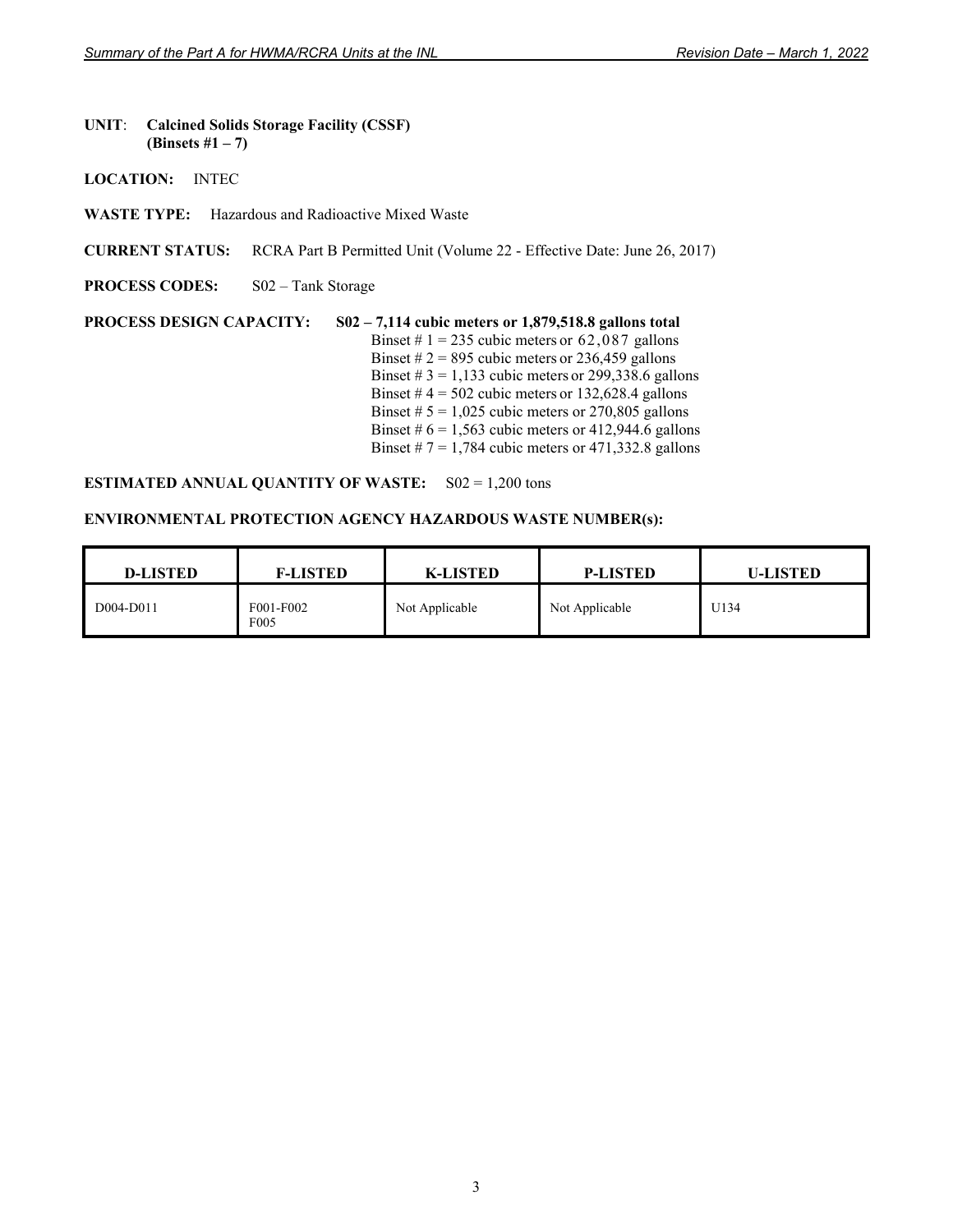#### **UNIT: CPP-604 Process Condensate Collection Tanks (VES-WL-106, VES-WL-107, VES-WL-163)**

**LOCATION:** INTEC

**WASTE TYPE:** Hazardous and Radioactive Mixed Waste

**CURRENT STATUS:** RCRA Part B Permitted Unit (Volume 14 - Effective Date: November 20, 2014)

| <b>PROCESS CODES:</b> | $S02 - Tank Storage$          |
|-----------------------|-------------------------------|
|                       | $T01 - \text{Tank Treatment}$ |

**PROCESS DESIGN CAPACITY: S02 – 15,000 gallons total** VES-WL- $106 = 5,000$  gallons VES-WL-107 =  $5,000$  gallons VES-WL-163 =  $5,000$  gallons

 **T01 – 15,000 gallons/day total**  VES-WL-106 =  $5,000$  gallons/day VES-WL-107 =  $5,000$  gallons/day VES-WL-163 =  $5,000$  gallons/day

#### **ESTIMATED ANNUAL QUANTITY OF WASTE:** S02 and T01 = 13,500 tons

| <b>D-LISTED</b>                                                                                                                         | <b>F-LISTED</b>               | <b>K-LISTED</b> | <b>P-LISTED</b> | <b>U-LISTED</b> |
|-----------------------------------------------------------------------------------------------------------------------------------------|-------------------------------|-----------------|-----------------|-----------------|
| D001-D002<br>D004-D011<br>D018-D019<br>D021-D022<br>D <sub>026</sub><br>D <sub>028</sub><br>D <sub>0</sub> 32<br>D034-D036<br>D038-D040 | F001-F003<br>F <sub>005</sub> | Not Applicable  | Not Applicable  | U134            |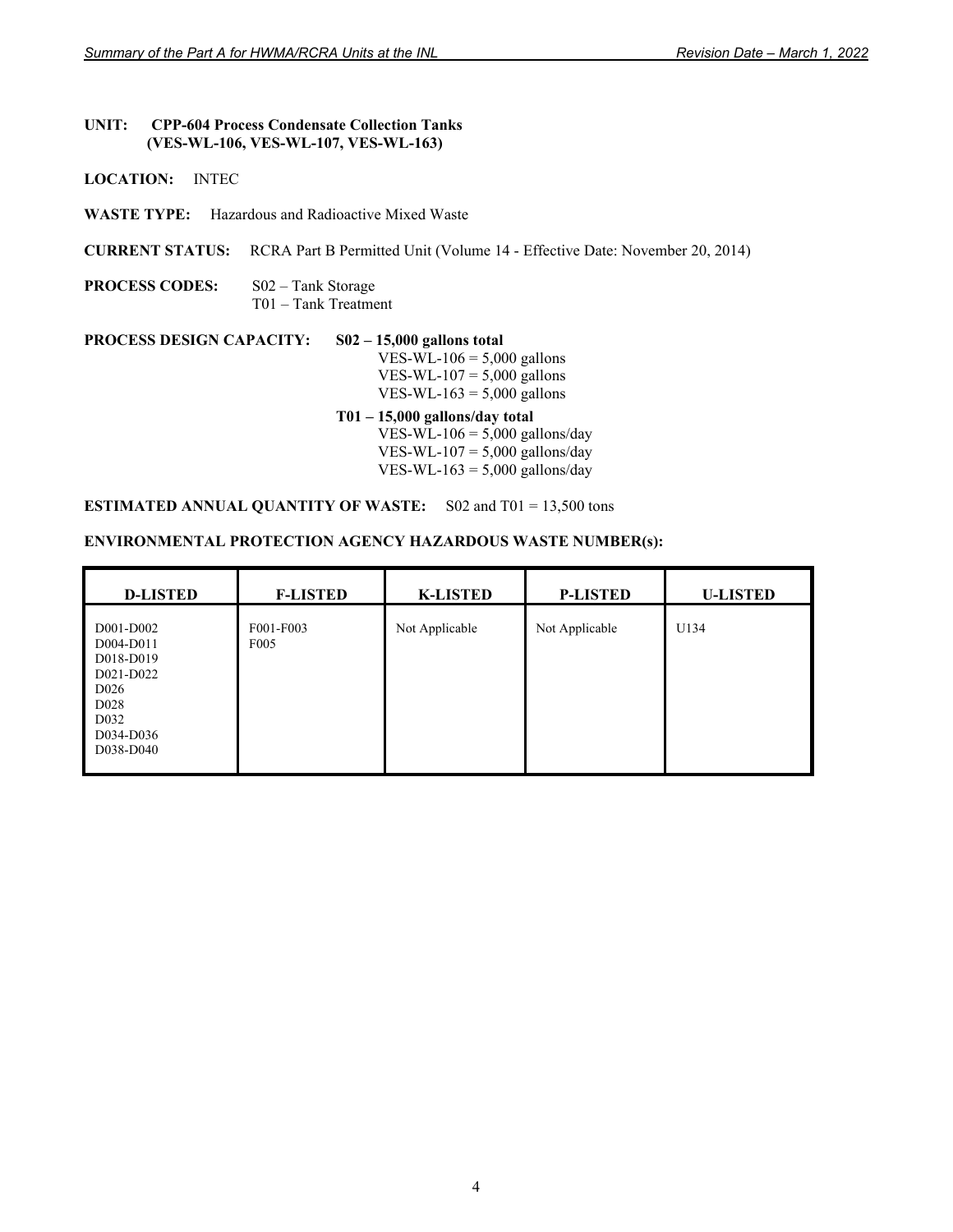#### **UNIT: CPP-604 Process Equipment Waste (PEW) Evaporator Units (EVAP-WL-129, EVAP-WL-161)**

## **LOCATION:** INTEC

**WASTE TYPE:** Hazardous and Radioactive Mixed Waste

**CURRENT STATUS:** RCRA Part B Permitted Unit (Volume 14 - Effective Date: November 20, 2014)

**PROCESS CODES:** S02 – Tank Storage X99 – Other Subpart X Treatment (Evaporation)

**PROCESS DESIGN CAPACITY: S02 – 2,000 gallons**  EVAP-WL-129 =  $1,000$  gallons EVAP-WL-161 =  $1,000$  gallons  **X99 – 1,000 gallons/hour total**  EVAP-WL-129 =  $500$  gallons/hour EVAP-WL-161 =  $500$  gallons/hour

**ESTIMATED ANNUAL QUANTITY OF WASTE:** S02 and X99 = 13,600 tons

| <b>D-LISTED</b>                                                                                                                         | <b>F-LISTED</b>               | <b>K-LISTED</b> | <b>P-LISTED</b> | <b>U-LISTED</b> |
|-----------------------------------------------------------------------------------------------------------------------------------------|-------------------------------|-----------------|-----------------|-----------------|
| D001-D002<br>D004-D011<br>D018-D019<br>D021-D022<br>D <sub>026</sub><br>D <sub>028</sub><br>D <sub>0</sub> 32<br>D034-D036<br>D038-D040 | F001-F003<br>F <sub>005</sub> | Not Applicable  | Not Applicable  | U134            |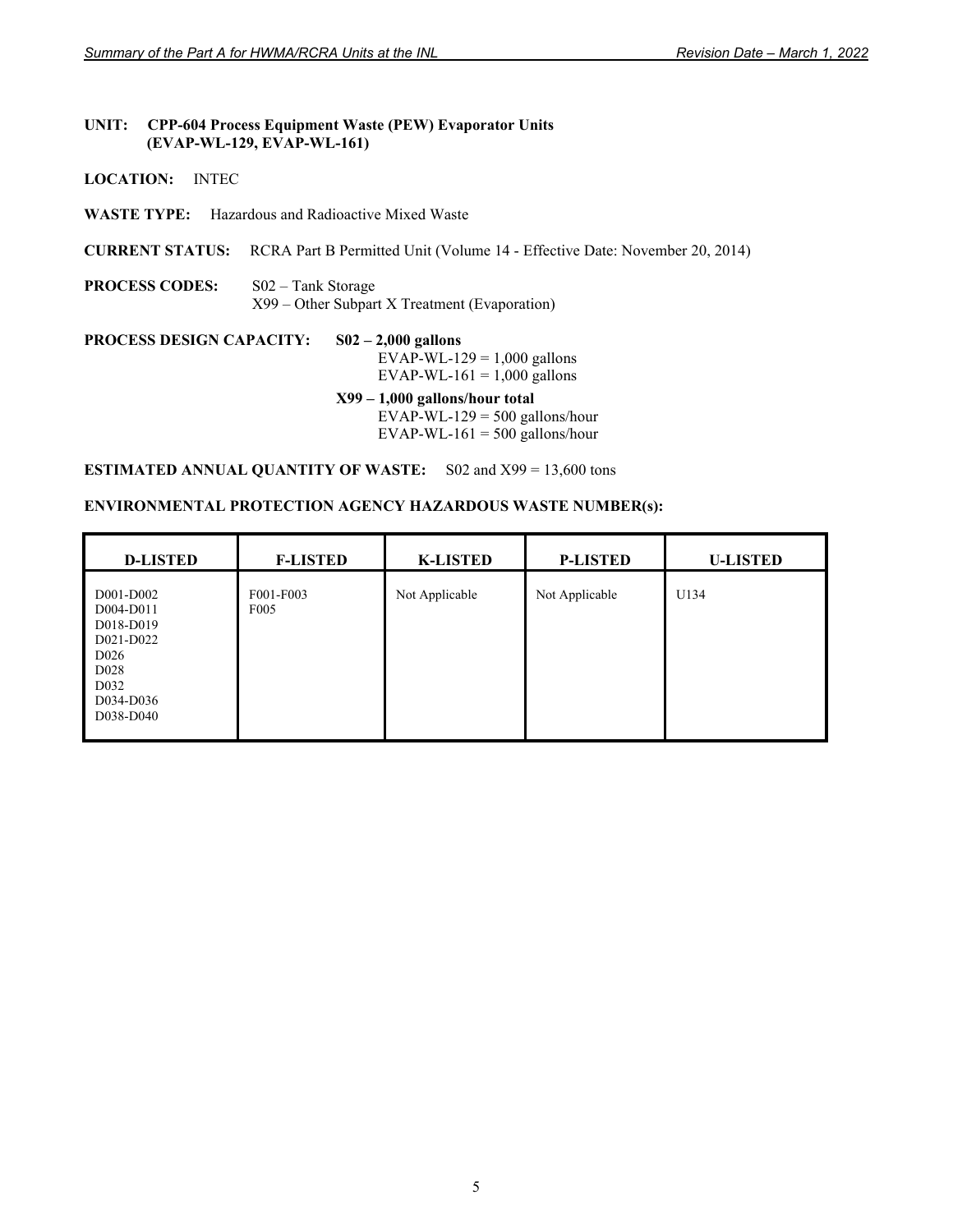#### **UNIT: CPP-604 Bottoms Collections Tanks (VES-WL-101, VES-WL-111)**

**LOCATION:** INTEC

**WASTE TYPE:** Hazardous and Radioactive Mixed Waste

**CURRENT STATUS:** RCRA Part B Permitted Unit (Volume 14 - Effective Date: November 20, 2014)

**PROCESS CODES:** S02 – Tank Storage T01 – Tank Treatment

## **PROCESS DESIGN CAPACITY: S02 – 19,900 gallons total** VES-WL-101 = 18,400 gallons VES-WL-111 =  $1,500$  gallons  **T01 – 19,000 gallons/day total**  VES-WL-101 =  $16,000$  gallons/day

VES-WL-111 =  $3,000$  gallons/day

**ESTIMATED ANNUAL QUANTITY OF WASTE:** S02 and T01 = 270 tons

| <b>D-LISTED</b>                                                                                                                         | <b>F-LISTED</b>               | <b>K-LISTED</b> | <b>P-LISTED</b> | <b>U-LISTED</b> |
|-----------------------------------------------------------------------------------------------------------------------------------------|-------------------------------|-----------------|-----------------|-----------------|
| D001-D002<br>D004-D011<br>D018-D019<br>D021-D022<br>D <sub>026</sub><br>D <sub>028</sub><br>D <sub>0</sub> 32<br>D034-D036<br>D038-D040 | F001-F003<br>F <sub>005</sub> | Not Applicable  | Not Applicable  | U134            |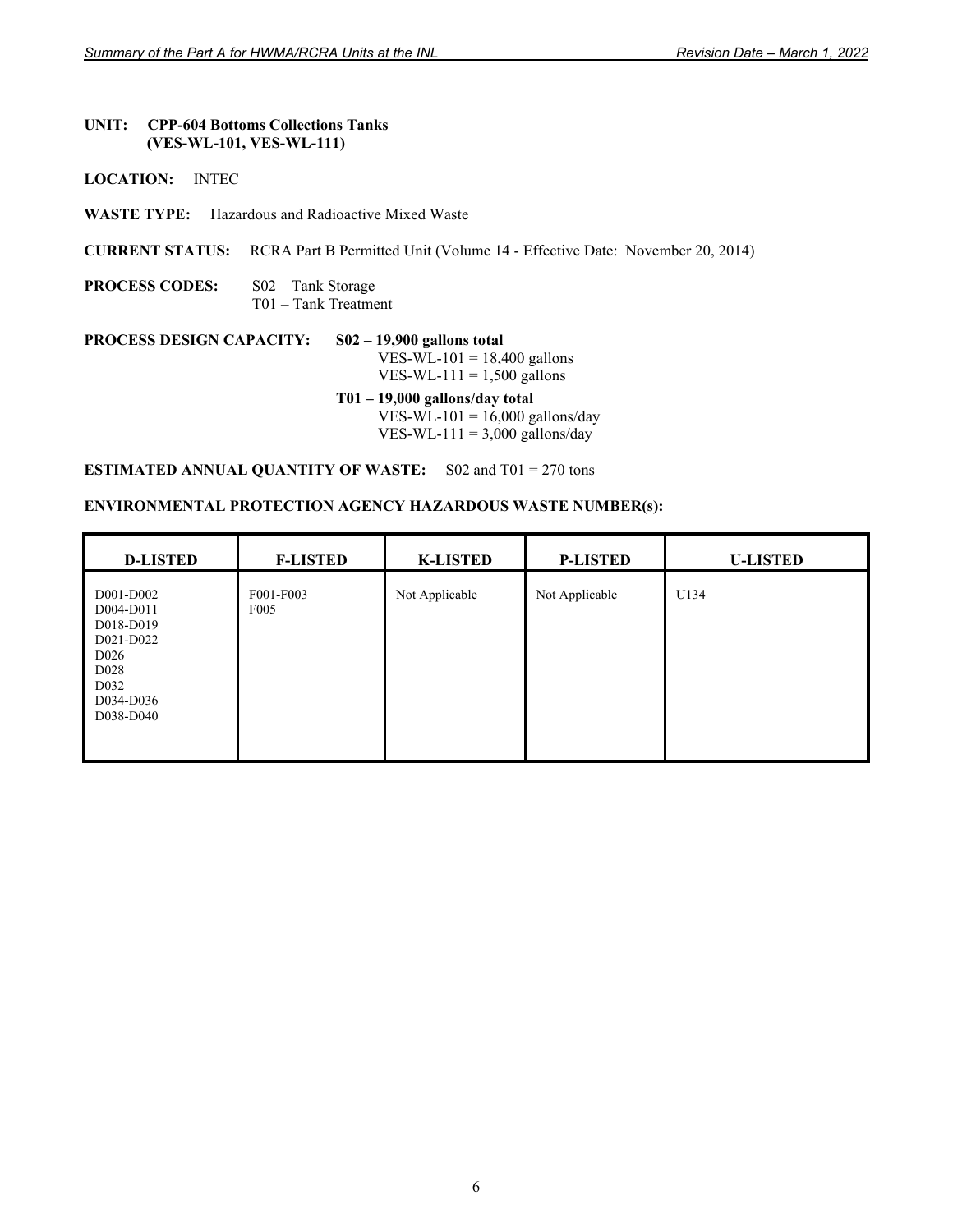#### **UNIT: CPP-604 Surge Tank for VES-WL-133 (VES-WL-102)**

#### **LOCATION:** INTEC

**WASTE TYPE:** Hazardous and Radioactive Mixed Waste

**CURRENT STATUS:** RCRA Part B Permitted Unit (Volume 14 - Effective Date: November 20, 2014)

#### **PROCESS CODES:** S02 – Tank Storage T01 – Tank Treatment

## **PROCESS DESIGN CAPACITY: S02 – 18,400 gallons total**

 $VES-WL-102 = 18,400$  gallons

 **T01 – 18,400 gallons/day total**  VES-WL-102 = 18,400 gallons/day

**ESTIMATED ANNUAL QUANTITY OF WASTE:** S02 and T01 = 16,600 tons

| <b>D-LISTED</b>                                                                                                                         | <b>F-LISTED</b>               | <b>K-LISTED</b> | <b>P-LISTED</b> | <b>U-LISTED</b> |
|-----------------------------------------------------------------------------------------------------------------------------------------|-------------------------------|-----------------|-----------------|-----------------|
| D001-D002<br>D004-D011<br>D018-D019<br>D021-D022<br>D <sub>026</sub><br>D <sub>028</sub><br>D <sub>0</sub> 32<br>D034-D036<br>D038-D040 | F001-F003<br>F <sub>005</sub> | Not Applicable  | Not Applicable  | U134            |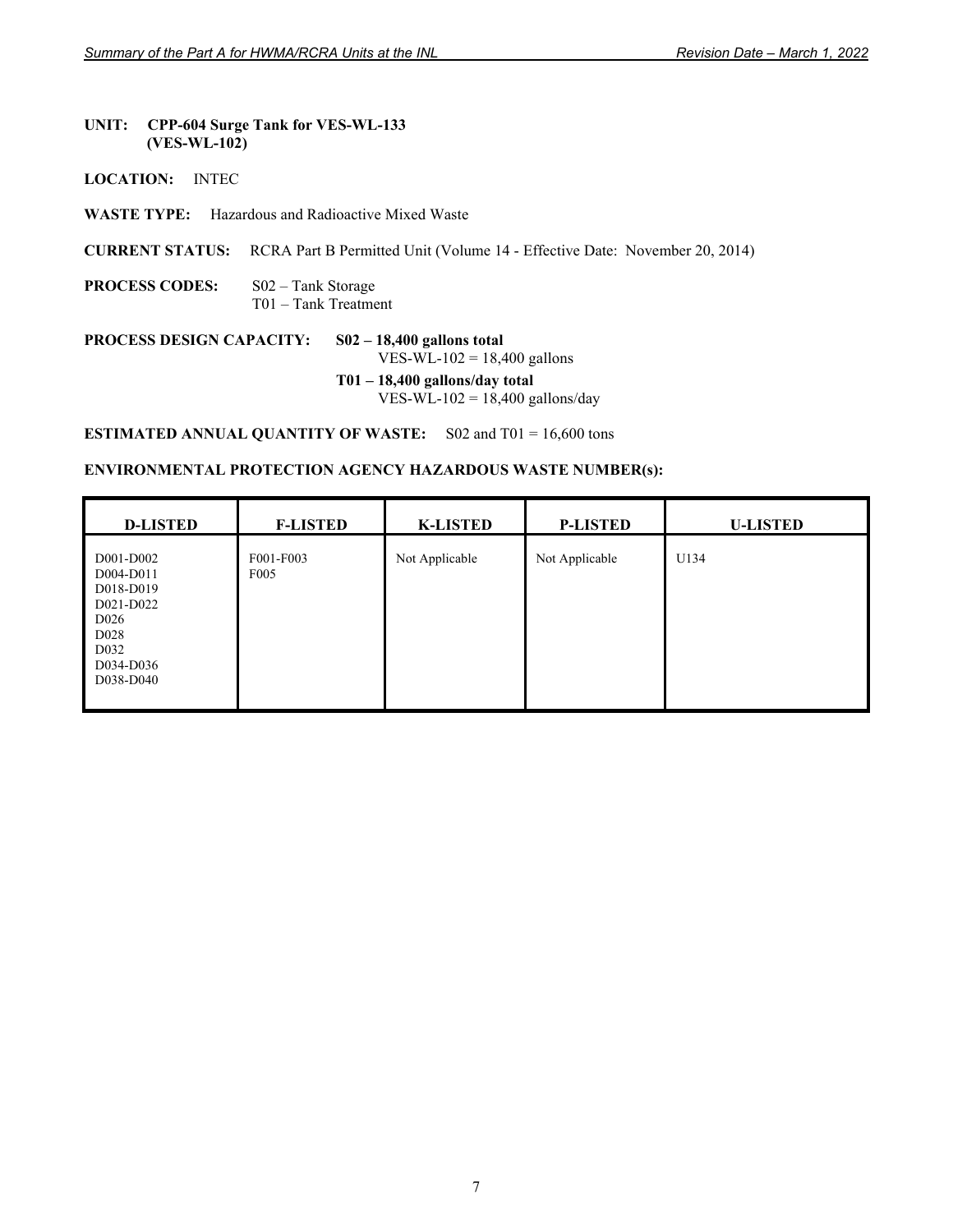#### **UNIT: CPP-604 Evaporator Feed Sediment Tank (VES-WL-132)**

#### **LOCATION:** INTEC

**WASTE TYPE:** Hazardous and Radioactive Mixed Waste

**CURRENT STATUS:** RCRA Part B Permitted Unit (Volume 14 - Effective Date: November 20, 2014)

**PROCESS CODES:** S02 – Tank Storage T01 – Tank Treatment

**PROCESS DESIGN CAPACITY: S02 – 4,700 gallons total** VES-WL-132 =  $4,700$  gallons

> **T01 – 28,000 gallons/day total**  VES-WL-132 = 28,000 gallons/day

**ESTIMATED ANNUAL QUANTITY OF WASTE:** S02 and T01 = 13,600 tons

| <b>D-LISTED</b>                                                                                                                         | <b>F-LISTED</b>               | <b>K-LISTED</b> | <b>P-LISTED</b> | <b>U-LISTED</b> |
|-----------------------------------------------------------------------------------------------------------------------------------------|-------------------------------|-----------------|-----------------|-----------------|
| D001-D002<br>D004-D011<br>D018-D019<br>D021-D022<br>D <sub>026</sub><br>D <sub>028</sub><br>D <sub>0</sub> 32<br>D034-D036<br>D038-D040 | F001-F003<br>F <sub>005</sub> | Not Applicable  | Not Applicable  | U134            |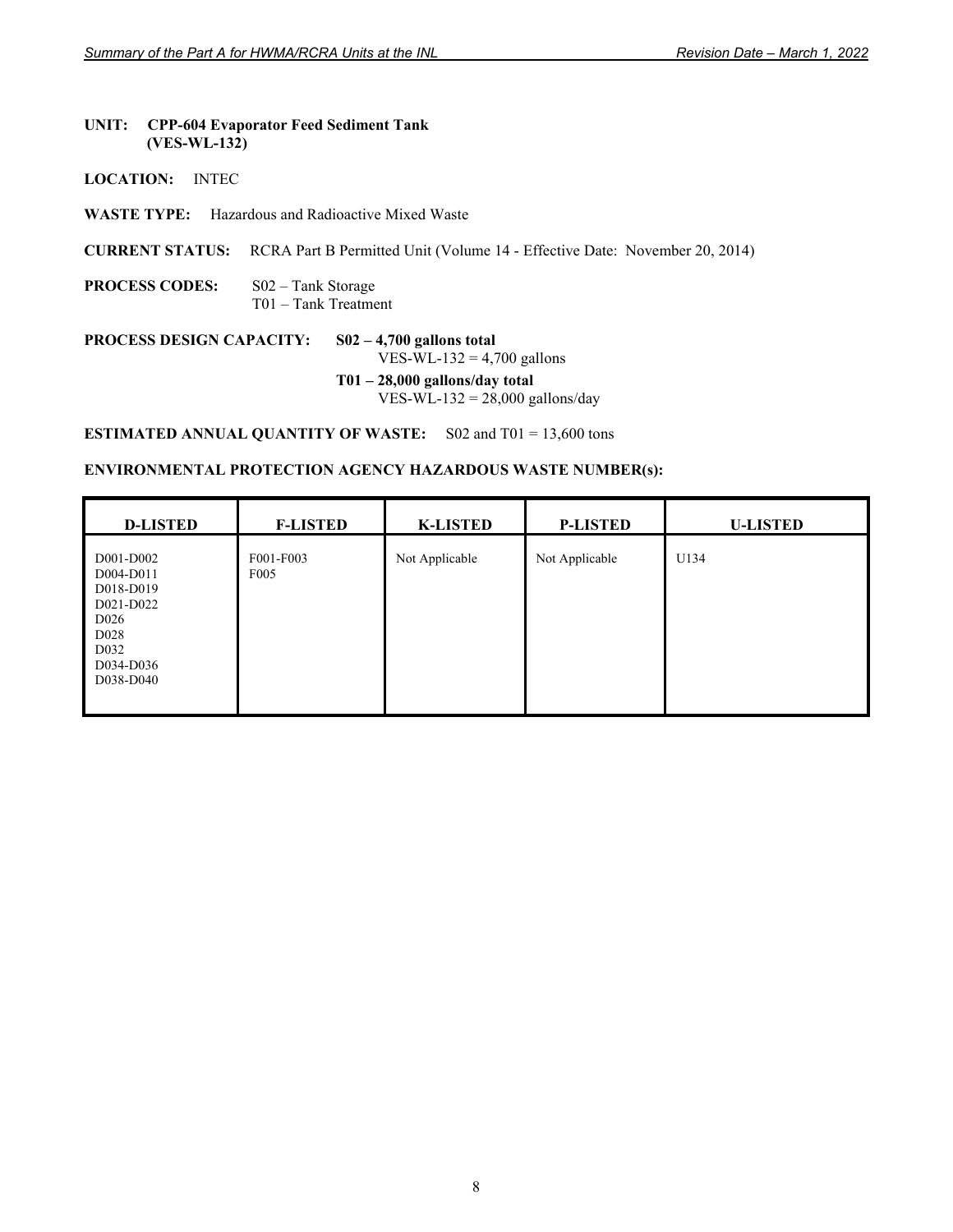#### **UNIT: CPP-604 Evaporator Feed Collection Tank (VES-WL-133)**

#### **LOCATION:** INTEC

**WASTE TYPE:** Hazardous and Radioactive Mixed Waste

**CURRENT STATUS:** RCRA Part B Permitted Unit (Volume 14 - Effective Date: November 20, 2014)

**PROCESS CODES:** S02 – Tank Storage T01 – Tank Treatment

**PROCESS DESIGN CAPACITY: S02 – 19,000 gallons total**

VES-WL-133 = 19,000 gallons

 **T01 – 28,000 gallons/day total**  VES-WL-133 =  $28,000$  gallons/day

**ESTIMATED ANNUAL QUANTITY OF WASTE:** S02 and T01 = 13,600 tons

| <b>D-LISTED</b>                                                                                                                         | <b>F-LISTED</b>               | <b>K-LISTED</b> | <b>P-LISTED</b> | <b>U-LISTED</b> |
|-----------------------------------------------------------------------------------------------------------------------------------------|-------------------------------|-----------------|-----------------|-----------------|
| D001-D002<br>D004-D011<br>D018-D019<br>D021-D022<br>D <sub>026</sub><br>D <sub>028</sub><br>D <sub>0</sub> 32<br>D034-D036<br>D038-D040 | F001-F003<br>F <sub>005</sub> | Not Applicable  | Not Applicable  | U134            |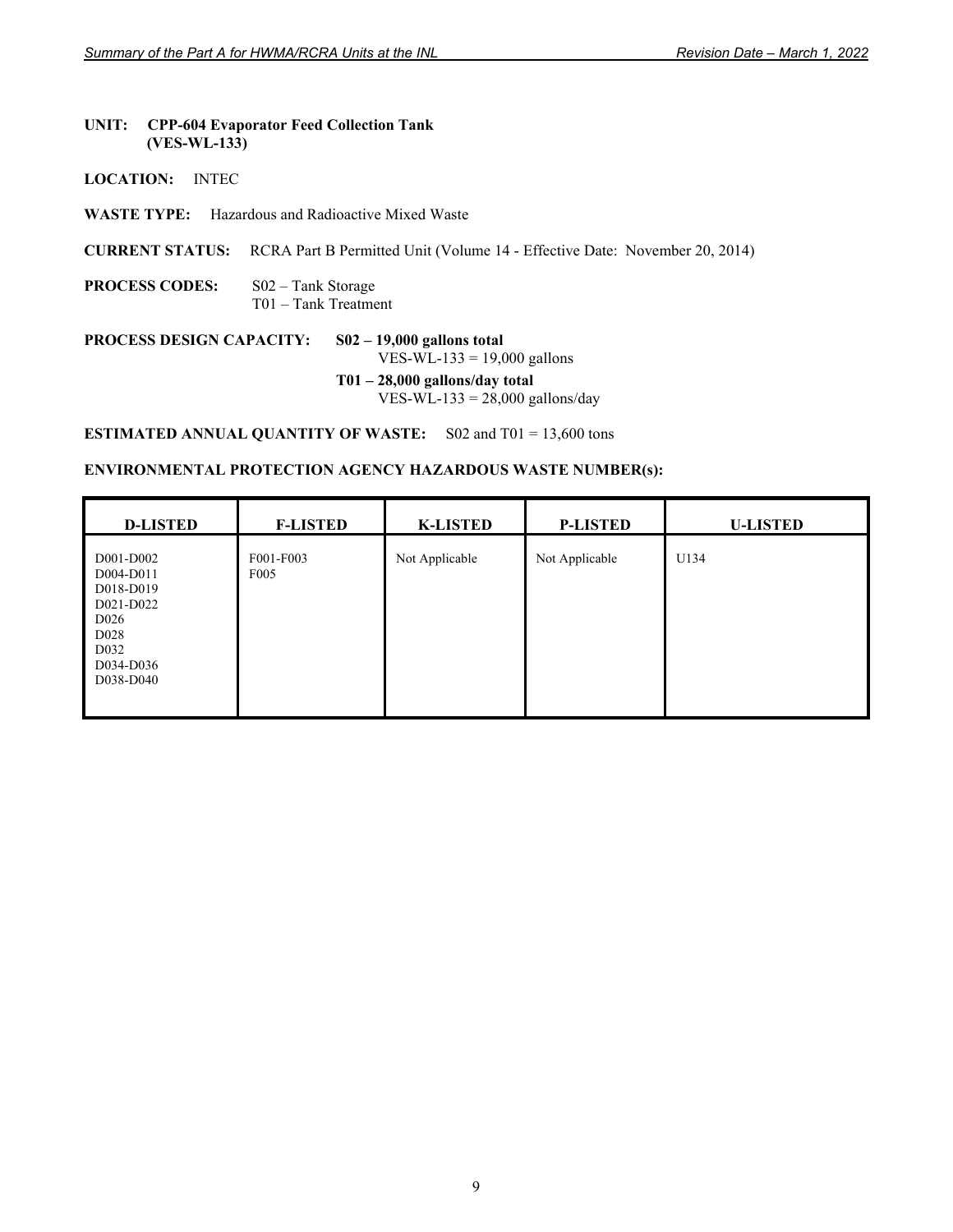#### **UNIT: CPP-659 New Waste Calcining Facility (NWCF) Blend and Hold Tanks (VES-NCC-101, VES-NCC-102, VES-NCC-103)**

**LOCATION:** INTEC

**WASTE TYPE:** Hazardous and Radioactive Mixed Waste

**CURRENT STATUS:** RCRA Part B Permitted Unit (Volume 14 - Effective Date: November 20, 2014)

**PROCESS CODES:** S02 – Tank Storage T01 – Tank Treatment

**PROCESS DESIGN CAPACITY: S02 – 13,870 gallons**  VES-NCC-101 =  $5,870$  gallons VES-NCC-102 =  $4,000$  gallons VES-NCC-103 =  $4,000$  gallons

**T01 – 27,740 gallons** VES-NCC-101 = 11,740 gallons/day VES-NCC- $102 = 8,000$  gallons/day VES-NCC-103 =  $8,000$  gallons/day

**ESTIMATED ANNUAL QUANTITY OF WASTE:** S02 and T01 = 54,800 tons

| <b>D-LISTED</b>                                                                                                                         | <b>F-LISTED</b>               | <b>K-LISTED</b> | <b>P-LISTED</b> | <b>U-LISTED</b> |
|-----------------------------------------------------------------------------------------------------------------------------------------|-------------------------------|-----------------|-----------------|-----------------|
| D001-D002<br>D004-D011<br>D018-D019<br>D021-D022<br>D <sub>026</sub><br>D <sub>028</sub><br>D <sub>0</sub> 32<br>D034-D036<br>D038-D040 | F001-F003<br>F <sub>005</sub> | Not Applicable  | Not Applicable  | U134            |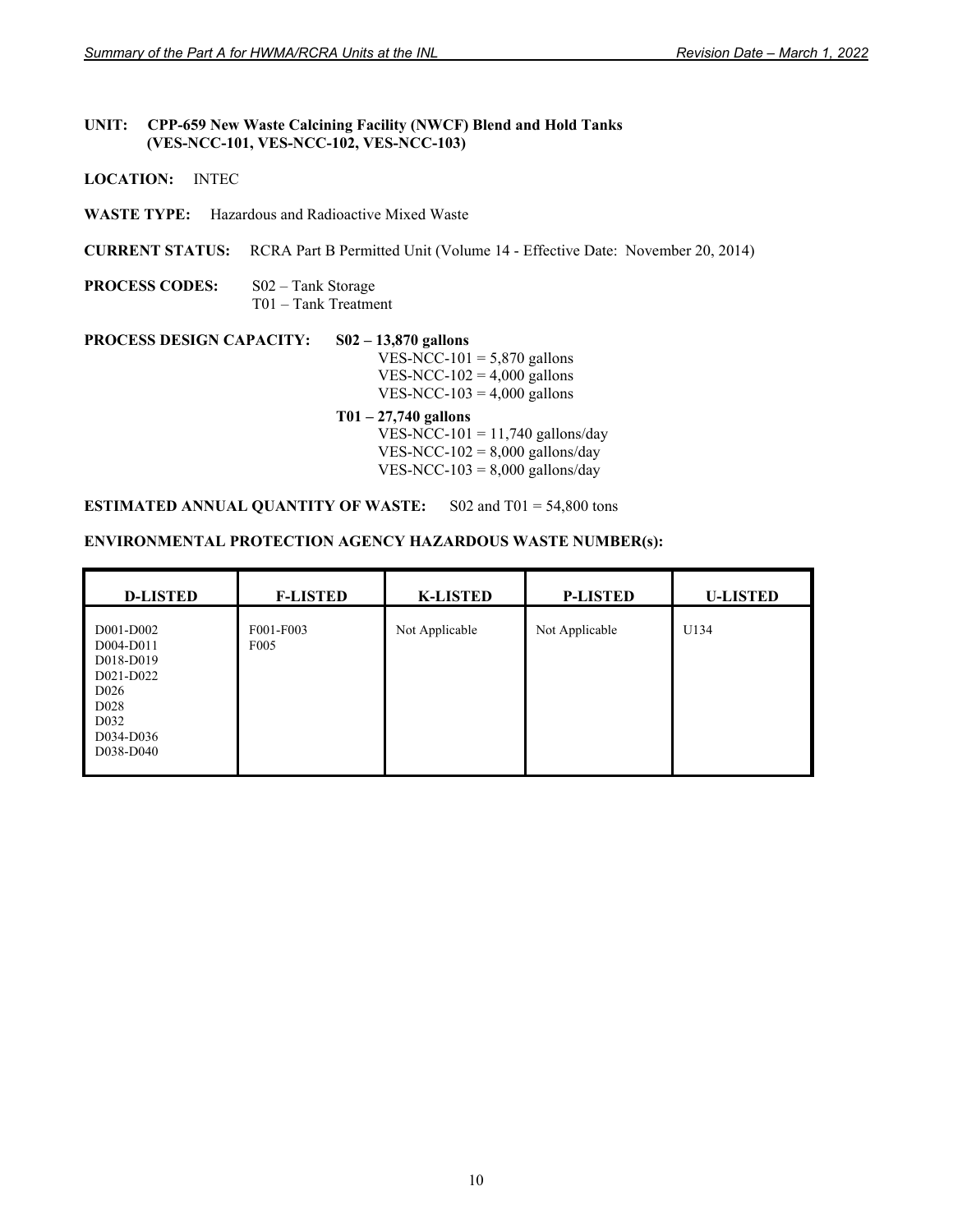## **UNIT: CPP-659 New Waste Calcining Facility (NWCF) Fluoride Hot Sump Tank (VES-NCC-119)**

**LOCATION:** INTEC

**WASTE TYPE:** Hazardous and Radioactive Mixed Waste

**CURRENT STATUS:** RCRA Part B Permitted Unit (Volume 14 - Effective Date: November 20, 2014)

**PROCESS CODES:** S02 – Tank Storage T01 – Tank Treatment

**PROCESS DESIGN CAPACITY: S02 – 6,500 gallons**  VES-NCC-119 =  $6,500$  gallons

> **T01 – 6,500 gallons/day**   $VES-NCC-119 = 6,500$  gallons/day

**ESTIMATED ANNUAL QUANTITY OF WASTE:** S02 and T01 = 12,800 tons

| <b>D-LISTED</b>                                                                                                                         | <b>F-LISTED</b>               | <b>K-LISTED</b> | <b>P-LISTED</b> | <b>U-LISTED</b> |
|-----------------------------------------------------------------------------------------------------------------------------------------|-------------------------------|-----------------|-----------------|-----------------|
| D001-D002<br>D004-D011<br>D018-D019<br>D021-D022<br>D <sub>026</sub><br>D <sub>028</sub><br>D <sub>0</sub> 32<br>D034-D036<br>D038-D040 | F001-F003<br>F <sub>005</sub> | Not Applicable  | Not Applicable  | U134            |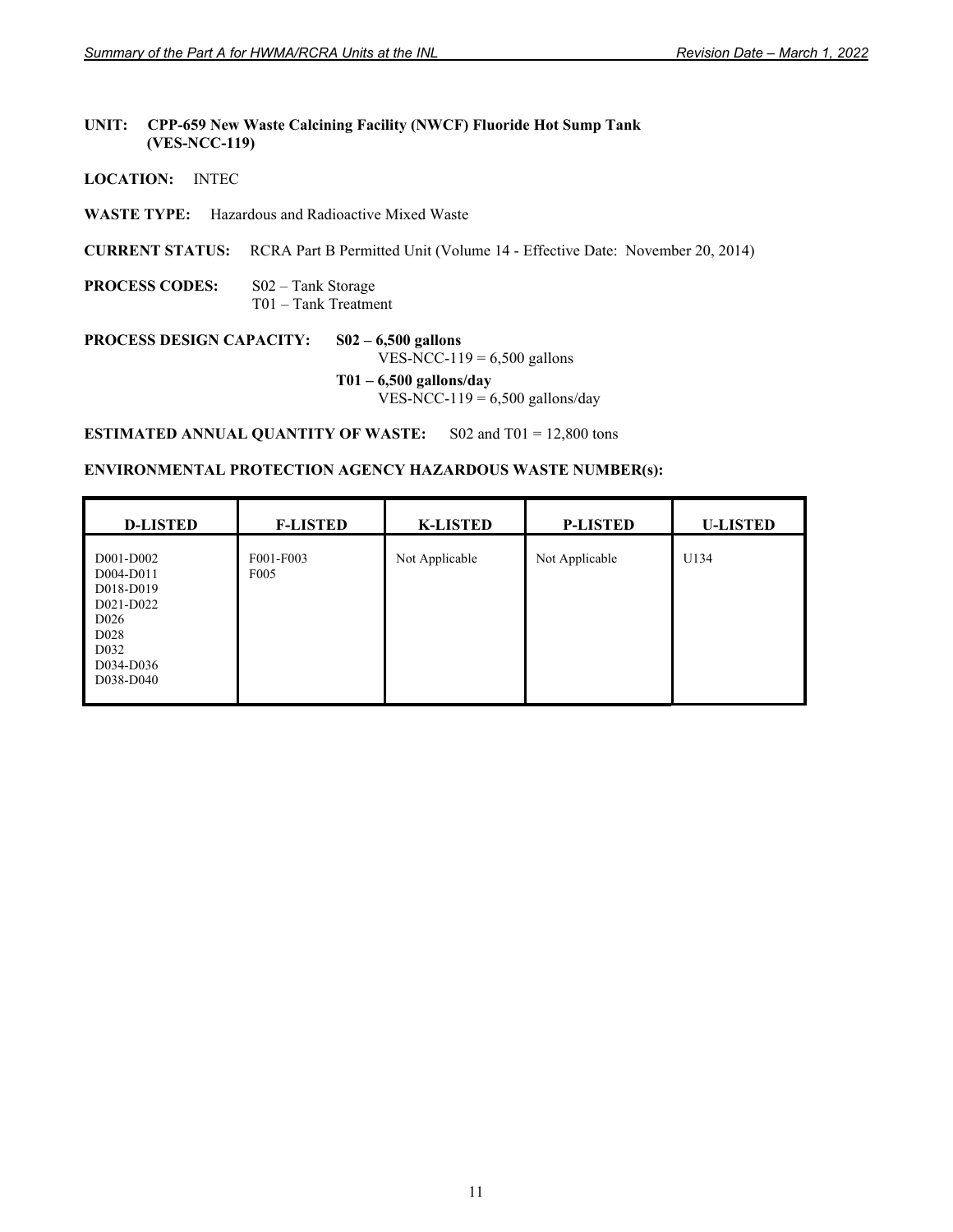## **UNIT: CPP-659 New Waste Calcining Facility (NWCF) Non-Fluoride Hot Sump Tank (VES-NCC-122)**

**LOCATION:** INTEC

**WASTE TYPE:** Hazardous and Radioactive Mixed Waste

**CURRENT STATUS:** RCRA Part B Permitted Unit (Volume 14 - Effective Date: November 20, 2014)

**PROCESS CODES:** S02 – Tank Storage T01 – Tank Treatment

**PROCESS DESIGN CAPACITY: S02 – 4,300 gallons**  VES-NCC-122 =  $4,300$  gallons **T01 – 8,600 gallons** 

 $VES-NCC-122 = 8,600$  gallons/day

**ESTIMATED ANNUAL QUANTITY OF WASTE:** S02 and T01 = 15,800 tons

| <b>D-LISTED</b>                                                                                                                         | <b>F-LISTED</b>               | <b>K-LISTED</b> | <b>P-LISTED</b> | <b>U-LISTED</b> |
|-----------------------------------------------------------------------------------------------------------------------------------------|-------------------------------|-----------------|-----------------|-----------------|
| D001-D002<br>D004-D011<br>D018-D019<br>D021-D022<br>D <sub>026</sub><br>D <sub>028</sub><br>D <sub>0</sub> 32<br>D034-D036<br>D038-D040 | F001-F003<br>F <sub>005</sub> | Not Applicable  | Not Applicable  | U134            |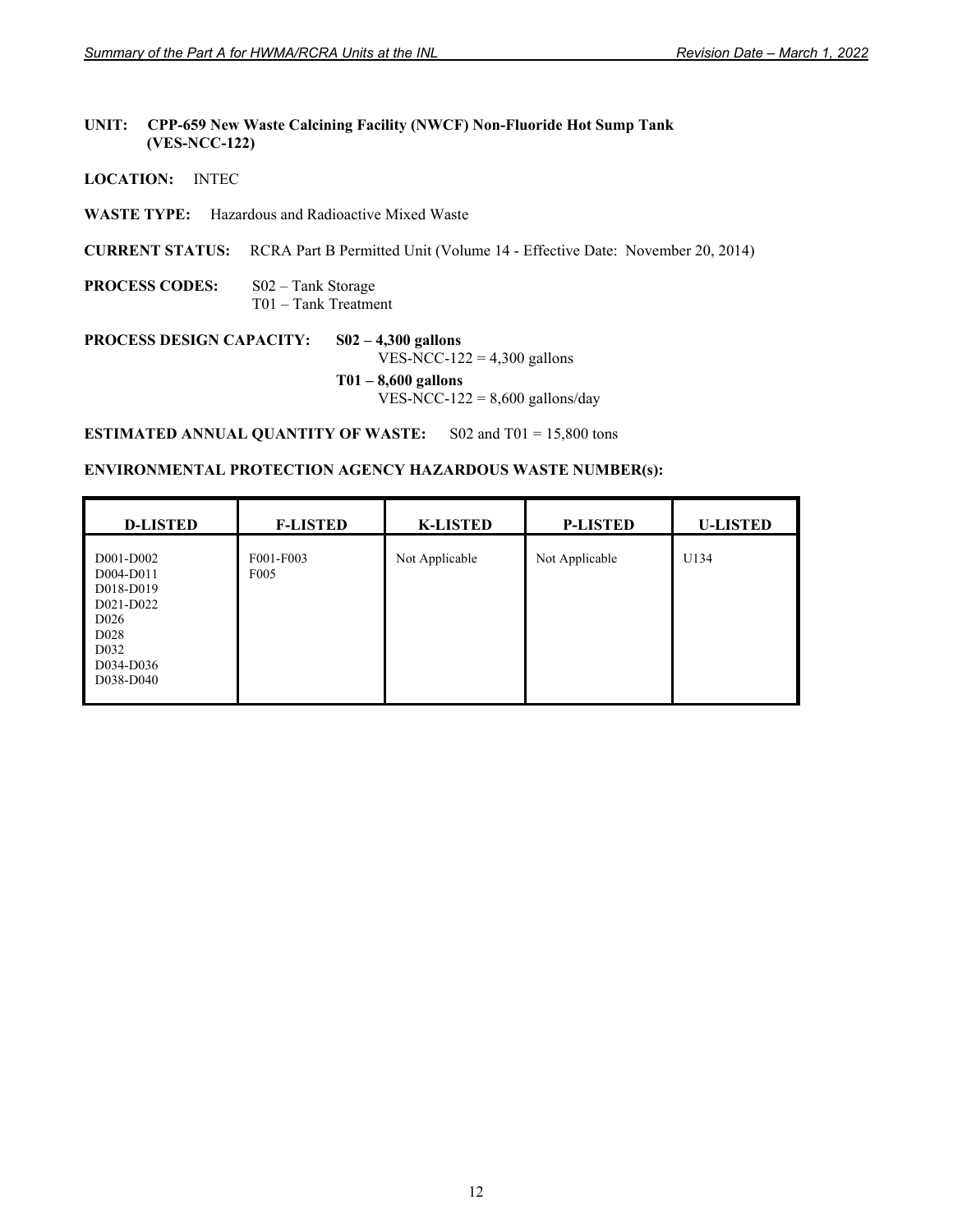#### **UNIT: CPP-659 New Waste Calcining Facility (NWCF) Evaporator Unit [EVAP-NCC-150 (which includes VES-NCC-150, HE-NCC-350, HE-NCC-351)]**

- **LOCATION:** INTEC
- **WASTE TYPE:** Hazardous and Radioactive Mixed Waste
- **CURRENT STATUS:** RCRA Part B Permitted Unit (Volume 14 Effective Date: November 20, 2014)
- **PROCESS CODES:** S02 Tank Storage X99 – Other Subpart X Treatment (Evaporation)

# **PROCESS DESIGN CAPACITY: S02 – 2,600 gallons**

EVAP-NCC-150 Unit  $= 2,600$  gallons

**X99 – 500 gallons/hour** 

EVAP-NCC-150 Unit = 500 gallons/hour

**ESTIMATED ANNUAL QUANTITY OF WASTE:** S02 and X99 = 19,750 tons

| <b>D-LISTED</b>                                                                                                                         | <b>F-LISTED</b>               | <b>K-LISTED</b> | <b>P-LISTED</b> | <b>U-LISTED</b> |
|-----------------------------------------------------------------------------------------------------------------------------------------|-------------------------------|-----------------|-----------------|-----------------|
| D001-D002<br>D004-D011<br>D018-D019<br>D021-D022<br>D <sub>026</sub><br>D <sub>028</sub><br>D <sub>0</sub> 32<br>D034-D036<br>D038-D040 | F001-F003<br>F <sub>005</sub> | Not Applicable  | Not Applicable  | U134            |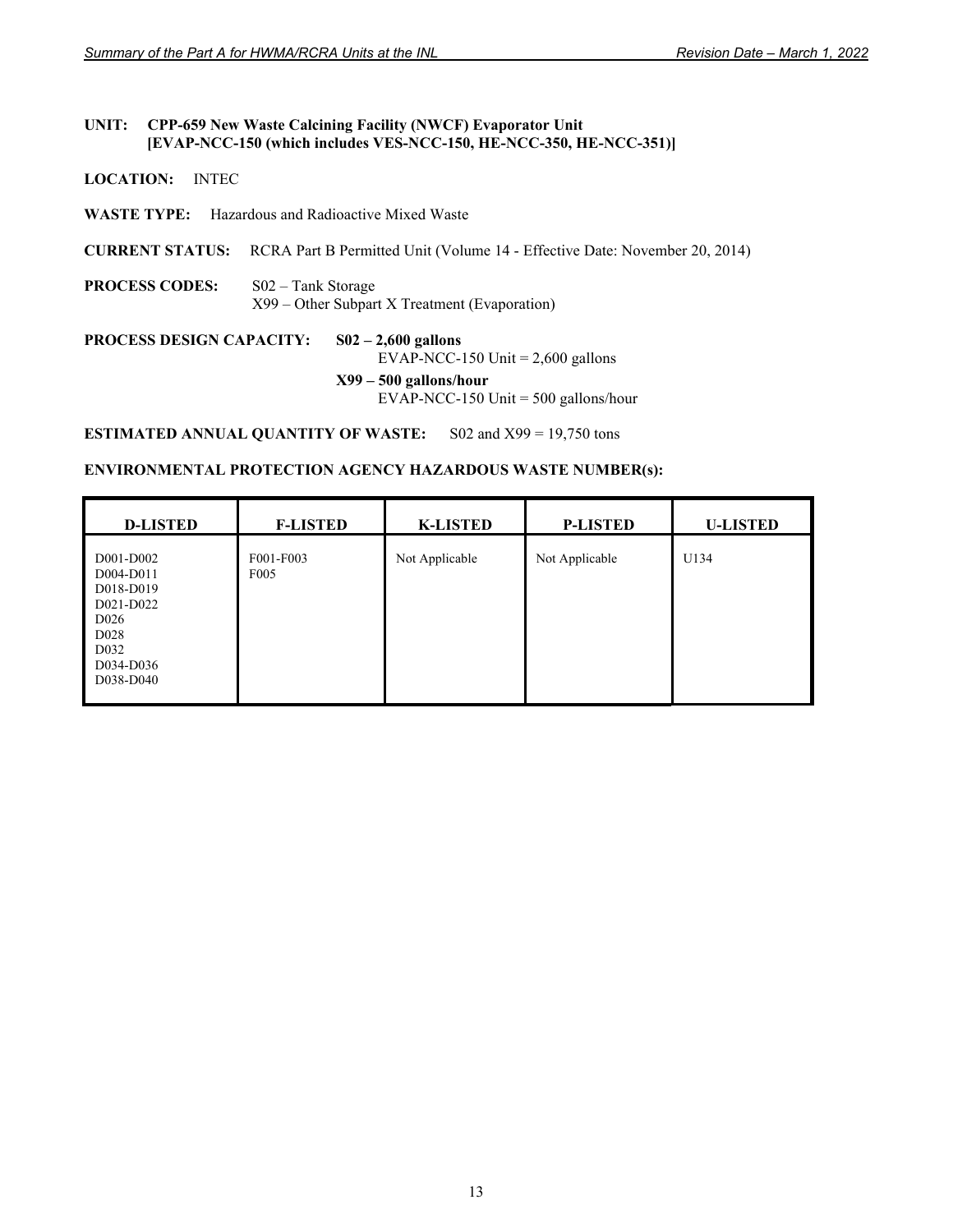#### **UNIT: CPP-659 New Waste Calcining Facility (NWCF) Process Off-Gas Condensate System (VES-NCC-108, VES-NCC-116, VES-NCC-136)**

**LOCATION:** INTEC

**WASTE TYPE:** Hazardous and Radioactive Mixed Waste

**CURRENT STATUS:** RCRA Part B Permitted Unit (Volume 14 - Effective Date: November 20, 2014)

**PROCESS CODES:** S02 – Tank Storage T01 – Tank Treatment

**PROCESS DESIGN CAPACITY: S02 – 2,560 gallons**  VES-NCC- $108 = 2,000$  gallons VES-NCC-116 =  $500$  gallons VES-NCC-136 =  $60$  gallons

> **T01 – 4,000 gallons/day** VES-NCC-108 = 4,000 gallons/day

**ESTIMATED ANNUAL QUANTITY OF WASTE:** S02 and T01 = 7,900 tons

| <b>D-LISTED</b>                                                                                                                         | <b>F-LISTED</b>               | <b>K-LISTED</b> | <b>P-LISTED</b> | <b>U-LISTED</b> |
|-----------------------------------------------------------------------------------------------------------------------------------------|-------------------------------|-----------------|-----------------|-----------------|
| D001-D002<br>D004-D011<br>D018-D019<br>D021-D022<br>D <sub>026</sub><br>D <sub>028</sub><br>D <sub>0</sub> 32<br>D034-D036<br>D038-D040 | F001-F003<br>F <sub>005</sub> | Not Applicable  | Not Applicable  | U134            |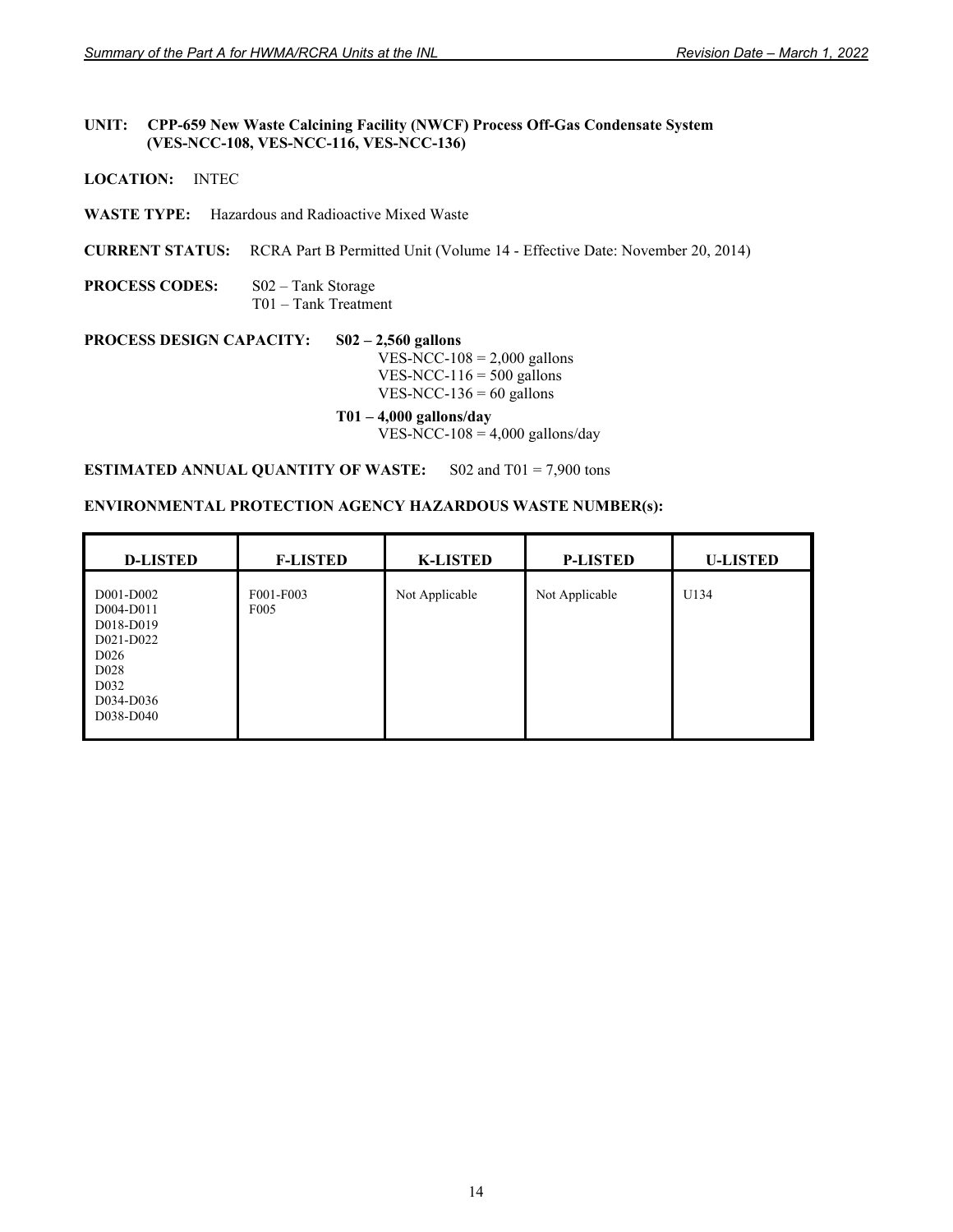## **UNIT: CPP-659 New Waste Calcining Facility (NWCF) Constant Head Feed Tank (VES-NCC-152)**

- **LOCATION:** INTEC
- **WASTE TYPE:** Hazardous and Radioactive Mixed Waste
- **CURRENT STATUS:** RCRA Part B Permitted Unit (Volume 14 Effective Date: November 20, 2014)
- **PROCESS CODES:** S02 Tank Storage

**PROCESS DESIGN CAPACITY: S02 – 200 gallons** 

 $VES-NCC-152 = 200$  gallons

**ESTIMATED ANNUAL QUANTITY OF WASTE:** S02 = 19,750 tons

| <b>D-LISTED</b>                                                                                                                         | <b>F-LISTED</b>               | <b>K-LISTED</b> | <b>P-LISTED</b> | <b>U-LISTED</b> |
|-----------------------------------------------------------------------------------------------------------------------------------------|-------------------------------|-----------------|-----------------|-----------------|
| D001-D002<br>D004-D011<br>D018-D019<br>D021-D022<br>D <sub>026</sub><br>D <sub>028</sub><br>D <sub>0</sub> 32<br>D034-D036<br>D038-D040 | F001-F003<br>F <sub>005</sub> | Not Applicable  | Not Applicable  | U134            |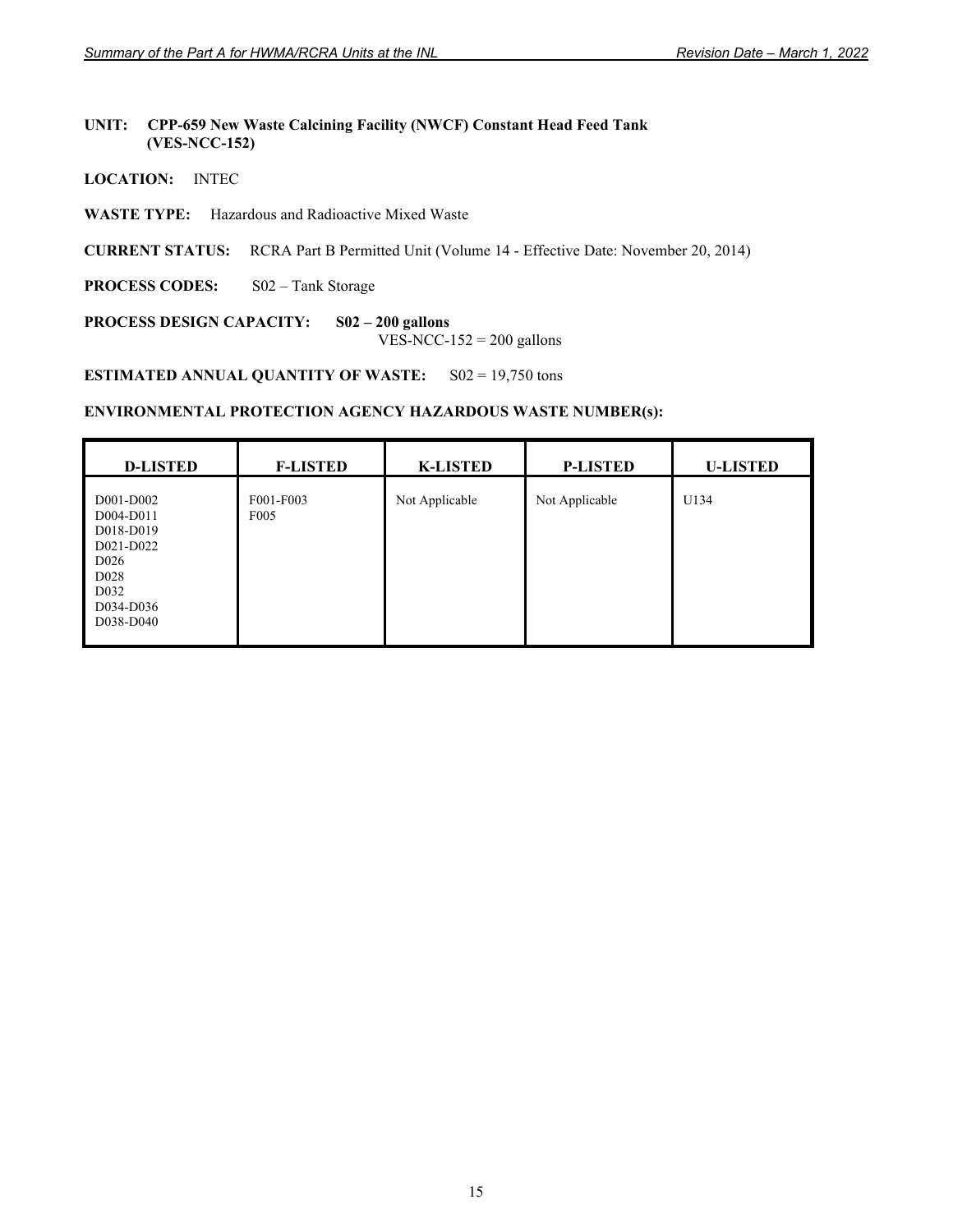#### **UNIT: CPP-1618 Liquid Effluent Treatment and Disposal (LET&D) Acid Fractionators (VES-WLL-170, VES-WLK-171, FRAC-WLL-170, FRAC-WLK-171)**

# **LOCATION:** INTEC

**WASTE TYPE:** Hazardous and Radioactive Mixed Waste

**CURRENT STATUS:** RCRA Part B Permitted Unit (Volume 14 - Effective Date: November 20, 2014)

**PROCESS CODES:** S02 – Tank Storage X99 – Other Subpart X Treatment (Fractionation)

# **PROCESS DESIGN CAPACITY: S02 – 920 gallons**  VES-WLL- $170 = 460$  gallons VES-WLK-171 =  $460$  gallons  **X99 – 1,100 gallons/hour total**   $FRAC-WLL-170 = 550$  gallons/hour

 $FRAC-WLK-171 = 550$  gallons/hour

**ESTIMATED ANNUAL QUANTITY OF WASTE:** S02 and X99 = 13,500 tons

| <b>D-LISTED</b>                                                                                                                         | <b>F-LISTED</b>               | <b>K-LISTED</b> | <b>P-LISTED</b> | <b>U-LISTED</b> |
|-----------------------------------------------------------------------------------------------------------------------------------------|-------------------------------|-----------------|-----------------|-----------------|
| D001-D002<br>D004-D011<br>D018-D019<br>D021-D022<br>D <sub>026</sub><br>D <sub>028</sub><br>D <sub>0</sub> 32<br>D034-D036<br>D038-D040 | F001-F003<br>F <sub>005</sub> | Not Applicable  | Not Applicable  | U134            |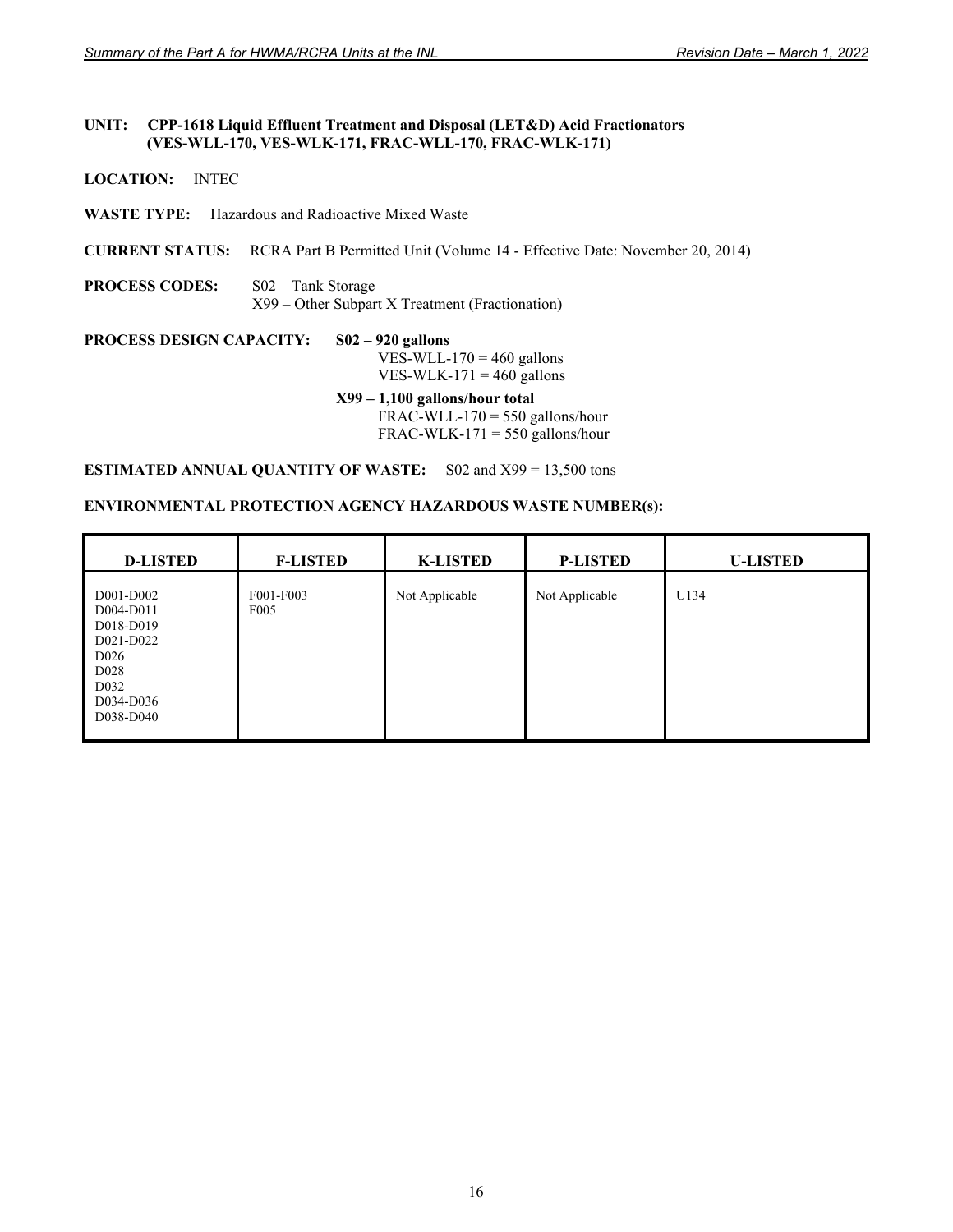## **UNIT: CPP-1618 LET&D Nitric Acid Recycle Tank System (VES-NCR-171, VES-NCR-173)**

**LOCATION:** INTEC

 $\mathbf{r}$ 

**WASTE TYPE:** Hazardous and Radioactive Mixed Waste

**CURRENT STATUS:** RCRA Part B Permitted Unit (Volume 14 - Effective Date: November 20, 2014)

**PROCESS CODES:** S02 – Tank Storage

#### **PROCESS DESIGN CAPACITY: S02 – 22,590 gallons total** VES-NCR-171 =  $22,500$  gallons

VES-NCR-173 =  $90$  gallons

**ESTIMATED ANNUAL QUANTITY OF WASTE:** S02 = 270 tons

| <b>D-LISTED</b>                                                                                                                         | <b>F-LISTED</b>               | <b>K-LISTED</b> | <b>P-LISTED</b> | <b>U-LISTED</b> |
|-----------------------------------------------------------------------------------------------------------------------------------------|-------------------------------|-----------------|-----------------|-----------------|
| D001-D002<br>D004-D011<br>D018-D019<br>D021-D022<br>D <sub>026</sub><br>D <sub>028</sub><br>D <sub>0</sub> 32<br>D034-D036<br>D038-D040 | F001-F003<br>F <sub>005</sub> | Not Applicable  | Not Applicable  | U134            |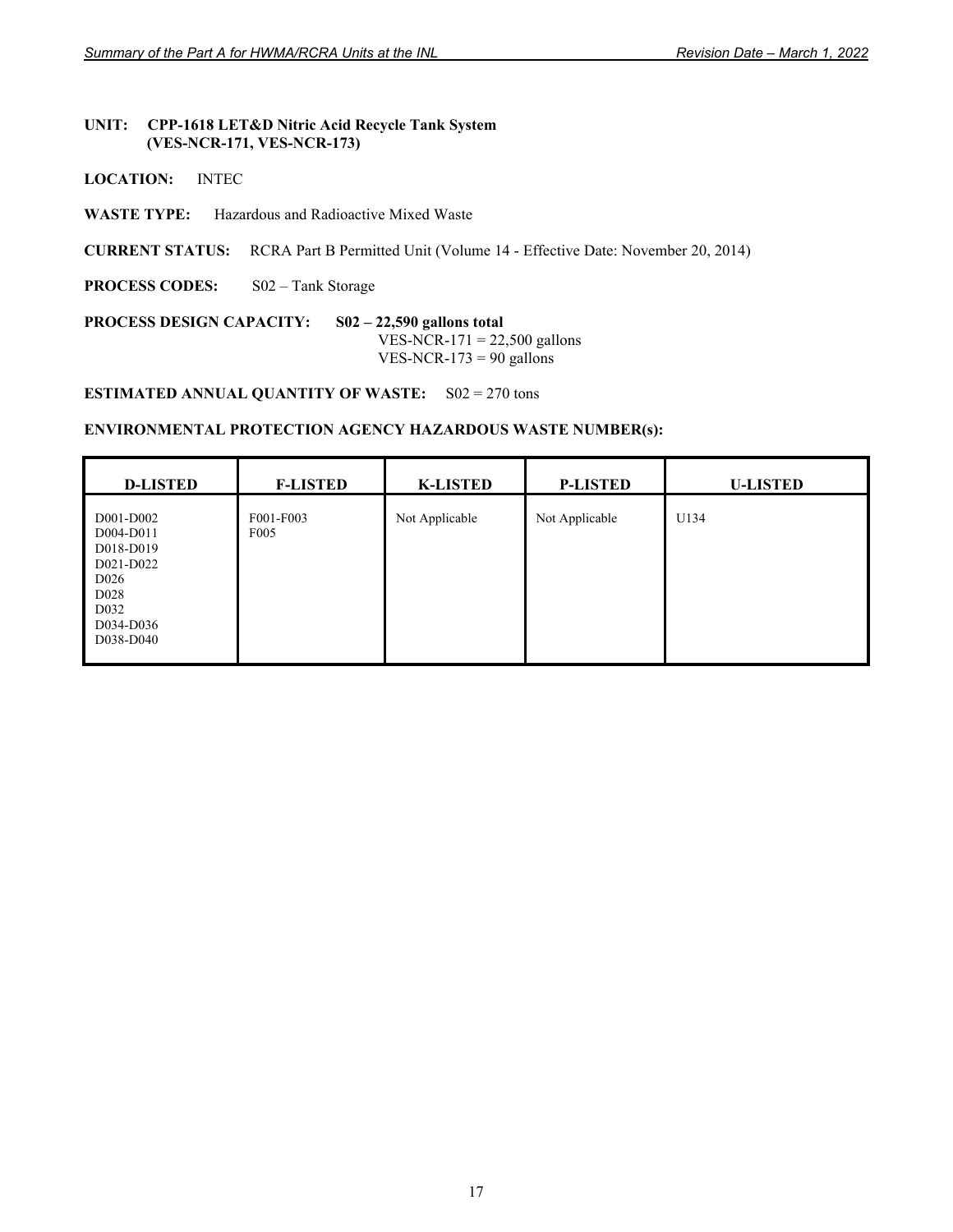#### **UNIT: CPP-604 Tank Farm Tanks (VES-WM-100, VES-WM-101, VES-WM-102)**

- **LOCATION:** INTEC
- **WASTE TYPE:** Hazardous and Radioactive Mixed Waste

**CURRENT STATUS:** RCRA Part B Permitted Unit (Volume 14 - Effective Date: November 20, 2014)

**PROCESS CODES:** S02 – Tank Storage T01 – Tank Treatment

**PROCESS DESIGN CAPACITY: S02 – 55,200 gallons total**  VES-WM- $100 = 18,400$  gallons VES-WM-101 =  $18,400$  gallons VES-WM- $102 = 18,400$  gallons

> **T01 – 55,200 gallons/day total**  VES-WM-100 =  $18,400$  gallons/day VES-WM-101 = 18,400 gallons/day VES-WM-102 =  $18,400$  gallons/day

# **ESTIMATED ANNUAL QUANTITY OF WASTE:** S02 and T01 = 13,600 tons

| <b>D-LISTED</b>                                                                                                                         | <b>F-LISTED</b>               | <b>K-LISTED</b> | <b>P-LISTED</b> | <b>U-LISTED</b> |
|-----------------------------------------------------------------------------------------------------------------------------------------|-------------------------------|-----------------|-----------------|-----------------|
| D001-D002<br>D004-D011<br>D018-D019<br>D021-D022<br>D <sub>026</sub><br>D <sub>028</sub><br>D <sub>0</sub> 32<br>D034-D036<br>D038-D040 | F001-F003<br>F <sub>005</sub> | Not Applicable  | Not Applicable  | U134            |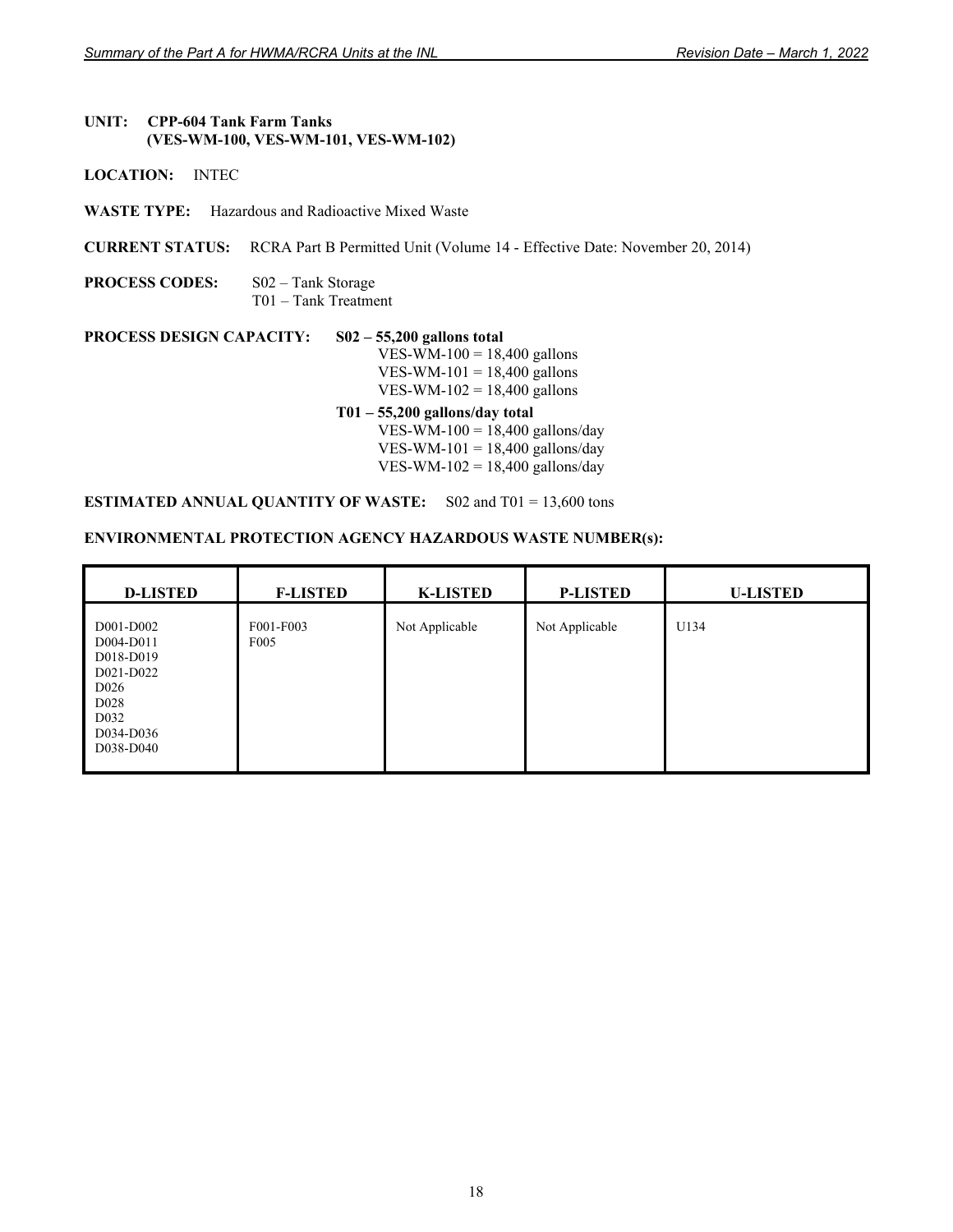#### **UNIT: CPP-604 Evaporator Head Tank (VES-WL-109)**

- **LOCATION:** INTEC
- **WASTE TYPE:** Hazardous and Radioactive Mixed Waste
- **CURRENT STATUS:** RCRA Part B Permitted Unit (Volume 14 Effective Date: November 20, 2014)
- **PROCESS CODES:** S02 Tank Storage

**PROCESS DESIGN CAPACITY: S02 – 270 gallons total**  VES-WL-109 =  $270$  gallons

**ESTIMATED ANNUAL QUANTITY OF WASTE:** S02 = 13,600 tons

| <b>D-LISTED</b>                                                                                                                          | <b>F-LISTED</b>               | <b>K-LISTED</b> | <b>P-LISTED</b> | <b>U-LISTED</b> |
|------------------------------------------------------------------------------------------------------------------------------------------|-------------------------------|-----------------|-----------------|-----------------|
| D001-D002<br>D004-D011<br>D018-D019<br>D021-D022<br>D <sub>0</sub> 26<br>D <sub>028</sub><br>D <sub>0</sub> 32<br>D034-D036<br>D038-D040 | F001-F003<br>F <sub>005</sub> | Not Applicable  | Not Applicable  | U134            |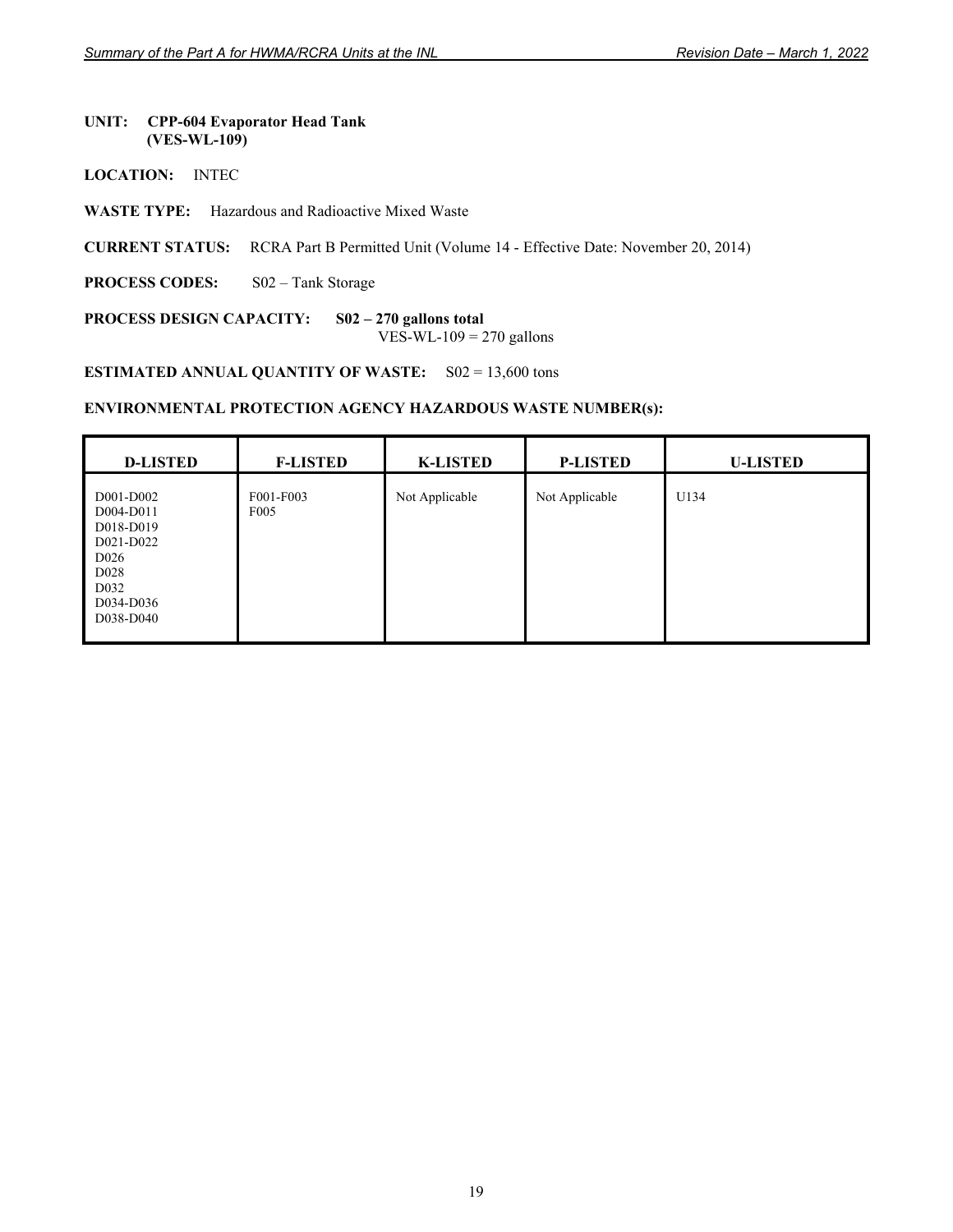#### **UNIT: CPP-604 Process Condensate Surge Tanks (VES-WL-134, VES-WL-131)**

- **LOCATION:** INTEC
- **WASTE TYPE:** Hazardous and Radioactive Mixed Waste

**CURRENT STATUS:** RCRA Part B Permitted Unit (Volume 14 - Effective Date: November 20, 2014)

**PROCESS CODES:** S02 – Tank Storage

**PROCESS DESIGN CAPACITY: S02 – 566 gallons total**  VES-WL-134  $=$  500 gallons VES-WL-131 =  $66$  gallons

**ESTIMATED ANNUAL QUANTITY OF WASTE:** S02 = 13,600 tons

| <b>D-LISTED</b>                                                                                                                         | <b>F-LISTED</b>               | <b>K-LISTED</b> | <b>P-LISTED</b> | <b>U-LISTED</b> |
|-----------------------------------------------------------------------------------------------------------------------------------------|-------------------------------|-----------------|-----------------|-----------------|
| D001-D002<br>D004-D011<br>D018-D019<br>D021-D022<br>D <sub>026</sub><br>D <sub>028</sub><br>D <sub>0</sub> 32<br>D034-D036<br>D038-D040 | F001-F003<br>F <sub>005</sub> | Not Applicable  | Not Applicable  | U134            |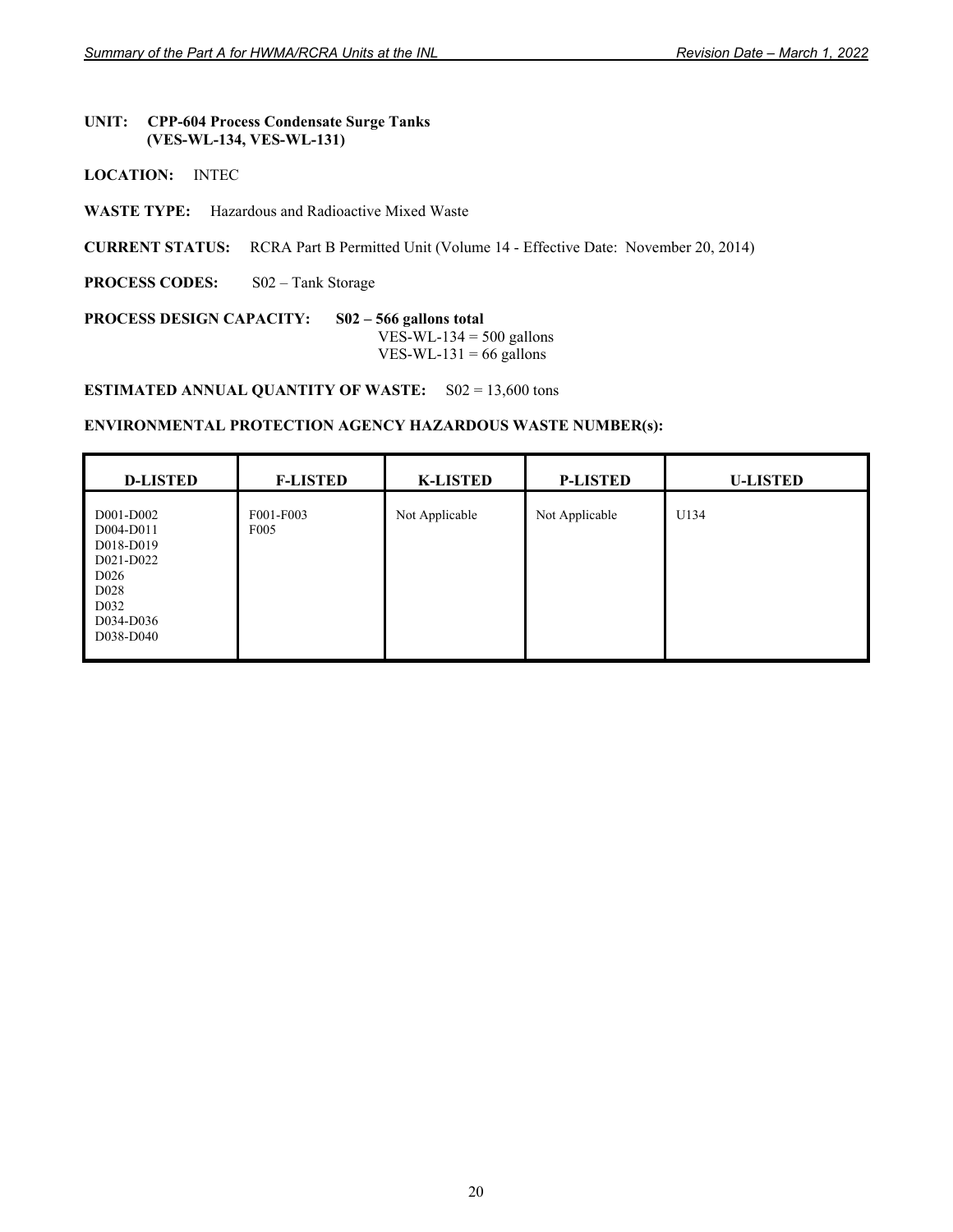#### **UNIT: CPP-604 Process Off-gas Condensate Knock Out Tank (VES-WL-108)**

- **LOCATION:** INTEC
- **WASTE TYPE:** Hazardous and Radioactive Mixed Waste
- **CURRENT STATUS:** RCRA Part B Permitted Unit (Volume 14 Effective Date: November 20, 2014)
- **PROCESS CODES:** S02 Tank Storage

**PROCESS DESIGN CAPACITY: S02 – 98 gallons total** 

VES-WL- $108 = 98$  gallons

**ESTIMATED ANNUAL QUANTITY OF WASTE:** S02 = 13,500 tons

| <b>D-LISTED</b>                                                                                                                          | <b>F-LISTED</b>               | <b>K-LISTED</b> | <b>P-LISTED</b> | <b>U-LISTED</b> |
|------------------------------------------------------------------------------------------------------------------------------------------|-------------------------------|-----------------|-----------------|-----------------|
| D001-D002<br>D004-D011<br>D018-D019<br>D021-D022<br>D <sub>0</sub> 26<br>D <sub>028</sub><br>D <sub>0</sub> 32<br>D034-D036<br>D038-D040 | F001-F003<br>F <sub>005</sub> | Not Applicable  | Not Applicable  | U134            |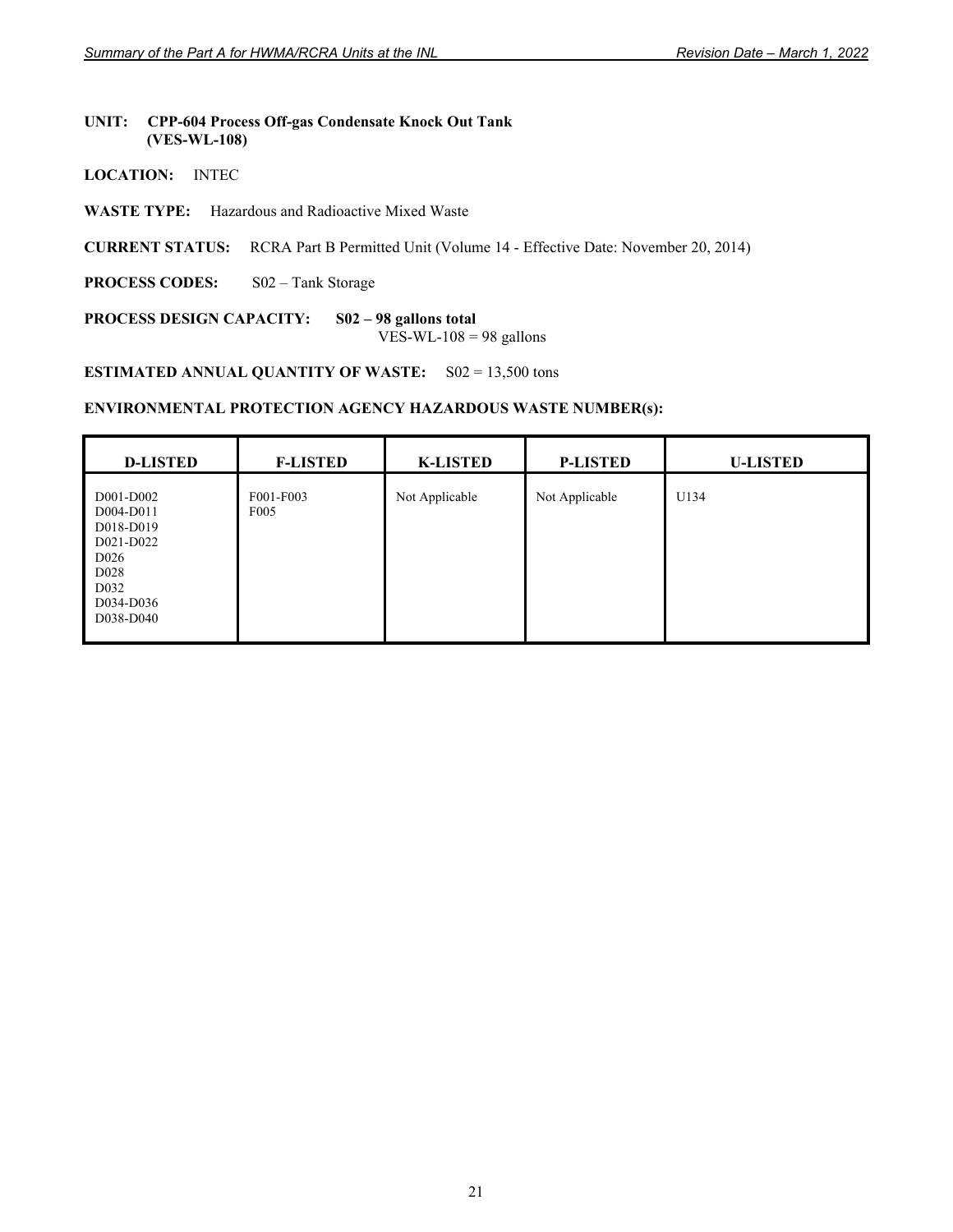## **UNIT: CPP-604 Process Waste Liquid System Tanks (VES-WL-135, VES-WL-136, VES-WL-137, VES-WL-138, VES-WL-139, VES-WL-142, VES-WL-144, VES-WL-150)**

**LOCATION:** INTEC

**WASTE TYPE:** Hazardous and Radioactive Mixed Waste

**CURRENT STATUS:** RCRA Part B Permitted Unit (Volume 14 - Effective Date: November 20, 2014)

**PROCESS CODES:** S02 – Tank Storage

**PROCESS DESIGN CAPACITY: S02 – 165 gallons total**  VES-WL-135 =  $10$  gallons VES-WL-136 =  $10$  gallons VES-WL-137 =  $25$  gallons VES-WL-138 =  $25$  gallons VES-WL-139 =  $10$  gallons VES-WL-142 =  $10$  gallons VES-WL-144 =  $25$  gallons VES-WL-150 =  $50$  gallons

## **ESTIMATED ANNUAL QUANTITY OF WASTE:** S02 = 8 tons

| <b>D-LISTED</b>                                                                                                                         | <b>F-LISTED</b>               | <b>K-LISTED</b> | <b>P-LISTED</b> | <b>U-LISTED</b> |
|-----------------------------------------------------------------------------------------------------------------------------------------|-------------------------------|-----------------|-----------------|-----------------|
| D001-D002<br>D004-D011<br>D018-D019<br>D021-D022<br>D <sub>026</sub><br>D <sub>028</sub><br>D <sub>0</sub> 32<br>D034-D036<br>D038-D040 | F001-F003<br>F <sub>005</sub> | Not Applicable  | Not Applicable  | U134            |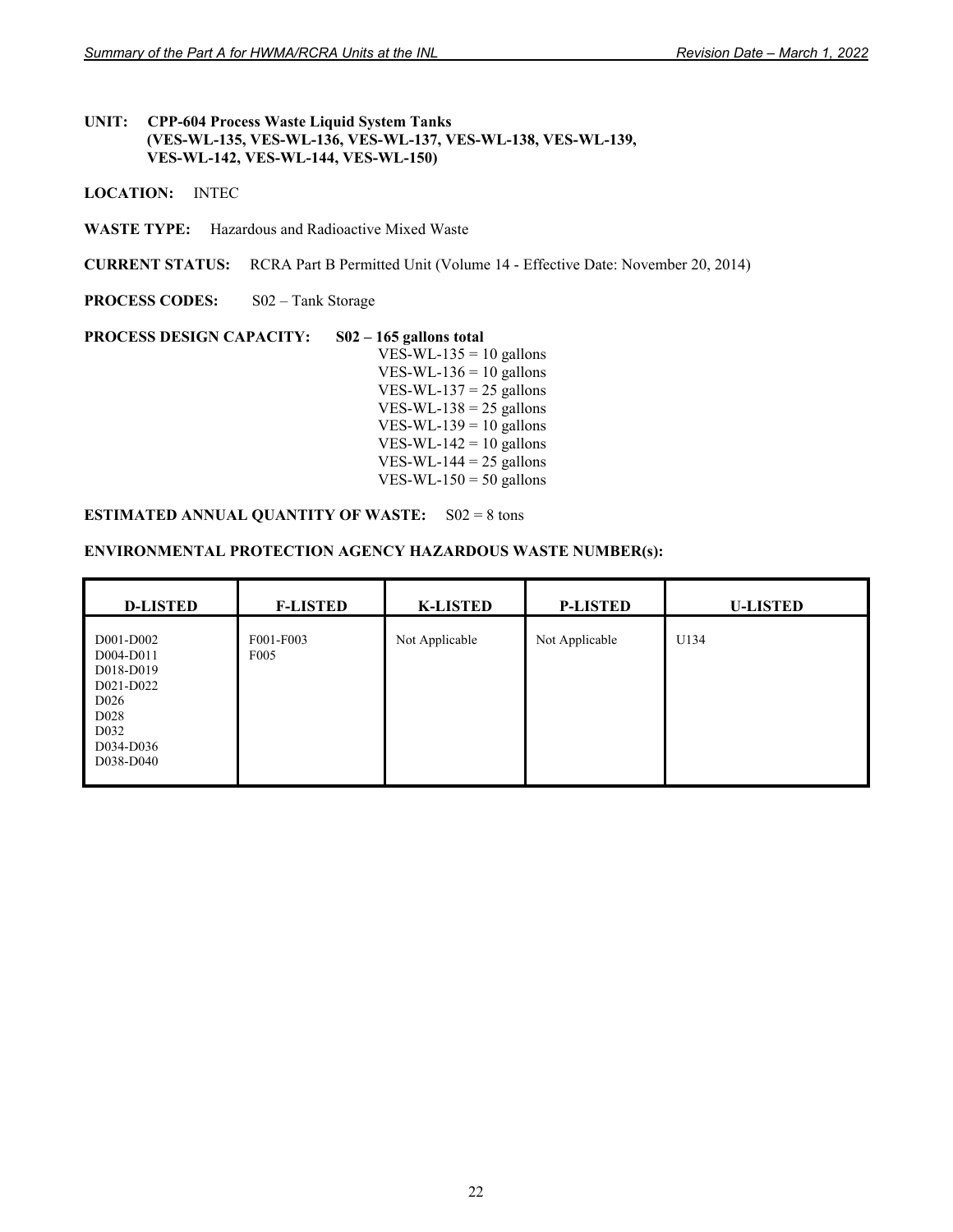#### **UNIT: CPP-1618 Acid Fractionator Waste Feed Head Tank (VES-WLK-197)**

- **LOCATION:** INTEC
- **WASTE TYPE:** Hazardous and Radioactive Mixed Waste
- **CURRENT STATUS:** RCRA Part B Permitted Unit (Volume 14 Effective Date: November 20, 2014)
- **PROCESS CODES:** S02 Tank Storage

**PROCESS DESIGN CAPACITY: S02 – 270 gallons total**  VES-WLK-197  $= 270$  gallons

**ESTIMATED ANNUAL QUANTITY OF WASTE:** S02 = 13,500 tons

| <b>D-LISTED</b>                                                                                                                         | <b>F-LISTED</b>               | <b>K-LISTED</b> | <b>P-LISTED</b> | <b>U-LISTED</b> |
|-----------------------------------------------------------------------------------------------------------------------------------------|-------------------------------|-----------------|-----------------|-----------------|
| D001-D002<br>D004-D011<br>D018-D019<br>D021-D022<br>D <sub>026</sub><br>D <sub>028</sub><br>D <sub>0</sub> 32<br>D034-D036<br>D038-D040 | F001-F003<br>F <sub>005</sub> | Not Applicable  | Not Applicable  | U134            |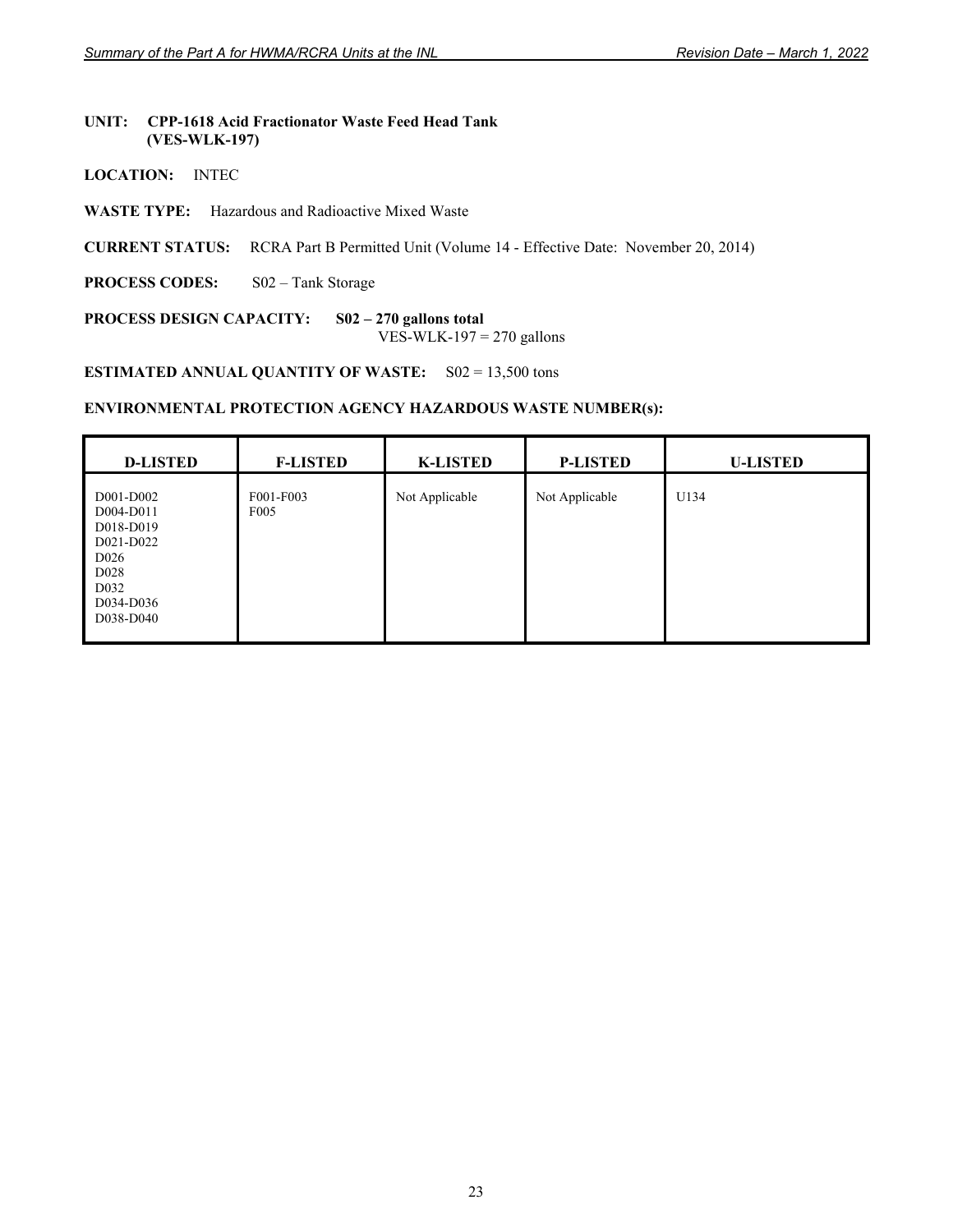#### **UNIT: CPP-1618 Acid Fractionator Bottoms Tank (VES-WLL-195)**

- **LOCATION:** INTEC
- **WASTE TYPE:** Hazardous and Radioactive Mixed Waste
- **CURRENT STATUS:** RCRA Part B Permitted Unit (Volume 14 Effective Date: November 20, 2014)
- **PROCESS CODES:** S02 Tank Storage

**PROCESS DESIGN CAPACITY: S02 – 270 gallons total**  VES-WLL-195  $=$  270 gallons

**ESTIMATED ANNUAL QUANTITY OF WASTE:** S02 = 13,600 tons

| <b>D-LISTED</b>                                                                                                                         | <b>F-LISTED</b>               | <b>K-LISTED</b> | <b>P-LISTED</b> | <b>U-LISTED</b> |
|-----------------------------------------------------------------------------------------------------------------------------------------|-------------------------------|-----------------|-----------------|-----------------|
| D001-D002<br>D004-D011<br>D018-D019<br>D021-D022<br>D <sub>026</sub><br>D <sub>028</sub><br>D <sub>0</sub> 32<br>D034-D036<br>D038-D040 | F001-F003<br>F <sub>005</sub> | Not Applicable  | Not Applicable  | U134            |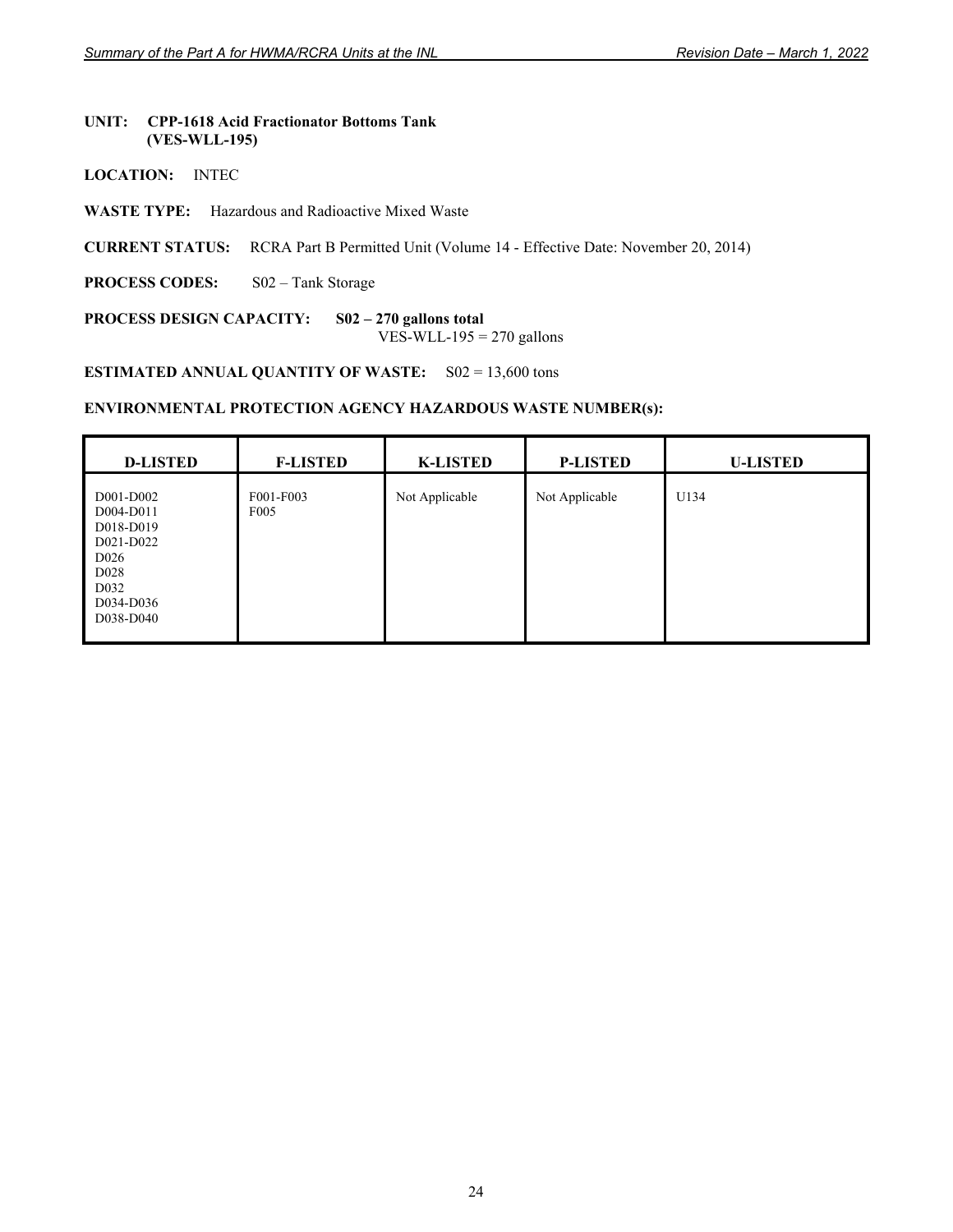#### **UNIT: CPP-1696 Integrated Waste Treatment Unit (VES-SRC-131, VES-SRC-133, VES-SRC-134, VES-SRC-190, VES-SRC-191, TK-SRH-196, TK-SRH-141, VES-SRC-140, VES-SRC-160, waste pile storage, vault storage area, and vault staging area)**

- **LOCATION:** INTEC
- **WASTE TYPE:** Radioactive Mixed Waste
- **CURRENT STATUS:** RCRA Part B Permitted Unit (Volume 14 Effective Date: November 20, 2014)
- **PROCESS CODES:** S01 Container Storage
	- S02 Tank Storage
		- S03 Waste Pile Storage
		- T01 Tank Treatment
		- X99 Other Subpart X Treatment Steam Reforming

#### **PROCESS DESIGN CAPACITY:** S01 – 179,070 gallons (680 m<sup>3</sup>) total

Vault Storage Area = 175,000 gallons Vault Staging Area  $= 4,070$  gallons

#### **S02 – 22,198 gallons total**

- CPP-1696 Waste Feed Tank (VES-SRC-131) =  $2,170$  gallons
- CPP-1696 Product Receiver/Cooler Tanks
	- VES-SRC-190  $=$  512 gallons
	- $VES-SRC-191 = 512$  gallons
- CPP-1696 Firewater Collection Tank (TK-SRH-196) = 15,000 gallons
- CPP-1696 Offgas Condensate Collection Tank (TK-SRH-141) = 120 gallons CPP-1696 Sump Tank (VES-SRC-133) =  $3,390$  gallons
- CPP-1696 Clarifier Tank (VES-SRC-134) = 494 gallons

## **S03 – 64 cubic yards total**

CPP-1696 Room  $112 = 32$  cubic yards CPP-1696 Room  $113 = 32$  cubic yards

## **T01 – 17,040 gallons/day**

CPP-1696 Waste Feed Tank (VES-SRC-131) = 5,040 gallons/day CPP-1696 Sump Tank (VES-SRC-133) =  $6,000$  gallons/day CPP-1696 Clarifier Tank (VES-SRC-134) = 6,000 gallons/day

#### **X99 – 210 gallons/hour**

 CPP-1696 Steam Reforming System (includes VES-SRC-140 Denitration/ Mineralization Reformer and VES-SRC-160 Carbon Reduction Reformer) = 210 gallons/hour

#### **ESTIMATED ANNUAL QUANTITY OF WASTE:** S01 = 925 Tons

- $S02 = 5,400$  Tons  $S<sub>03</sub> = 20$  Tons  $T01 = 5,400$  Tons
- $X99 = 5,400$  Tons

| <b>D-LISTED</b>                                                                                                            | <b>F-LISTED</b>               | <b>K-LISTED</b> | <b>P-LISTED</b> | <b>U-LISTED</b> |
|----------------------------------------------------------------------------------------------------------------------------|-------------------------------|-----------------|-----------------|-----------------|
| D001-D002<br>D004-D011<br>D018-D019<br>D021-D022<br>D <sub>026</sub><br>D <sub>028</sub><br>D032<br>D034-D036<br>D038-D040 | F001-F003<br>F <sub>005</sub> | Not Applicable  | Not Applicable  | U134            |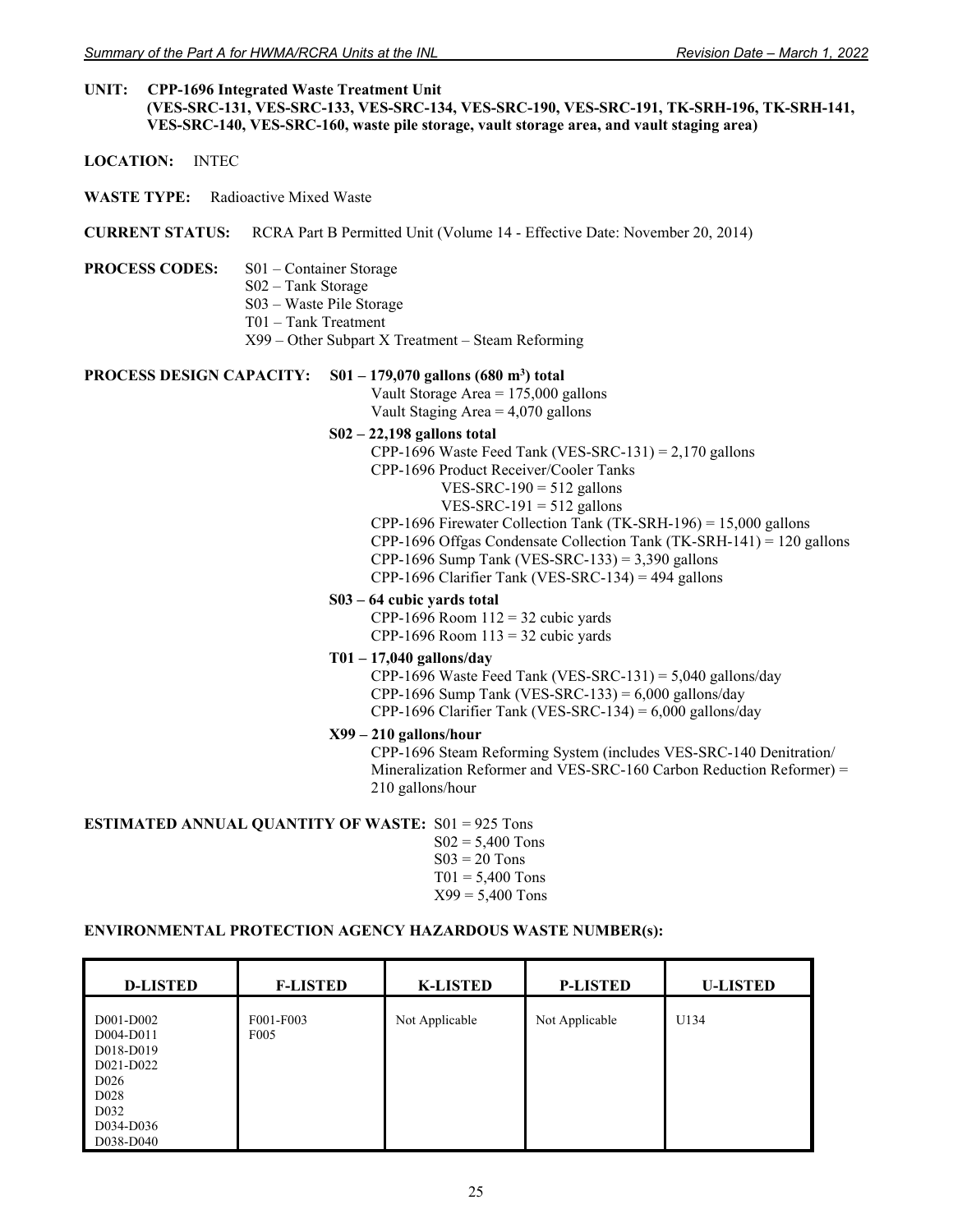# **UNIT: CPP-659 NWCF Room 203 Tank Storage and Treatment (VES-NCD-129)**

**LOCATION:** INTEC

## **WASTE TYPE:** Radioactive Mixed Waste

**CURRENT STATUS:** RCRA Part B Permitted Unit (Volume 18 Permit – Book 1 with an Effective Date of April 27, 2009)

**PROCESS CODES:** S02 – Tank Storage T01 – Tank Treatment

# **PROCESS DESIGN CAPACITY: S02 – 530 gallons T01 – 1,060 gallons**

**ESTIMATED ANNUAL QUANTITY OF WASTE:** S02 and T01 = 4,000 tons

| <b>D-LISTED</b>                                                                                                                                 | <b>F-LISTED</b>               | <b>K-LISTED</b> | <b>P-LISTED</b> | <b>U-LISTED</b> |
|-------------------------------------------------------------------------------------------------------------------------------------------------|-------------------------------|-----------------|-----------------|-----------------|
| D <sub>0</sub> 02<br>D004-D011<br>D018-D019<br>D021-D022<br>D <sub>026</sub><br>D <sub>028</sub><br>D <sub>0</sub> 32<br>D034-D036<br>D038-D040 | F001-F003<br>F <sub>005</sub> | Not Applicable  | Not Applicable  | U134            |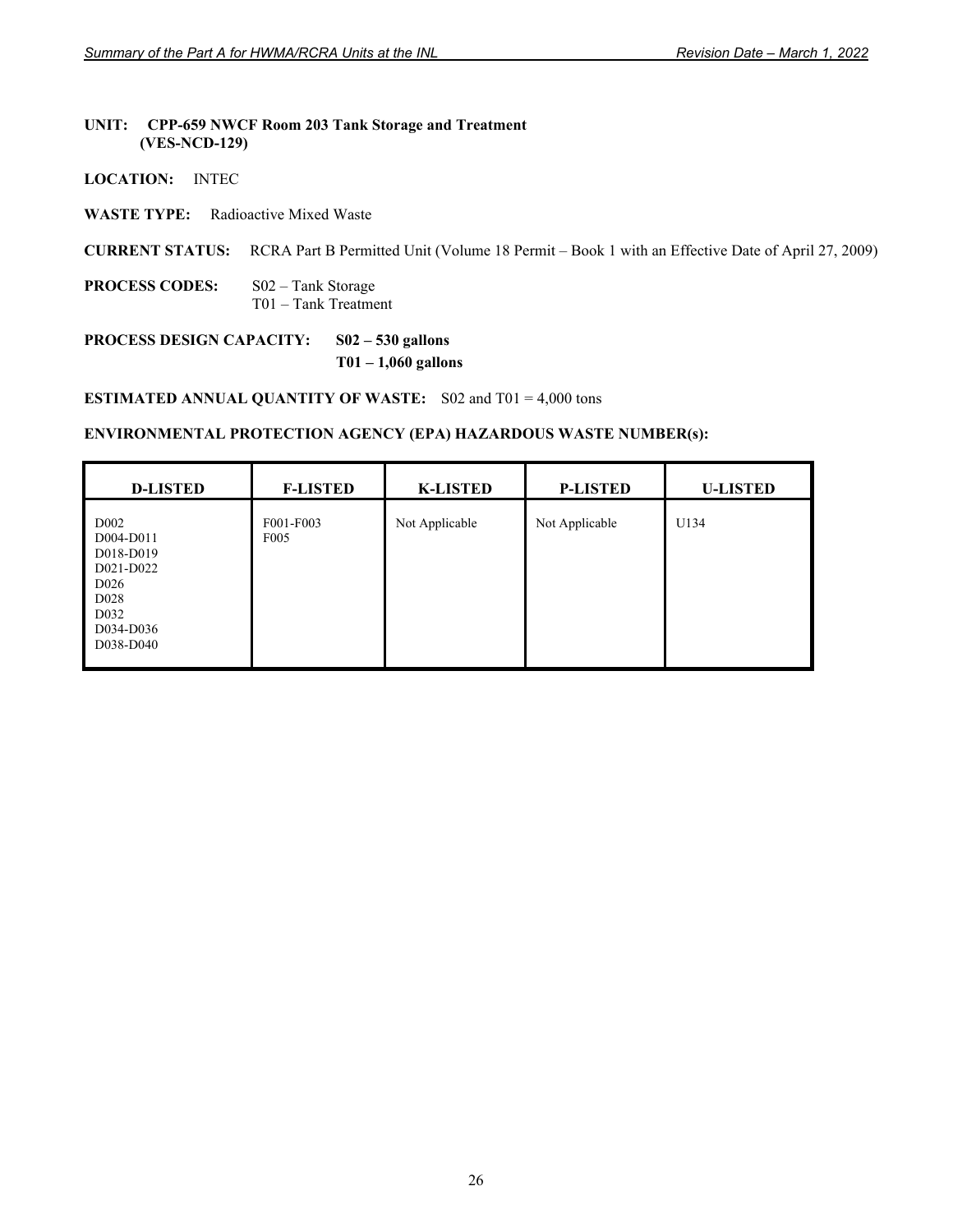# **UNIT: CPP-659 NWCF Room 205 Container Storage**

**LOCATION:** INTEC

**WASTE TYPE:** Radioactive Mixed Waste

**CURRENT STATUS:** RCRA Part B Permitted Unit (Volume 18 Permit – Book 1 with an Effective Date of April 27, 2009)

**PROCESS CODES:** S01 – Container Storage

## **PROCESS DESIGN CAPACITY: S01 – 54,200 gallons**

**ESTIMATED ANNUAL QUANTITY OF WASTE:** S01 = 15 tons

| <b>D-LISTED</b>                                                            | <b>F-LISTED</b>               | <b>K-LISTED</b> | <b>P-LISTED</b>                                                | <b>U-LISTED</b>                      |
|----------------------------------------------------------------------------|-------------------------------|-----------------|----------------------------------------------------------------|--------------------------------------|
| D001-D012<br>D018-D019<br>D021-D022<br>D026-D030<br>D032-D040<br>D042-D043 | F001-F007<br>F <sub>009</sub> | Not Applicable  | P <sub>0</sub> 3 <sub>0</sub><br>P098-P099<br>P <sub>106</sub> | U003<br>U103<br>U108<br>U134<br>U151 |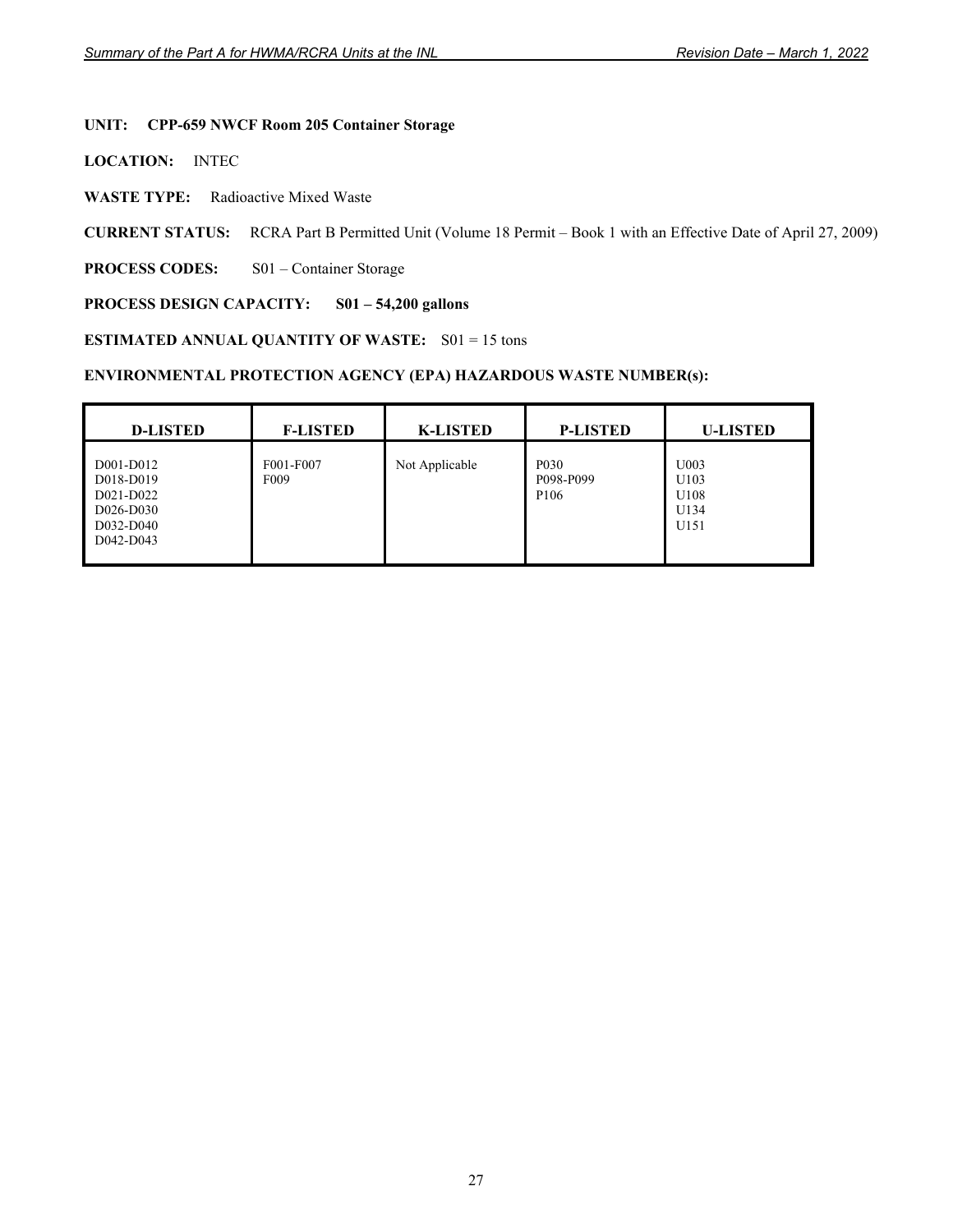## **UNIT: CPP-659 NWCF Room 206 Container Storage and Waste Pile Storage**

**LOCATION:** INTEC

**WASTE TYPE:** Radioactive Mixed Waste

**CURRENT STATUS:** RCRA Part B Permitted Unit (Volume 18 Permit – Book 1 with an Effective Date of April 27, 2009)

**PROCESS CODES:** S01 – Container Storage S03 – Waste Pile Storage

**PROCESS DESIGN CAPACITY: S01 – 12,400 gallons** 

**S03 – 43 cubic meters** 

**ESTIMATED ANNUAL QUANTITY OF WASTE:** S01 = 15 tons  $S03 = 10$  tons

| <b>D-LISTED</b>                                                                                                                         | <b>F-LISTED</b>                            | <b>K-LISTED</b> | <b>P-LISTED</b> | <b>U-LISTED</b> |
|-----------------------------------------------------------------------------------------------------------------------------------------|--------------------------------------------|-----------------|-----------------|-----------------|
| D <sub>002</sub><br>D004-D011<br>D018-D019<br>D021-D022<br>D <sub>026</sub><br>D028-D029<br>D <sub>0</sub> 32<br>D034-D036<br>D038-D040 | F001-F003<br>F005-F007<br>F <sub>009</sub> | Not Applicable  | Not Applicable  | U134            |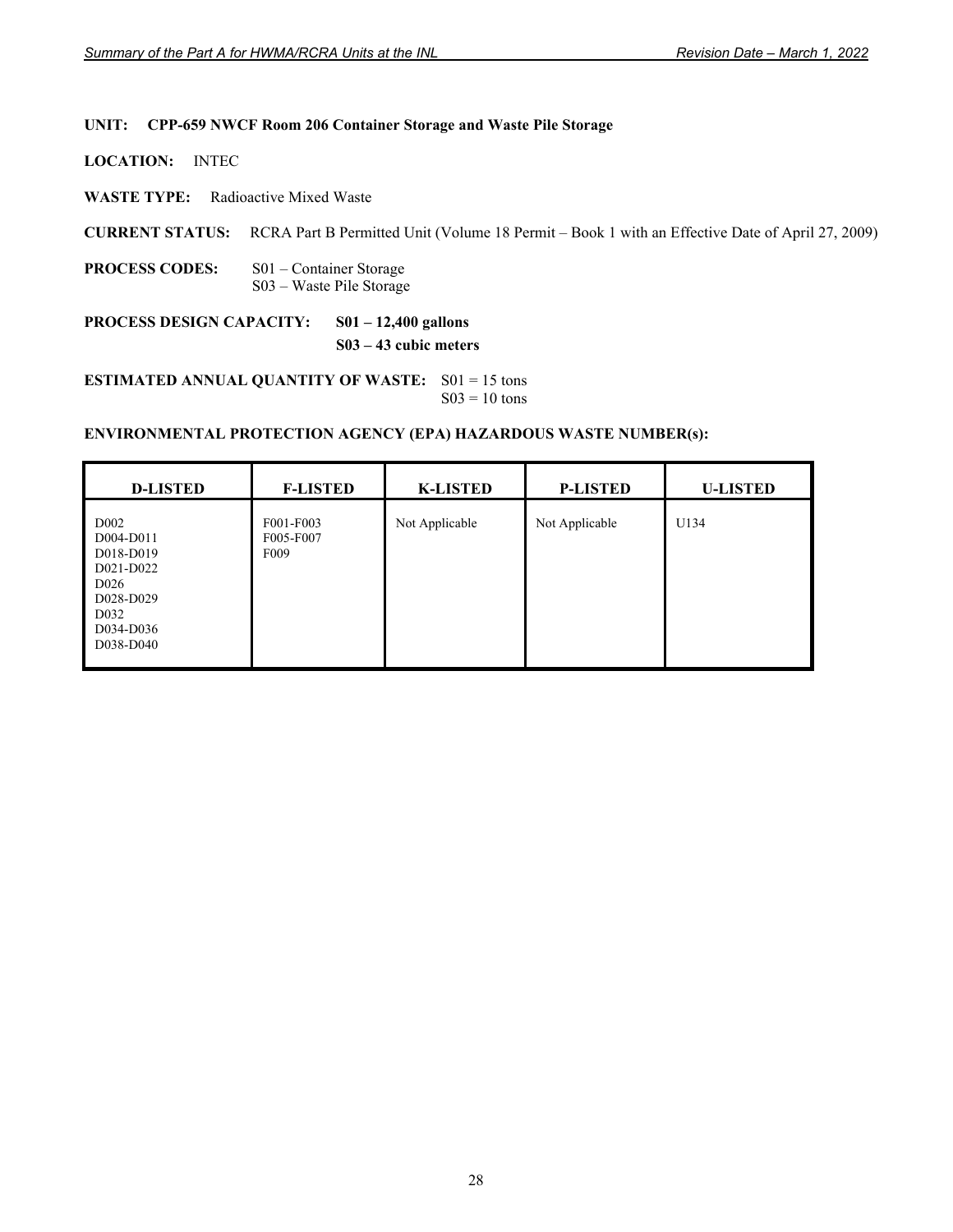## **UNIT: CPP-659 NWCF Room 207 Container Storage and Waste Pile Storage**

**LOCATION:** INTEC

**WASTE TYPE:** Radioactive Mixed Waste

**CURRENT STATUS:** RCRA Part B Permitted Unit (Volume 18 Permit – Book 1 with an Effective Date of April 27, 2009)

**PROCESS CODES:** S01 – Container Storage S03 – Waste Pile Storage

**PROCESS DESIGN CAPACITY: S01 – 11,600 gallons S03 – 3 cubic meters** 

**ESTIMATED ANNUAL QUANTITY OF WASTE:** S01 = 15 tons  $S03 = 10$  tons

| <b>D-LISTED</b>                                                                                                                         | <b>F-LISTED</b>                            | <b>K-LISTED</b> | <b>P-LISTED</b> | <b>U-LISTED</b> |
|-----------------------------------------------------------------------------------------------------------------------------------------|--------------------------------------------|-----------------|-----------------|-----------------|
| D <sub>002</sub><br>D004-D011<br>D018-D019<br>D021-D022<br>D <sub>026</sub><br>D028-D029<br>D <sub>0</sub> 32<br>D034-D036<br>D038-D040 | F001-F003<br>F005-F007<br>F <sub>009</sub> | Not Applicable  | Not Applicable  | U134            |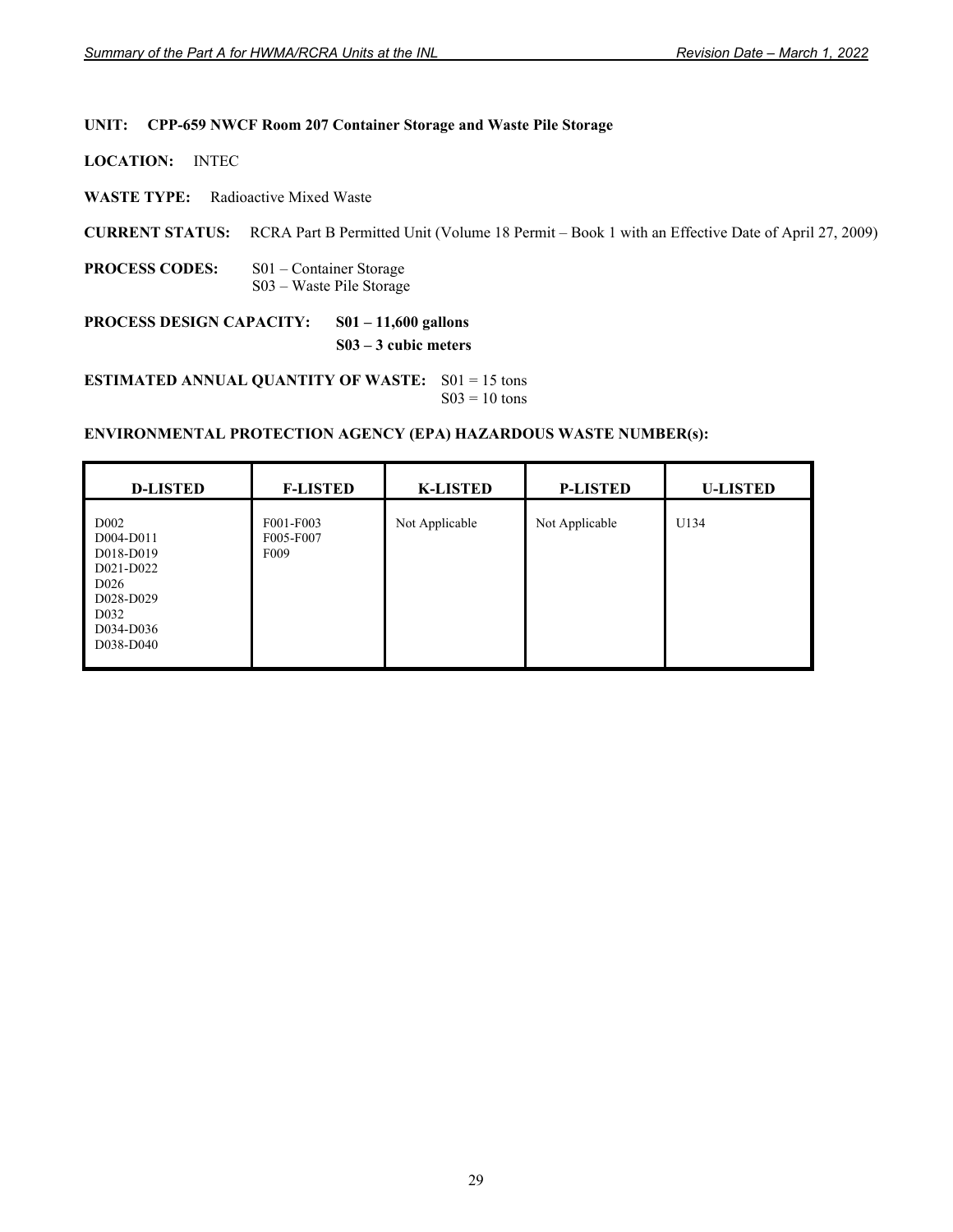## **UNIT: CPP-659 NWCF Room 214 Container Storage and Waste Pile Storage**

**LOCATION:** INTEC

**WASTE TYPE:** Radioactive Mixed Waste

**CURRENT STATUS:** RCRA Part B Permitted Unit (Volume 18 Permit – Book 1 with an Effective Date of April 27, 2009)

**PROCESS CODES:** S01 – Container Storage S03 – Waste Pile Storage

**PROCESS DESIGN CAPACITY: S01 – 9,800 gallons** 

**S03 – 8 cubic meters** 

**ESTIMATED ANNUAL QUANTITY OF WASTE:** S01 = 15 tons  $S03 = 10$  tons

| <b>D-LISTED</b>                                                                                                                         | <b>F-LISTED</b>                            | <b>K-LISTED</b> | <b>P-LISTED</b> | <b>U-LISTED</b> |
|-----------------------------------------------------------------------------------------------------------------------------------------|--------------------------------------------|-----------------|-----------------|-----------------|
| D <sub>002</sub><br>D004-D011<br>D018-D019<br>D021-D022<br>D <sub>026</sub><br>D028-D029<br>D <sub>0</sub> 32<br>D034-D036<br>D038-D040 | F001-F003<br>F005-F007<br>F <sub>009</sub> | Not Applicable  | Not Applicable  | U134            |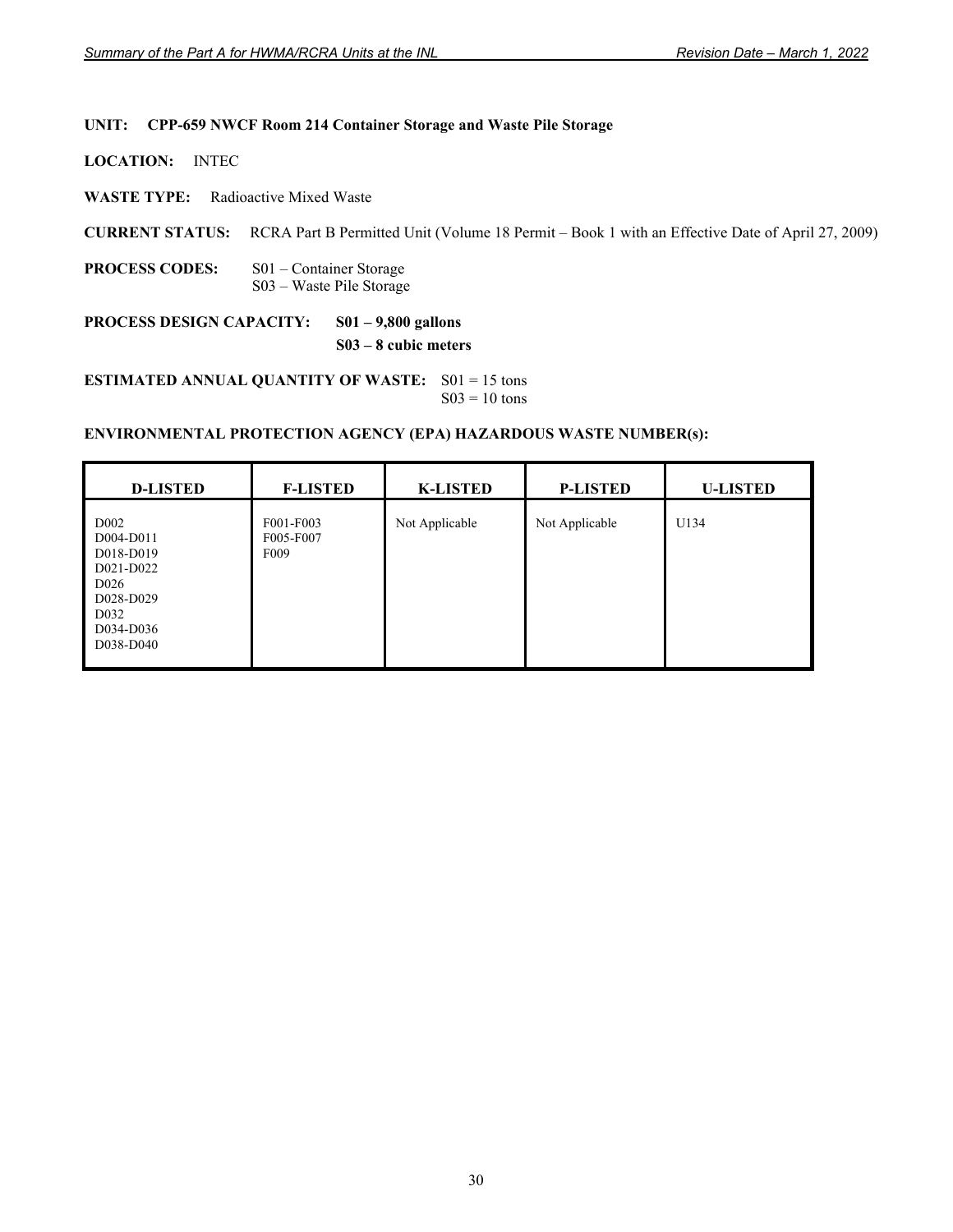## **UNIT: CPP-659 NWCF Room 215 Container Storage and Waste Pile Storage**

**LOCATION:** INTEC

**WASTE TYPE:** Radioactive Mixed Waste

**CURRENT STATUS:** RCRA Part B Permitted Unit (Volume 18 Permit – Book 1 with an Effective Date of April 27, 2009)

**PROCESS CODES:** S01 – Container Storage S03 – Waste Pile Storage

**PROCESS DESIGN CAPACITY: S01 – 8,200 gallons** 

**S03 – 3 cubic meters** 

**ESTIMATED ANNUAL QUANTITY OF WASTE:** S01 = 15 tons  $S03 = 10$  tons

| <b>D-LISTED</b>                                                                                                                         | <b>F-LISTED</b>                            | <b>K-LISTED</b> | <b>P-LISTED</b> | <b>U-LISTED</b> |
|-----------------------------------------------------------------------------------------------------------------------------------------|--------------------------------------------|-----------------|-----------------|-----------------|
| D <sub>002</sub><br>D004-D011<br>D018-D019<br>D021-D022<br>D <sub>026</sub><br>D028-D029<br>D <sub>0</sub> 32<br>D034-D036<br>D038-D040 | F001-F003<br>F005-F007<br>F <sub>009</sub> | Not Applicable  | Not Applicable  | U134            |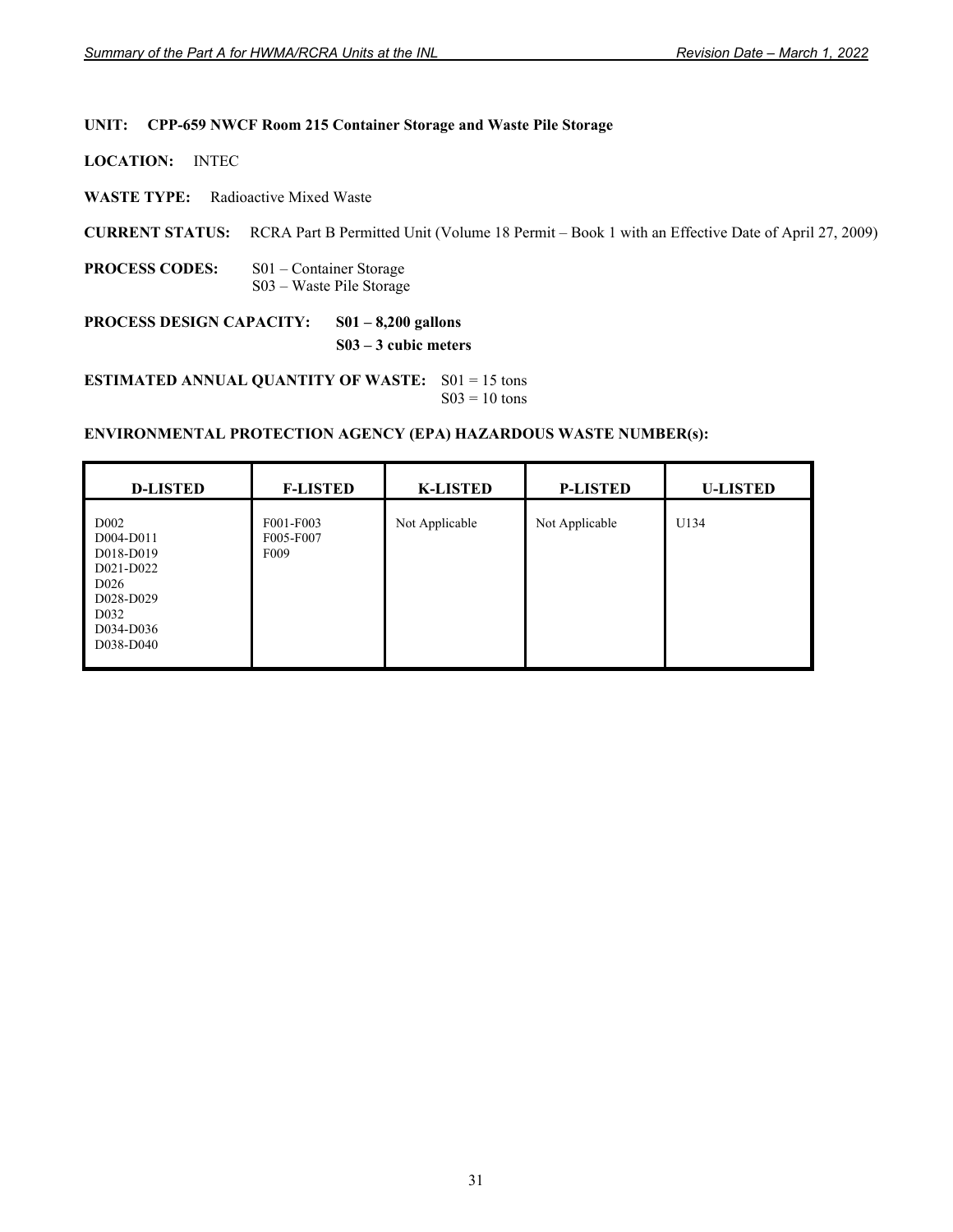# **UNIT: CPP-659 NWCF Room 216 Container Storage, Waste Pile Storage & Sizing/Repackaging/Compacting**

**LOCATION:** INTEC

**WASTE TYPE:** Radioactive Mixed Waste

**CURRENT STATUS:** RCRA Part B Permitted Unit (Volume 18 Permit – Book 1 with an Effective Date of April 27, 2009)

**PROCESS CODES:** S01 – Container Storage S03 – Waste Pile Storage T04 – Other Treatment (sizing/repackaging/compacting)

**PROCESS DESIGN CAPACITY: S01 – 10,300 gallons S03 – 39 cubic meters T04 – 520 gallons/day** 

**ESTIMATED ANNUAL QUANTITY OF WASTE:** S01, S03, and T04 = 210 tons

| <b>D-LISTED</b>                                                                                                                         | <b>F-LISTED</b>                            | <b>K-LISTED</b> | <b>P-LISTED</b> | <b>U-LISTED</b> |
|-----------------------------------------------------------------------------------------------------------------------------------------|--------------------------------------------|-----------------|-----------------|-----------------|
| D <sub>002</sub><br>D004-D011<br>D018-D019<br>D021-D022<br>D <sub>026</sub><br>D028-D029<br>D <sub>0</sub> 32<br>D034-D036<br>D038-D040 | F001-F003<br>F005-F007<br>F <sub>009</sub> | Not Applicable  | Not Applicable  | U134            |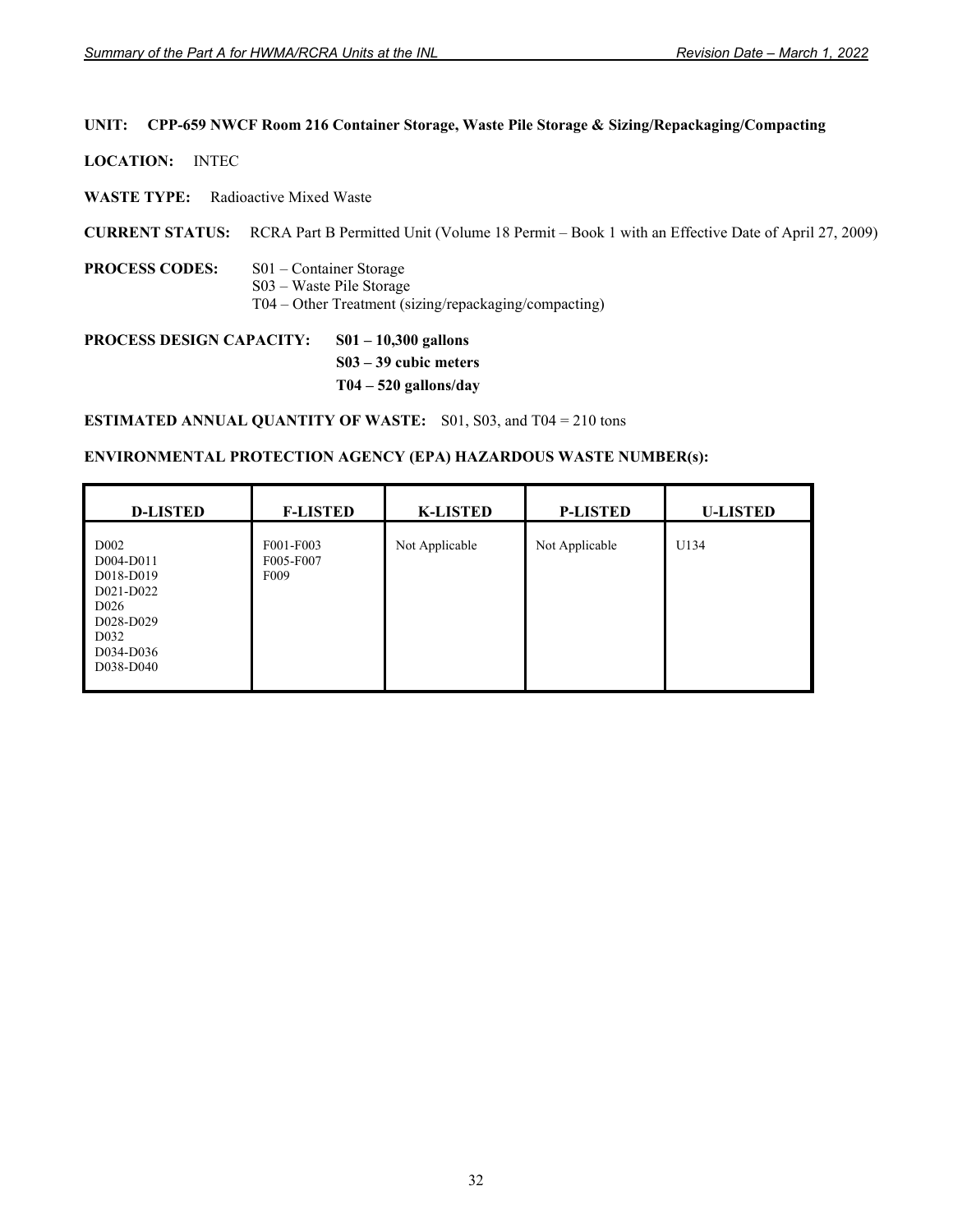# **UNIT: CPP-659 NWCF Room 218 Container Storage**

**LOCATION:** INTEC

**WASTE TYPE:** Radioactive Mixed Waste

**CURRENT STATUS:** RCRA Part B Permitted Unit (Volume 18 Permit – Book 1 with an Effective Date of April 27, 2009)

**PROCESS CODES:** S01 – Container Storage

# **PROCESS DESIGN CAPACITY: S01 – 3,200 gallons**

#### **ESTIMATED ANNUAL QUANTITY OF WASTE:** S01 = 15 tons

| <b>D-LISTED</b>                                                            | <b>F-LISTED</b>               | <b>K-LISTED</b> | <b>P-LISTED</b>                                                | <b>U-LISTED</b>                      |
|----------------------------------------------------------------------------|-------------------------------|-----------------|----------------------------------------------------------------|--------------------------------------|
| D001-D012<br>D018-D019<br>D021-D022<br>D026-D030<br>D032-D040<br>D042-D043 | F001-F007<br>F <sub>009</sub> | Not Applicable  | P <sub>0</sub> 3 <sub>0</sub><br>P098-P099<br>P <sub>106</sub> | U003<br>U103<br>U108<br>U134<br>U151 |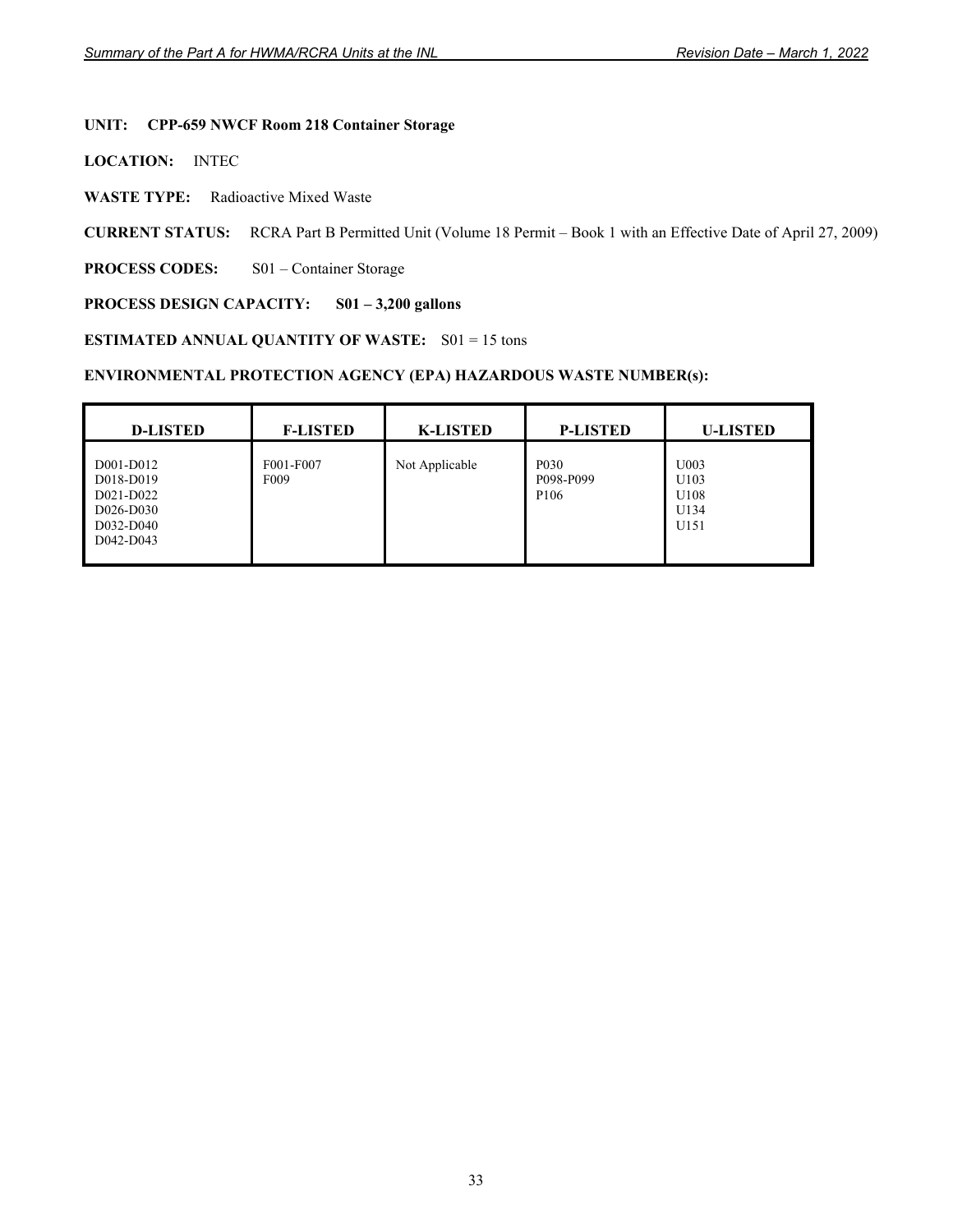## **UNIT: CPP-659 NWCF Room 219 Tank Storage and Tank Treatment (VES-NCD-123)**

**LOCATION:** INTEC

**WASTE TYPE:** Radioactive Mixed Waste

**CURRENT STATUS:** RCRA Part B Permitted Unit (Volume 18 Permit – Book 1 with an Effective Date of April 27, 2009)

**PROCESS CODES:** S02 – Tank Storage T01 – Tank Treatment

**PROCESS DESIGN CAPACITY: S02 – 3,800 gallons T01 – 7,600 gallons/day** 

**ESTIMATED ANNUAL QUANTITY OF WASTE:** S02 and T01 = 4,000 tons

| <b>D-LISTED</b>                                                                                                                                | <b>F-LISTED</b>               | <b>K-LISTED</b> | <b>P-LISTED</b> | <b>U-LISTED</b> |
|------------------------------------------------------------------------------------------------------------------------------------------------|-------------------------------|-----------------|-----------------|-----------------|
| D <sub>002</sub><br>D004-D011<br>D018-D019<br>D021-D022<br>D <sub>026</sub><br>D <sub>028</sub><br>D <sub>0</sub> 32<br>D034-D036<br>D038-D040 | F001-F003<br>F <sub>005</sub> | Not Applicable  | Not Applicable  | U134            |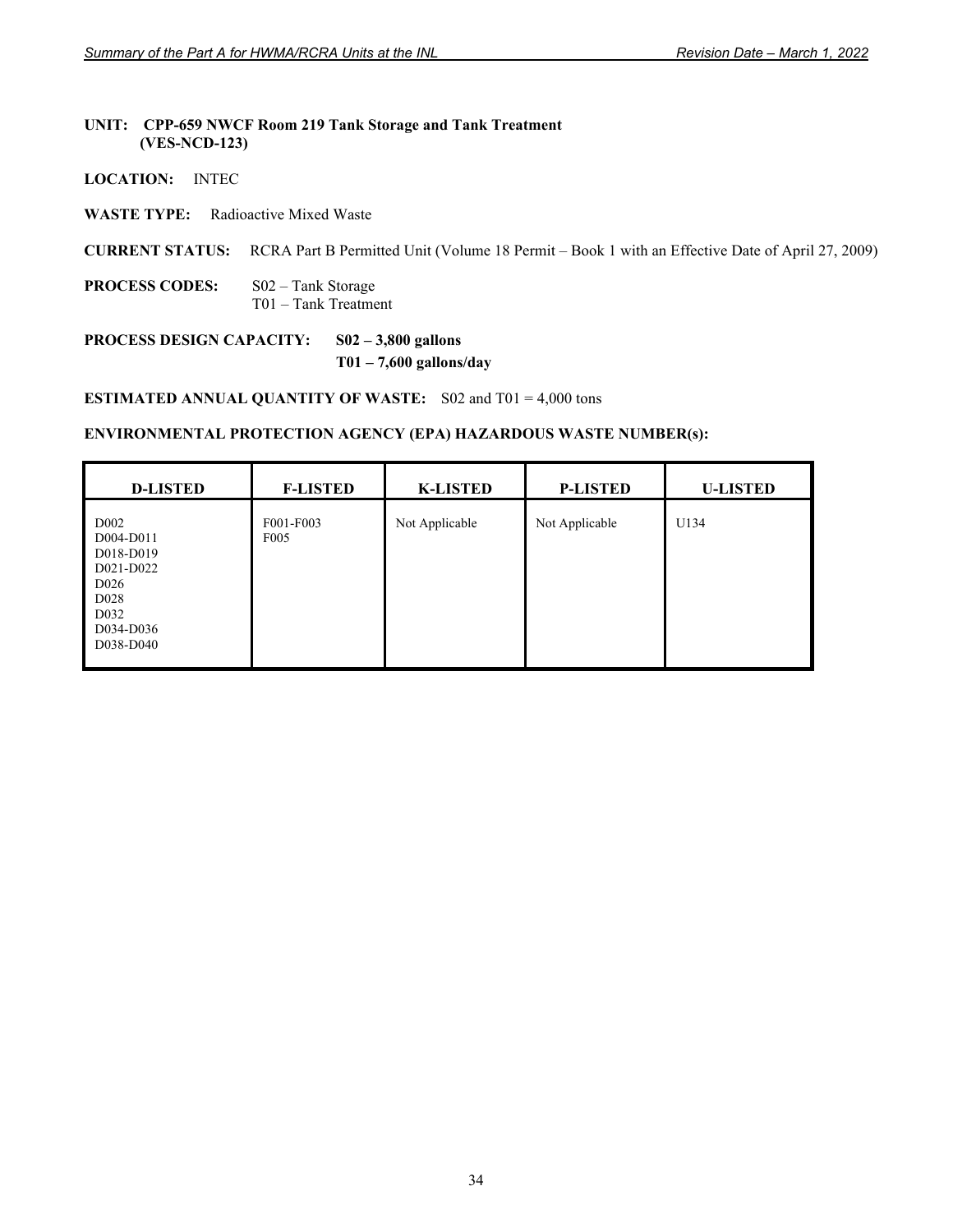# **UNIT: CPP-659 NWCF Room 306 Container Storage and Sizing/Repackaging/Compacting**

**LOCATION:** INTEC

**WASTE TYPE:** Radioactive Mixed Waste

**CURRENT STATUS:** RCRA Part B Permitted Unit (Volume 18 Permit – Book 1 with an Effective Date of April 27, 2009)

**PROCESS CODES:** S01 – Container Storage T04 – Other Treatment (Sizing/Repackaging/Compacting)

**PROCESS DESIGN CAPACITY: S01 – 4,800 gallons T04 – 520 gallons/day** 

**ESTIMATED ANNUAL QUANTITY OF WASTE:** S01 = 15 tons  $T04 = 210$  tons

| <b>D-LISTED</b>                                                            | <b>F-LISTED</b>               | <b>K-LISTED</b> | <b>P-LISTED</b>                                    | <b>U-LISTED</b>                      |
|----------------------------------------------------------------------------|-------------------------------|-----------------|----------------------------------------------------|--------------------------------------|
| D001-D012<br>D018-D019<br>D021-D022<br>D026-D030<br>D032-D040<br>D042-D043 | F001-F007<br>F <sub>009</sub> | Not Applicable  | P <sub>0</sub> 30<br>P098-P099<br>P <sub>106</sub> | U003<br>U103<br>U108<br>U134<br>U151 |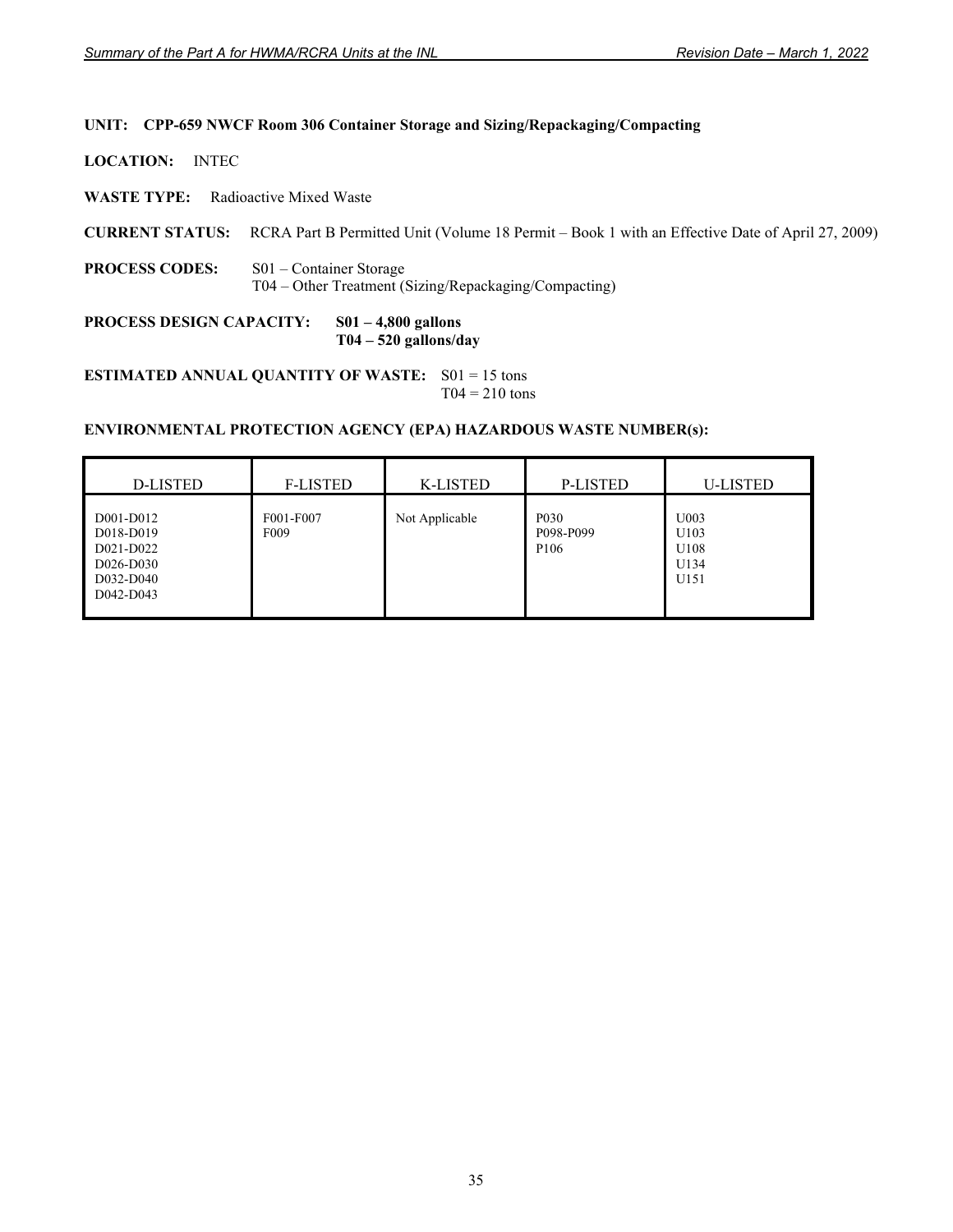## **UNIT: CPP-659 NWCF Room 308 Container Storage, Sizing/Repackaging/Compacting, and Na/NaK Treatment in the ARS or exposure to air within the cell**

- **LOCATION:** INTEC
- **WASTE TYPE:** Radioactive Mixed Waste

#### **CURRENT STATUS:** RCRA Part B Permitted Unit (Volume 18 Permit – Book 1 with an Effective Date of April 27, 2009)

**PROCESS CODES:** S01 – Container Storage T04 – Other Treatment (sizing/repackaging/compacting) T04 – Other Treatment (Deactivation)

**PROCESS DESIGN CAPACITY: S01 – 5,800 gallons T04 – 520 gallons/day** treatment method (sizing/repackaging/compacting) **T04 – 6.2 gallons/day (**deactivation using water of Na &/or NaK within the ARS or exposure to air within the cell)

**ESTIMATED ANNUAL QUANTITY OF WASTE:** S01 and T04 = 210 tons

| <b>D-LISTED</b>                                                            | <b>F-LISTED</b>               | <b>K-LISTED</b> | <b>P-LISTED</b>                                    | <b>U-LISTED</b>                                  |
|----------------------------------------------------------------------------|-------------------------------|-----------------|----------------------------------------------------|--------------------------------------------------|
| D001-D012<br>D018-D019<br>D021-D022<br>D026-D030<br>D032-D040<br>D042-D043 | F001-F007<br>F <sub>009</sub> | Not Applicable  | P <sub>0</sub> 30<br>P098-P099<br>P <sub>106</sub> | U003<br>U103<br>U108<br>U134<br>U <sub>151</sub> |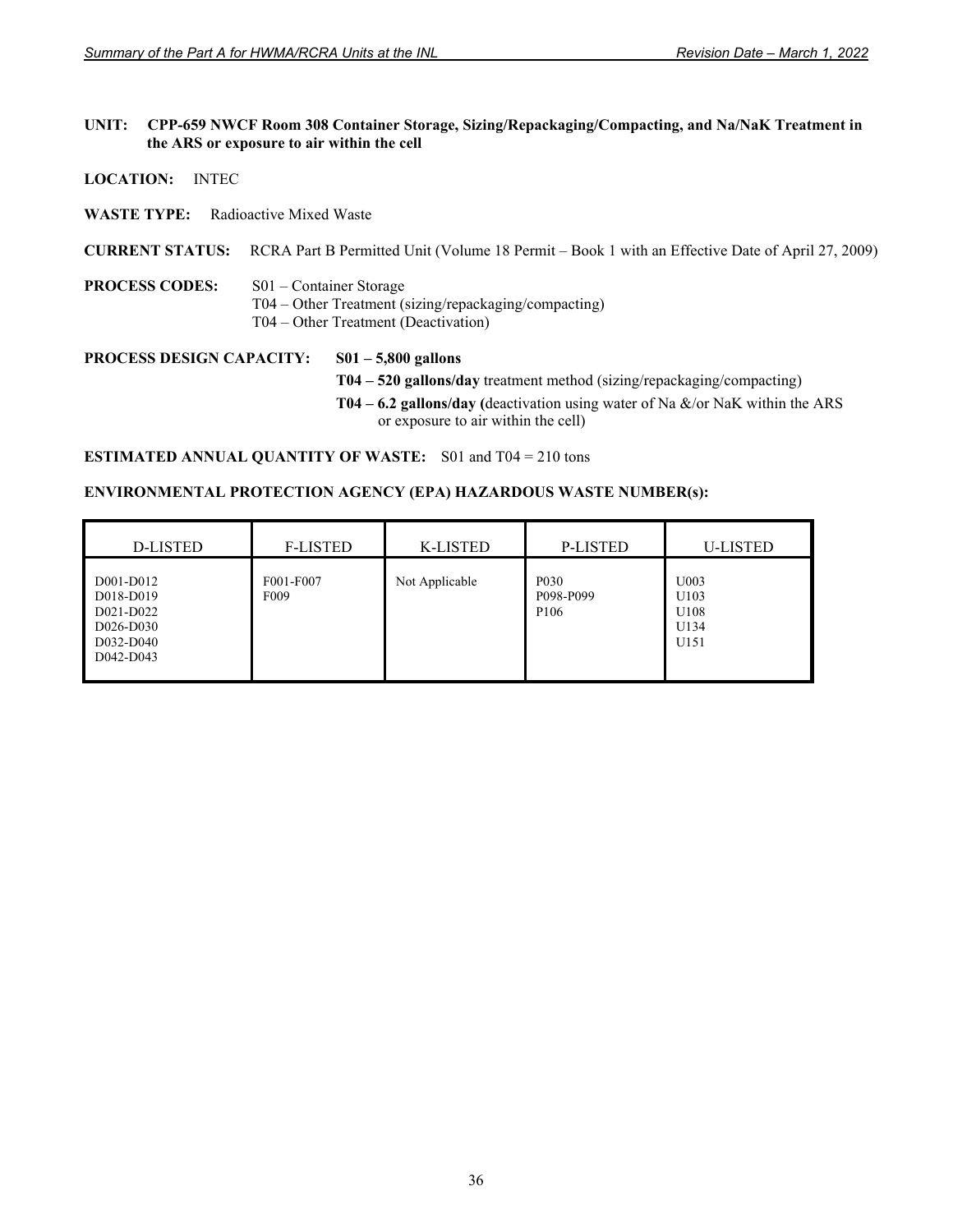# **UNIT: CPP-659 NWCF Room 308 Waste Pile Storage and Absorbent Addition**

**LOCATION:** INTEC

**WASTE TYPE:** Radioactive Mixed Waste

**CURRENT STATUS:** RCRA Part B Permitted Unit (Volume 18 Permit – Book 1 with an Effective Date of April 27, 2009)

**PROCESS CODES:** S03 – Waste Pile Storage T04 – Absorbent Addition

**PROCESS DESIGN CAPACITY: S03 – 22 cubic meters T04 – 520 gallons/day** 

**ESTIMATED ANNUAL QUANTITY OF WASTE:** S03 and T04 = 70 tons

| <b>D-LISTED</b>                                                                                 | <b>F-LISTED</b>               | <b>K-LISTED</b> | <b>P-LISTED</b>                                    | <b>U-LISTED</b>                      |
|-------------------------------------------------------------------------------------------------|-------------------------------|-----------------|----------------------------------------------------|--------------------------------------|
| D <sub>0</sub> 02<br>D004-D012<br>D018-D019<br>D021-D022<br>D026-D030<br>D032-D040<br>D042-D043 | F001-F007<br>F <sub>009</sub> | Not Applicable  | P <sub>0</sub> 30<br>P098-P099<br>P <sub>106</sub> | U003<br>U103<br>U108<br>U134<br>U151 |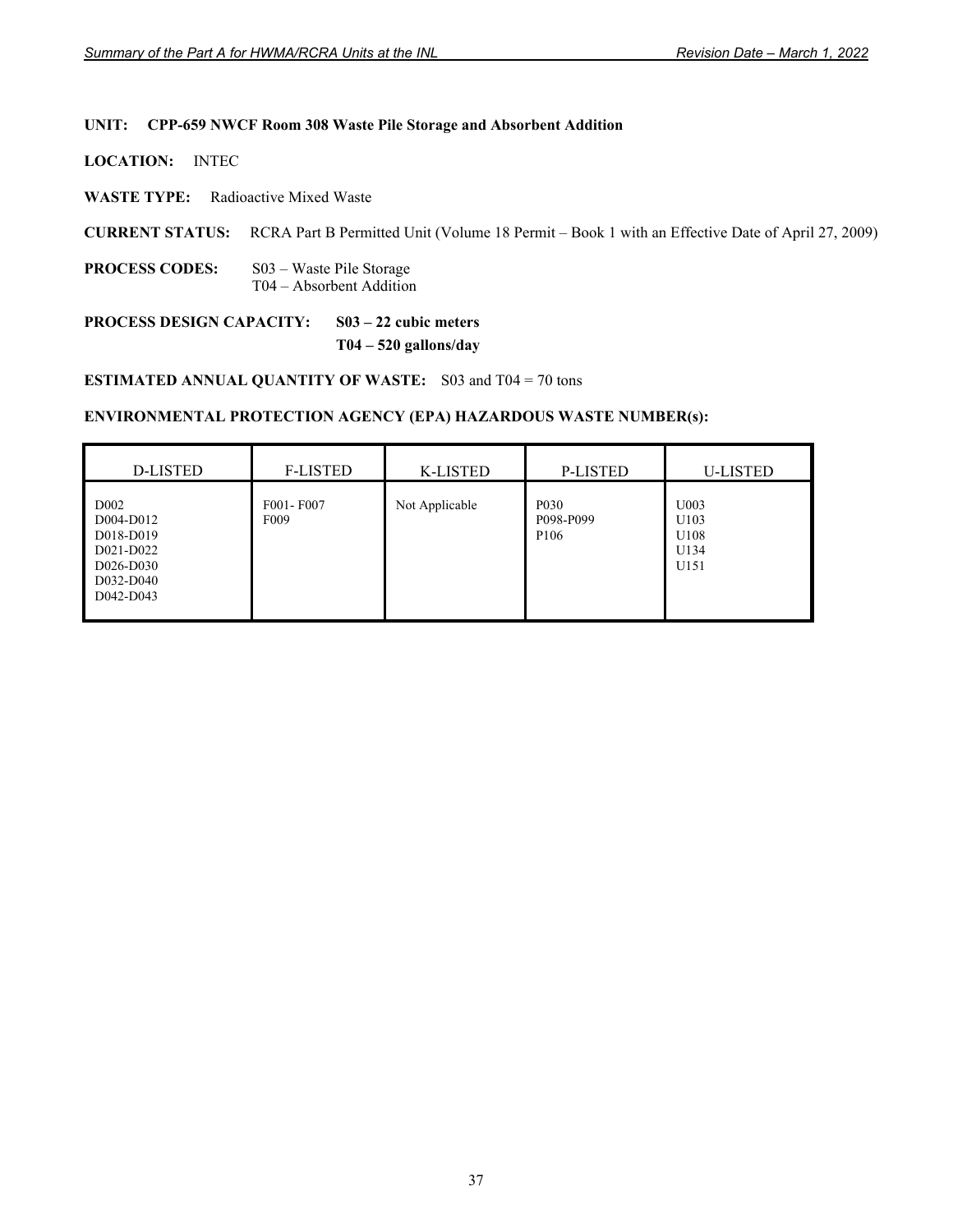## **UNIT: CPP-659 NWCF Room 308 Container Treatment (VES-NCD-138, -TK-NCD-139, and TK-NCD-137) and Chemical/Physical Extraction**

**LOCATION:** INTEC

**WASTE TYPE:** Radioactive Mixed Waste

**CURRENT STATUS:** RCRA Part B Permitted Unit (Volume 18 Permit – Book 1 with an Effective Date of April 27, 2009)

**PROCESS CODES:** T04 – Container Treatment X99 – Other Treatment (Chemical/Physical Extraction)

**PROCESS DESIGN CAPACITY: T04 – 7,600 gallons**  VES-NCD-138 =  $4,300$  gallons/day TK-NCD-139 =  $1,100$  gallons/day TK-NCD-137 =  $2,200$  gallons/day **X99 – 8,660 gallons/day** 

**ESTIMATED ANNUAL QUANTITY OF WASTE:** T04 = 11,680 tons  $X99 = 13,200$  tons

| <b>D-LISTED</b>                                                                                                                                 | <b>F-LISTED</b>               | K-LISTED       | P-LISTED       | <b>U-LISTED</b> |
|-------------------------------------------------------------------------------------------------------------------------------------------------|-------------------------------|----------------|----------------|-----------------|
| D <sub>0</sub> 02<br>D004-D011<br>D018-D019<br>D021-D022<br>D <sub>026</sub><br>D <sub>028</sub><br>D <sub>0</sub> 32<br>D034-D036<br>D038-D040 | F001-F003<br>F <sub>005</sub> | Not Applicable | Not Applicable | U134            |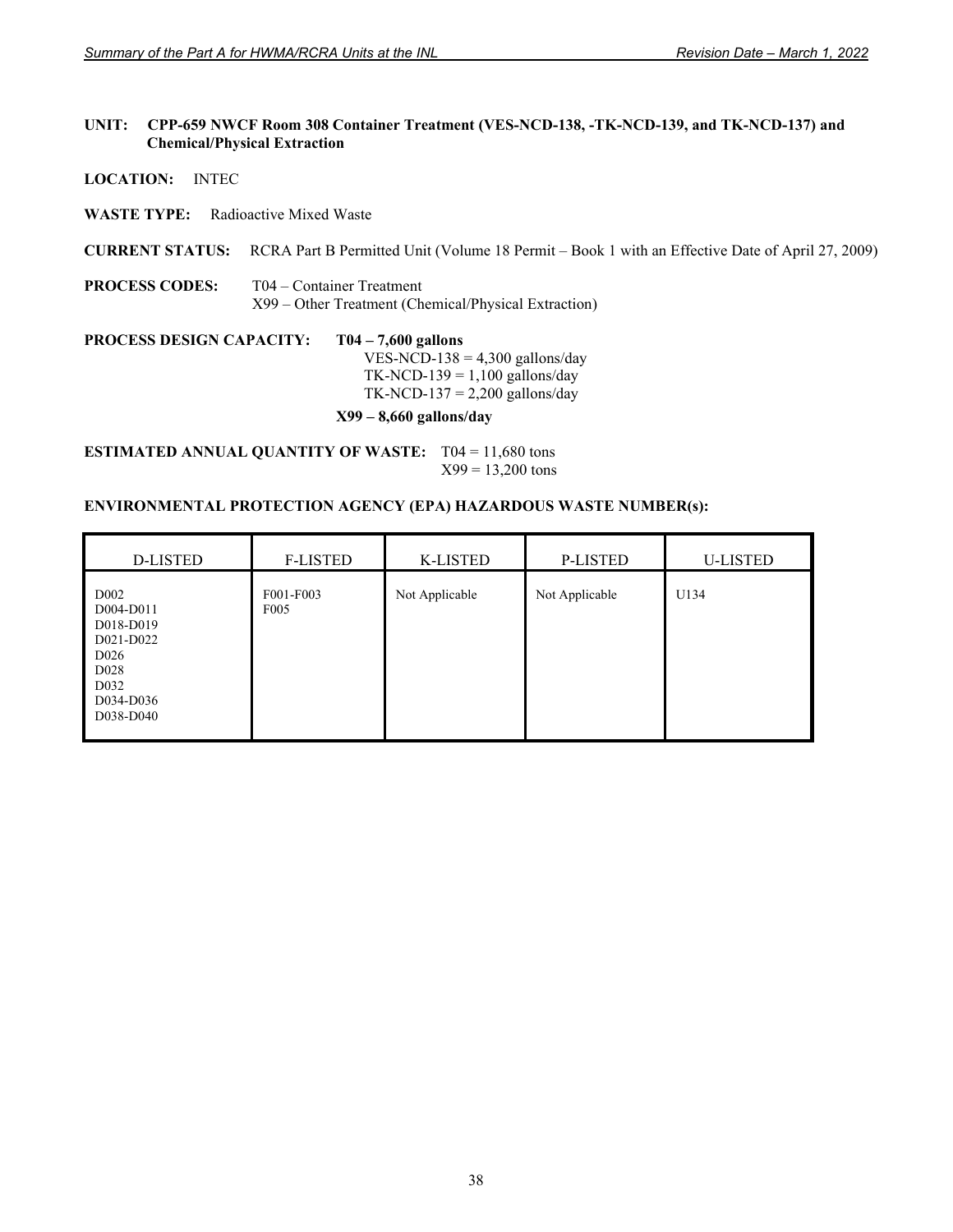# **UNIT: CPP-659 NWCF Room 309 Container Storage**

**LOCATION:** INTEC

**WASTE TYPE:** Radioactive Mixed Waste

**CURRENT STATUS:** RCRA Part B Permitted Unit (Volume 18 Permit – Book 1 with an Effective Date of April 27, 2009)

**PROCESS CODES:** S01 – Container Storage

#### **PROCESS DESIGN CAPACITY: S01 – 4,800 gallons**

## **ESTIMATED ANNUAL QUANTITY OF WASTE:** S01 = 15 tons

| D-LISTED                                                                   | <b>F-LISTED</b>               | <b>K-LISTED</b> | <b>P-LISTED</b>                                                | <b>U-LISTED</b>                                  |
|----------------------------------------------------------------------------|-------------------------------|-----------------|----------------------------------------------------------------|--------------------------------------------------|
| D001-D012<br>D018-D019<br>D021-D022<br>D026-D030<br>D032-D040<br>D042-D043 | F001-F007<br>F <sub>009</sub> | Not Applicable  | P <sub>0</sub> 3 <sub>0</sub><br>P098-P099<br>P <sub>106</sub> | U003<br>U103<br>U108<br>U134<br>U <sub>151</sub> |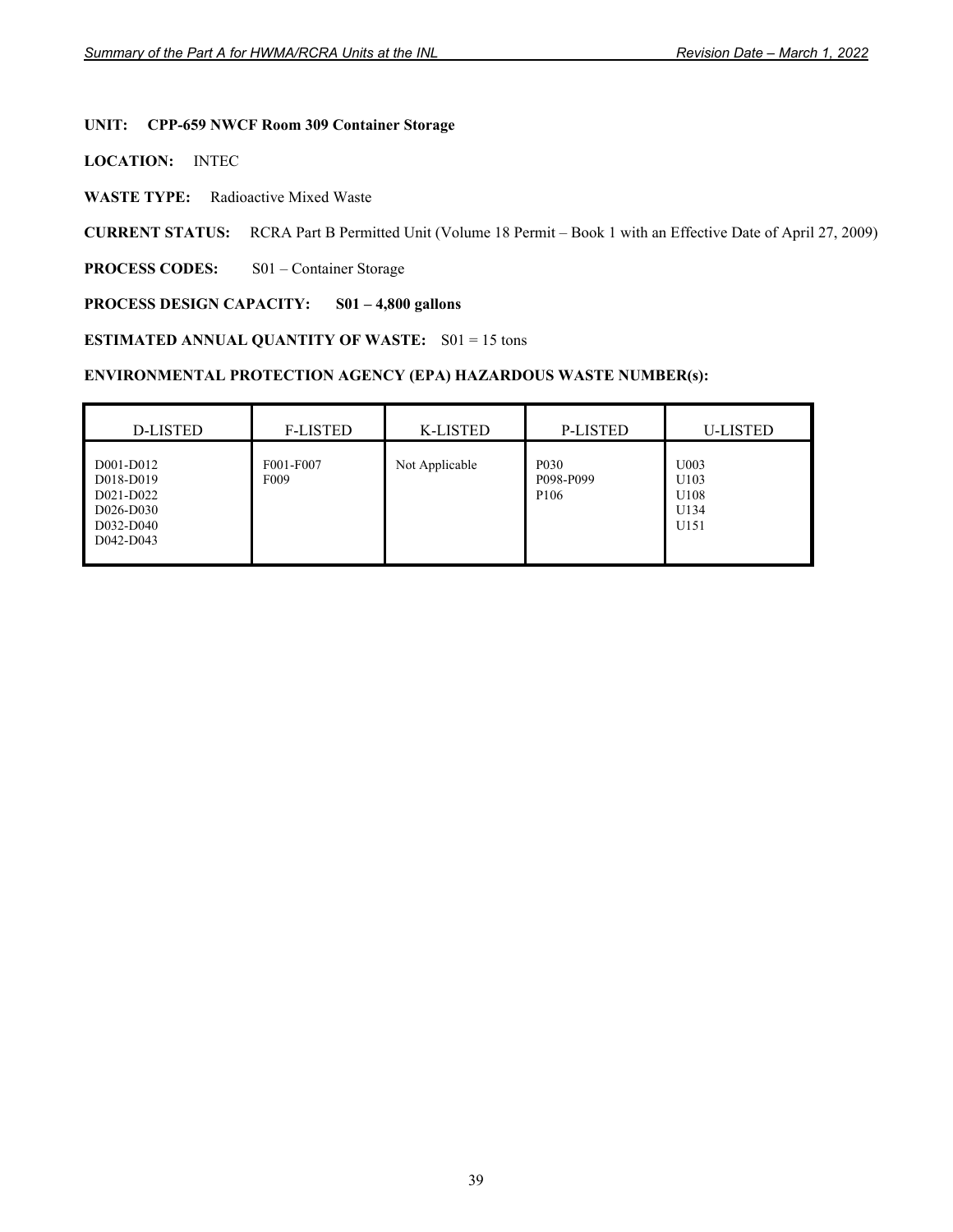#### **UNIT: CPP-659 NWCF Room 309 Tank Storage and Tank Treatment (VES-NCD-141 and VES-NCD-142)**

**LOCATION:** INTEC

**WASTE TYPE:** Radioactive Mixed Waste

**CURRENT STATUS:** RCRA Part B Permitted Unit (Volume 18 Permit – Book 1 with an Effective Date of April 27, 2009)

**PROCESS CODES:** S02 – Tank Storage T01 – Tank Treatment (HEPA Filter Leach System)

**PROCESS DESIGN CAPACITY: S02 – 190 gallons**  VES-NCD-141 =  $120$  gallons VES-NCD-142 =  $70$  gallons

**T01 – 90 gallons/day** (total HEPA filter media treated per day in the HFLS)

**ESTIMATED ANNUAL QUANTITY OF WASTE:** S02 and T01 = 22 tons

| <b>D-LISTED</b>                                                                                                                                | <b>F-LISTED</b>               | <b>K-LISTED</b> | <b>P-LISTED</b> | <b>U-LISTED</b> |
|------------------------------------------------------------------------------------------------------------------------------------------------|-------------------------------|-----------------|-----------------|-----------------|
| D <sub>002</sub><br>D004-D011<br>D018-D019<br>D021-D022<br>D <sub>026</sub><br>D <sub>028</sub><br>D <sub>0</sub> 32<br>D034-D036<br>D038-D040 | F001-F003<br>F <sub>005</sub> | Not Applicable  | Not Applicable  | U134            |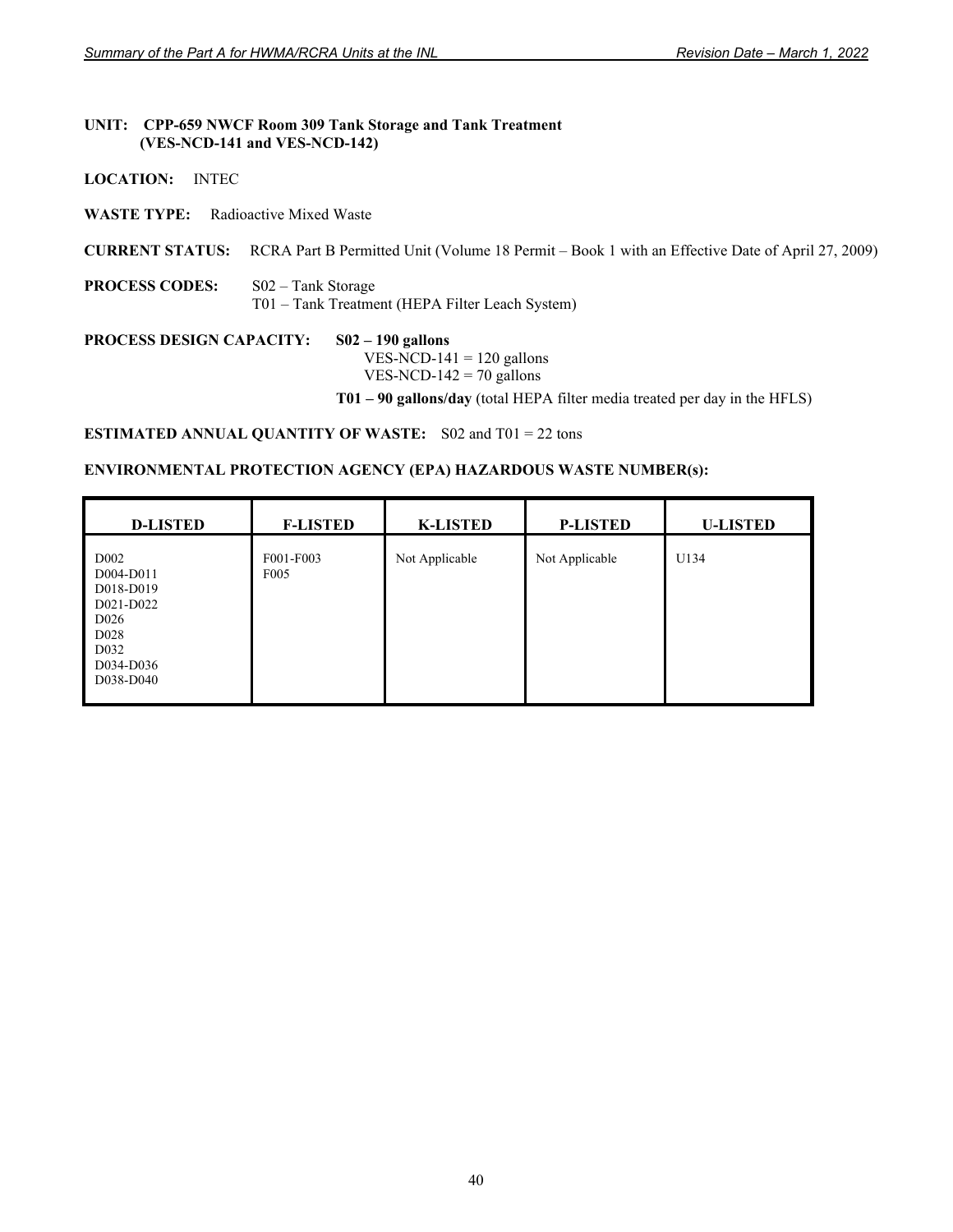## **UNIT: CPP-659 NWCF Room 309 Waste Pile Storage and Absorbent Addition**

**LOCATION:** INTEC

**WASTE TYPE:** Radioactive Mixed Waste

**CURRENT STATUS:** RCRA Part B Permitted Unit (Volume 18 Permit – Book 1 with an Effective Date of April 27, 2009)

**PROCESS CODES:** S03 – Waste Pile Storage T04 – Absorbent Addition

# **PROCESS DESIGN CAPACITY: S03 – 18 cubic meters T04 – 520 gallons/day**

**ESTIMATED ANNUAL QUANTITY OF WASTE:** S03 and T04 = 70 tons

| <b>D-LISTED</b>                                                                                 | <b>F-LISTED</b>               | <b>K-LISTED</b> | <b>P-LISTED</b>                                    | <b>U-LISTED</b>                      |
|-------------------------------------------------------------------------------------------------|-------------------------------|-----------------|----------------------------------------------------|--------------------------------------|
| D <sub>0</sub> 02<br>D004-D012<br>D018-D019<br>D021-D022<br>D026-D030<br>D032-D040<br>D042-D043 | F001-F007<br>F <sub>009</sub> | Not Applicable  | P <sub>0</sub> 30<br>P098-P099<br>P <sub>106</sub> | U003<br>U103<br>U108<br>U134<br>U151 |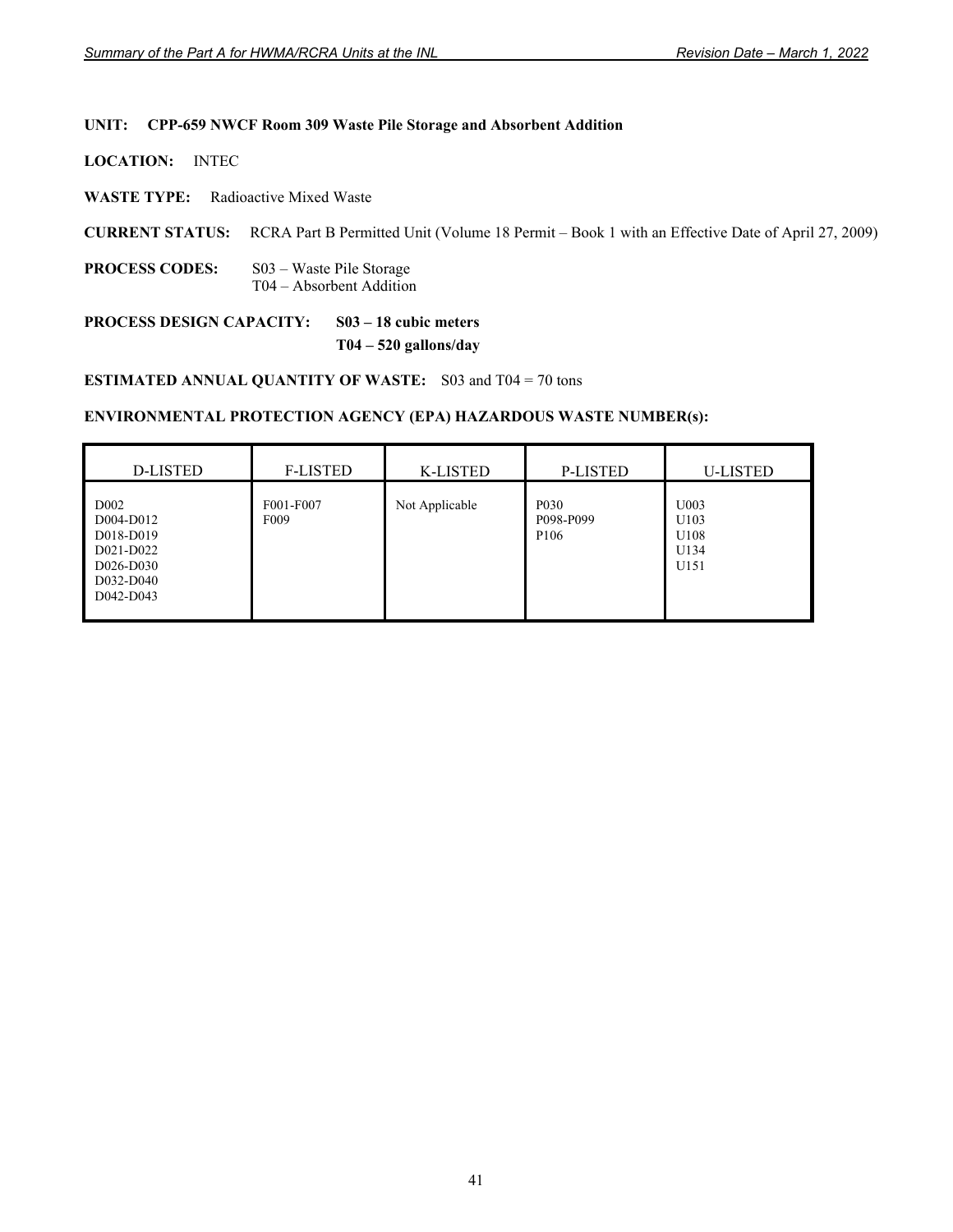# **UNIT: CPP-659 NWCF Room 309 Sizing/Repackaging/Compacting**

**LOCATION:** INTEC

**'** 

**WASTE TYPE:** Radioactive Mixed Waste

**CURRENT STATUS:** RCRA Part B Permitted Unit (Volume 18 Permit – Book 1 with an Effective Date of April 27, 2009)

**PROCESS CODES:** T04 – Other Treatment (sizing/repackaging/compaction)

# **PROCESS DESIGN CAPACITY: T04 – 520 gallons/day/treatment method**

**ESTIMATED ANNUAL QUANTITY OF WASTE:** T04 = 210 tons

| <b>D-LISTED</b>                                                            | <b>F-LISTED</b>               | <b>K-LISTED</b> | <b>P-LISTED</b>                                                | <b>U-LISTED</b>                      |
|----------------------------------------------------------------------------|-------------------------------|-----------------|----------------------------------------------------------------|--------------------------------------|
| D001-D012<br>D018-D019<br>D021-D022<br>D026-D030<br>D032-D040<br>D042-D043 | F001-F007<br>F <sub>009</sub> | Not Applicable  | P <sub>0</sub> 3 <sub>0</sub><br>P098-P099<br>P <sub>106</sub> | U003<br>U103<br>U108<br>U134<br>U151 |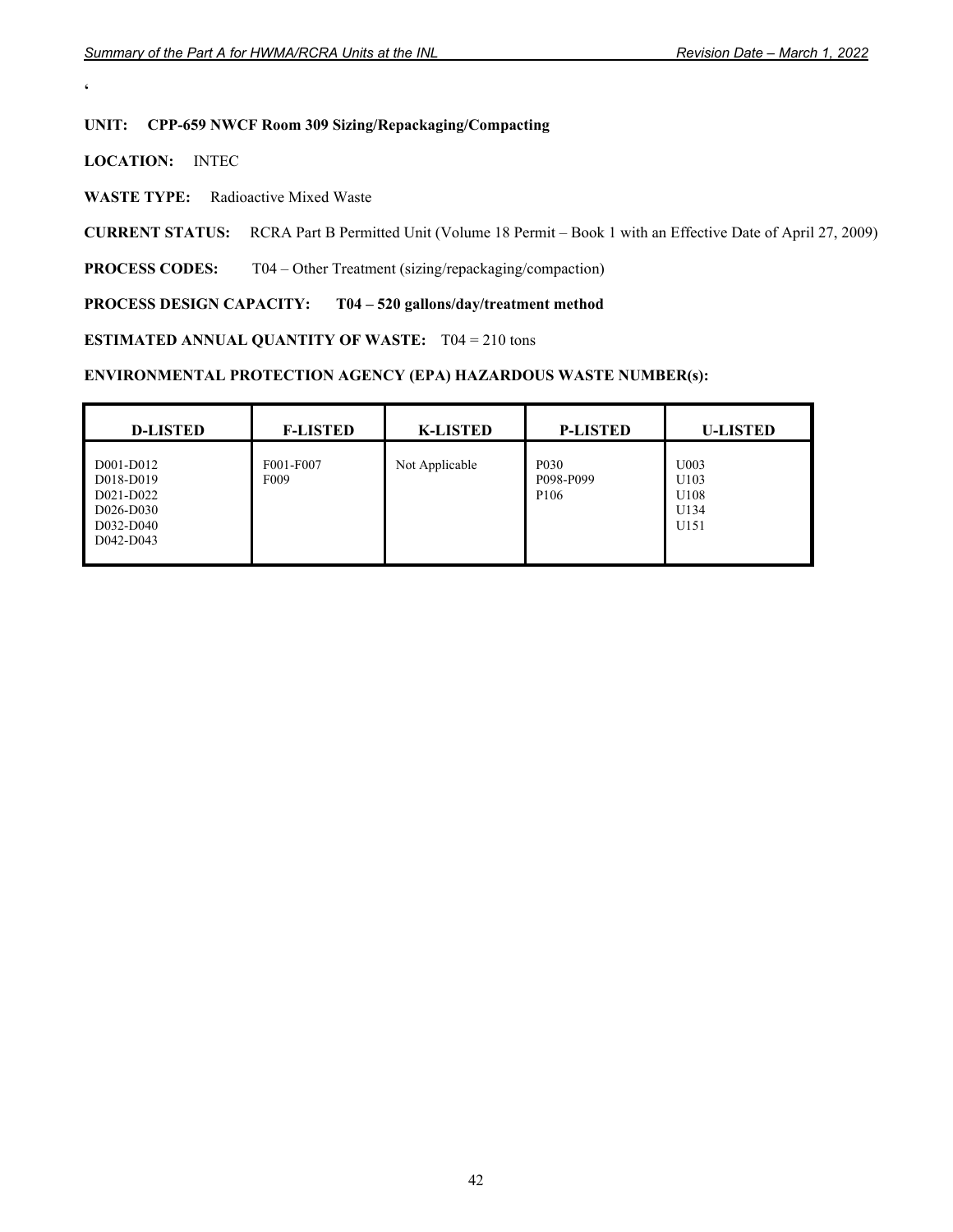# **UNIT: CPP-659 NWCF Room 322 Waste Pile Storage**

**LOCATION:** INTEC

**WASTE TYPE:** Radioactive Mixed Waste

**CURRENT STATUS:** RCRA Part B Permitted Unit (Volume 18 Permit – Book 1 with an Effective Date of April 27, 2009)

PROCESS CODES: S03 – Waste Pile Storage

# **PROCESS DESIGN CAPACITY: S03 – 5 cubic meters**

**ESTIMATED ANNUAL QUANTITY OF WASTE:** S03 = 10 tons

| <b>D-LISTED</b>                                                                                                                         | <b>F-LISTED</b>                            | <b>K-LISTED</b> | <b>P-LISTED</b> | <b>U-LISTED</b> |
|-----------------------------------------------------------------------------------------------------------------------------------------|--------------------------------------------|-----------------|-----------------|-----------------|
| D <sub>002</sub><br>D004-D011<br>D018-D019<br>D021-D022<br>D <sub>026</sub><br>D028-D029<br>D <sub>0</sub> 32<br>D034-D036<br>D038-D040 | F001-F003<br>F005-F007<br>F <sub>009</sub> | Not Applicable  | Not Applicable  | U134            |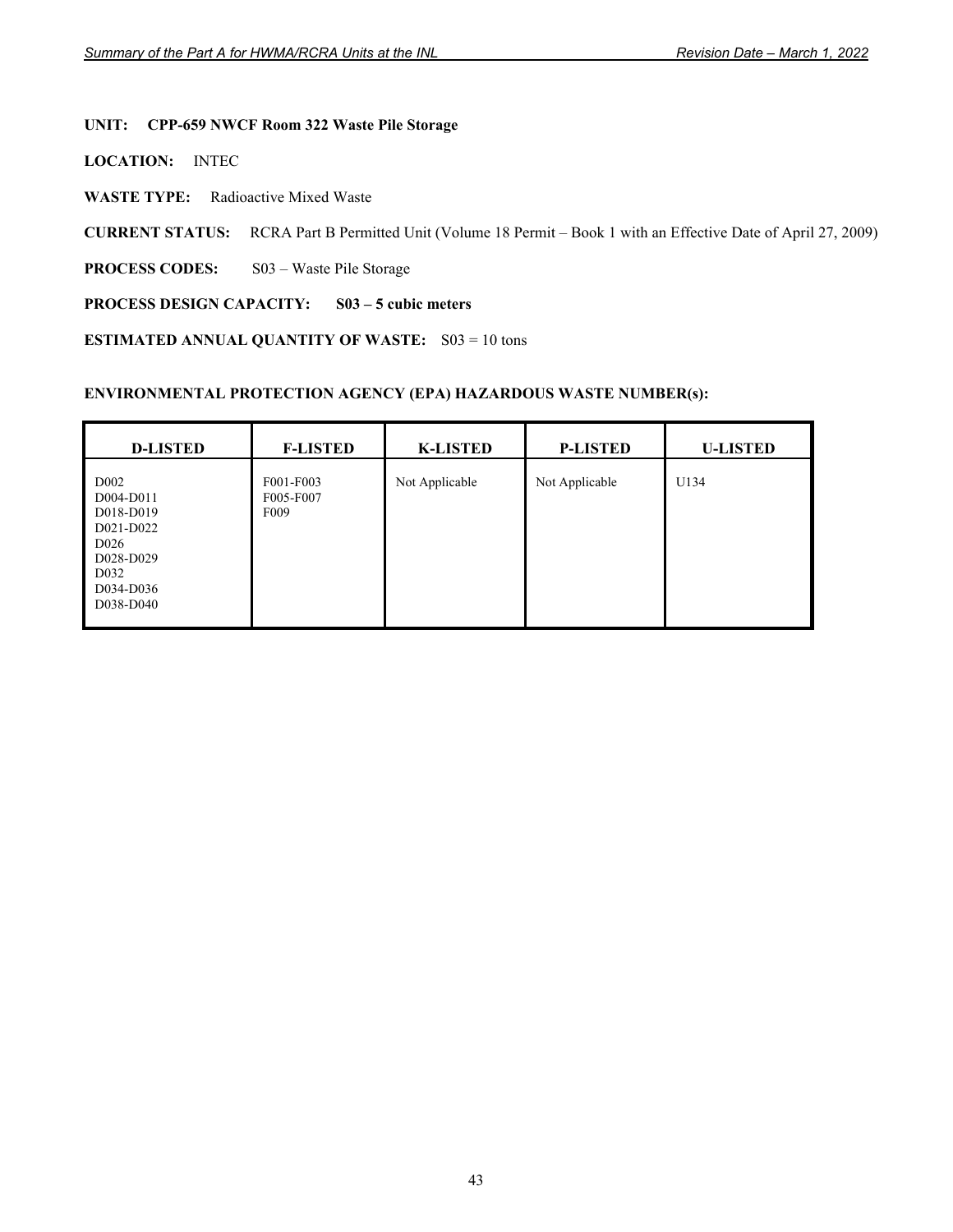# **UNIT: CPP-659 NWCF Room 323 Container Storage and Sizing/Repackaging/Compacting**

**LOCATION:** INTEC

**WASTE TYPE:** Radioactive Mixed Waste

**CURRENT STATUS:** RCRA Part B Permitted Unit (Volume 18 Permit – Book 1 with an Effective Date of April 27, 2009)

**PROCESS CODES:** S01 – Container Storage T04 – Other Treatment (sizing/repackaging/compaction)

**PROCESS DESIGN CAPACITY: S01 – 3,400 gallons** 

 **T04 – 520 gallons/day** 

**ESTIMATED ANNUAL QUANTITY OF WASTE:** S01 and T04 = 210 tons

| <b>D-LISTED</b>                                                            | <b>F-LISTED</b>               | <b>K-LISTED</b> | <b>P-LISTED</b>                                    | <b>U-LISTED</b>                      |
|----------------------------------------------------------------------------|-------------------------------|-----------------|----------------------------------------------------|--------------------------------------|
| D001-D012<br>D018-D019<br>D021-D022<br>D026-D030<br>D032-D040<br>D042-D043 | F001-F007<br>F <sub>009</sub> | Not Applicable  | P <sub>0</sub> 30<br>P098-P099<br>P <sub>106</sub> | U003<br>U103<br>U108<br>U134<br>U151 |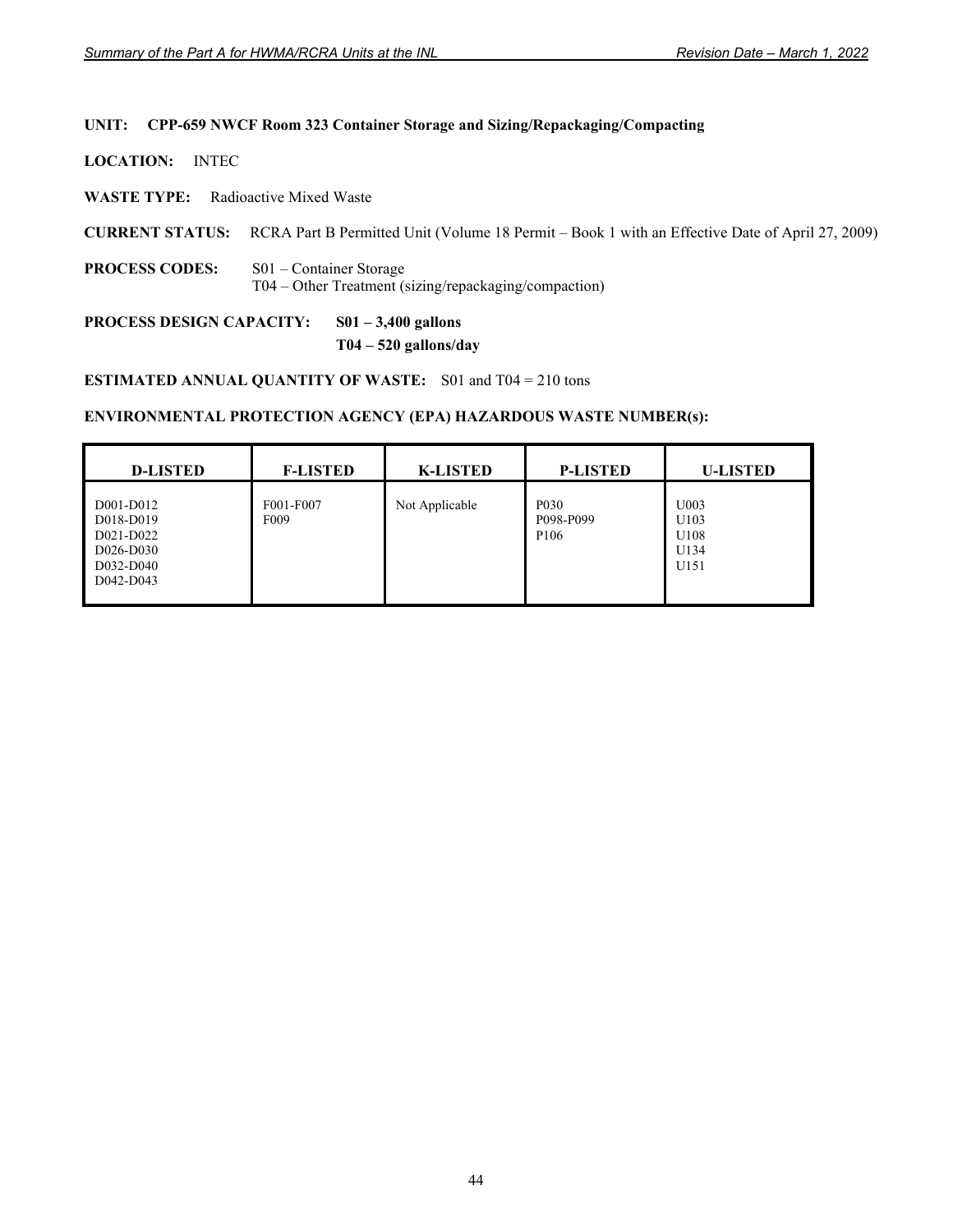# **UNIT: CPP-659 NWCF Room 323 Waste Pile Storage**

**LOCATION:** INTEC

**WASTE TYPE:** Radioactive Mixed Waste

**CURRENT STATUS:** RCRA Part B Permitted Unit (Volume 18 Permit – Book 1 with an Effective Date of April 27, 2009)

PROCESS CODES: S03 – Waste Pile Storage

# **PROCESS DESIGN CAPACITY: S03 – 13 cubic meters**

**ESTIMATED ANNUAL QUANTITY OF WASTE:** S03 = 10 tons

| <b>D-LISTED</b>                                                                                                                         | <b>F-LISTED</b>                            | <b>K-LISTED</b> | <b>P-LISTED</b> | <b>U-LISTED</b> |
|-----------------------------------------------------------------------------------------------------------------------------------------|--------------------------------------------|-----------------|-----------------|-----------------|
| D <sub>002</sub><br>D004-D011<br>D018-D019<br>D021-D022<br>D <sub>026</sub><br>D028-D029<br>D <sub>0</sub> 32<br>D034-D036<br>D038-D040 | F001-F003<br>F005-F007<br>F <sub>009</sub> | Not Applicable  | Not Applicable  | U134            |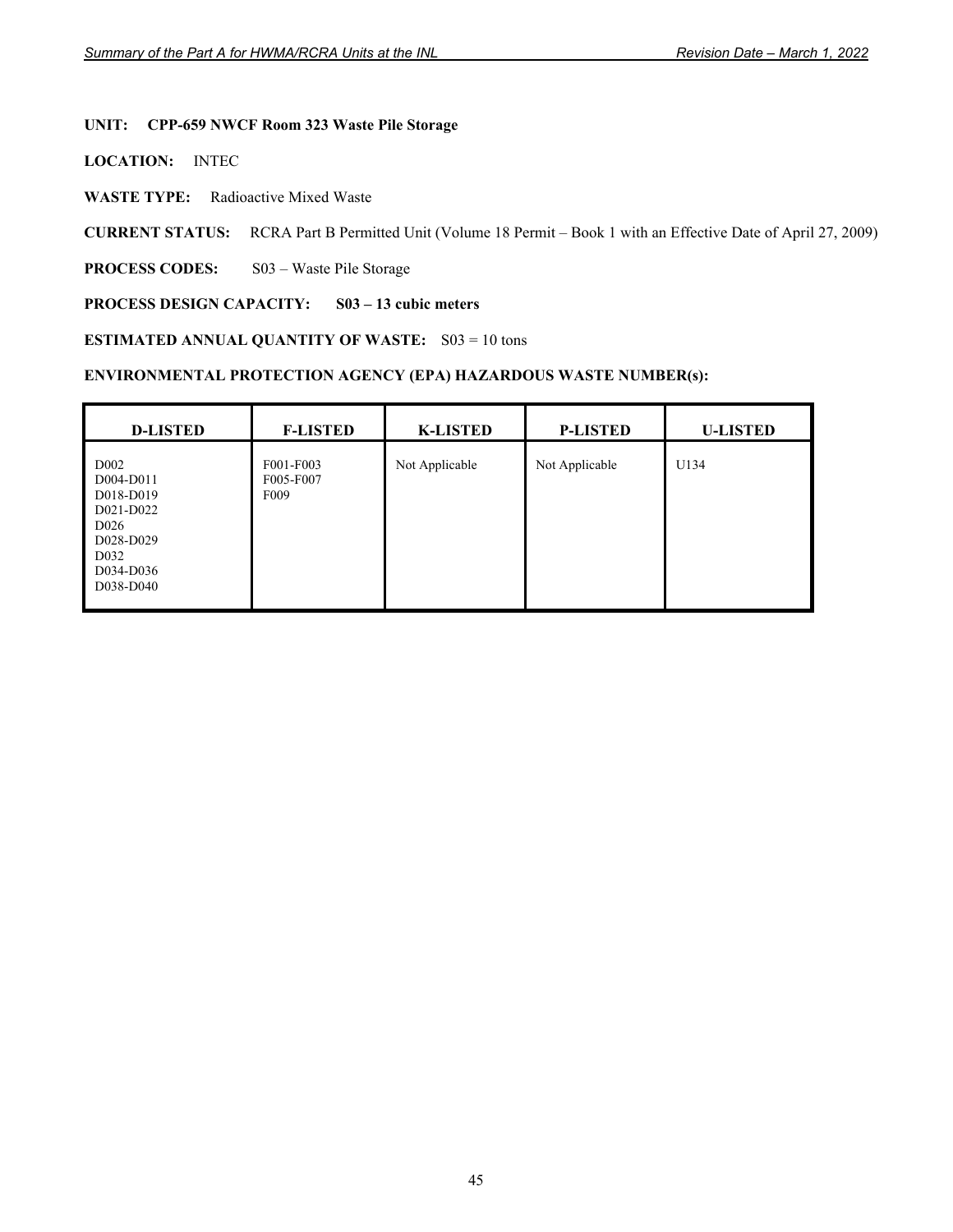## **UNIT: CPP-659 NWCF Room 326 Container Storage and Waste Pile Storage**

**LOCATION:** INTEC

**WASTE TYPE:** Radioactive Mixed Waste

**CURRENT STATUS:** RCRA Part B Permitted Unit (Volume 18 Permit – Book 1 with an Effective Date of April 27, 2009)

**PROCESS CODES:** S01 – Container Storage S03 – Waste Pile Storage

**PROCESS DESIGN CAPACITY: S01 – 1,300 gallons S03 – 5 cubic meters** 

**ESTIMATED ANNUAL QUANTITY OF WASTE:** S01 = 15 tons  $S03 = 10$  tons

| <b>D-LISTED</b>                                                                                                                         | <b>F-LISTED</b>                            | <b>K-LISTED</b> | <b>P-LISTED</b> | <b>U-LISTED</b> |
|-----------------------------------------------------------------------------------------------------------------------------------------|--------------------------------------------|-----------------|-----------------|-----------------|
| D <sub>002</sub><br>D004-D011<br>D018-D019<br>D021-D022<br>D <sub>026</sub><br>D028-D029<br>D <sub>0</sub> 32<br>D034-D036<br>D038-D040 | F001-F003<br>F005-F007<br>F <sub>009</sub> | Not Applicable  | Not Applicable  | U134            |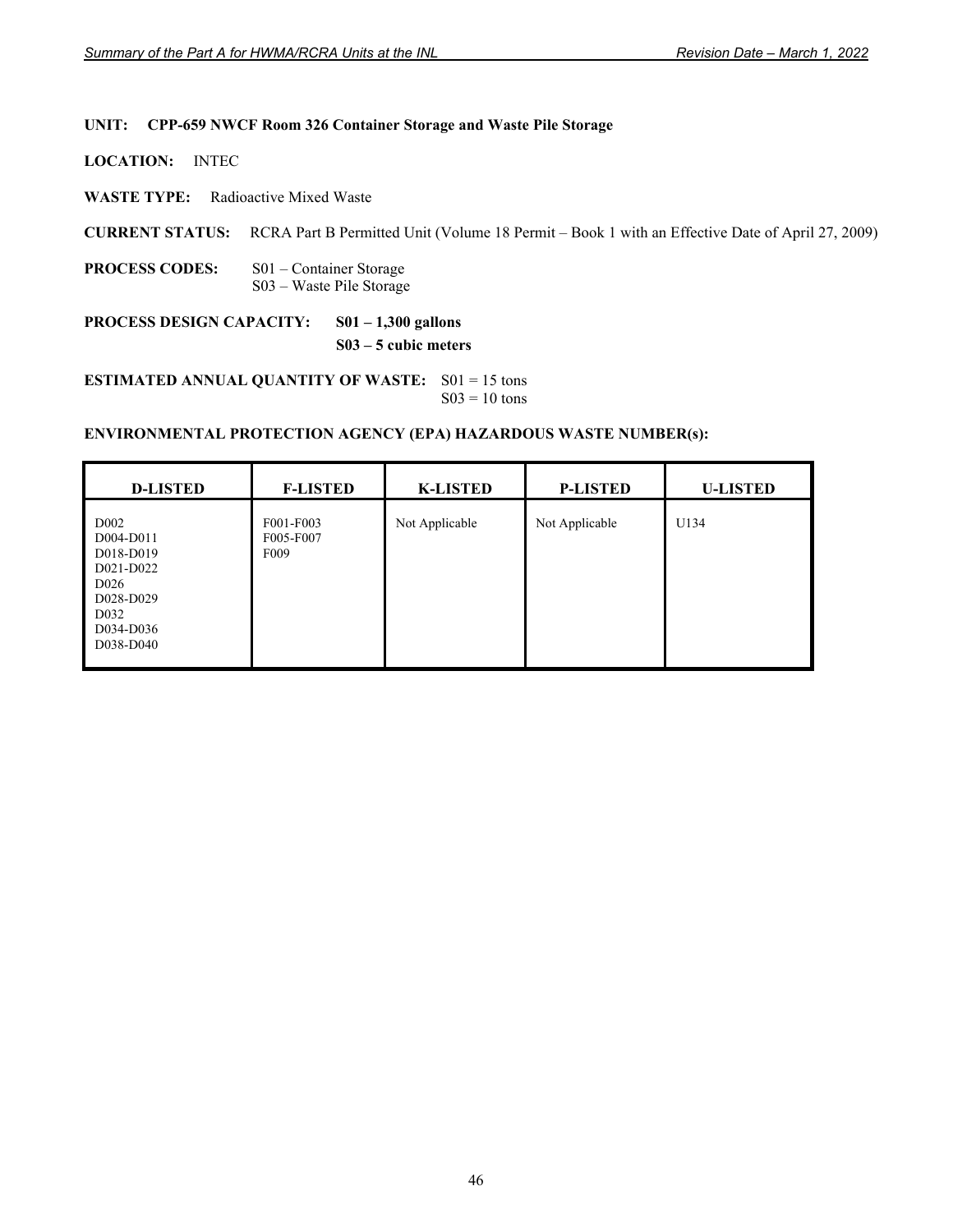# **UNIT: CPP-659 NWCF Room 415 Container Storage**

**LOCATION:** INTEC

**WASTE TYPE:** Radioactive Mixed Waste

**CURRENT STATUS:** RCRA Part B Permitted Unit (Volume 18 Permit – Book 1 with an Effective Date of April 27, 2009)

**PROCESS CODES:** S01 – Container Storage

## **PROCESS DESIGN CAPACITY: S01 – 23,500 gallons**

**ESTIMATED ANNUAL QUANTITY OF WASTE:** S01 = 15 tons

| <b>D-LISTED</b>                                                            | <b>F-LISTED</b>               | <b>K-LISTED</b> | <b>P-LISTED</b>                                                | <b>U-LISTED</b>                                  |
|----------------------------------------------------------------------------|-------------------------------|-----------------|----------------------------------------------------------------|--------------------------------------------------|
| D001-D012<br>D018-D019<br>D021-D022<br>D026-D030<br>D032-D040<br>D042-D043 | F001-F007<br>F <sub>009</sub> | Not Applicable  | P <sub>0</sub> 3 <sub>0</sub><br>P098-P099<br>P <sub>106</sub> | U003<br>U103<br>U108<br>U134<br>U <sub>151</sub> |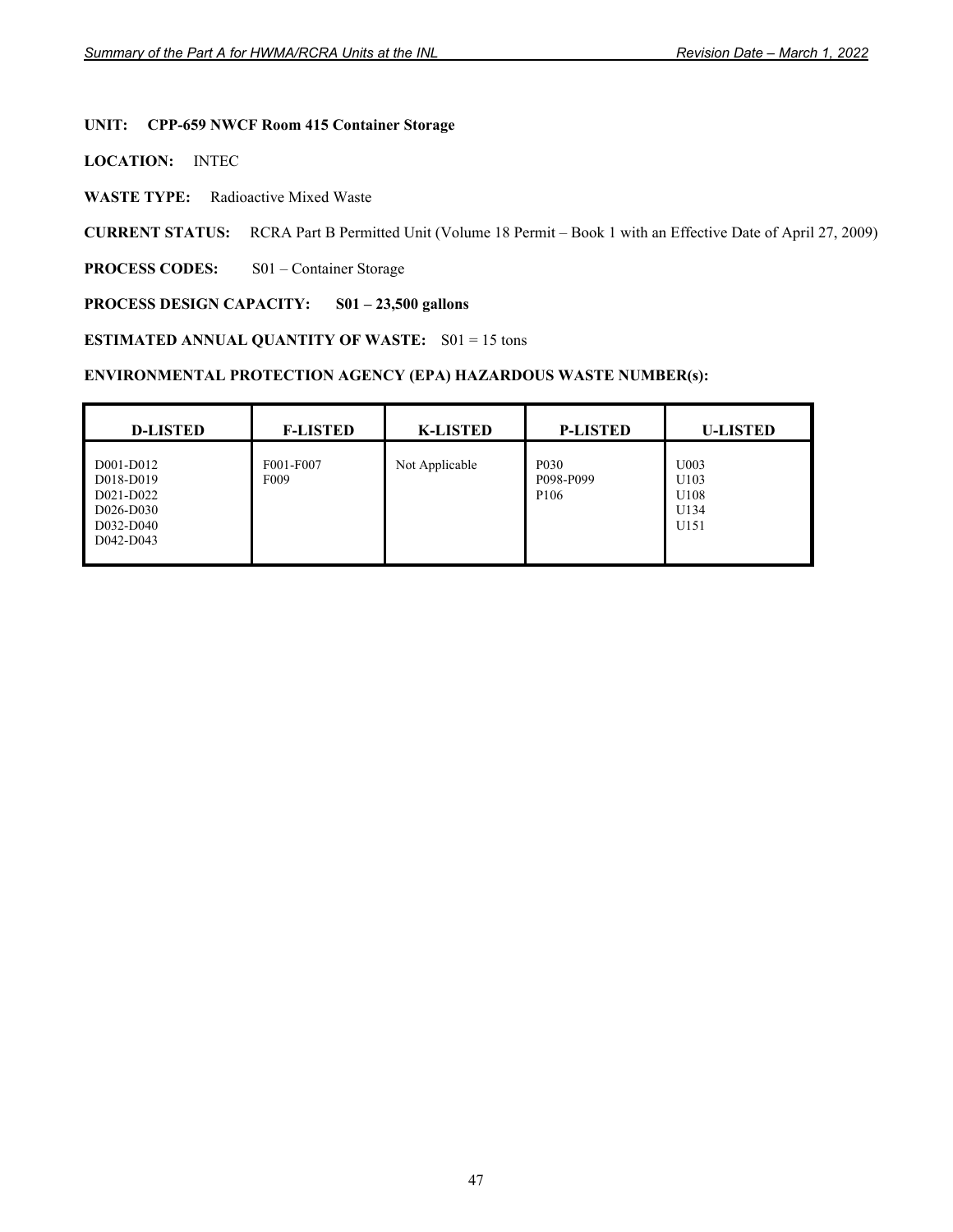## **UNIT: CPP-659 NWCF Room 415 Tank Treatment (SH-NCD-933, SH-NCD-934, UC-NCD-921)**

**LOCATION:** INTEC

**WASTE TYPE:** Radioactive Mixed Waste

**CURRENT STATUS:** RCRA Part B Permitted Unit (Volume 18 Permit – Book 1 with an Effective Date of April 27, 2009)

**PROCESS CODES:** T01 – Tank Treatment

**PROCESS DESIGN CAPACITY: T01 – 8,256 gallons** SH-NCD-933 = 5,688 gallons  $SH-NCD-934 = 672$  gallons UC-NCD-921 =  $1,896$  gallons

**ESTIMATED ANNUAL QUANTITY OF WASTE:** T01 = 4,000 tons

| <b>D-LISTED</b>                                                                                                                                | <b>F-LISTED</b>               | <b>K-LISTED</b> | <b>P-LISTED</b> | <b>U-LISTED</b> |
|------------------------------------------------------------------------------------------------------------------------------------------------|-------------------------------|-----------------|-----------------|-----------------|
| D <sub>002</sub><br>D004-D011<br>D018-D019<br>D021-D022<br>D <sub>026</sub><br>D <sub>028</sub><br>D <sub>0</sub> 32<br>D034-D036<br>D038-D040 | F001-F003<br>F <sub>005</sub> | Not Applicable  | Not Applicable  | U134            |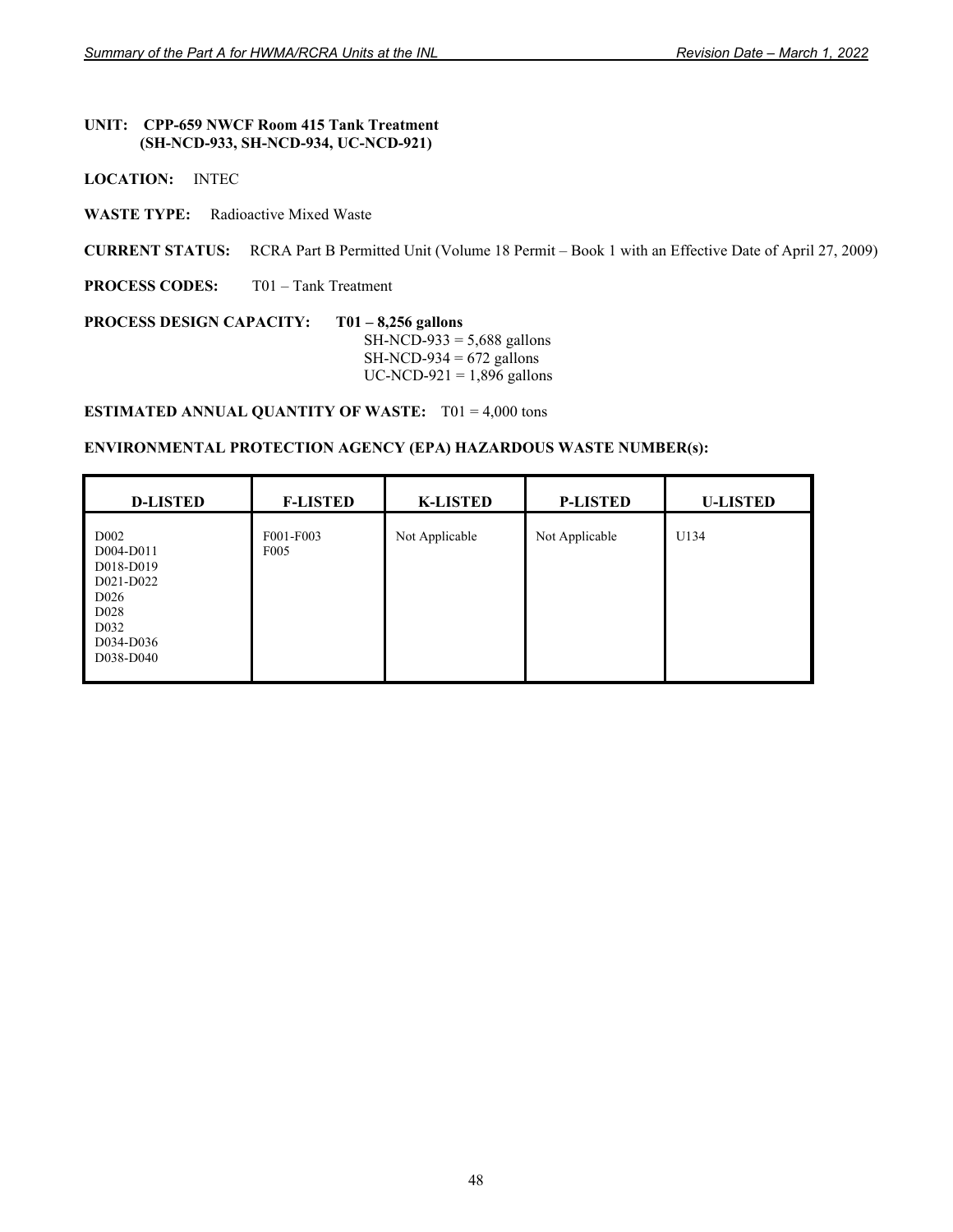#### **UNIT: CPP-659 NWCF Room 416 Container Storage and Waste Pile Storage**

**LOCATION:** INTEC

**WASTE TYPE:** Radioactive Mixed Waste

**CURRENT STATUS:** RCRA Part B Permitted Unit (Volume 18 Permit – Book 1 with an Effective Date of April 27, 2009)

**PROCESS CODES:** S01 – Container Storage S03 – Waste Pile Storage

**PROCESS DESIGN CAPACITY: S01 – 5,300 gallons** 

 **S03 – 20 cubic meters** 

**ESTIMATED ANNUAL QUANTITY OF WASTE:** S01 = 15 tons  $S03 = 10$  tons

| <b>D-LISTED</b>                                                                                                                         | <b>F-LISTED</b>                            | <b>K-LISTED</b> | <b>P-LISTED</b> | <b>U-LISTED</b> |
|-----------------------------------------------------------------------------------------------------------------------------------------|--------------------------------------------|-----------------|-----------------|-----------------|
| D <sub>002</sub><br>D004-D011<br>D018-D019<br>D021-D022<br>D <sub>026</sub><br>D028-D029<br>D <sub>0</sub> 32<br>D034-D036<br>D038-D040 | F001-F003<br>F005-F007<br>F <sub>009</sub> | Not Applicable  | Not Applicable  | U134            |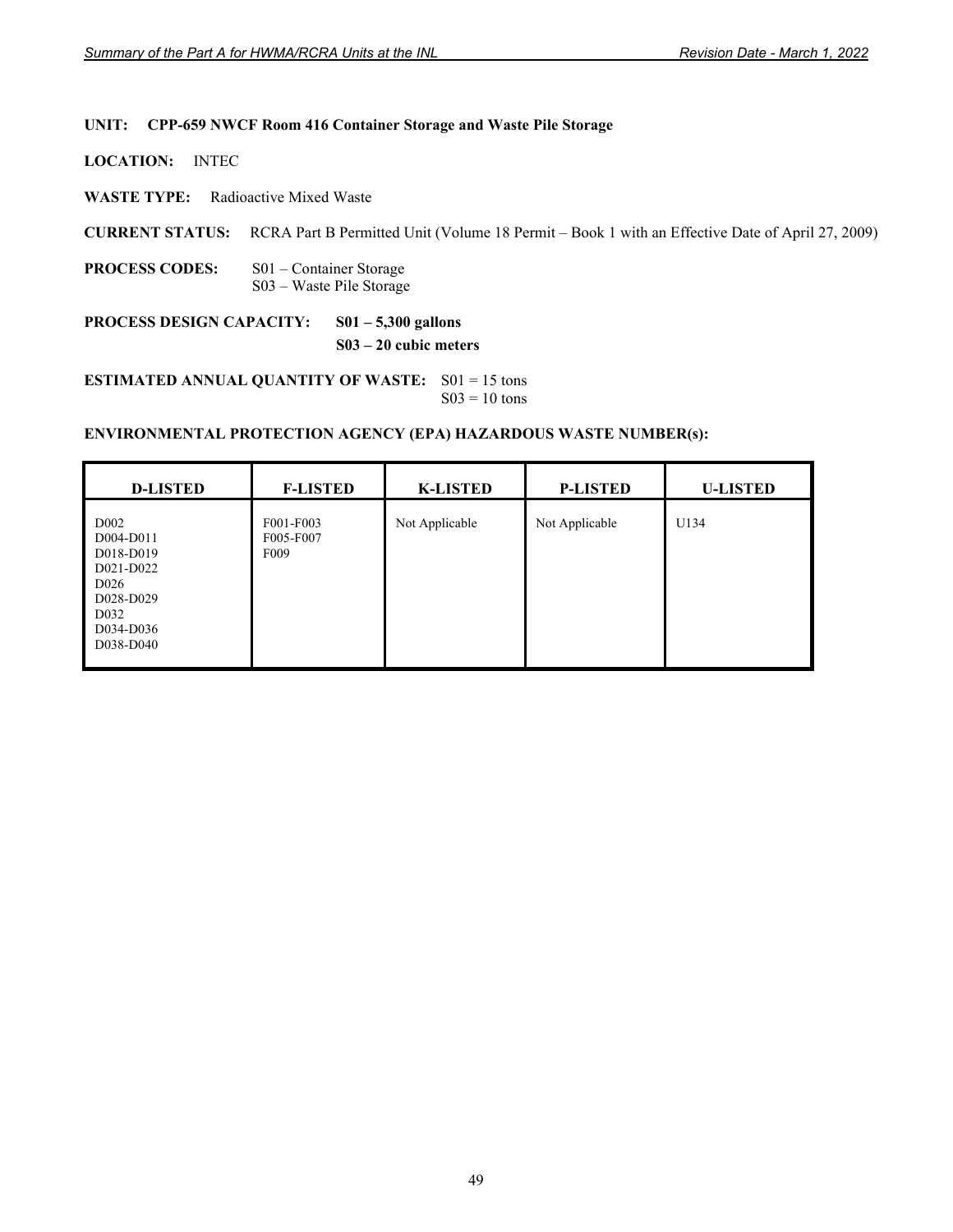# **UNIT: CPP-659 NWCF Room 417 Container Storage**

**LOCATION:** INTEC

**WASTE TYPE:** Radioactive Mixed Waste

**CURRENT STATUS:** RCRA Part B Permitted Unit (Volume 18 Permit – Book 1 with an Effective Date of April 27, 2009)

**PROCESS CODES:** S01 – Container Storage

## **PROCESS DESIGN CAPACITY: S01 – 78,200 gallons**

**ESTIMATED ANNUAL QUANTITY OF WASTE:** S01 = 15 tons

| <b>D-LISTED</b>                                                            | <b>F-LISTED</b>               | <b>K-LISTED</b> | <b>P-LISTED</b>                                                | <b>U-LISTED</b>                                  |
|----------------------------------------------------------------------------|-------------------------------|-----------------|----------------------------------------------------------------|--------------------------------------------------|
| D001-D012<br>D018-D019<br>D021-D022<br>D026-D030<br>D032-D040<br>D042-D043 | F001-F007<br>F <sub>009</sub> | Not Applicable  | P <sub>0</sub> 3 <sub>0</sub><br>P098-P099<br>P <sub>106</sub> | U003<br>U103<br>U108<br>U134<br>U <sub>151</sub> |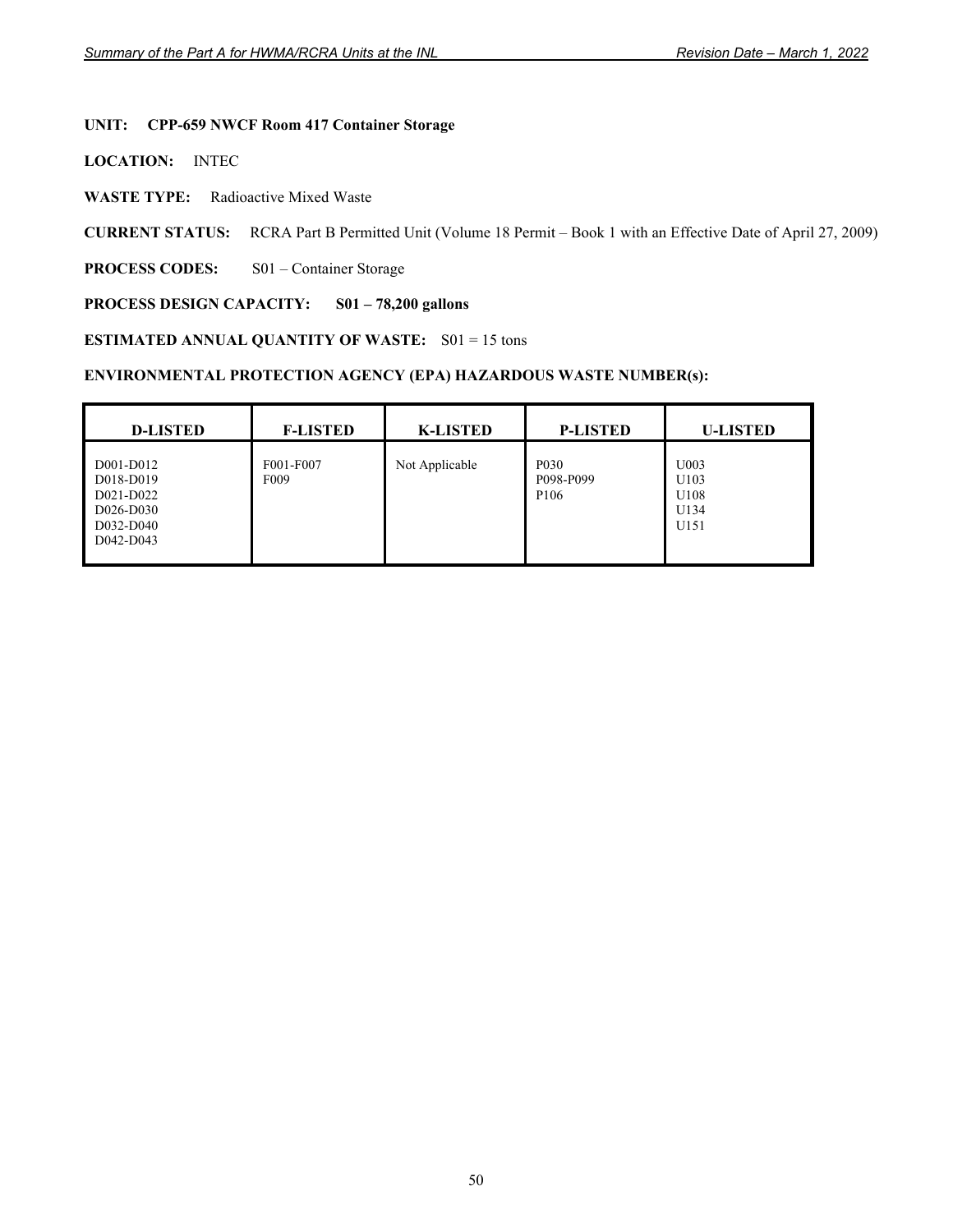### **UNIT: CPP-659 NWCF Room 418 Container Storage and Sizing/Repackaging/Compacting**

**LOCATION:** INTEC

**WASTE TYPE:** Radioactive Mixed Waste

**CURRENT STATUS:** RCRA Part B Permitted Unit (Volume 18 Permit – Book 1 with an Effective Date of April 27, 2009)

**PROCESS CODES:** S01 – Container Storage T04 – Other Treatment (sizing/repackaging/compaction)

**PROCESS DESIGN CAPACITY: S01 – 166,700 gallons T04 – 520 gallons/day** 

**ESTIMATED ANNUAL QUANTITY OF WASTE:** S01 = 15 tons  $T04 = 210$  tons

| <b>D-LISTED</b>                                                            | <b>F-LISTED</b>               | <b>K-LISTED</b> | <b>P-LISTED</b>                                    | <b>U-LISTED</b>                      |
|----------------------------------------------------------------------------|-------------------------------|-----------------|----------------------------------------------------|--------------------------------------|
| D001-D012<br>D018-D019<br>D021-D022<br>D026-D030<br>D032-D040<br>D042-D043 | F001-F007<br>F <sub>009</sub> | Not Applicable  | P <sub>0</sub> 30<br>P098-P099<br>P <sub>106</sub> | U003<br>U103<br>U108<br>U134<br>U151 |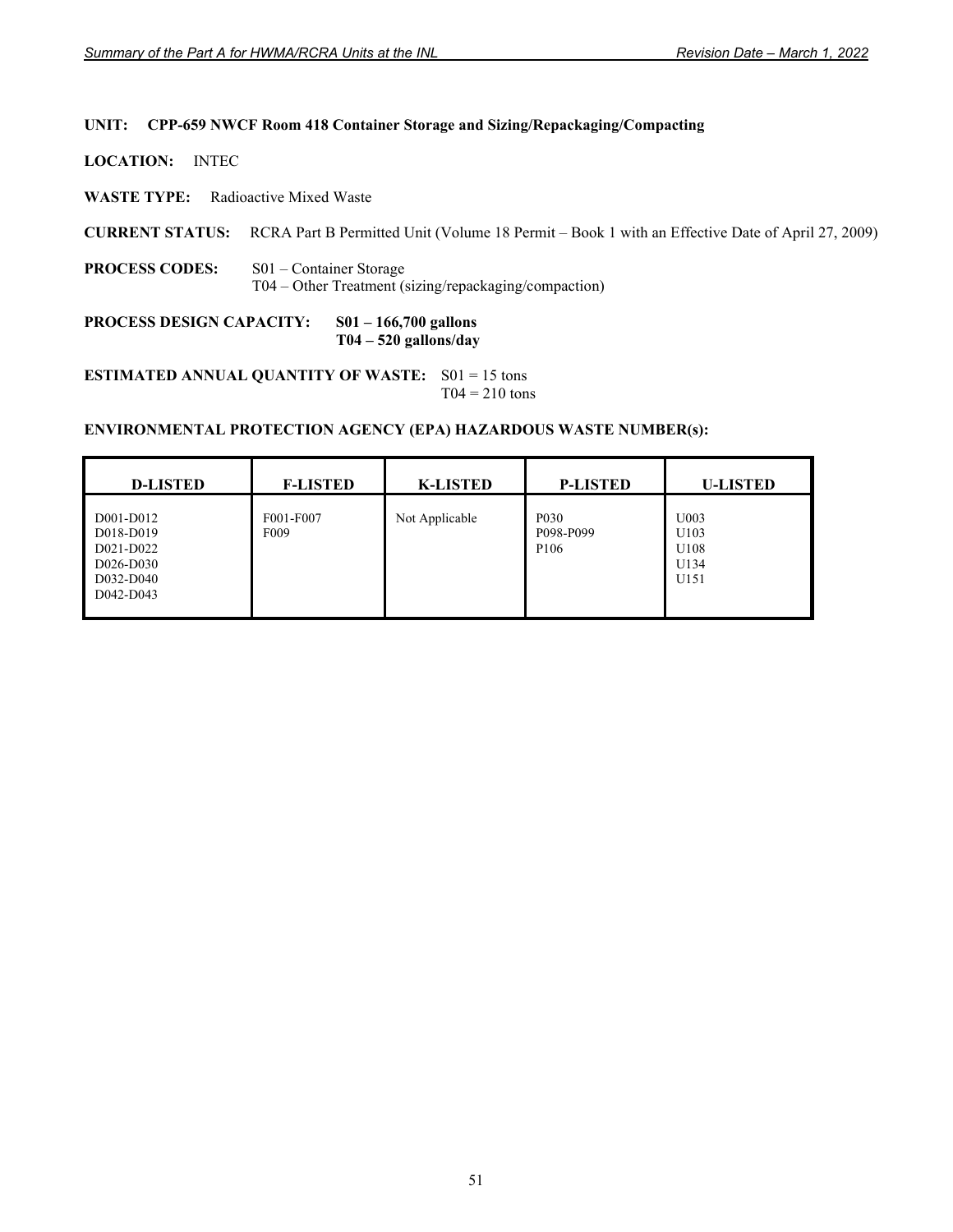#### **UNIT: CPP-659 NWCF Room 418 Waste Pile Storage and Absorbent Addition**

**LOCATION:** INTEC

**WASTE TYPE:** Radioactive Mixed Waste

**CURRENT STATUS:** RCRA Part B Permitted Unit (Volume 18 Permit – Book 1 with an Effective Date of April 27, 2009)

**PROCESS CODES:** S03 – Waste Pile Storage T04 – Other Treatment (absorbent addition)

**PROCESS DESIGN CAPACITY: S03 – 30 cubic meters T04 – 520 gallons/day** 

**ESTIMATED ANNUAL QUANTITY OF WASTE:** S03 = 10 tons  $T04 = 70$  tons

| <b>D-LISTED</b>                                                                                 | <b>F-LISTED</b>               | <b>K-LISTED</b> | <b>P-LISTED</b>                                    | <b>U-LISTED</b>                      |
|-------------------------------------------------------------------------------------------------|-------------------------------|-----------------|----------------------------------------------------|--------------------------------------|
| D <sub>0</sub> 02<br>D004-D012<br>D018-D019<br>D021-D022<br>D026-D030<br>D032-D040<br>D042-D043 | F001-F007<br>F <sub>009</sub> | Not Applicable  | P <sub>0</sub> 30<br>P098-P099<br>P <sub>106</sub> | U003<br>U103<br>U108<br>U134<br>U151 |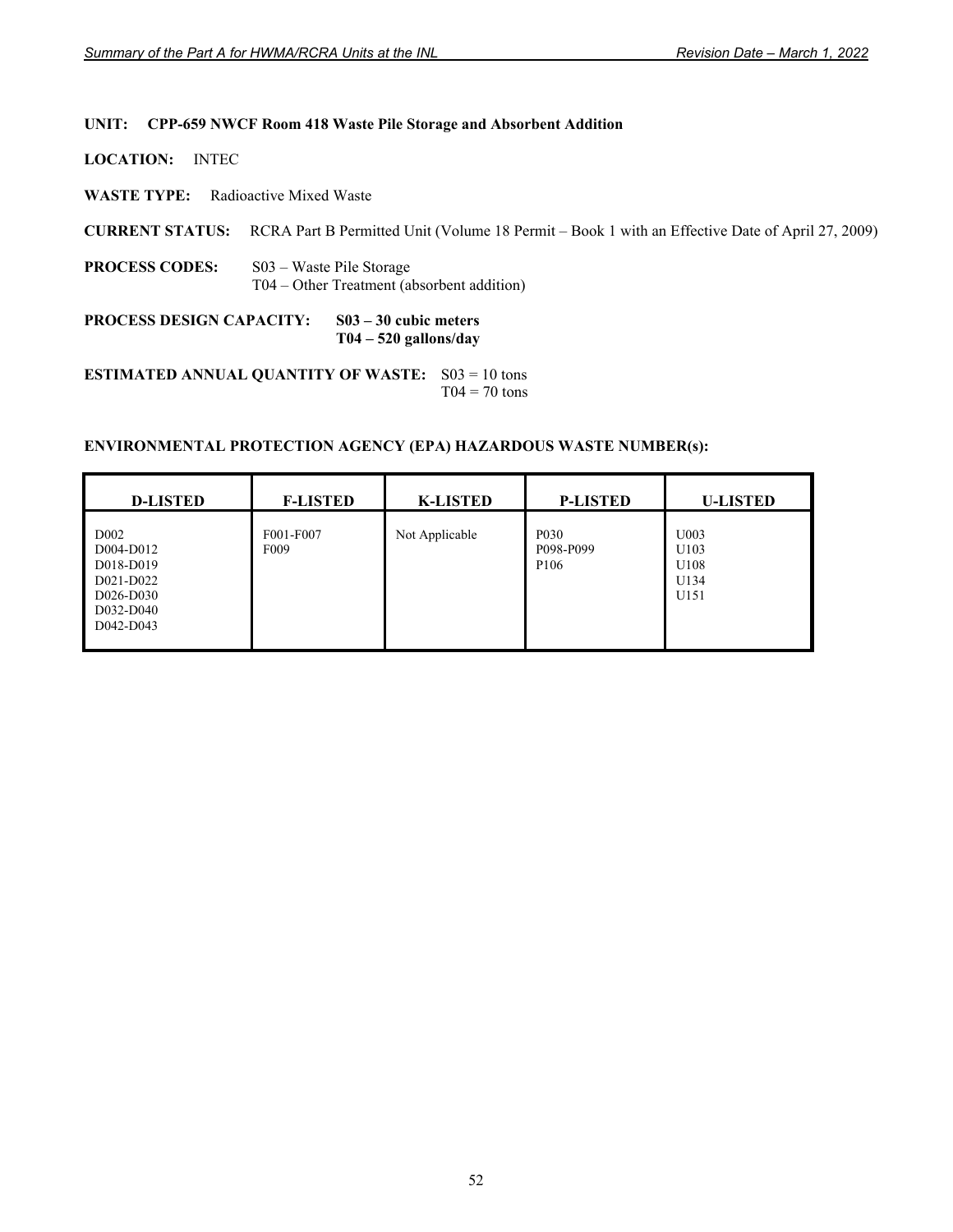#### **UNIT: CPP-659 NWCF Room 418 Container Treatment (VES-NCD-138, TK-NCD-139, and TK-NCD-137), Scarification/Spalling, and Chemical/Physical Extraction**

**LOCATION:** INTEC

**WASTE TYPE:** Radioactive Mixed Waste

**CURRENT STATUS:** RCRA Part B Permitted Unit (Volume 18 Permit – Book 1 with an Effective Date of April 27, 2009)

**PROCESS CODES:** T04 – Other Treatment (Container Treatment) X02 – Mechanical Processing (Scarification/Spalling) X99 – Other Miscellaneous Treatment (Chemical/Physical Extraction)

**PROCESS DESIGN CAPACITY: T04 – 7,600 gallons**  VES-NCD-138 =  $4,300$  gallons/day TK-NCD-139 =  $1,100$  gallons/day

TK-NCD-137 =  $2,200$  gallons/day

 **X02 – 30 short tons/day** 

**X99 – 8,660 gallons/day** 

**ESTIMATED ANNUAL QUANTITY OF WASTE:** T04 = 11,680 tons  $X02 = 5,400$  tons  $X99 = 13,200$  tons

| D-LISTED                                                                                                                                       | <b>F-LISTED</b>               | K-LISTED       | P-LISTED       | <b>U-LISTED</b> |
|------------------------------------------------------------------------------------------------------------------------------------------------|-------------------------------|----------------|----------------|-----------------|
| D <sub>002</sub><br>D004-D011<br>D018-D019<br>D021-D022<br>D <sub>026</sub><br>D <sub>028</sub><br>D <sub>0</sub> 32<br>D034-D036<br>D038-D040 | F001-F003<br>F <sub>005</sub> | Not Applicable | Not Applicable | U134            |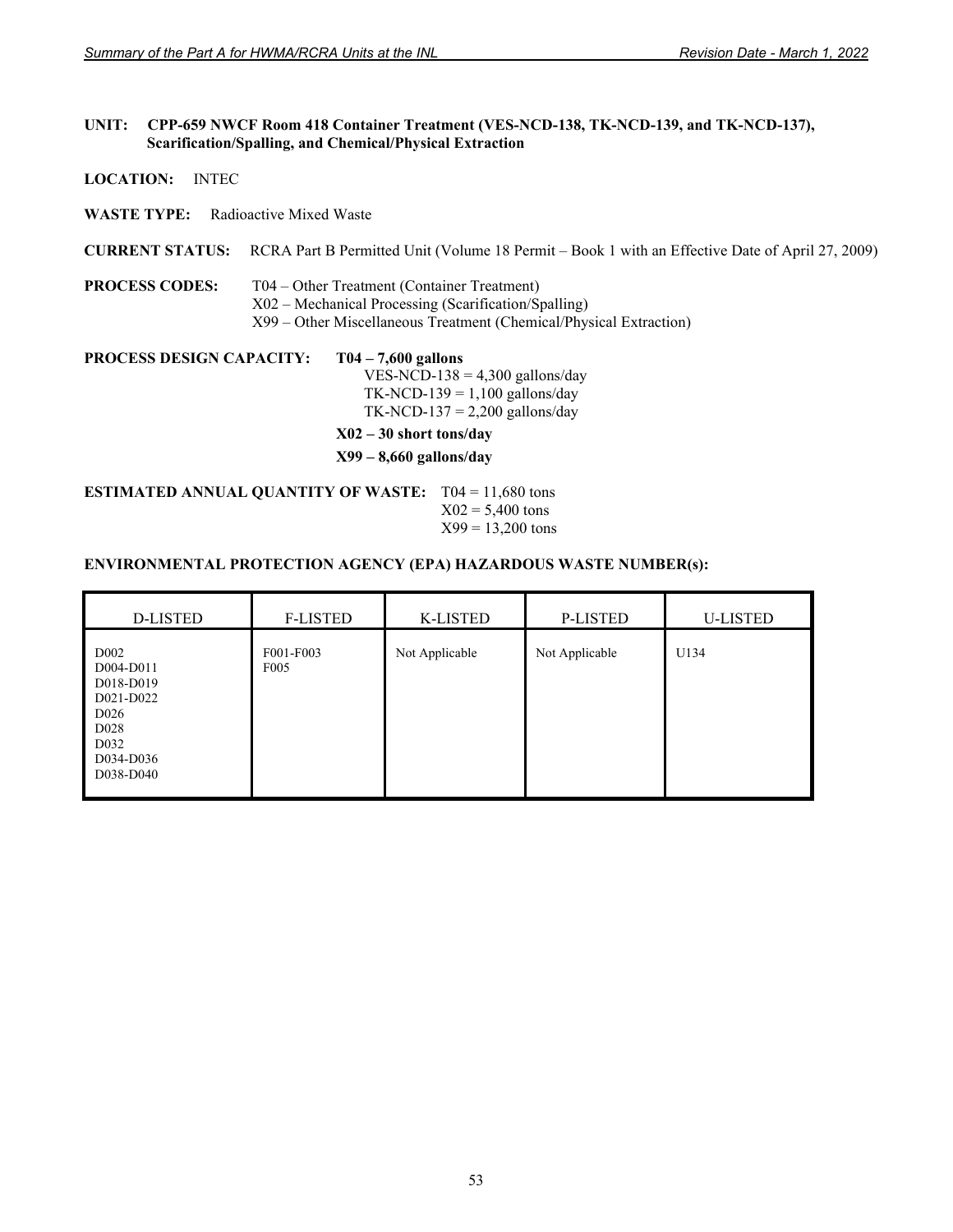### **UNIT: CPP-659 NWCF Room 419 Container Storage**

**LOCATION:** INTEC

**WASTE TYPE:** Radioactive Mixed Waste

**CURRENT STATUS:** RCRA Part B Permitted Unit (Volume 18 Permit – Book 1 with an Effective Date of April 27, 2009)

**PROCESS CODES:** S01 – Container Storage

#### **PROCESS DESIGN CAPACITY: S01 – 26,400 gallons**

**ESTIMATED ANNUAL QUANTITY OF WASTE:** S01 = 15 tons

| <b>D-LISTED</b>                                                            | <b>F-LISTED</b>               | <b>K-LISTED</b> | <b>P-LISTED</b>                                                | <b>U-LISTED</b>                      |
|----------------------------------------------------------------------------|-------------------------------|-----------------|----------------------------------------------------------------|--------------------------------------|
| D001-D012<br>D018-D019<br>D021-D022<br>D026-D030<br>D032-D040<br>D042-D043 | F001-F007<br>F <sub>009</sub> | Not Applicable  | P <sub>0</sub> 3 <sub>0</sub><br>P098-P099<br>P <sub>106</sub> | U003<br>U103<br>U108<br>U134<br>U151 |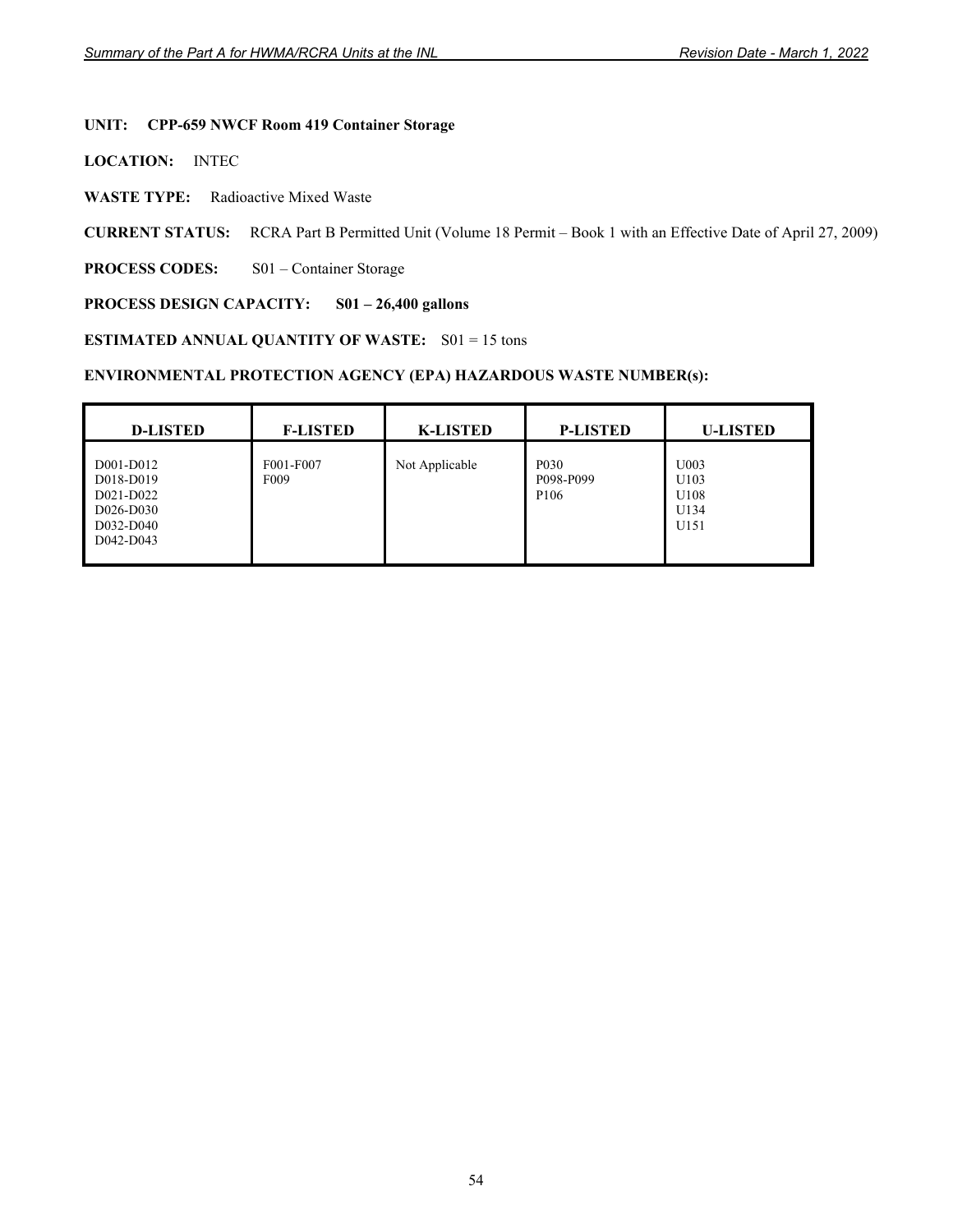### **UNIT: CPP-659 NWCF Room 421 Container Storage and Sizing/Repackaging/Compacting**

**LOCATION:** INTEC

**WASTE TYPE:** Radioactive Mixed Waste

**CURRENT STATUS:** RCRA Part B Permitted Unit (Volume 18 Permit – Book 1 with an Effective Date of April 27, 2009)

**PROCESS CODES:** S01 – Container Storage T04 – Other Treatment (sizing/repackaging/compaction)

**PROCESS DESIGN CAPACITY: S01 – 10,039 gallons** 

 **T04 – 520 gallons/day** 

**ESTIMATED ANNUAL QUANTITY OF WASTE:** S01 and T04 = 210 tons

| <b>D-LISTED</b>                                                                                                     | <b>F-LISTED</b>                            | <b>K-LISTED</b> | <b>P-LISTED</b> | <b>U-LISTED</b> |
|---------------------------------------------------------------------------------------------------------------------|--------------------------------------------|-----------------|-----------------|-----------------|
| D001-D011<br>D018-D019<br>D021-D022<br>D <sub>026</sub><br>D028-D029<br>D <sub>0</sub> 32<br>D034-D036<br>D038-D040 | F001-F003<br>F005-F007<br>F <sub>009</sub> | Not Applicable  | Not Applicable  | U134            |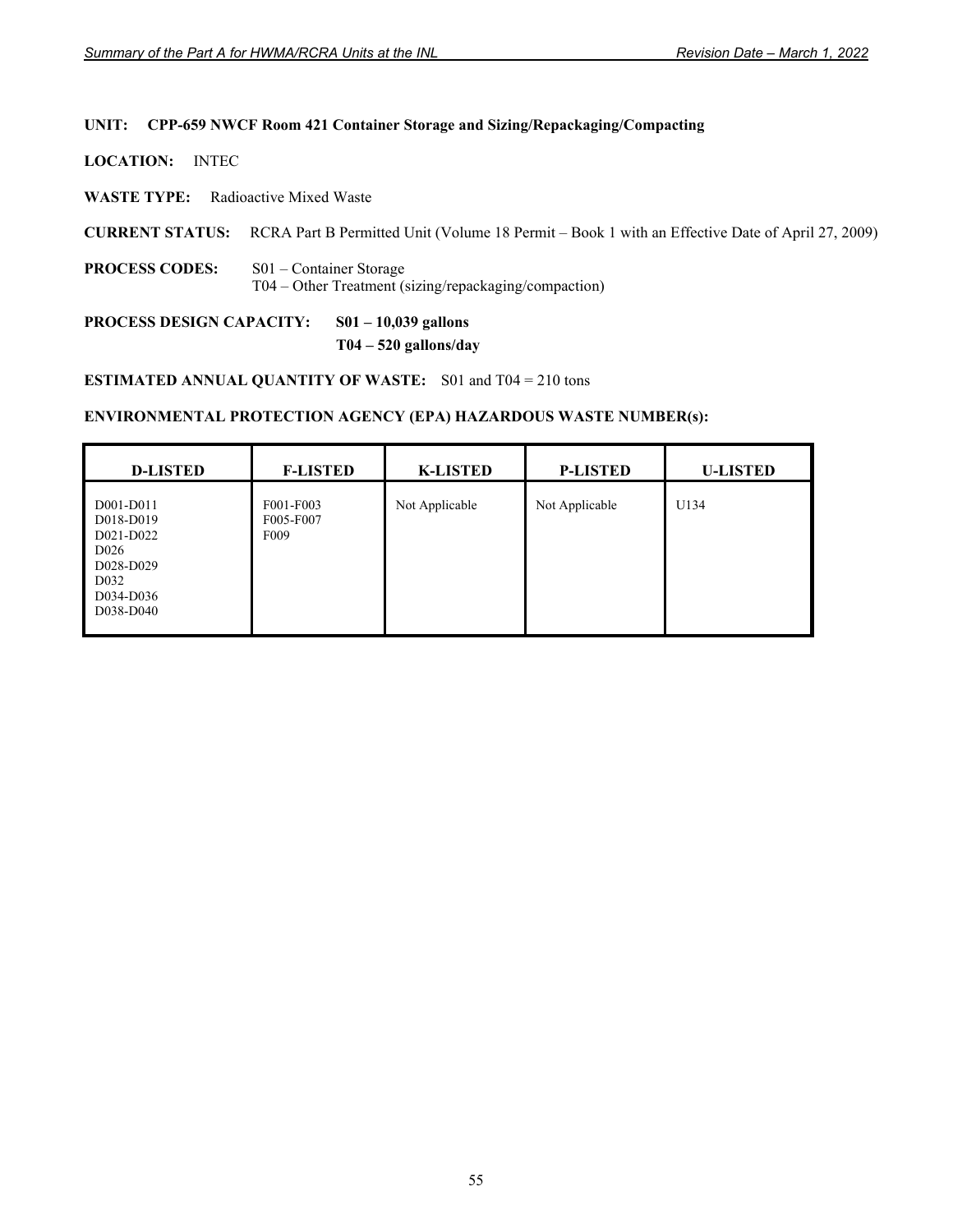#### **UNIT: CPP-659 NWCF Room 421 Container Treatment (VES-NCD-138, TK-NCD-139, and TK-NCD-137) and Chemical/Physical Extraction**

**LOCATION:** INTEC

**WASTE TYPE:** Radioactive Mixed Waste

**CURRENT STATUS:** RCRA Part B Permitted Unit (Volume 18 Permit – Book 1 with an Effective Date of April 27, 2009)

**PROCESS CODES:** T04 – Other Treatment (Container Treatment) X99 – Other Miscellaneous Treatment (Chemical/Physical Extraction)

**PROCESS DESIGN CAPACITY: T04 – 7,600 gallons**  VES-NCD-138 =  $4,300$  gallons/day TK-NCD-139 =  $1,100$  gallons/day TK-NCD-137 =  $2,200$  gallons/day

# **X99 – 8,660 gallons/day**

**ESTIMATED ANNUAL QUANTITY OF WASTE:** T04 = 11,680 tons  $X99 = 13,200$  tons

| D-LISTED                                                                                                                                       | <b>F-LISTED</b>               | K-LISTED       | P-LISTED       | <b>U-LISTED</b> |
|------------------------------------------------------------------------------------------------------------------------------------------------|-------------------------------|----------------|----------------|-----------------|
| D <sub>002</sub><br>D004-D011<br>D018-D019<br>D021-D022<br>D <sub>026</sub><br>D <sub>028</sub><br>D <sub>0</sub> 32<br>D034-D036<br>D038-D040 | F001-F003<br>F <sub>005</sub> | Not Applicable | Not Applicable | U134            |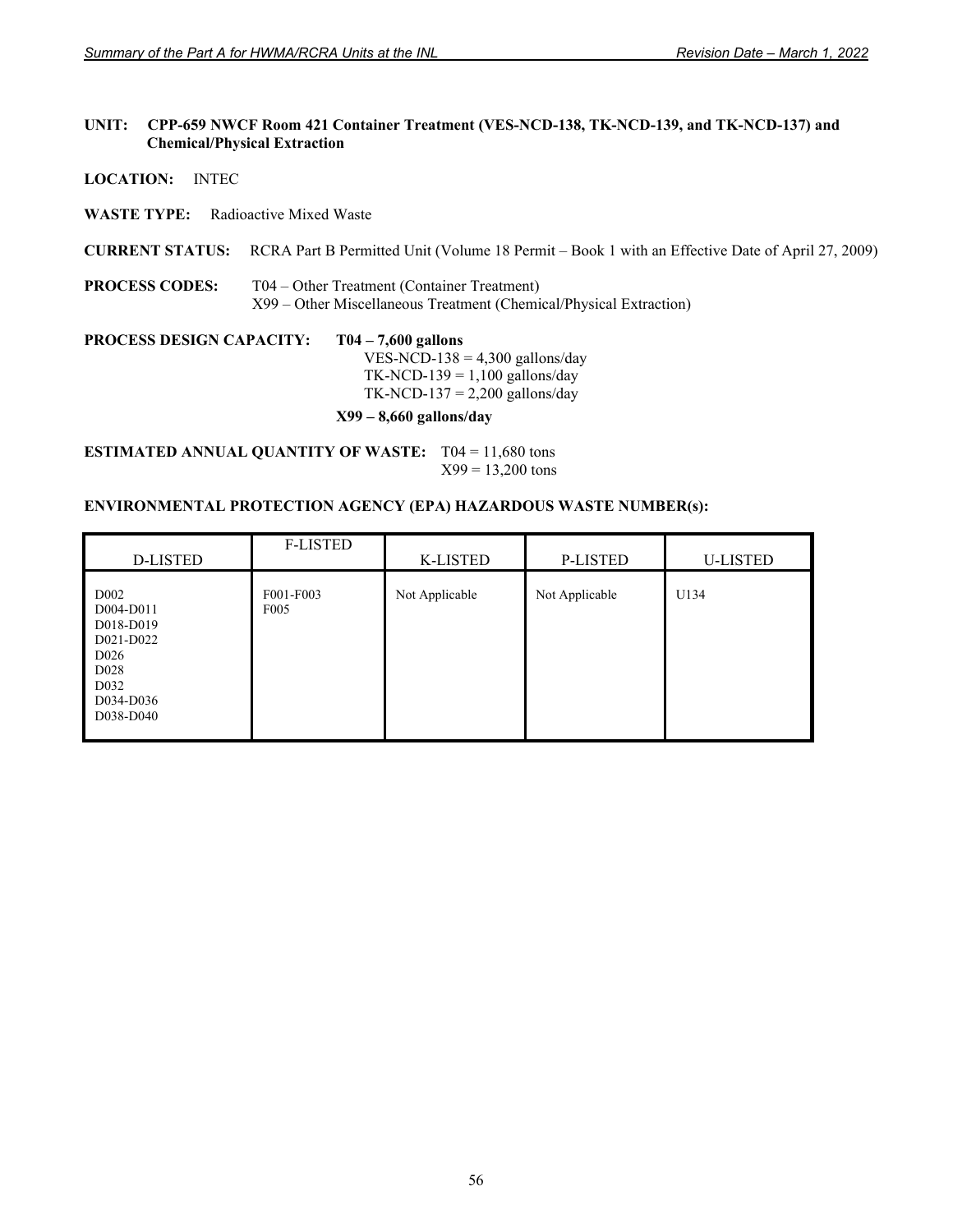### **UNIT: CPP-659 NWCF Room 422 Container Storage and Sizing/Repackaging/Compacting**

**LOCATION:** INTEC

**WASTE TYPE:** Radioactive Mixed Waste

**CURRENT STATUS:** RCRA Part B Permitted Unit (Volume 18 Permit – Book 1 with an Effective Date of April 27, 2009)

**PROCESS CODES:** S01 – Container Storage T04 – Other Treatment (sizing/repackaging/compaction)

**PROCESS DESIGN CAPACITY: S01 – 10,039 gallons** 

 **T04 – 520 gallons/day** 

**ESTIMATED ANNUAL QUANTITY OF WASTE:** S01 and T04 = 230 tons

| <b>D-LISTED</b>                                                                                                     | <b>F-LISTED</b>                            | <b>K-LISTED</b> | <b>P-LISTED</b> | <b>U-LISTED</b> |
|---------------------------------------------------------------------------------------------------------------------|--------------------------------------------|-----------------|-----------------|-----------------|
| D001-D011<br>D018-D019<br>D021-D022<br>D <sub>026</sub><br>D028-D029<br>D <sub>0</sub> 32<br>D034-D036<br>D038-D040 | F001-F003<br>F005-F007<br>F <sub>009</sub> | Not Applicable  | Not Applicable  | U134            |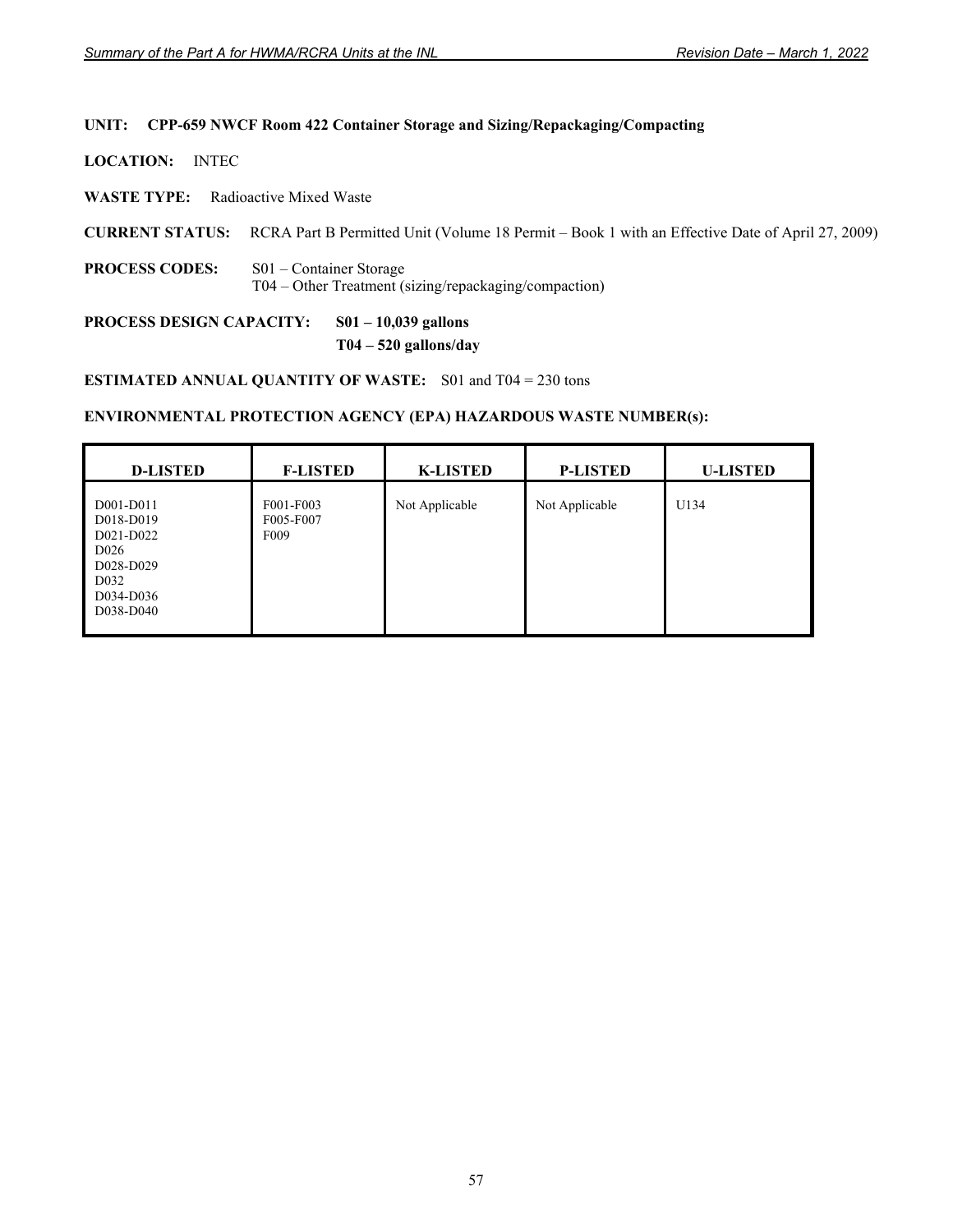#### **UNIT: CPP-659 NWCF Room 422 Container Treatment (VES-NCD-138, -TK-NCD-139, and TK-NCD-137) and Chemical/Physical Extraction**

**LOCATION:** INTEC

**WASTE TYPE:** Radioactive Mixed Waste

**CURRENT STATUS:** RCRA Part B Permitted Unit (Volume 18 Permit – Book 1 with an Effective Date of April 27, 2009)

**PROCESS CODES:** T04 – Other Treatment (Container Treatment) X99 – Other Miscellaneous Treatment (Chemical/Physical Extraction)

**PROCESS DESIGN CAPACITY: T04 – 7,600 gallons**  VES-NCD-138 =  $4,300$  gallons/day TK-NCD-139 =  $1,100$  gallons/day TK-NCD-137 =  $2,200$  gallons/day

# **X99 – 8,660 gallons/day**

**ESTIMATED ANNUAL QUANTITY OF WASTE:** T04 = 11,680 tons  $X99 = 13,200$  tons

| <b>D-LISTED</b>                                                                                                                   | <b>F-LISTED</b>               | <b>K-LISTED</b> | P-LISTED       | <b>U-LISTED</b> |
|-----------------------------------------------------------------------------------------------------------------------------------|-------------------------------|-----------------|----------------|-----------------|
| D <sub>002</sub><br>D004-D011<br>D018-D019<br>D021-D022<br>D <sub>026</sub><br>D <sub>028</sub><br>D032<br>D034-D036<br>D038-D040 | F001-F003<br>F <sub>005</sub> | Not Applicable  | Not Applicable | U134            |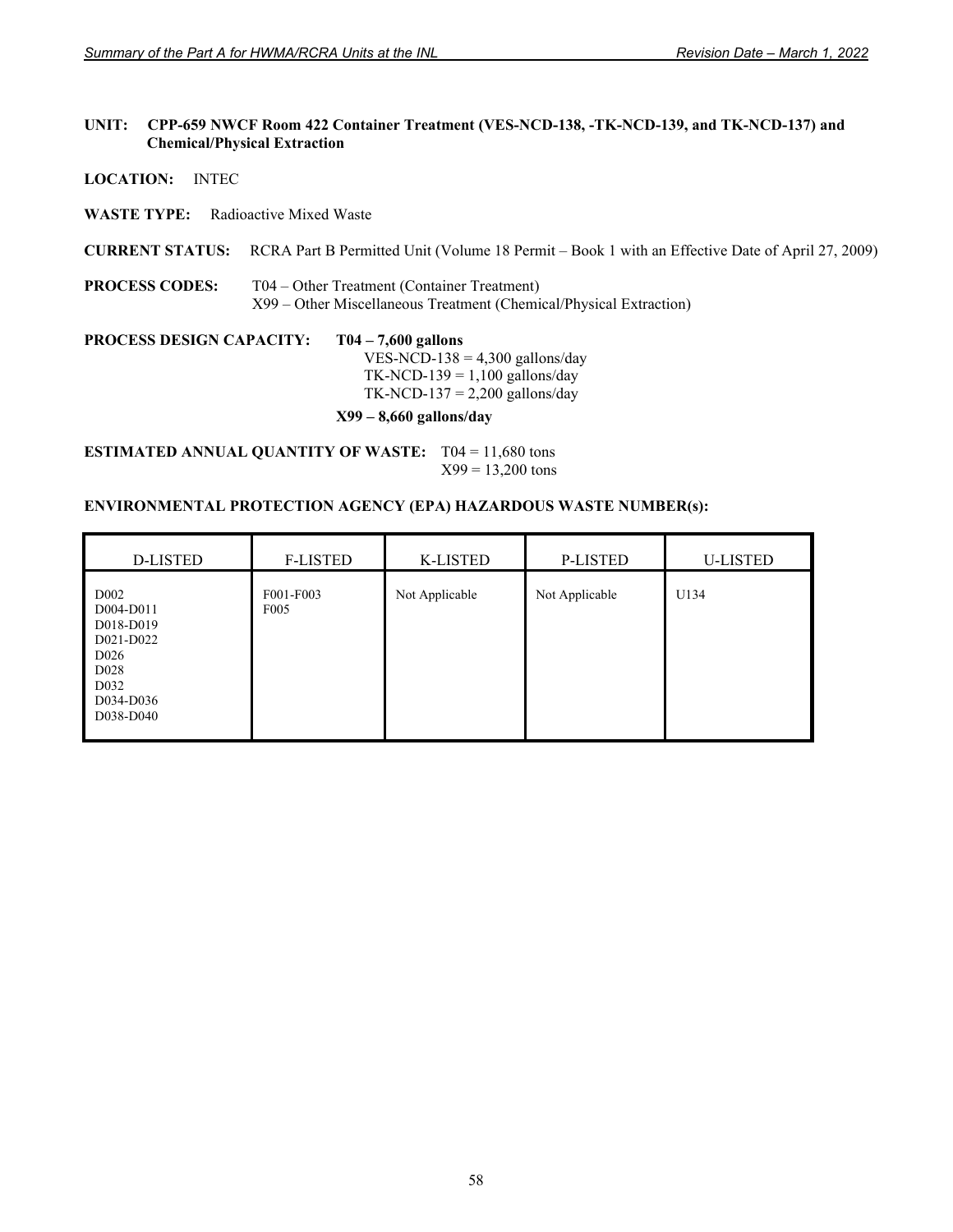### **UNIT: CPP-659 NWCF Room 428 Container Storage and Sizing/Repackaging/Compacting**

**LOCATION:** INTEC

**WASTE TYPE:** Radioactive Mixed Waste

**CURRENT STATUS:** RCRA Part B Permitted Unit (Volume 18 Permit – Book 1 with an Effective Date of April 27, 2009)

**PROCESS CODES:** S01 – Container Storage T04 – Other Treatment (sizing/repackaging/compaction)

**PROCESS DESIGN CAPACITY: S01 – 4,400 gallons T04 – 520 gallons/day** 

**ESTIMATED ANNUAL QUANTITY OF WASTE:** S01 = 30 tons  $T04 = 210$  tons

| <b>D-LISTED</b>                                                            | <b>F-LISTED</b>               | <b>K-LISTED</b> | <b>P-LISTED</b>                                    | <b>U-LISTED</b>                      |
|----------------------------------------------------------------------------|-------------------------------|-----------------|----------------------------------------------------|--------------------------------------|
| D001-D012<br>D018-D019<br>D021-D022<br>D026-D030<br>D032-D040<br>D042-D043 | F001-F007<br>F <sub>009</sub> | Not Applicable  | P <sub>0</sub> 30<br>P098-P099<br>P <sub>106</sub> | U003<br>U103<br>U108<br>U134<br>U151 |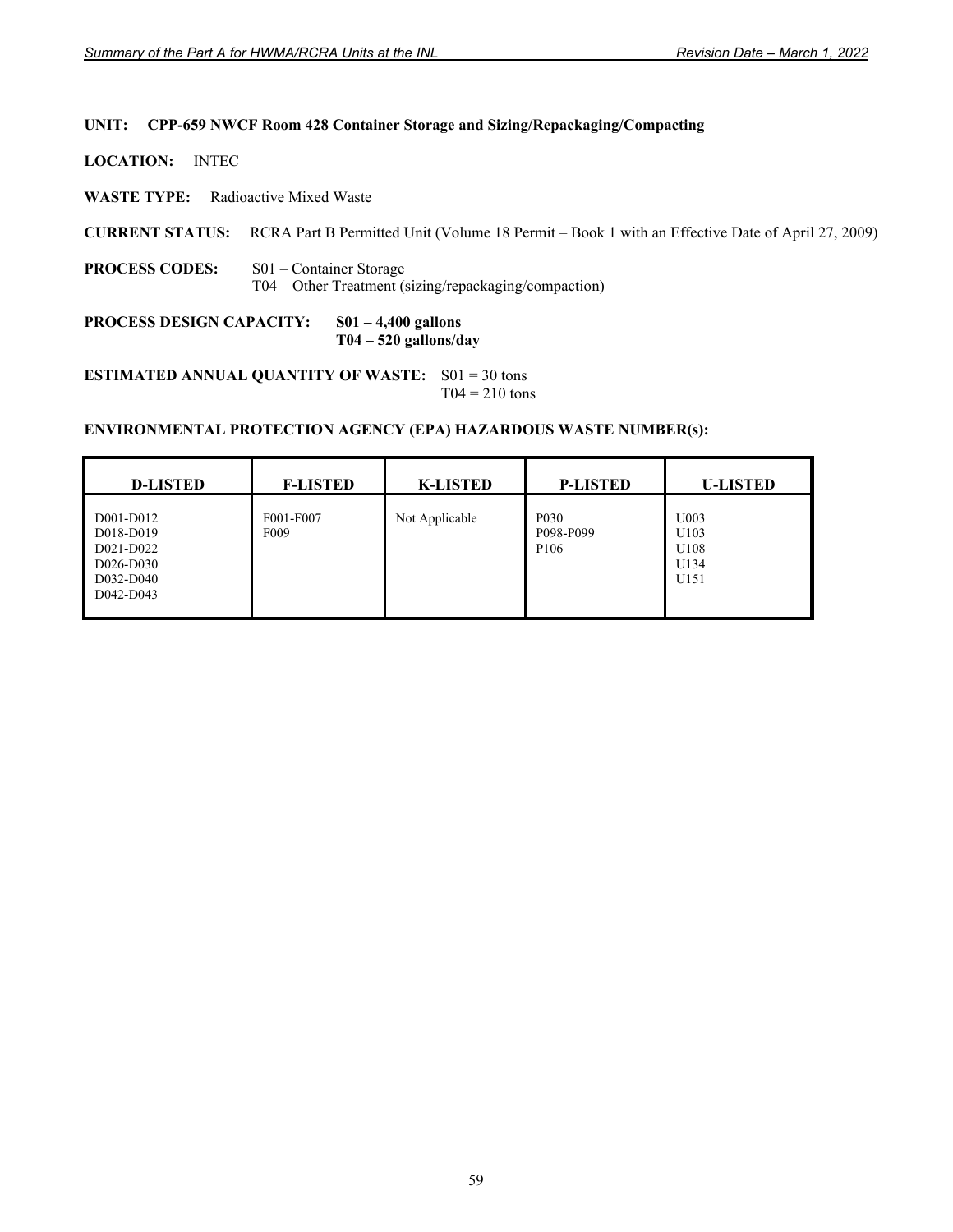#### **UNIT: CPP-659 NWCF Room 428 Container Treatment (Commercial Macroencapsulation)**

**LOCATION:** INTEC

**WASTE TYPE:** Radioactive Mixed Waste

**CURRENT STATUS:** RCRA Part B Permitted Unit (Volume 18 Permit – Book 1 with an Effective Date of April 27, 2009)

**PROCESS CODES:** T04 – Container Treatment (Commercial Macroencapsulation treatment process)

# **PROCESS DESIGN CAPACITY: T04 – 9,600 gallons/day**

# **ESTIMATED ANNUAL QUANTITY OF WASTE:** T04 = 312 tons

| <b>D-LISTED</b>                                                            | <b>F-LISTED</b>               | <b>K-LISTED</b> | <b>P-LISTED</b>                                                | <b>U-LISTED</b>                                  |
|----------------------------------------------------------------------------|-------------------------------|-----------------|----------------------------------------------------------------|--------------------------------------------------|
| D004-D012<br>D018-D019<br>D021-D022<br>D026-D030<br>D032-D040<br>D042-D043 | F001-F007<br>F <sub>009</sub> | Not Applicable  | P <sub>0</sub> 3 <sub>0</sub><br>P098-P099<br>P <sub>106</sub> | U003<br>U103<br>U108<br>U134<br>U <sub>151</sub> |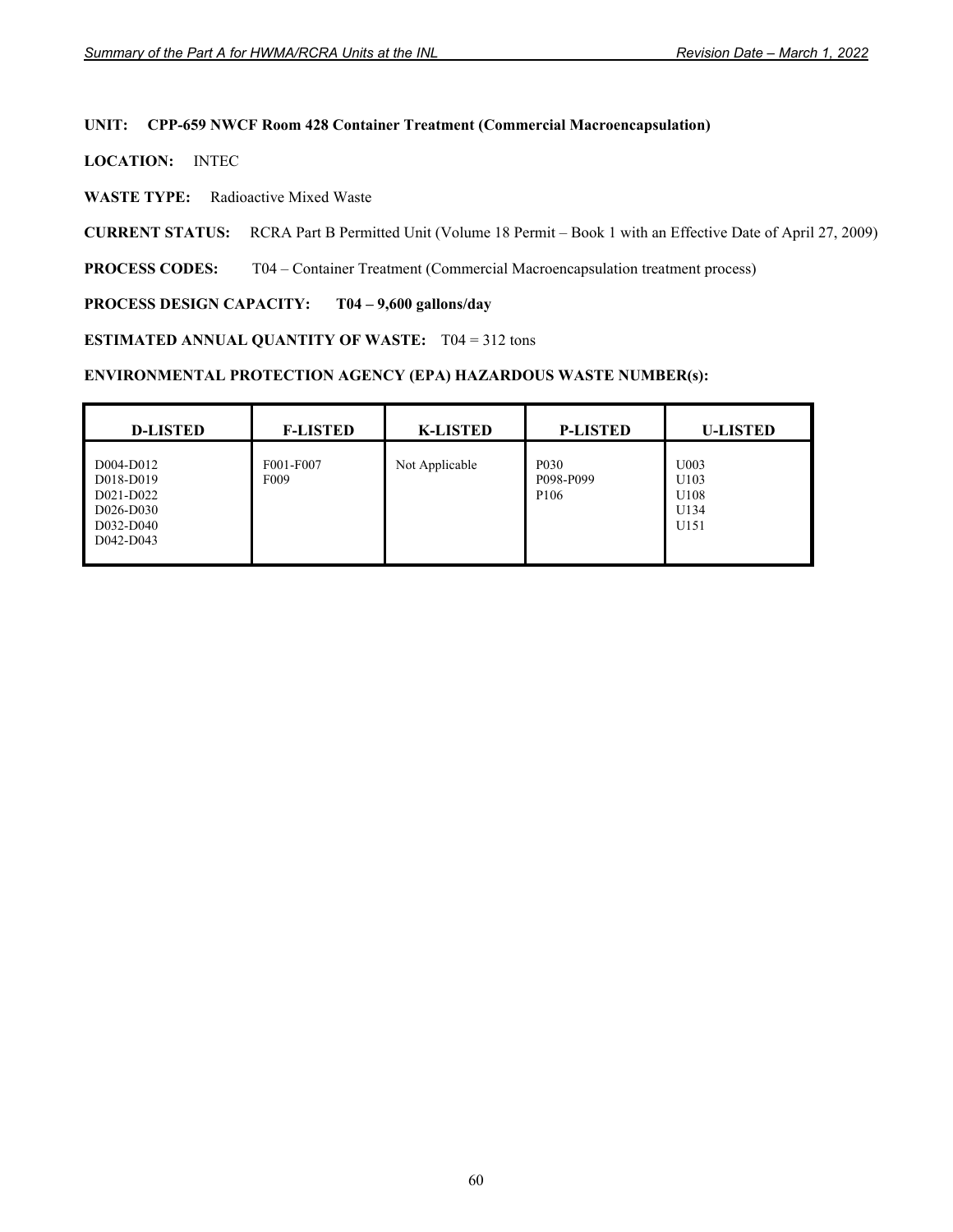#### **UNIT: CPP-1659 Contaminated Equipment Maintenance Area - Container Storage**

**LOCATION:** INTEC

**WASTE TYPE:** Radioactive Mixed Waste

**CURRENT STATUS:** RCRA Part B Permitted Unit (Volume 18 Permit – Book 1 with an Effective Date of April 27, 2009)

**PROCESS CODES:** S01 – Container Storage

#### **PROCESS DESIGN CAPACITY: S01 – 87,200 gallons**

**ESTIMATED ANNUAL QUANTITY OF WASTE:** S01 = 15 tons

| <b>D-LISTED</b>                                                            | <b>F-LISTED</b>               | <b>K-LISTED</b> | <b>P-LISTED</b>                                                | <b>U-LISTED</b>                      |
|----------------------------------------------------------------------------|-------------------------------|-----------------|----------------------------------------------------------------|--------------------------------------|
| D001-D012<br>D018-D019<br>D021-D022<br>D026-D030<br>D032-D040<br>D042-D043 | F001-F007<br>F <sub>009</sub> | Not Applicable  | P <sub>0</sub> 3 <sub>0</sub><br>P098-P099<br>P <sub>106</sub> | U003<br>U103<br>U108<br>U134<br>U151 |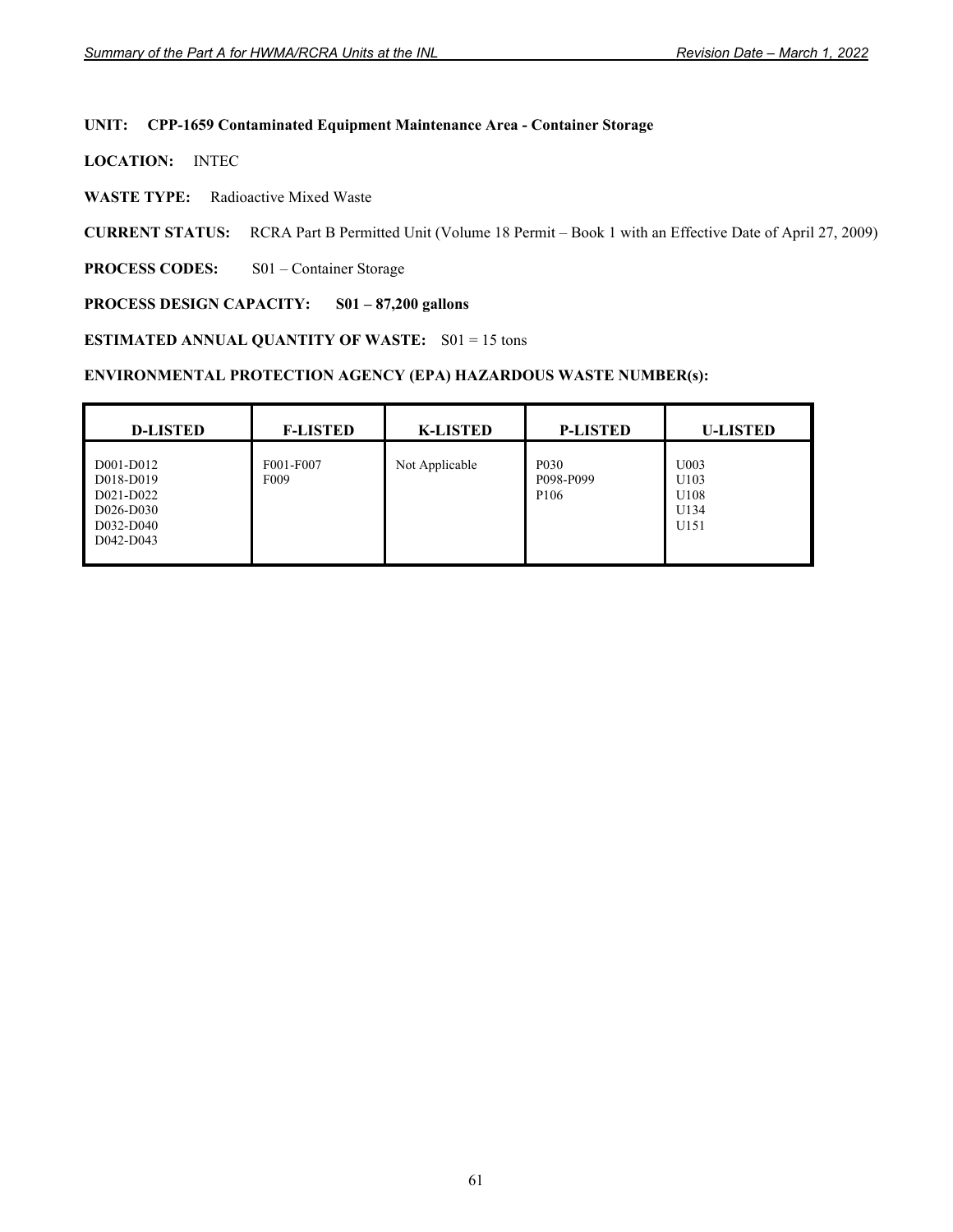#### **UNIT: CPP-666 FDP Cell Tank Storage (VES-FC-184), Sorting/Sizing/Segregating/Compacting, and Absorbent Addition**

**LOCATION:** INTEC

**WASTE TYPE:** Radioactive Mixed Waste

**CURRENT STATUS:** RCRA Part B Permitted Unit (Volume 18 Permit – Book 1 with an Effective Date of April 27, 2009)

**PROCESS CODES:** S02 – Tank Storage (VES-FC-184) T04 – Other Treatment (sorting/sizing/repackaging/compaction and absorbent addition)

**PROCESS DESIGN CAPACITY: S02 – 65 gallons T04 – 520 gallons/day** (sizing/repackaging/compacting)  **T04 – 520 gallons/day** (Absorbent Addition)

**ESTIMATED ANNUAL QUANTITY OF WASTE:** S02 = 38 tons  $T04 = 210$  tons

| <b>D-LISTED</b>                                                                                                                          | <b>F-LISTED</b>                            | <b>K-LISTED</b> | <b>P-LISTED</b> | <b>U-LISTED</b> |
|------------------------------------------------------------------------------------------------------------------------------------------|--------------------------------------------|-----------------|-----------------|-----------------|
| D <sub>0</sub> 02<br>D004-D011<br>D018-D019<br>D021-D022<br>D <sub>026</sub><br>D028-D029<br>D <sub>0</sub> 32<br>D034-D036<br>D038-D040 | F001-F003<br>F005-F007<br>F <sub>009</sub> | Not Applicable  | Not Applicable  | U134            |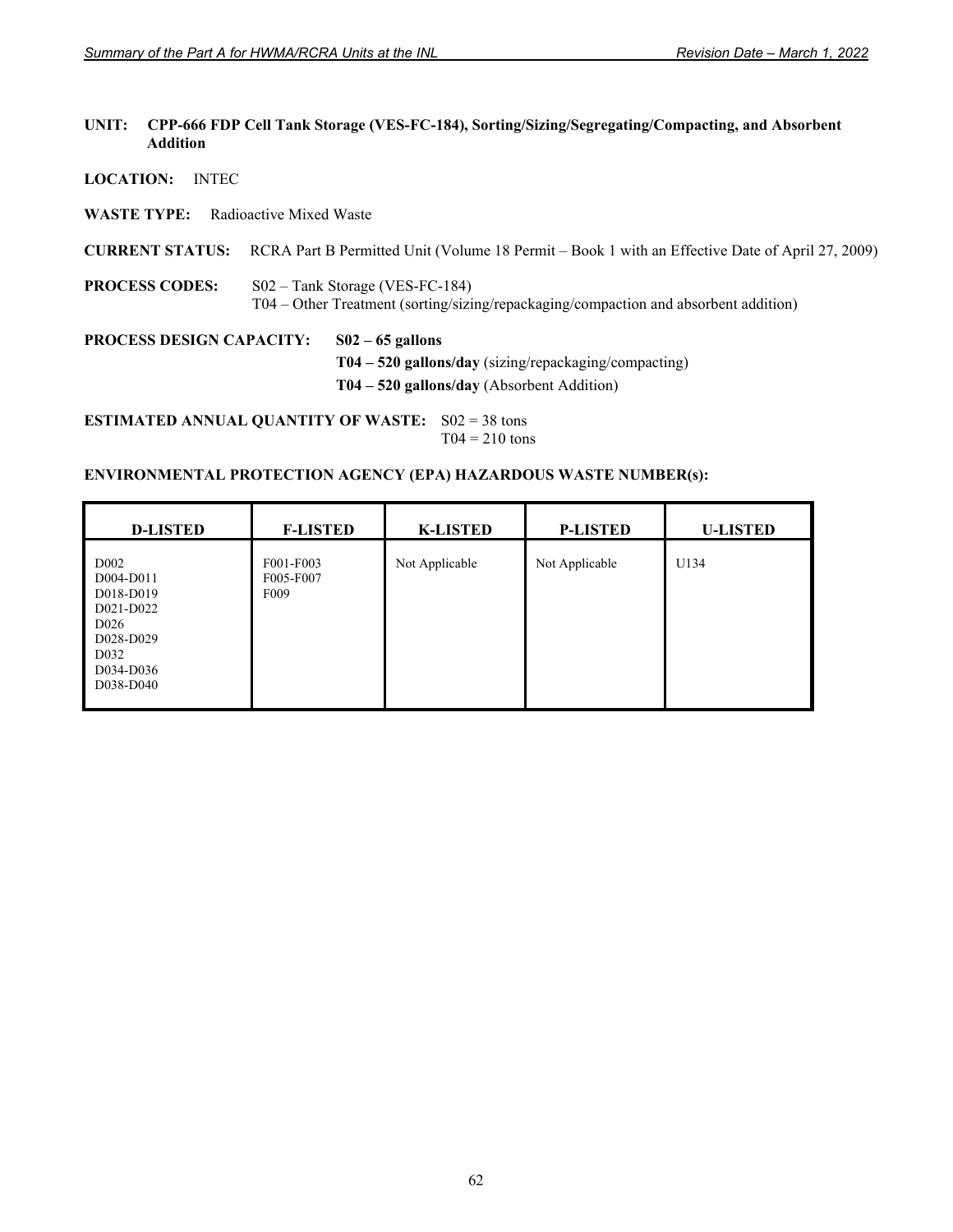#### **UNIT: CPP-666 FDP Cell Container Storage and Deactivation & Repackaging of Ignitable or Reactive Wastes**

**LOCATION:** INTEC

**WASTE TYPE:** Radioactive Mixed Waste

**CURRENT STATUS:** RCRA Part B Permitted Unit (Volume 18 Permit – Book 1 with an Effective Date of April 27, 2009)

#### **PROCESS CODES:** S01 – Container Storage T04 – Other Treatment (deactivation of Na or NaK waste using water within the ARS or exposure to air in the cell) T04 – Other Treatment (repackaging)

**PROCESS DESIGN CAPACITY: S01 – 37,300 gallons T04 – 6.2 gallons Na or NaK/day** (deactivation and repackaging)  **T04 – 520 gallons/day** 

**ESTIMATED ANNUAL QUANTITY OF WASTE:** S01 and T04 = 210 tons

| <b>D-LISTED</b>                                                                                                     | <b>F-LISTED</b>                            | <b>K-LISTED</b> | <b>P-LISTED</b> | <b>U-LISTED</b> |
|---------------------------------------------------------------------------------------------------------------------|--------------------------------------------|-----------------|-----------------|-----------------|
| D001-D011<br>D018-D019<br>D021-D022<br>D <sub>026</sub><br>D028-D029<br>D <sub>0</sub> 32<br>D034-D036<br>D038-D040 | F001-F003<br>F005-F007<br>F <sub>009</sub> | Not Applicable  | Not Applicable  | U134            |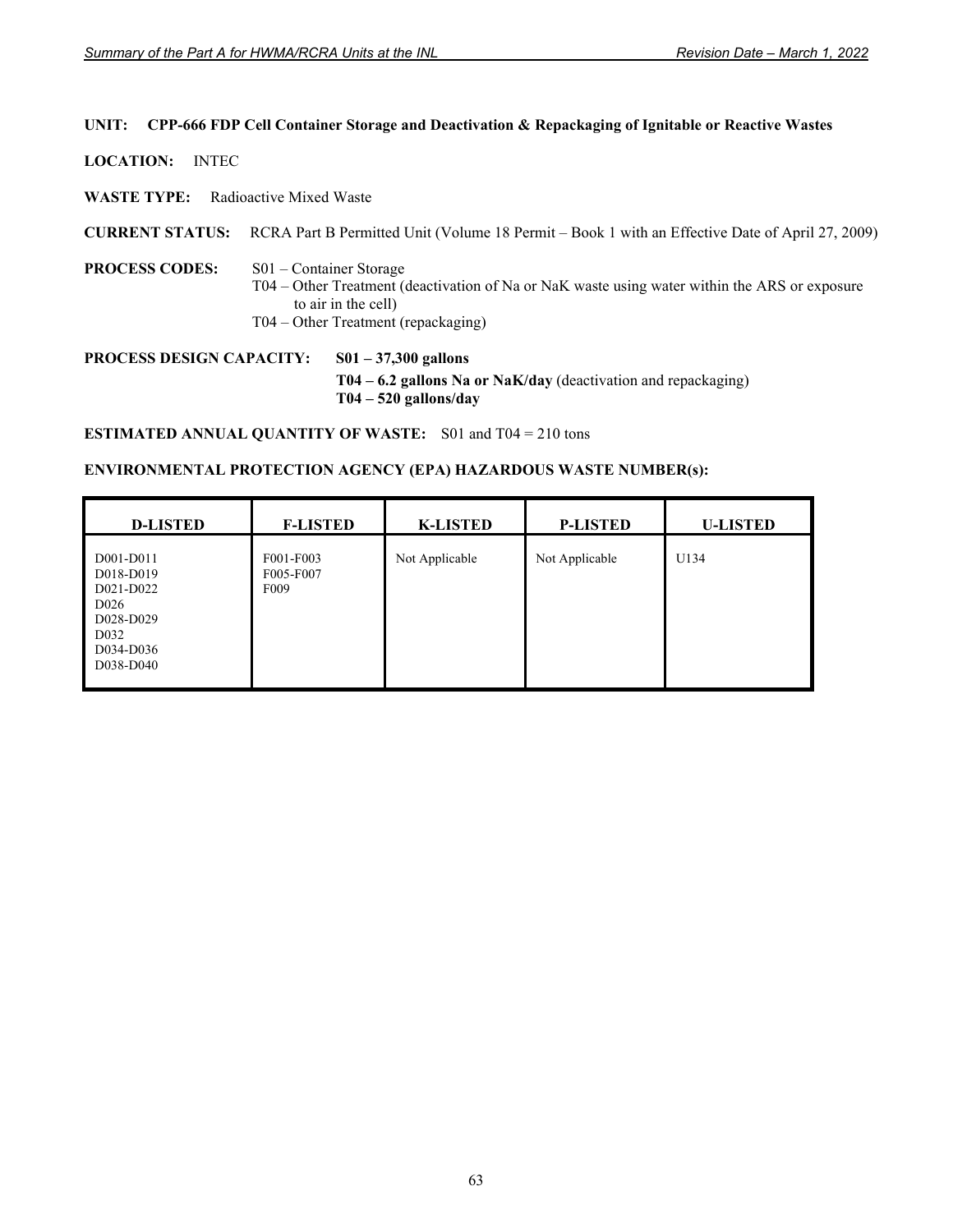### **UNIT: CPP-666 Room 301 Container Storage**

**LOCATION:** INTEC

**WASTE TYPE:** Radioactive Mixed Waste

**CURRENT STATUS:** RCRA Part B Permitted Unit (Volume 18 Permit – Book 1 with an Effective Date of April 27, 2009)

**PROCESS CODES:** S01 – Container Storage

#### **PROCESS DESIGN CAPACITY: S01 – 4,304 gallons**

#### **ESTIMATED ANNUAL QUANTITY OF WASTE:** S01 = 542 tons

| <b>D-LISTED</b>                                                                                                     | <b>F-LISTED</b>                            | <b>K-LISTED</b> | <b>P-LISTED</b> | <b>U-LISTED</b> |
|---------------------------------------------------------------------------------------------------------------------|--------------------------------------------|-----------------|-----------------|-----------------|
| D001-D011<br>D018-D019<br>D021-D022<br>D <sub>026</sub><br>D028-D029<br>D <sub>0</sub> 32<br>D034-D036<br>D038-D040 | F001-F003<br>F005-F007<br>F <sub>009</sub> | Not Applicable  | Not Applicable  | U134            |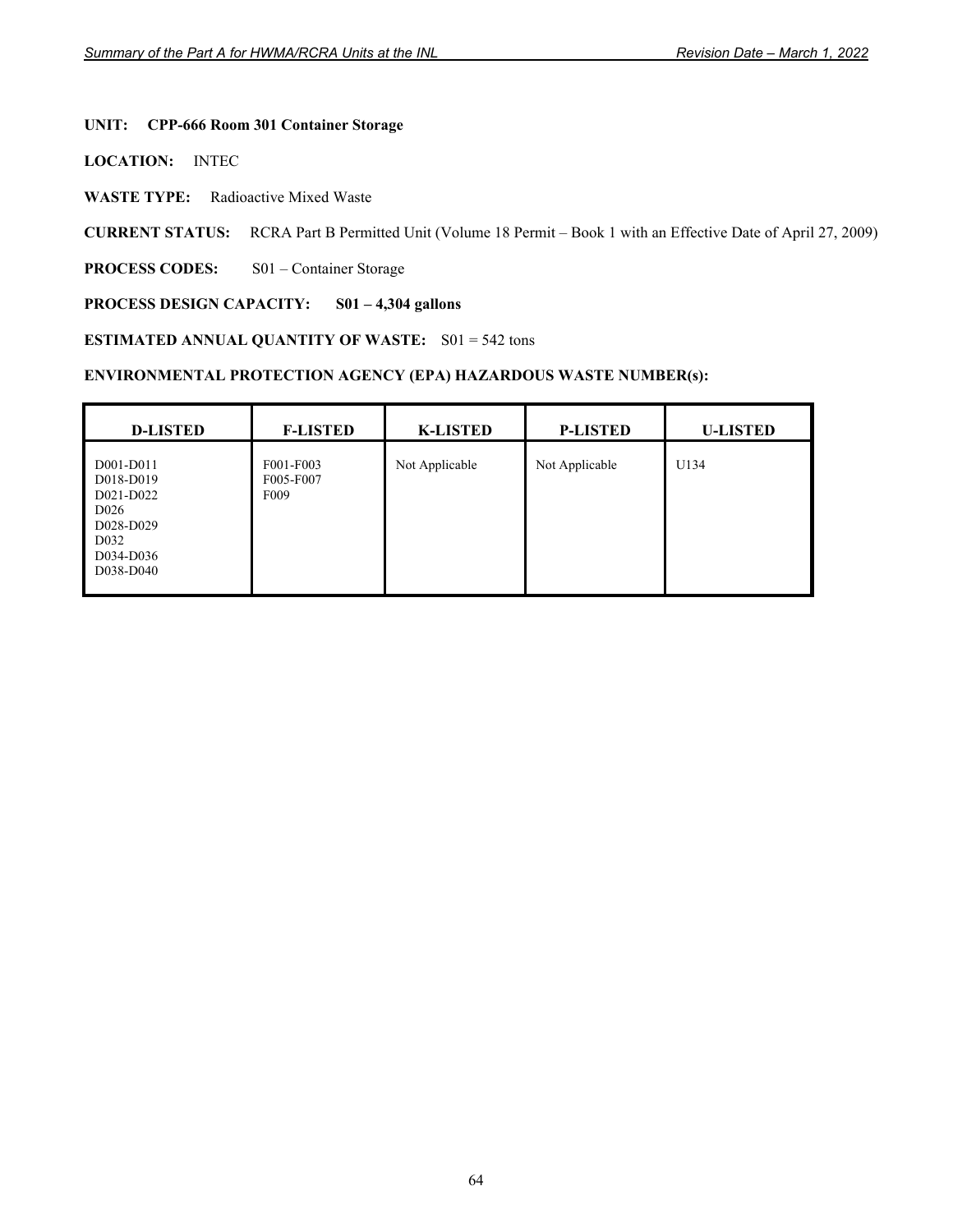## **UNIT: CPP-666 Room 114C Container Storage**

**LOCATION:** INTEC

**WASTE TYPE:** Radioactive Mixed Waste

**CURRENT STATUS:** RCRA Part B Permitted Unit (Volume 18 Permit – Book 1 with an Effective Date of April 27, 2009)

**PROCESS CODES:** S01 – Container Storage

#### **PROCESS DESIGN CAPACITY: S01 – 1,000 gallons**

#### **ESTIMATED ANNUAL QUANTITY OF WASTE:** S01 = 15 tons

| <b>D-LISTED</b>                                                                                                     | <b>F-LISTED</b>                            | <b>K-LISTED</b> | <b>P-LISTED</b> | <b>U-LISTED</b> |
|---------------------------------------------------------------------------------------------------------------------|--------------------------------------------|-----------------|-----------------|-----------------|
| D001-D011<br>D018-D019<br>D021-D022<br>D <sub>026</sub><br>D028-D029<br>D <sub>0</sub> 32<br>D034-D036<br>D038-D040 | F001-F003<br>F005-F007<br>F <sub>009</sub> | Not Applicable  | Not Applicable  | U134            |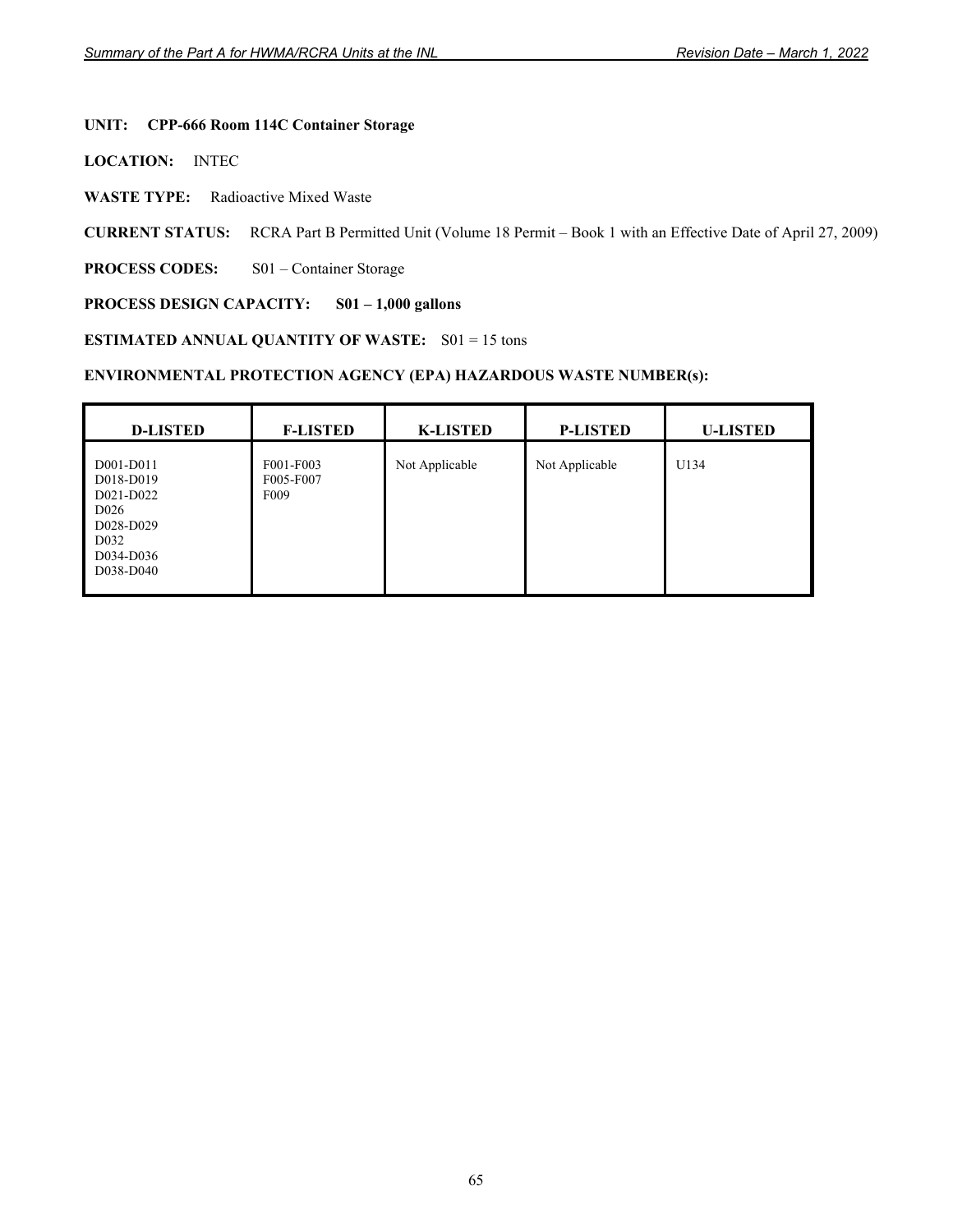## **UNIT: CPP-666 Room 115 Container Storage**

**LOCATION:** INTEC

**WASTE TYPE:** Radioactive Mixed Waste

**CURRENT STATUS:** RCRA Part B Permitted Unit (Volume 18 Permit – Book 1 with an Effective Date of April 27, 2009)

**PROCESS CODES:** S01 – Container Storage

## **PROCESS DESIGN CAPACITY: S01 – 1,000 gallons**

#### **ESTIMATED ANNUAL QUANTITY OF WASTE:** S01 = 15 tons

| <b>D-LISTED</b>                                                                                                     | <b>F-LISTED</b>                            | <b>K-LISTED</b> | <b>P-LISTED</b> | <b>U-LISTED</b> |
|---------------------------------------------------------------------------------------------------------------------|--------------------------------------------|-----------------|-----------------|-----------------|
| D001-D011<br>D018-D019<br>D021-D022<br>D <sub>026</sub><br>D028-D029<br>D <sub>0</sub> 32<br>D034-D036<br>D038-D040 | F001-F003<br>F005-F007<br>F <sub>009</sub> | Not Applicable  | Not Applicable  | U134            |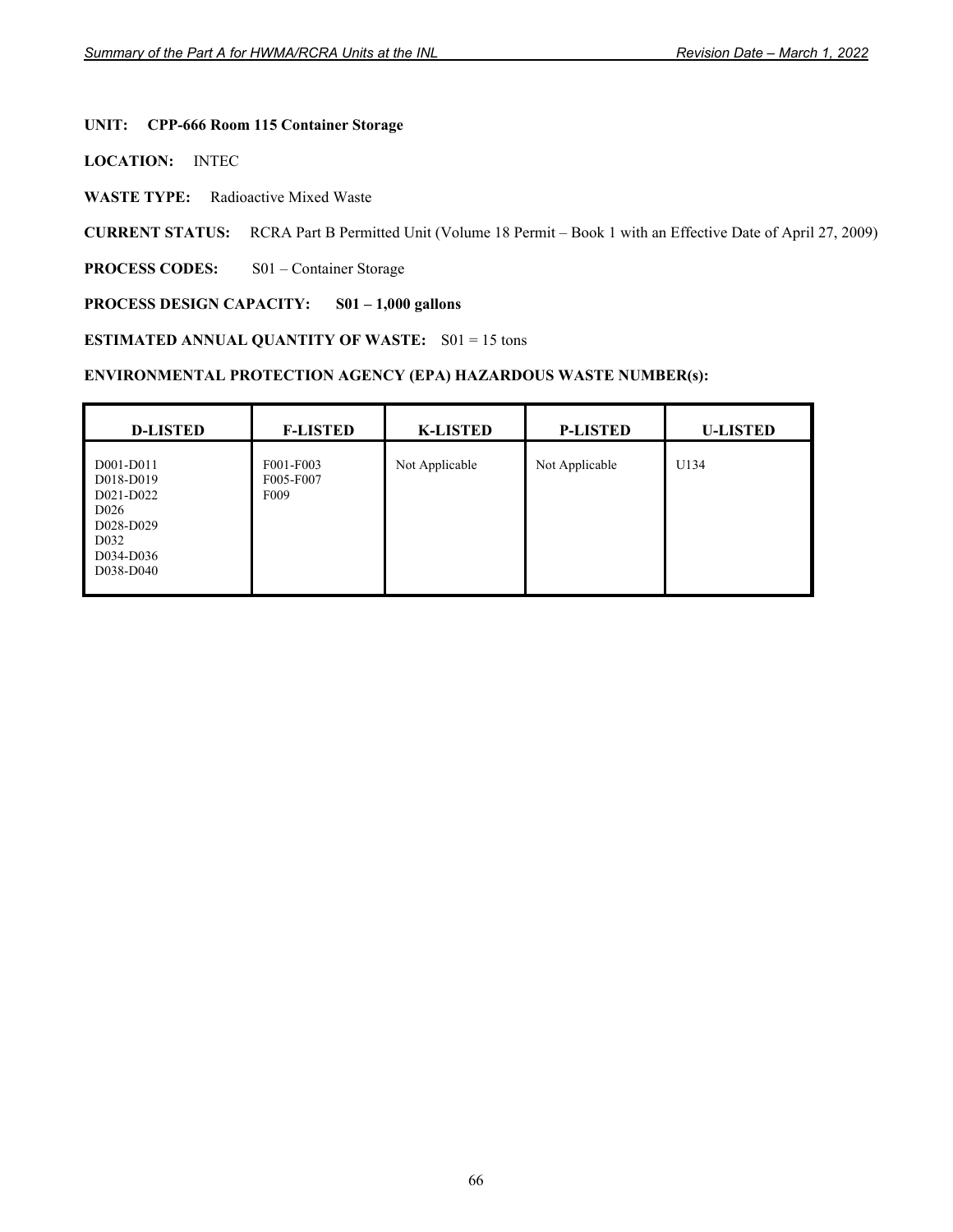# **UNIT: CPP-666 Room 180 Container Storage**

**LOCATION:** INTEC

**WASTE TYPE:** Radioactive Mixed Waste

**CURRENT STATUS:** RCRA Part B Permitted Unit (Volume 18 Permit – Book 1 with an Effective Date of April 27, 2009)

**PROCESS CODES:** S01 – Container Storage

## **PROCESS DESIGN CAPACITY: S01 – 55 gallons**

#### **ESTIMATED ANNUAL QUANTITY OF WASTE:** S01 = 15 tons

| <b>D-LISTED</b>                                                                                                     | <b>F-LISTED</b>                            | <b>K-LISTED</b> | <b>P-LISTED</b> | <b>U-LISTED</b> |
|---------------------------------------------------------------------------------------------------------------------|--------------------------------------------|-----------------|-----------------|-----------------|
| D001-D011<br>D018-D019<br>D021-D022<br>D <sub>026</sub><br>D028-D029<br>D <sub>0</sub> 32<br>D034-D036<br>D038-D040 | F001-F003<br>F005-F007<br>F <sub>009</sub> | Not Applicable  | Not Applicable  | U134            |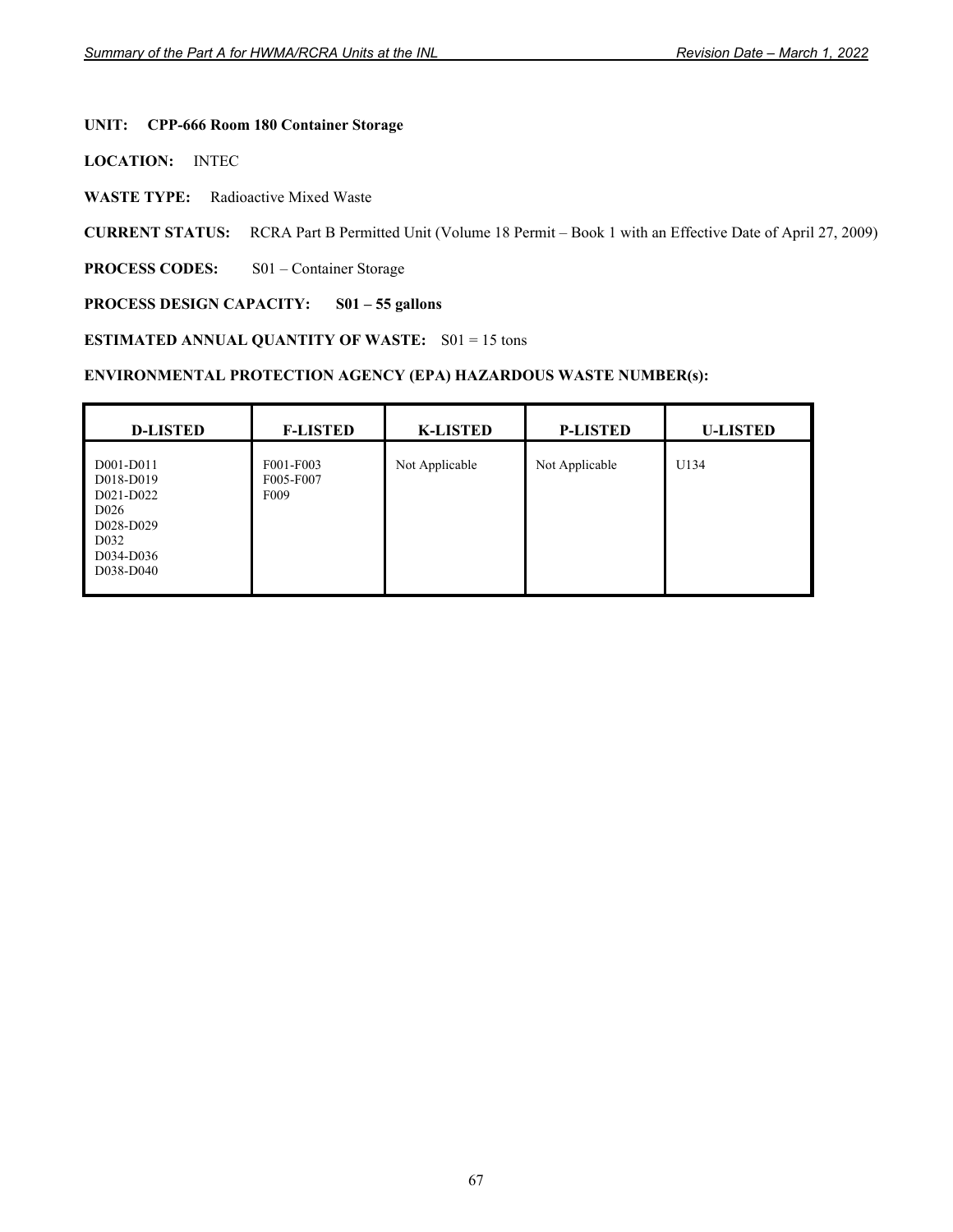# **UNIT: CPP-666 Room B-4 Container Storage**

**LOCATION:** INTEC

**WASTE TYPE:** Radioactive Mixed Waste

**CURRENT STATUS:** RCRA Part B Permitted Unit (Volume 18 Permit – Book 1 with an Effective Date of April 27, 2009)

**PROCESS CODES:** S01 – Container Storage

## **PROCESS DESIGN CAPACITY: S01 – 55 gallons**

#### **ESTIMATED ANNUAL QUANTITY OF WASTE:** S01 = 10 tons

| <b>D-LISTED</b>                                                                                                     | <b>F-LISTED</b>                            | <b>K-LISTED</b> | <b>P-LISTED</b> | <b>U-LISTED</b> |
|---------------------------------------------------------------------------------------------------------------------|--------------------------------------------|-----------------|-----------------|-----------------|
| D001-D011<br>D018-D019<br>D021-D022<br>D <sub>026</sub><br>D028-D029<br>D <sub>0</sub> 32<br>D034-D036<br>D038-D040 | F001-F003<br>F005-F007<br>F <sub>009</sub> | Not Applicable  | Not Applicable  | U134            |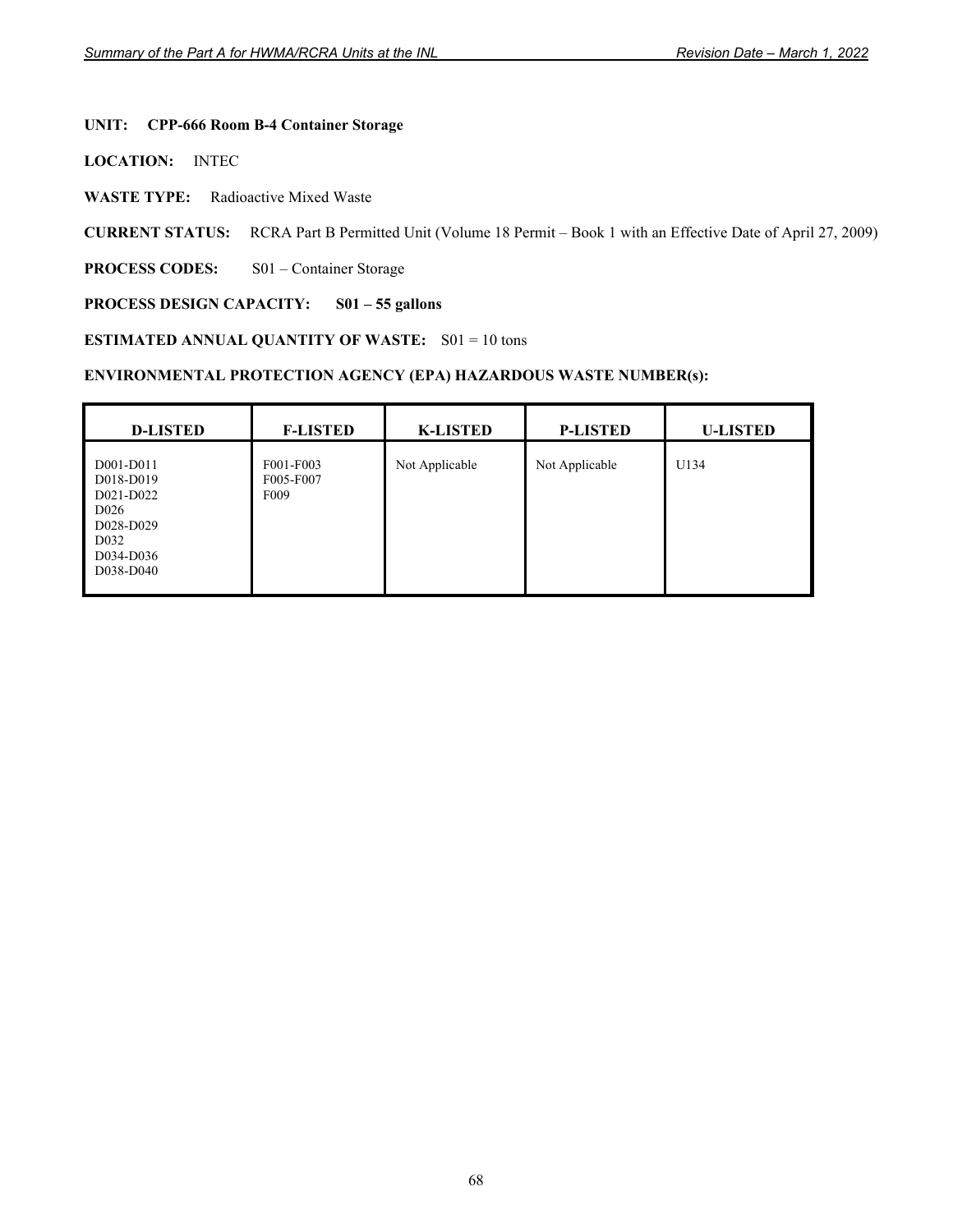# **UNIT: CPP-666 Room B-5 Container Storage**

**LOCATION:** INTEC

**WASTE TYPE:** Radioactive Mixed Waste

**CURRENT STATUS:** RCRA Part B Permitted Unit (Volume 18 Permit – Book 1 with an Effective Date of April 27, 2009)

**PROCESS CODES:** S01 – Container Storage

## **PROCESS DESIGN CAPACITY: S01 – 55 gallons**

#### **ESTIMATED ANNUAL QUANTITY OF WASTE:** S01 = 10 tons

| <b>D-LISTED</b>                                                                                                     | <b>F-LISTED</b>                            | <b>K-LISTED</b> | <b>P-LISTED</b> | <b>U-LISTED</b> |
|---------------------------------------------------------------------------------------------------------------------|--------------------------------------------|-----------------|-----------------|-----------------|
| D001-D011<br>D018-D019<br>D021-D022<br>D <sub>026</sub><br>D028-D029<br>D <sub>0</sub> 32<br>D034-D036<br>D038-D040 | F001-F003<br>F005-F007<br>F <sub>009</sub> | Not Applicable  | Not Applicable  | U134            |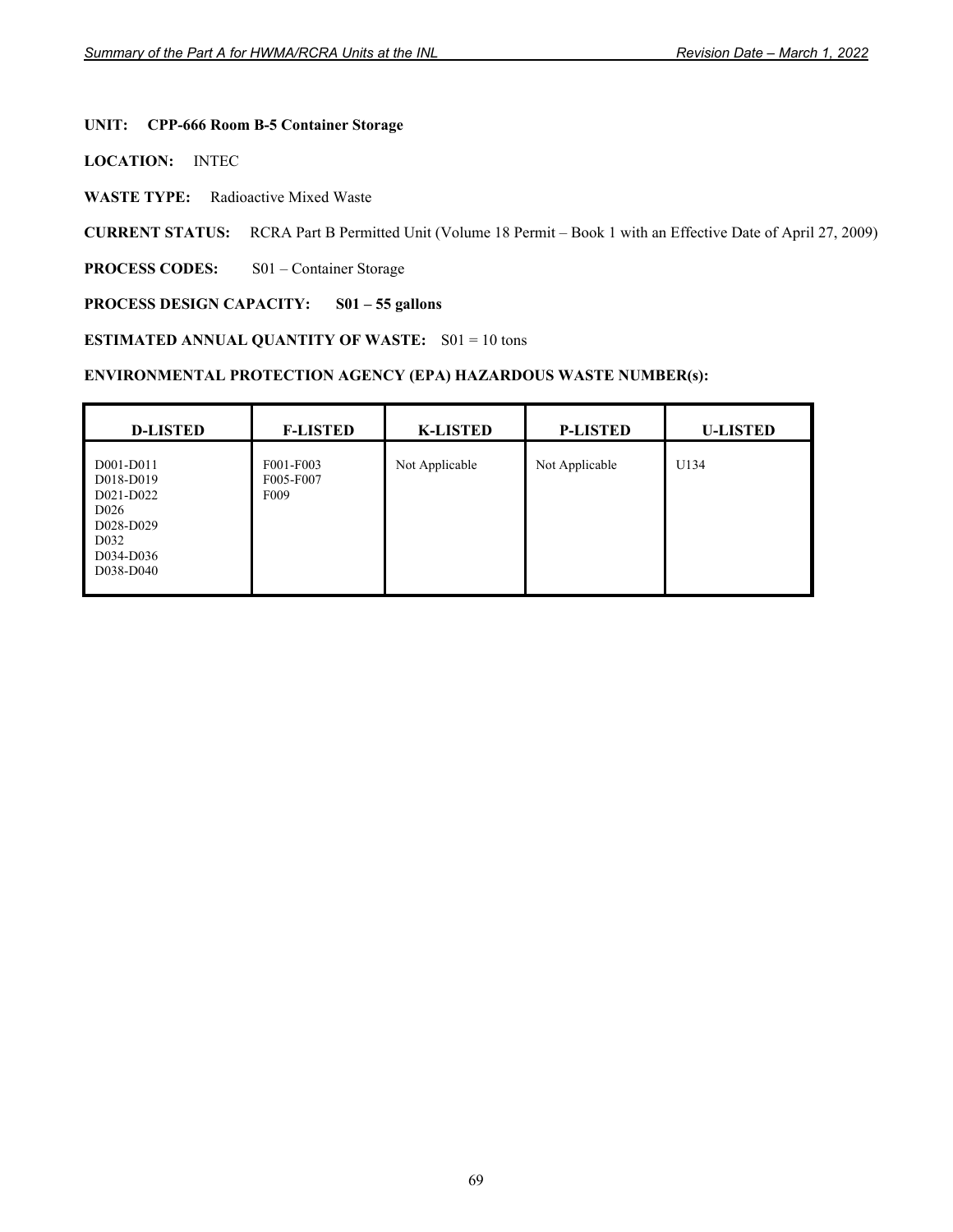#### **UNIT: CPP-666 Room SB-8 Container Storage, Tank Storage, and Distillation**

**LOCATION:** INTEC

**WASTE TYPE:** Radioactive Mixed Waste

**CURRENT STATUS:** RCRA Part B Permitted Unit (Volume 18 Permit – Book 1 with an Effective Date of April 27, 2009)

**PROCESS CODES:** S01 – Container Storage (Collection Vessel VES-FC-85A) S02 – Tank Storage (Distillation Vessel VES-FC-101 and Collection Vessel VES-FC-85A) T04 – Other Treatment (Distillation)

**PROCESS DESIGN CAPACITY: S01 – 5 gallons S02 – 40 gallons**   $VES-FC-101 = 35$  gallons VES-FC-85A  $=$  5 gallons  **T04 – 6.2 gallons/day of Na &/or NaK** 

 **(**VES-FC-101 and VES-FC-85A)

**ESTIMATED ANNUAL QUANTITY OF WASTE:** S01, S02, and T04 = 210 tons

| <b>D-LISTED</b>                                                                                                     | <b>F-LISTED</b>                            | <b>K-LISTED</b> | <b>P-LISTED</b> | <b>U-LISTED</b> |
|---------------------------------------------------------------------------------------------------------------------|--------------------------------------------|-----------------|-----------------|-----------------|
| D001-D011<br>D018-D019<br>D021-D022<br>D <sub>026</sub><br>D028-D029<br>D <sub>0</sub> 32<br>D034-D036<br>D038-D040 | F001-F003<br>F005-F007<br>F <sub>009</sub> | Not Applicable  | Not Applicable  | U134            |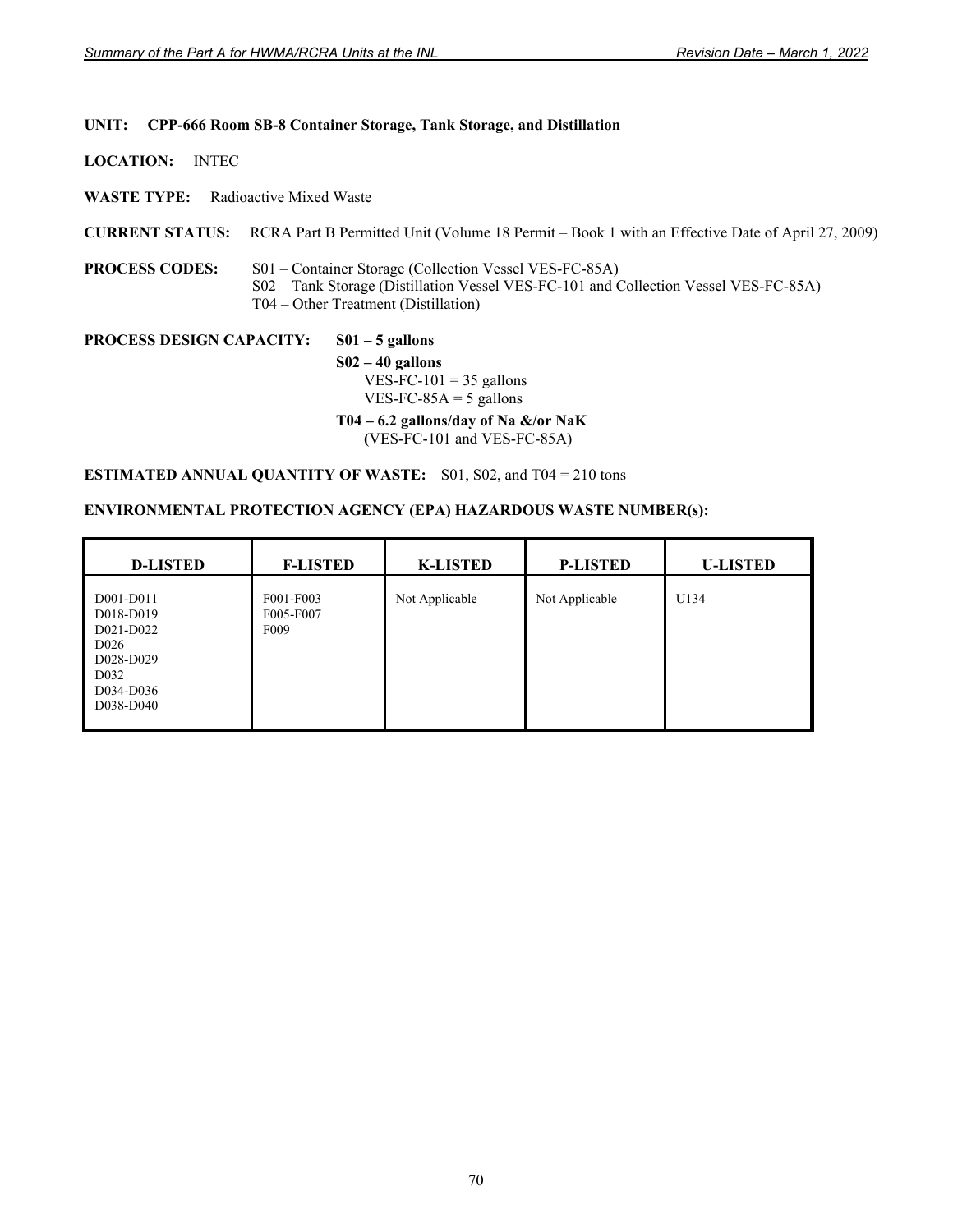#### **UNIT: CPP-666 FDP Room B-6 Large Liner Sizing Area - Container Storage**

**LOCATION:** INTEC

**WASTE TYPE:** Radioactive Mixed Waste

**CURRENT STATUS:** RCRA Part B Permitted Unit (Volume 18 Permit – Book 1 with an Effective Date of April 27, 2009)

**PROCESS CODES:** S01 – Container Storage

## **PROCESS DESIGN CAPACITY: S01 – 525 gallons**

#### **ESTIMATED ANNUAL QUANTITY OF WASTE:** S01 = 15 tons

| <b>D-LISTED</b>                                                                                                     | <b>F-LISTED</b>                            | <b>K-LISTED</b> | <b>P-LISTED</b> | <b>U-LISTED</b> |
|---------------------------------------------------------------------------------------------------------------------|--------------------------------------------|-----------------|-----------------|-----------------|
| D001-D011<br>D018-D019<br>D021-D022<br>D <sub>026</sub><br>D028-D029<br>D <sub>0</sub> 32<br>D034-D036<br>D038-D040 | F001-F003<br>F005-F007<br>F <sub>009</sub> | Not Applicable  | Not Applicable  | U134            |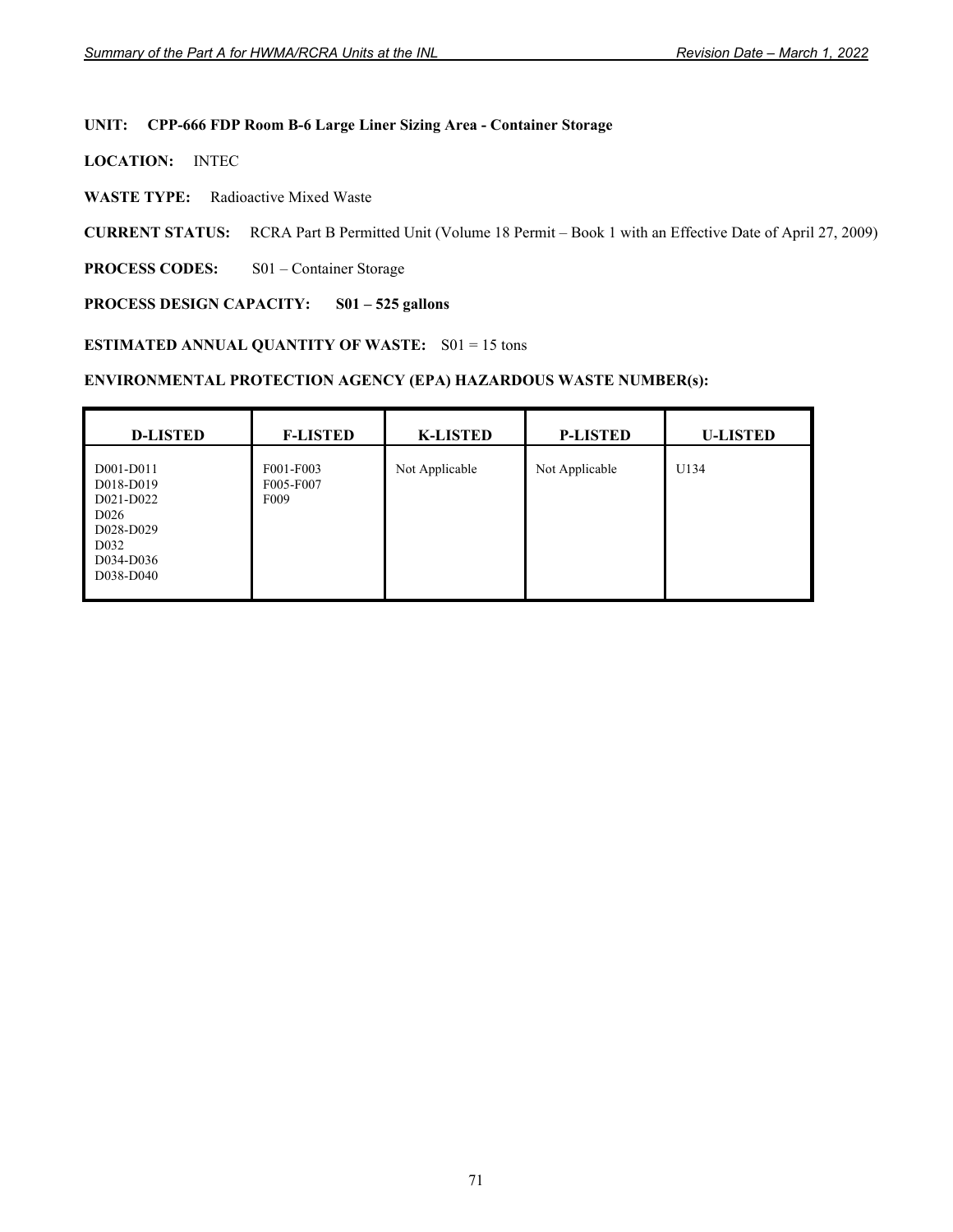#### **UNIT: CPP-666 FDP Room SB-4 Large Liner Sizing Area - Container Storage**

**LOCATION:** INTEC

**WASTE TYPE:** Radioactive Mixed Waste

**CURRENT STATUS:** RCRA Part B Permitted Unit (Volume 18 Permit – Book 1 with an Effective Date of April 27, 2009)

**PROCESS CODES:** S01 – Container Storage

#### **PROCESS DESIGN CAPACITY: S01 – 525 gallons**

#### **ESTIMATED ANNUAL QUANTITY OF WASTE:** S01 = 15 tons

| <b>D-LISTED</b>                                                                                                     | <b>F-LISTED</b>                            | <b>K-LISTED</b> | <b>P-LISTED</b> | <b>U-LISTED</b> |
|---------------------------------------------------------------------------------------------------------------------|--------------------------------------------|-----------------|-----------------|-----------------|
| D001-D011<br>D018-D019<br>D021-D022<br>D <sub>026</sub><br>D028-D029<br>D <sub>0</sub> 32<br>D034-D036<br>D038-D040 | F001-F003<br>F005-F007<br>F <sub>009</sub> | Not Applicable  | Not Applicable  | U134            |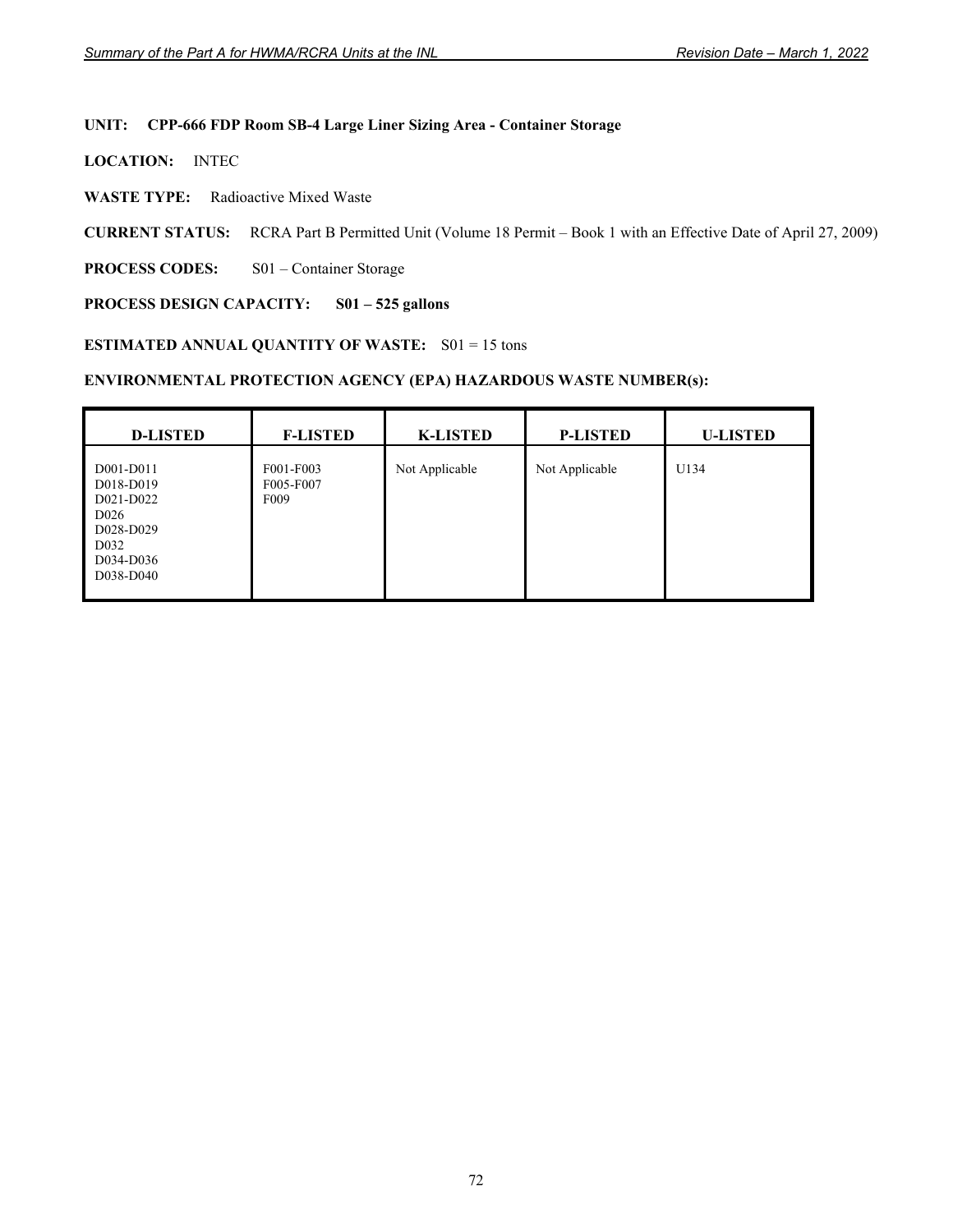#### **UNIT: CPP-1617 RMWSF Container Storage, Container Treatment (Commercial Macroencapsulation) and Miscellaneous Unit Treatment (Custom Macroencapsulation)**

**LOCATION:** INTEC

**WASTE TYPE:** Radioactive Mixed Waste

**CURRENT STATUS:** RCRA Part B Permitted Unit (Volume 18 Permit – Book 1 with an Effective Date of April 27, 2009)

**PROCESS CODES:** S01 – Container Storage T04 –Macroencapsulation (both Custom and Commercial)

**PROCESS DESIGN CAPACITY: S01 – 2,224,156 gallons** 

 **(**includes CPP-2725)

#### **T04 – 9,600 gallons/day total volume treated**

(for all Custom and Commercial Macroencapsulation units combined – includes CPP-2725 macroencapsulation units)

**ESTIMATED ANNUAL QUANTITY OF WASTE:** S01 = 12,000 tons\*  $T04 = 312 \text{ tons*}$ 

#### **ENVIRONMENTAL PROTECTION AGENCY (EPA) HAZARDOUS WASTE NUMBER(s):**

| <b>D-LISTED</b> | <b>F-LISTED</b>                                          | <b>K-LISTED</b>                                      | <b>P-LISTED</b>                                                                                |                                                                                                                                                        | <b>U-LISTED</b>                                                                                                                                         |                                                                                                                                                                                                                                 |
|-----------------|----------------------------------------------------------|------------------------------------------------------|------------------------------------------------------------------------------------------------|--------------------------------------------------------------------------------------------------------------------------------------------------------|---------------------------------------------------------------------------------------------------------------------------------------------------------|---------------------------------------------------------------------------------------------------------------------------------------------------------------------------------------------------------------------------------|
| D001-D043       | F001-F012<br>F019-F024<br>F026-F028<br>F <sub>0</sub> 39 | K <sub>001</sub><br>K015<br>K <sub>069</sub><br>K100 | P001-P018<br>P020-P024<br>P026-P031<br>P033-P034<br>P036-P051<br>P <sub>054</sub><br>P056-P060 | P062-P078<br>P081-P082<br>P084-P085<br>P087-P089<br>P092-P099<br>P <sub>101</sub> -P <sub>106</sub><br>P <sub>108</sub> -P <sub>116</sub><br>P118-P123 | U001-U012<br>U014-U039<br>U041-U053<br>U055-U064<br>U066-U099<br>U <sub>101</sub> -U <sub>103</sub><br>U105-U138<br>U140-U174<br>U176-U194<br>U196-U197 | U <sub>200</sub> -U <sub>211</sub><br>U <sub>213</sub> -U <sub>223</sub><br>U <sub>225</sub> -U <sub>228</sub><br>U <sub>234</sub> -U <sub>240</sub><br>U <sub>243</sub> -U <sub>244</sub><br>U246-U249<br>U328<br>U353<br>U359 |

\* These numbers equal the combined total for the Estimated Annual Quantity of Waste for both the RMWSF (CPP-1617) and CPP-2725.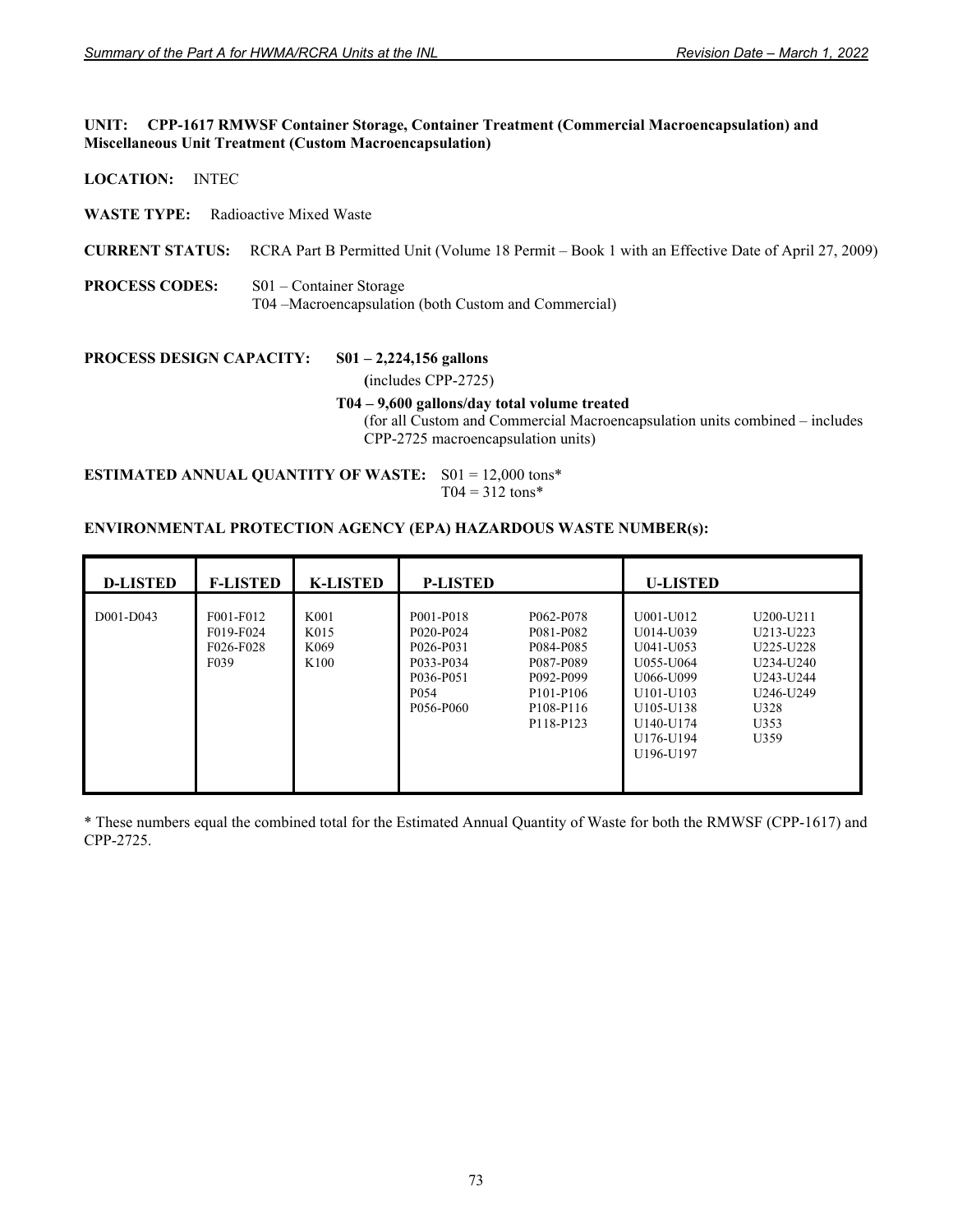#### **UNIT: CPP-2725 Container Storage & Macroencapsulation Treatment (Commercial and Custom)**

**LOCATION:** INTEC

**WASTE TYPE:** Radioactive Mixed Waste

**CURRENT STATUS:** RCRA Part B Permitted Unit (Volume 18 Permit – Book 1 with an Effective Date of April 27, 2009)

**PROCESS CODES:** S01 – Container Storage T04 – Macroencapsulation

**PROCESS DESIGN CAPACITY: S01 – 2,224156 gallons** 

(includes CPP-1617 RMWSF)

#### **T04 – 9,600 gallons/day total volume treated**

(for all Custom and Commercial Macroencapsulation units combined - includes CPP-1617 RMWSF macroencapsulation units)

**ESTIMATED ANNUAL QUANTITY OF WASTE:** S01 = 12,000 tons\*  $T04 = 312 \text{ tons*}$ 

#### **ENVIRONMENTAL PROTECTION AGENCY (EPA) HAZARDOUS WASTE NUMBER(s):**

| $\mathbf{D}$<br><b>LISTED</b> | <b>F-LISTED</b>                                                                | <b>K-LISTED</b>                                      | <b>P-LISTED</b>                                                                                                          |                                                                                                     | <b>U-LISTED</b>                                                                                                                            |                                                                                                                 |
|-------------------------------|--------------------------------------------------------------------------------|------------------------------------------------------|--------------------------------------------------------------------------------------------------------------------------|-----------------------------------------------------------------------------------------------------|--------------------------------------------------------------------------------------------------------------------------------------------|-----------------------------------------------------------------------------------------------------------------|
| D004-D043                     | F001-F012<br>F <sub>0</sub> 19<br>F <sub>024</sub><br>F <sub>028</sub><br>F039 | K001<br>K015<br>K <sub>069</sub><br>K <sub>100</sub> | P001-P018<br>P020-P024<br>P026-P031<br>P033-P034<br>P036-P051<br>P <sub>054</sub><br>P056-P060<br>P062-P078<br>P081-P082 | P084-P085<br>P087-P089<br>P092-P099<br>P <sub>101</sub> -P <sub>106</sub><br>P108-P116<br>P118-P123 | U001-U012<br>U014-U039<br>U041-U053<br>U055-U064<br>U066-U099<br>U <sub>101</sub> -U <sub>103</sub><br>U105-U138<br>U140-U174<br>U176-U194 | U196-U197<br>U200-U211<br>U213-U223<br>U225-U228<br>U234-U240<br>U243-U244<br>U246-U249<br>U328<br>U353<br>U359 |

\* These numbers equal the combined total for the Estimated Annual Quantity of Waste for both CPP-2725 and the RMWSF (CPP-1617).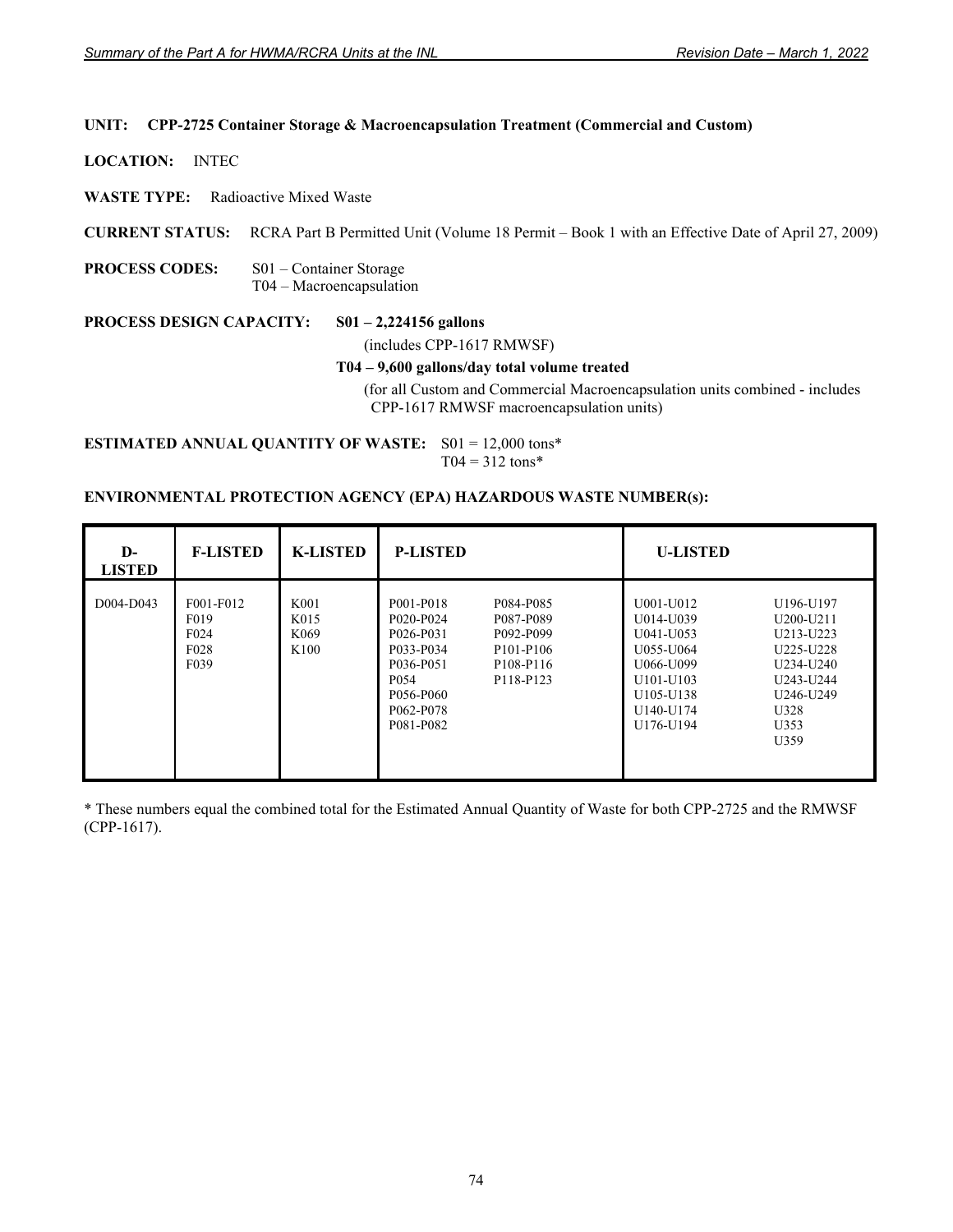# **UNIT: RWMC WMF-1619 (ARP VII) Debris Repackage Project (DRP) Storage and Treatment Units**

**LOCATION:** RWMC-ARP

**WASTE TYPE:** Radioactive Mixed Waste

**CURRENT STATUS:** RCRA Part B Permitted Unit (Volume 18 Permit – Book 3A with an Effective Date of April 27, 2009)

**PROCESS CODES:** S01 – Container Storage X99 – Miscellaneous Treatment X99 – Miscellaneous Storage

#### **PROCESS DESIGN CAPACITY:**

#### **S01 – Container Storage – 32,964 gallons**

WMF-1619 DRP:

 Rooms 101/102/103 Service Bay Area: 2 oversized boxes @ 4,600 gallons each, 2 standard waste boxes  $\omega$  90 cubic feet each (674 gallons each), 8 drum equivalents  $\omega$  55 gallons each = 10,988 gallons total

 Room 104 Equipment Airlock: 2oversized boxes @ 4,600 gallons each = 9,200 gallons total Room 105 Drum Packaging Station Room: 6 drums total @ 55 gallons each = 330 gallons total Room 106 Utility Area: 2 oversized boxes @ 4,600 gallons each, 4 standard waste boxes @ 90 cubic feet each (674 gallons each), and 10 drums  $\omega$  55 gallons each = 12,446 gallons total

#### **X99 – Miscellaneous Treatment – 6,140 gallons/day**

WMF-1619 DRP

 Retrieval Area Sorting Area (Box Transfer Pan Area): 2 large boxes treated/day = 2,800 gallons/day Room 103- Sorting Area: 2 large boxes treated/day =  $2,800$  gallons/day

Room 105- Four Drum Packaging Stations (DPS): 8 drums/day total  $\omega$  55 gallons each = 440 gallons/day

WMF-1619 DRP Absorbent Addition:

Room 103 Service Bay  $=$  50 gallons/day

Debris Box Containment Pan (Box Transfer Pan) w/i the RA = 50 gallons/day

#### **X99 – Miscellaneous Storage – 17,730 gallons/day**

WMF-1619 DRP Retrieval Area = 17,730 gallons/day

#### **ESTIMATED ANNUAL QUANTITY OF WASTE:** S01 and X99 = 2,000,000 pounds

| D-<br><b>LISTED</b>                        | $F-$<br><b>LISTED</b>                              | <b>K-LISTED</b>   |                                                                                                                                    | <b>P-LISTED</b>                                                                                                                                                   |                                                                                                     |                                                                                                                                        | <b>U-LISTED</b>                                                                                             |                                                                                                                  |
|--------------------------------------------|----------------------------------------------------|-------------------|------------------------------------------------------------------------------------------------------------------------------------|-------------------------------------------------------------------------------------------------------------------------------------------------------------------|-----------------------------------------------------------------------------------------------------|----------------------------------------------------------------------------------------------------------------------------------------|-------------------------------------------------------------------------------------------------------------|------------------------------------------------------------------------------------------------------------------|
| D <sub>002</sub><br>D004-D012<br>D018-D043 | F001-F007<br>F <sub>009</sub><br>F <sub>0</sub> 39 | Not<br>Applicable | P <sub>005</sub><br>P012<br>P <sub>015</sub><br>P <sub>022</sub><br>P <sub>024</sub><br>P027-P028<br>P030-P031<br>P <sub>056</sub> | P <sub>073</sub><br>P <sub>075</sub><br>P <sub>077</sub><br>P098-P099<br>P <sub>104</sub> -P <sub>106</sub><br>P113<br>P116<br>P <sub>119</sub> -P <sub>120</sub> | U002-U004<br>U007<br>U009<br>U012<br>U014<br>U019-U020<br>U032<br>U037<br>U043-U044<br>U048<br>U052 | U069-U070<br>U072<br>U078-U081<br>U083-U084<br>U102-U103<br>U <sub>105</sub><br>U108<br>U116<br>U118<br>U120<br>U122-U123<br>U127-U128 | U131<br>U133-U135<br>U138<br>U140<br>U144-U145<br>U147<br>U151<br>U154<br>U159<br>U162<br>U165<br>U169-U171 | U182<br>U188<br>U190-U191<br>U196<br>U201<br>U204<br>U207-U211<br>U215<br>U217-U220<br>U225-U228<br>U239<br>U328 |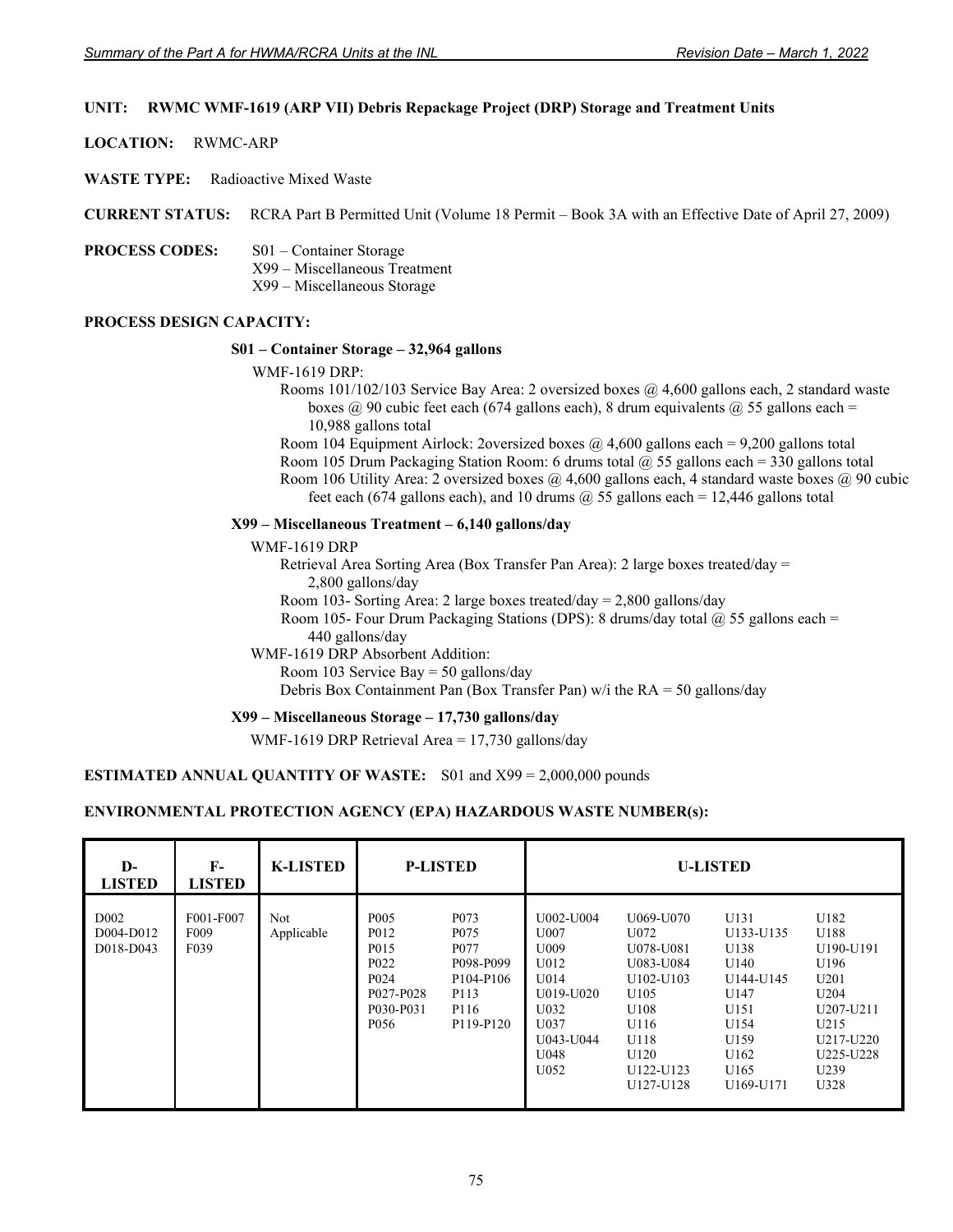### **UNIT: RWMC WMF-1619 (ARP VII) Sludge Repackage Project (SRP) Storage and Treatment Units**

**LOCATION:** RWMC-ARP

**WASTE TYPE:** Radioactive Mixed Waste

**CURRENT STATUS:** RCRA Part B Permitted Unit (Volume 18 Permit – Book 3A with an Effective Date of April 27, 2009)

#### **PROCESS CODES:** S01 – Container Storage

- X99 Miscellaneous Treatment
- X99 Miscellaneous Storage
- X02 Mechanical Processing Treatment

#### **PROCESS DESIGN CAPACITY:**

#### **S01 – Container Storage – 21,807 gallons**

#### WMF-1619 SRP:

Room 104 Equipment Air Lock: 38 drums  $\omega$  55 gallons each = 2,090 gallons Room 105 Drum Packaging Station Area: 6 drums  $\omega$  55 gallons each = 330 gallons Room 106 Utility Area: 320 drums  $\omega$  55 gallons each = 17,600 gallons Rooms 101, 102, 103 Drum Compactor Area: 2 standard waste boxes and 8 drum equivalents = 1,787 gallons

#### **X99 – Miscellaneous Treatment – 8,260 gallons/day**

WMF-1619 SRP

Retrieval Area Sorting Table treatment: 50 drums/day  $\omega$  55 gallons each = 2,750 gallons/day Room 105- DPS: 100 drums/day  $@$  55 gallons each = 5,500 gallons/day Room 103- Drum Compactor (absorbent addition) = 10 gallons/day

#### **X99 – Miscellaneous Storage – 17,730 gallons/day**

WMF-1619 SRP Retrieval Area = 17,730 gallons/day

#### **X02 – Mechanical Processing - 5,500 gallons/day**

WMF-1619 SRP Room 103 Drum Compactor (crushing): 100 drums/day  $\omega$  55 gallons each = 5,500 gallons/day

#### **ESTIMATED ANNUAL QUANTITY OF WASTE:** S01, X99, and X02 = 2,000,000 pounds

| $\mathbf{D}$<br><b>LISTED</b>              | $F-$<br><b>LISTED</b>                 | <b>K-LISTED</b>   | <b>P-LISTED</b>                                                                                                        |                                                                                                                 | <b>U-LISTED</b>                                                                                     |                                                                                                                            |                                                                                                             |                                                                                                                              |
|--------------------------------------------|---------------------------------------|-------------------|------------------------------------------------------------------------------------------------------------------------|-----------------------------------------------------------------------------------------------------------------|-----------------------------------------------------------------------------------------------------|----------------------------------------------------------------------------------------------------------------------------|-------------------------------------------------------------------------------------------------------------|------------------------------------------------------------------------------------------------------------------------------|
| D <sub>002</sub><br>D004-D012<br>D018-D043 | F001-F007<br>F <sub>009</sub><br>F039 | Not<br>Applicable | P <sub>005</sub><br>P012<br>P015<br>P <sub>022</sub><br>P <sub>024</sub><br>P027-P028<br>P030-P031<br>P <sub>056</sub> | P <sub>073</sub><br>P <sub>075</sub><br>P <sub>077</sub><br>P098-P099<br>P104-P106<br>P113<br>P116<br>P119-P120 | U002-U004<br>U007<br>U009<br>U012<br>U014<br>U019-U020<br>U032<br>U037<br>U043-U044<br>U048<br>U052 | U069-U070<br>U072<br>U078-U081<br>U083-U084<br>U102-U103<br>U105<br>U108<br>U116<br>U118<br>U120<br>U122-U123<br>U127-U128 | U131<br>U133-U135<br>U138<br>U140<br>U144-U145<br>U147<br>U151<br>U154<br>U159<br>U162<br>U165<br>U169-U171 | U182<br>U188<br>U190-U191<br>U196<br>U201<br>U <sub>204</sub><br>U207-U211<br>U215<br>U217-U220<br>U225-U228<br>U239<br>U328 |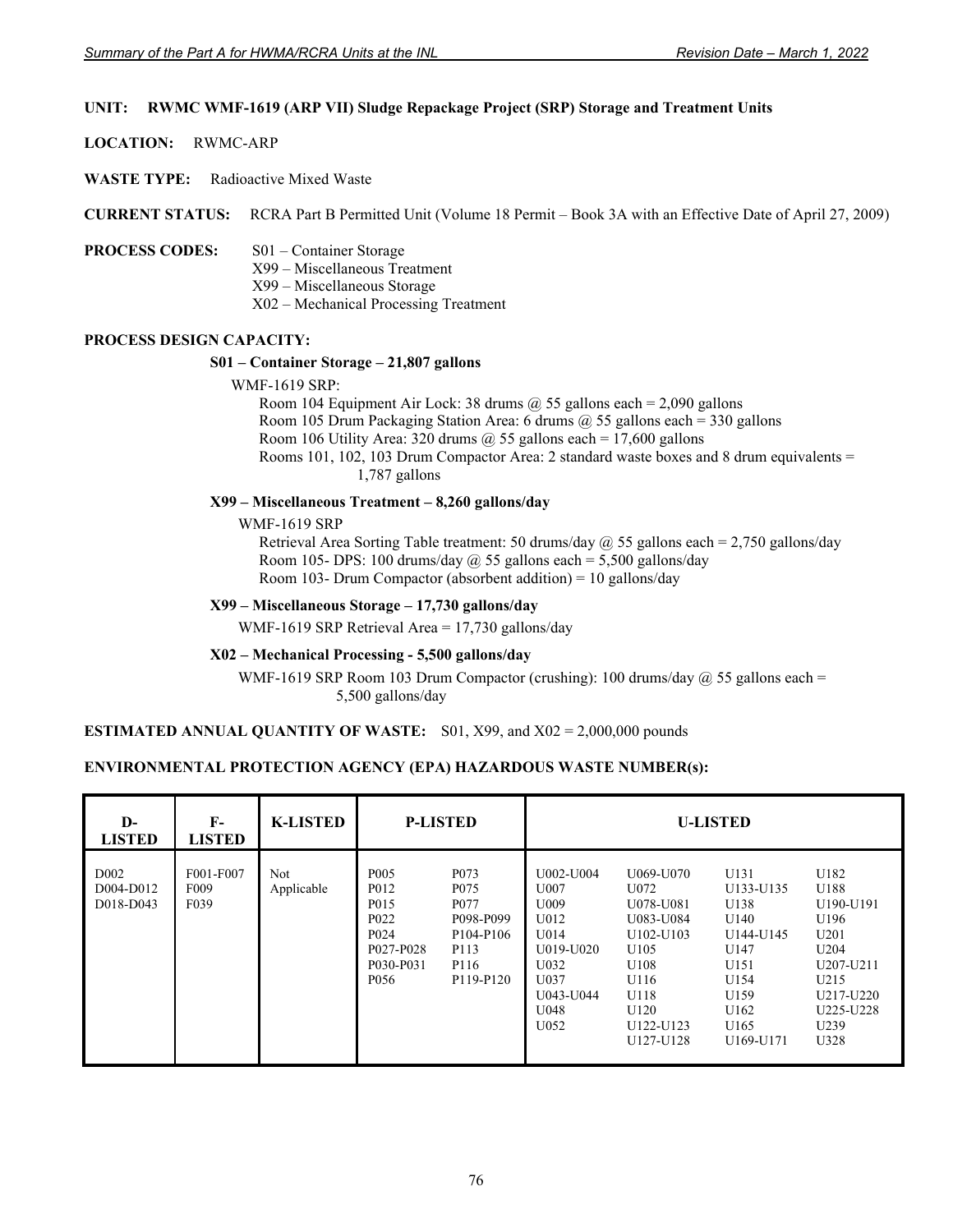#### **UNIT: RWMC WMF-698 Storage and RWMC Outside Storage Areas**

**LOCATION:** RWMC-ARP

**WASTE TYPE:** Radioactive Mixed Waste

**CURRENT STATUS:** RCRA Part B Permitted Unit (Volume 18 Permit – Book 3A with an Effective Date of April 27, 2009)

**PROCESS CODES:** S01 – Container Storage

#### **PROCESS DESIGN CAPACITY:**

#### **S01 – Container Storage – 285,649 gallons**

WMF-698: 1,973 drum equivalents  $\omega$  55 gallons each = 108,515 gallons

Outside Storage Areas Near WMF-1617: 3 Trailers: 16 boxes (90 cubic feet/box) or 10,772 gallons/trailer = 32,316 gallons 4 Cargo Containers: 9,574 gallons/container = 38,296 gallons 16 boxes: 90 cubic feet/box =  $10,772$  gallons Near WMF-698: 2 trailers: 10,772 gallons/trailer = 21,544 gallons Bridge Area: 1 trailer: 10,772 gallons/trailer = 10,772 gallons Near WMF-1619: (southeast end) 3 Trailers  $@$  16 boxes each: 10,772 gallons/trailer = 32,316 gallons (southeast end) 1 Cargo Container  $\omega$  9,574 gallons/container = 9,574 gallons (north end) 16 boxes  $\omega$  90 cubic feet/box = 10,772 gallons Trailer Storage Area Near WMF-1621 1 trailer: 10,772 gallons/trailer =  $10,772$  gallons

**ESTIMATED ANNUAL QUANTITY OF WASTE:** S01 = 2,000,000 pounds

| D-<br><b>LISTED</b>                         | F-<br><b>LISTED</b>                   | K-<br><b>LISTED</b> | <b>P-LISTED</b>                                                                                                                                               |                                                                                                                              | <b>U-LISTED</b>                                                                                                  |                                                                                                                                   |                                                                                                             |                                                                                                                                               |
|---------------------------------------------|---------------------------------------|---------------------|---------------------------------------------------------------------------------------------------------------------------------------------------------------|------------------------------------------------------------------------------------------------------------------------------|------------------------------------------------------------------------------------------------------------------|-----------------------------------------------------------------------------------------------------------------------------------|-------------------------------------------------------------------------------------------------------------|-----------------------------------------------------------------------------------------------------------------------------------------------|
| D <sub>0</sub> 02<br>D004-D012<br>D018-D043 | F001-F007<br>F <sub>009</sub><br>F039 | Not<br>Applicable   | P <sub>005</sub><br>P012<br>P <sub>015</sub><br>P <sub>022</sub><br>P <sub>024</sub><br>P <sub>027</sub><br>P <sub>028</sub><br>P030-P031<br>P <sub>056</sub> | P <sub>073</sub><br>P <sub>075</sub><br>P077<br>P098-P099<br>P <sub>104</sub> -P <sub>106</sub><br>P113<br>P116<br>P119-P120 | U002-U004<br>U007<br>U009<br>U012<br>U014<br>U019-U020<br>U032<br>U037<br>U043-U044<br>U048<br>U052<br>U069-U070 | U072<br>U078-U081<br>U083-U084<br>U102-U103<br>U <sub>105</sub><br>U108<br>U116<br>U118<br>U120<br>U122-U123<br>U127-U128<br>U131 | U133-U135<br>U138<br>U140<br>U144-U145<br>U147<br>U151<br>U154<br>U159<br>U162<br>U165<br>U169-U171<br>U182 | U188<br>U190-U191<br>U196<br>U201<br>U <sub>204</sub><br>U <sub>207</sub> -U <sub>211</sub><br>U215<br>U217-U220<br>U225-U228<br>U239<br>U328 |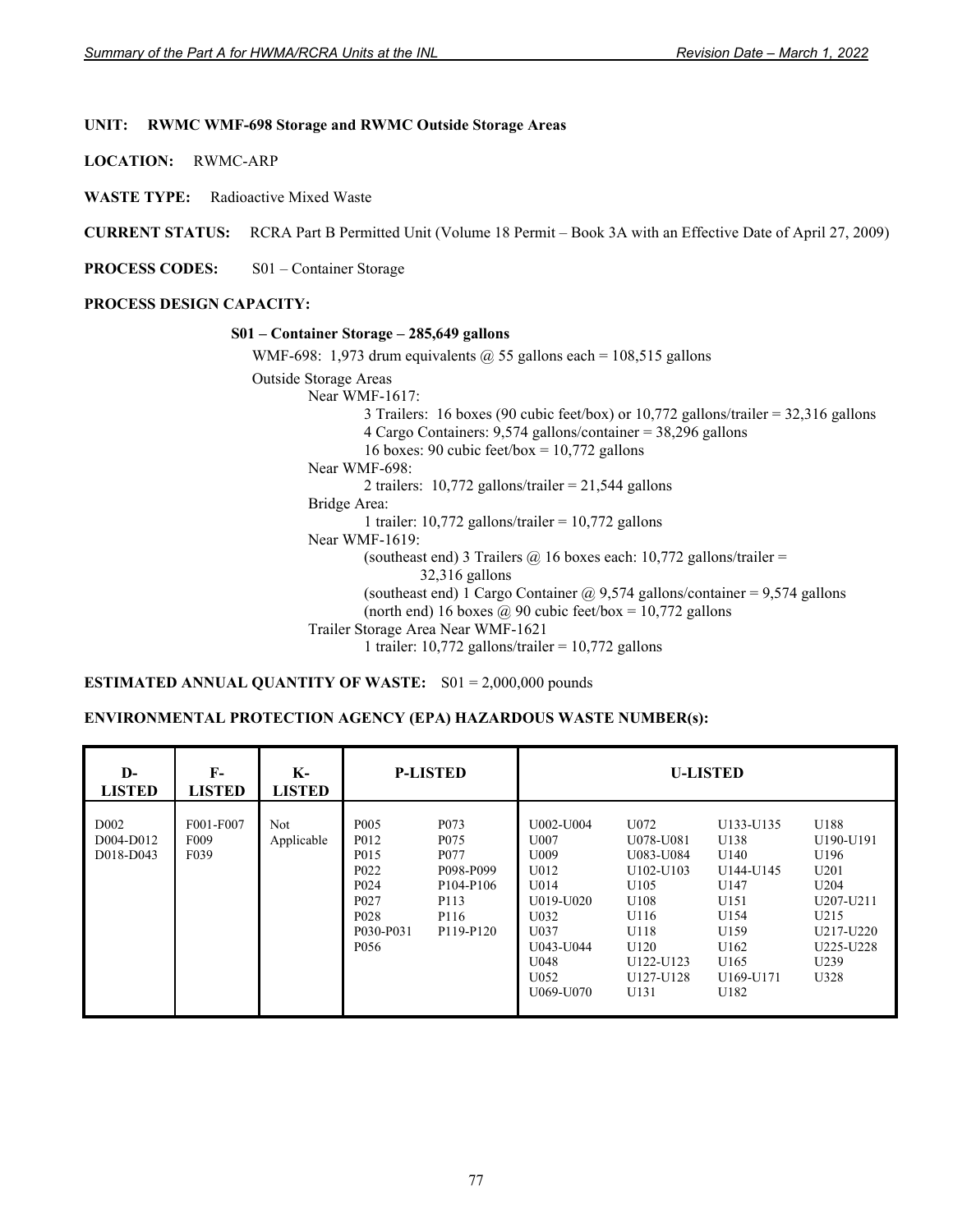# **UNIT: Transuranic Storage Area (TSA) - Pad 1/Pad R (TSA-1/TSA-R)**

**LOCATION:** RWMC-AMWTP

**WASTE TYPE:** Radioactive Mixed Waste

**CURRENT STATUS:** Interim Status

- **PROCESS CODES:** S01 Container Storage
	- T04 Liquid Absorption
		- T04 Liquid Neutralization
		- T04 Liquid Decanting
		- T04 Physical Sizing
		- T04 Repackaging

**PROCESS DESIGN CAPACITY: S01 – 20,237,720 gallons total - Container Storage**  TSA-1/TSA-R = 76,600 cubic meters or 20,237,720 gallons **T04 – 5,500 gal/day (8,369 tons) - Liquid Absorption** 

- **T04 5,500 gal/day (8,369 tons) Liquid Neutralization**
- **T04 5,500 gal/day (8,369 tons) Liquid Decanting**
- **T04 16,500 gal/day (25,146 tons) Physical Sizing**
- **T04 16,500 gal/day (25,146 tons) Repackaging**

**ESTIMATED ANNUAL QUANTITY OF WASTE:** S01 = 573,393 tons  $T04 = 75,399$  tons

| <b>D-LISTED</b>                     | <b>F-LISTED</b>                                    | <b>K-LISTED</b> | <b>P-LISTED</b>                                                                                                                                                                                                                                                     |                                                                                                                                                                                          | <b>U-LISTED</b>                                                                                                                          |                                                                                                                                                                   |
|-------------------------------------|----------------------------------------------------|-----------------|---------------------------------------------------------------------------------------------------------------------------------------------------------------------------------------------------------------------------------------------------------------------|------------------------------------------------------------------------------------------------------------------------------------------------------------------------------------------|------------------------------------------------------------------------------------------------------------------------------------------|-------------------------------------------------------------------------------------------------------------------------------------------------------------------|
| D001-D002<br>D004-D011<br>D018-D043 | F001-F007<br>F <sub>009</sub><br>F <sub>0</sub> 39 | Not Applicable  | P <sub>005</sub><br>P012<br>P <sub>0</sub> 15<br>P <sub>022</sub><br>P <sub>024</sub><br>P027-P028<br>P030-P031<br>P <sub>056</sub><br>P <sub>073</sub><br>P <sub>075</sub><br>P077<br>P098-P099<br>P <sub>104</sub> -P <sub>106</sub><br>P113<br>P116<br>P119-P120 | U002-U004<br>U007<br>U009<br>U012<br>U014<br>U019-U020<br>U032<br>U037<br>U043-U044<br>U048<br>U052<br>U069-U070<br>U072<br>U078-U081<br>U083-U084<br>U <sub>102</sub> -U <sub>103</sub> | U105<br>U108<br>U116<br>U118<br>U120<br>U122-U123<br>U127-U128<br>U131<br>U133-U135<br>U138<br>U140<br>U144-U145<br>U147<br>U151<br>U154 | U159<br>U162<br>U165<br>U169-U171<br>U182<br>U188<br>U190-U191<br>U196<br>U201<br>U <sub>204</sub><br>U207-U211<br>U215<br>U217-U220<br>U225-U228<br>U239<br>U328 |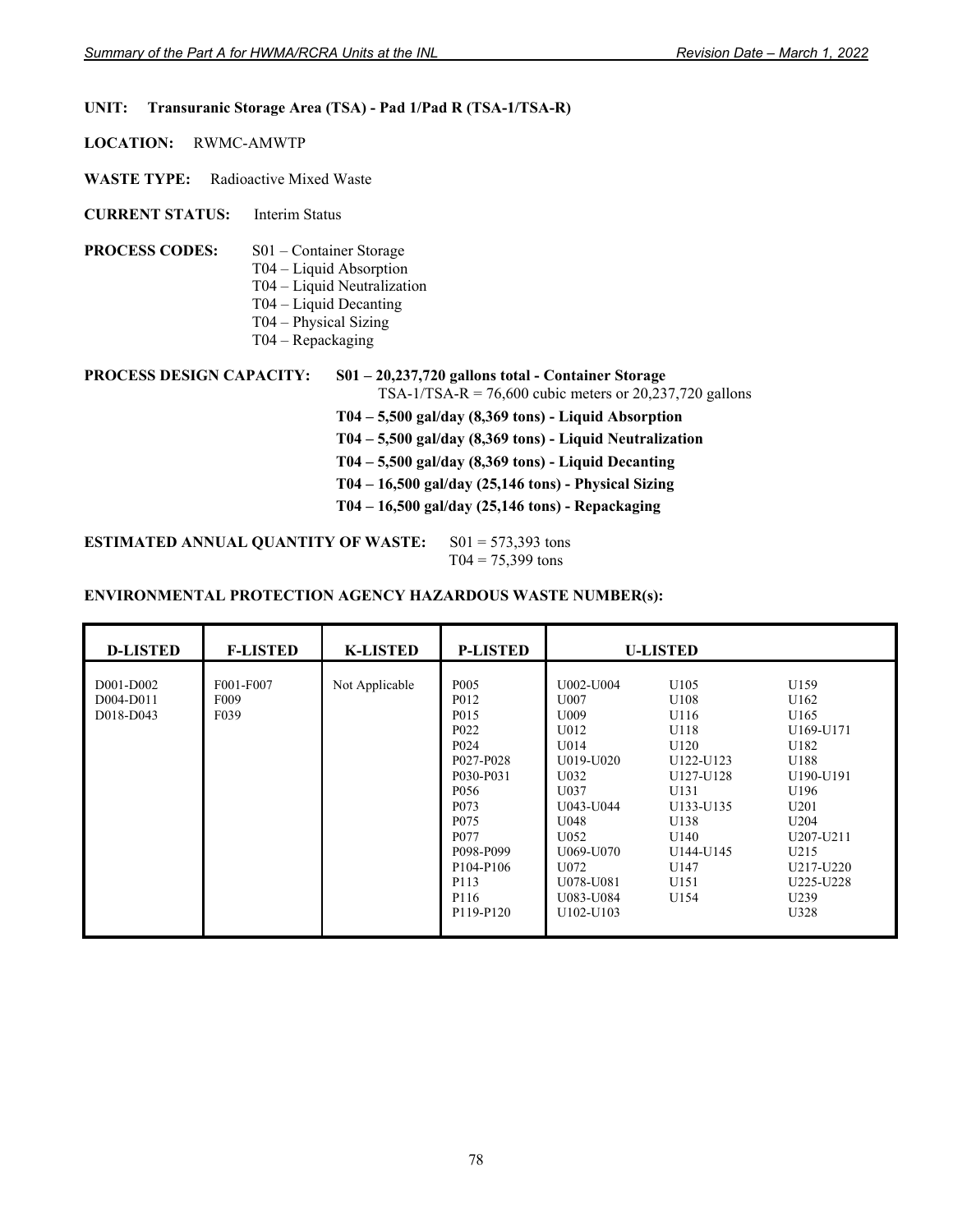### **UNIT: Advanced Mixed Waste Treatment Project (AMWTP) Waste Storage Facility (WSF) (includes WMF-628)**

**LOCATION:** RWMC-AMWTP

**WASTE TYPE:** Radioactive Mixed Waste

**CURRENT STATUS:** RCRA Part B Permitted Unit (Effective Date: May 20, 2019)

| <b>PROCESS CODES:</b> | $S01$ – Container Storage<br>$T04 - Absorption$ | $T04 - Repackaging$<br>$T04 - Physical Sizing$           |
|-----------------------|-------------------------------------------------|----------------------------------------------------------|
|                       | $T04 - Decanting$<br>$T04 - Neutraliization$    | T04 – Mechanical Vibration<br>$T04 - Macroencapsulation$ |
|                       |                                                 |                                                          |

#### **PROCESS DESIGN CAPACITY:**

#### **S01 – 13,806,624 gallons (Container Storage) as follows:**

WMF-634 =  $1,231,430$  gallons Type II Modules (five total) @ 2,159,985 gallons each = 10,799,925 gallons total WMF-635 (Type I Module) =  $667,979$  gallons WMF-628 =  $1,107,290$  gallons

# **T04 – 33,000 gallons/day\***

 (Absorption, Decanting, Neutralization, Repackaging, Physical Sizing, and Mechanical Vibration) for both the WSF and SWEPP

#### **T04 – 5,280 gallons/day**

(Macroencapsulation) of waste for the WSF, SWEPP, WMF-636 Pad 2, and AMWTP Outside Storage Area

\*NOTE: No single listed process (i.e., Absorption, Decanting, Neutralization, Repackaging, Physical Sizing, and Mechanical Vibration) may be performed such that the design capacity for that process exceeds 5,500 gallons/day (20.8 cubic meters/day)

#### **ESTIMATED ANNUAL QUANTITY OF WASTE:** S01 = 8,754,462 tons (WSF)

T04 = 50,252 tons (Absorption, Decanting, Neutralization,

Repackaging, Physical Sizing, and Mechanical Vibration in WSF and SWEPP)

 $T04 = 8,047$  tons (Macroencapsulation in the WSF, SWEPP, WMF-636 Pad 2, and AMWTP Outside Storage Area)

| <b>D-LISTED</b>        | <b>F-LISTED</b>                       | <b>K-LISTED</b> | <b>P-LISTED</b>                                                                                                                                                                                                                                                                              |                                                                                                                                                                 | <b>U-LISTED</b>                                                                                                                                 |                                                                                                                                                           |
|------------------------|---------------------------------------|-----------------|----------------------------------------------------------------------------------------------------------------------------------------------------------------------------------------------------------------------------------------------------------------------------------------------|-----------------------------------------------------------------------------------------------------------------------------------------------------------------|-------------------------------------------------------------------------------------------------------------------------------------------------|-----------------------------------------------------------------------------------------------------------------------------------------------------------|
| D001-D011<br>D018-D043 | F001-F007<br>F <sub>009</sub><br>F039 | Not Applicable  | P <sub>005</sub><br>P <sub>0</sub> 12<br>P <sub>0</sub> 15<br>P <sub>022</sub><br>P <sub>024</sub><br>P027-P028<br>P030-P031<br>P <sub>056</sub><br>P <sub>073</sub><br>P <sub>075</sub><br>P <sub>077</sub><br>P098-P099<br>P <sub>104</sub> -P <sub>106</sub><br>P113<br>P116<br>P119-P120 | U002-U004<br>U007<br>U009<br>U012<br>U014<br>U019-U020<br>U032<br>U037<br>U043-U044<br>U048<br>U052<br>U069-U070<br>U072<br>U078-U081<br>U083-U084<br>U102-U103 | U105<br>U108<br>U116<br>U118<br>U120<br>U122-U123<br>U127-U128<br>U131<br>U133-135<br>U138<br>U140<br>U144-U145<br>U147<br>U151<br>U154<br>U159 | U162<br>U165<br>U169-U171<br>U182<br>U188<br>U190-U191<br>U196<br>U201<br>U <sub>204</sub><br>U207-U211<br>U215<br>U217-U220<br>U225-U228<br>U239<br>U328 |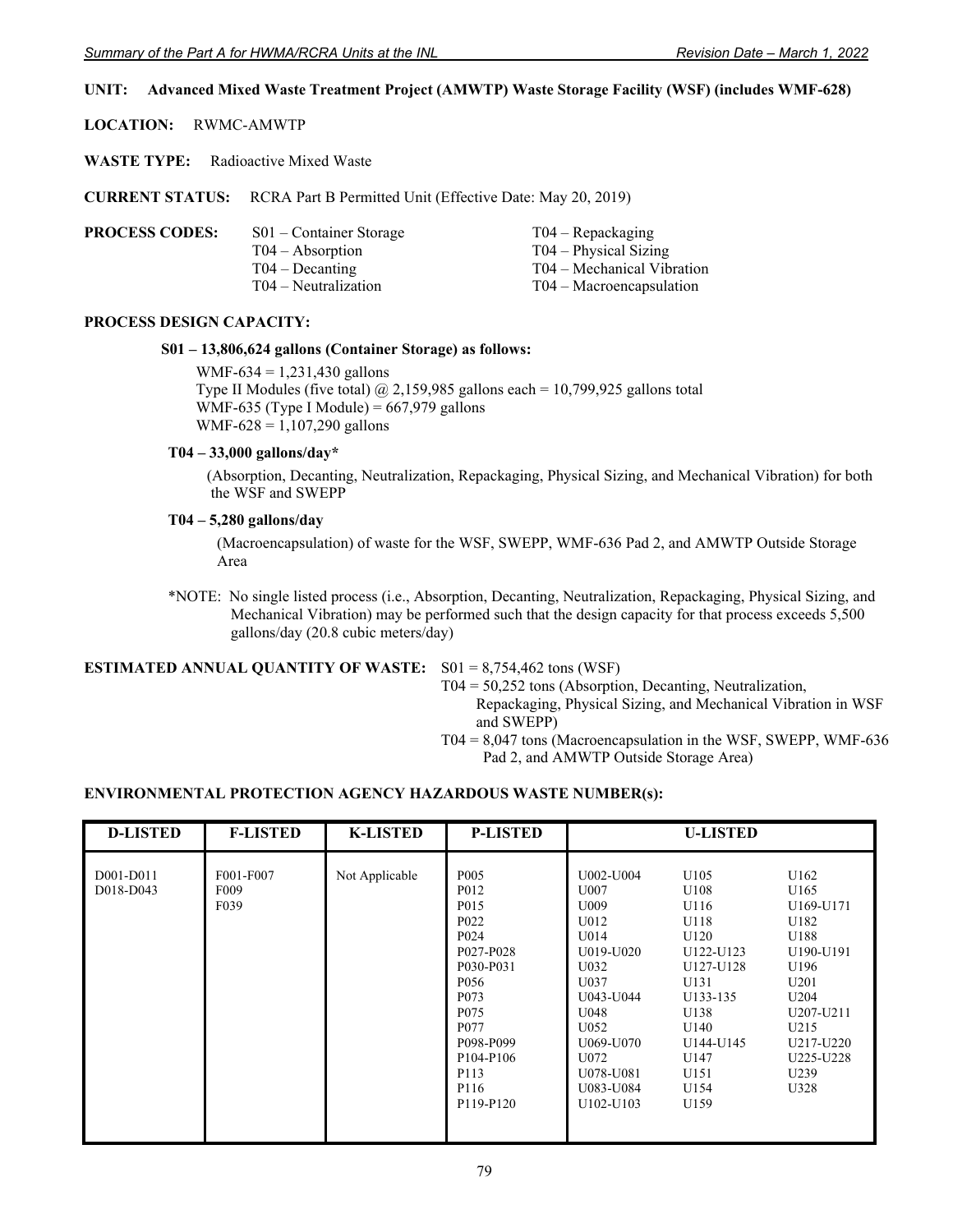#### **UNIT: Advanced Mixed Waste Treatment Project (AMWTP) - Building WMF-676**

**LOCATION:** RWMC-AMWTP

**WASTE TYPE:** Radioactive Mixed Waste

**CURRENT STATUS:** RCRA Part B Permitted Unit (Effective Date: May 20, 2019)

### **PROCESS CODES:** X02 – Pretreatment - PT

# X99 – Supercompaction (SC)

X99 – Special Case Waste (SCW) Treatment

- X99 Miscellaneous Storage
- S01 Container Storage
- T04 Absorption, Decanting, Neutralization

**PROCESS DESIGN CAPACITY: X02 – 13,431 gallons/day (PT) X99 – 10,312 gallons/day (SC) X99 – 200 gallons/day (SCW Treatment) X99 – 495 gallons/day S01 – 91,268 gallons T04 – 13,200 gallons/day (Absorption, Decanting, and Neutralization of liquids)** 

**ESTIMATED ANNUAL QUANTITY OF WASTE:** X02 = 20,479 tons (PT)  $X99 = 15,691$  tons (SC)  $X99 = 306$  tons (SCW)  $S01 = 275,575$  tons T04 = 20,117 tons (Absorption, Decanting, and Neutralization of liquids)

| <b>D-LISTED</b>        | <b>F-LISTED</b>                       | <b>K-LISTED</b> | <b>P-LISTED</b>                                                                                                                                                                                                                           |                                                                                                                                                                                          | <b>U-LISTED</b>                                                                                                                          |                                                                                                                                                                                            |
|------------------------|---------------------------------------|-----------------|-------------------------------------------------------------------------------------------------------------------------------------------------------------------------------------------------------------------------------------------|------------------------------------------------------------------------------------------------------------------------------------------------------------------------------------------|------------------------------------------------------------------------------------------------------------------------------------------|--------------------------------------------------------------------------------------------------------------------------------------------------------------------------------------------|
| D001-D011<br>D018-D043 | F001-F007<br>F <sub>009</sub><br>F039 | Not Applicable  | P <sub>005</sub><br>P012<br>P <sub>015</sub><br>P <sub>022</sub><br>P <sub>024</sub><br>P027-P028<br>P030-P031<br>P <sub>056</sub><br>P <sub>073</sub><br>P <sub>075</sub><br>P077<br>P098-P099<br>P104-P106<br>P113<br>P116<br>P119-P120 | U002-U004<br>U007<br>U009<br>U012<br>U014<br>U019-U020<br>U032<br>U037<br>U043-U044<br>U048<br>U052<br>U069-U070<br>U072<br>U078-U081<br>U083-U084<br>U <sub>102</sub> -U <sub>103</sub> | U105<br>U108<br>U116<br>U118<br>U120<br>U122-U123<br>U127-U128<br>U131<br>U133-U135<br>U138<br>U140<br>U144-U145<br>U147<br>U151<br>U154 | U159<br>U162<br>U165<br>U169-U171<br>U182<br>U188<br>U190-U191<br>U196<br>U201<br>U <sub>204</sub><br>U <sub>207</sub> -U <sub>211</sub><br>U215<br>U217-U220<br>U225-U228<br>U239<br>U328 |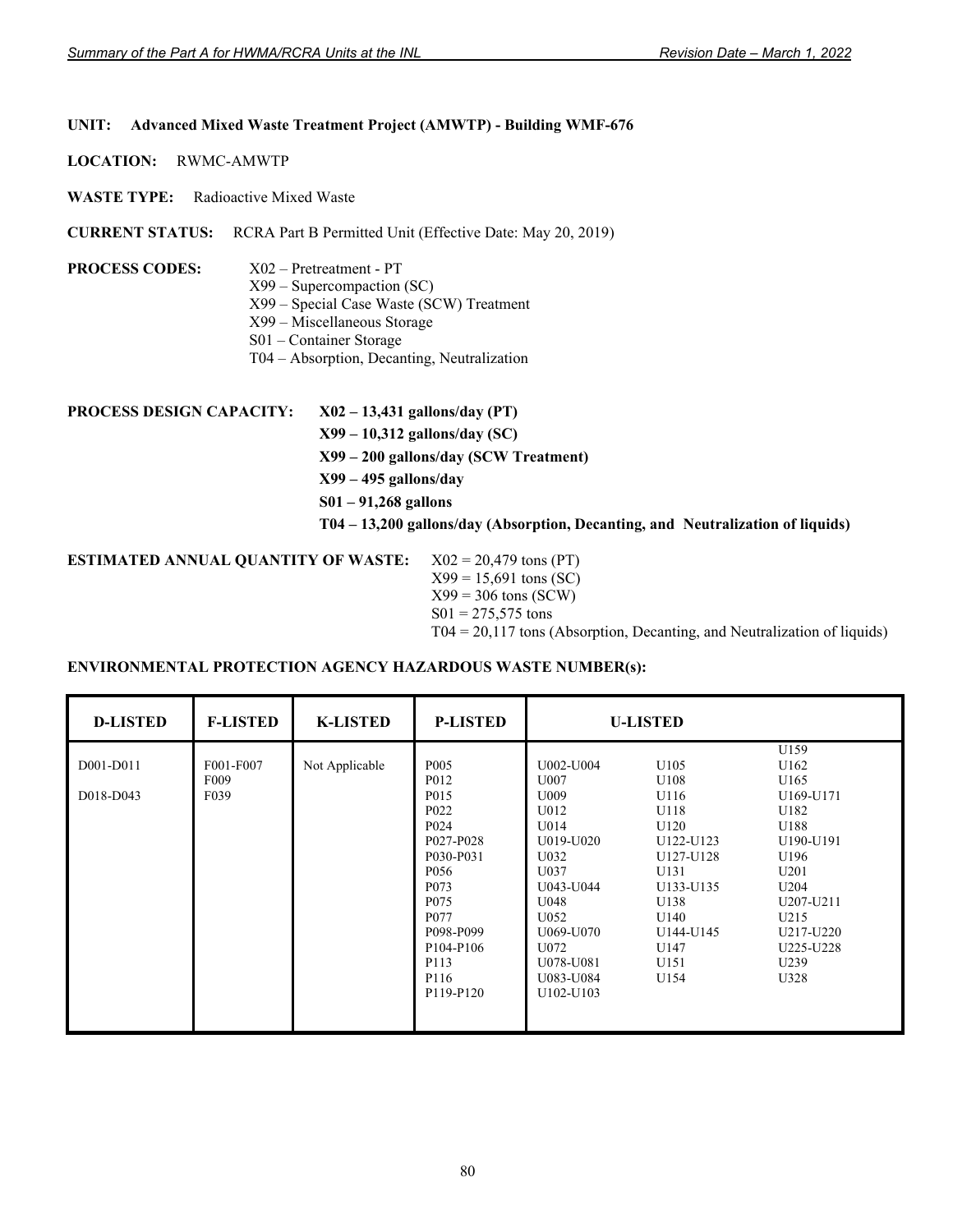#### **UNIT: SWEPP Storage Area (WMF-610)**

**LOCATION:** RWMC-AMWTP

**WASTE TYPE:** Radioactive Mixed Waste

**CURRENT STATUS:** RCRA Part B Permitted Unit (Effective Date: May 20, 2019)

| <b>PROCESS CODES:</b> | $S01 - Container Storage$<br>$T04 - Absorption$<br>$T04 - Decanting$ | $T04 - Repackaging$<br>$T04 - Physical Sizing$<br>T04 – Mechanical Vibration |
|-----------------------|----------------------------------------------------------------------|------------------------------------------------------------------------------|
|                       | $T04 - Neutraliization$                                              | $T04 - Macroencapsulation$                                                   |

#### **PROCESS DESIGN CAPACITY: S01 – 28,380 gallons or107 cubic meters (Container Storage)**

 **T04 – 33,000 gallons/day\* (Absorption, Decanting, Neutralization, Repackaging, Physical Sizing, and Mechanical Vibration) for both the WSF and SWEPP** 

#### **T04 – 5,280 gallons/day (Macroencapsulation of waste) for the WSF, SWEPP, WMF-636 Pad 2, and AMWTP Outside Storage Area**

 **\*NOTE:** No single listed process (i.e., Absorption, Decanting, Neutralization, Repackaging, Physical Sizing, and Mechanical Vibration) may be performed such that the design capacity for that process exceeds 5,500 gallons/day (20.8 cubic meters)

**ESTIMATED ANNUAL QUANTITY OF WASTE:** S01 = 880,040 tons

 T04 = 50,252 tons (Absorption, Decanting, Neutralization, Repackaging, Physical Sizing, and Mechanical Vibration in WSF and SWEPP) T04 = 8,047 tons (includes Macroencapsulation in the WSF, SWEPP,

WMF-636 Pad 2. and AMWTP Outside Storage Area)

|  | WINIT-050 Fau 2, and AIN W IT Outside Storage Area |
|--|----------------------------------------------------|
|  |                                                    |

| <b>D-LISTED</b>        | <b>F-LISTED</b>                       | <b>K-LISTED</b> | <b>P-LISTED</b>                                                                                                                                                                                                                                                     |                                                                                                                          | <b>U-LISTED</b>                                                                                                                                                                 |                                                                                                                                                                   |
|------------------------|---------------------------------------|-----------------|---------------------------------------------------------------------------------------------------------------------------------------------------------------------------------------------------------------------------------------------------------------------|--------------------------------------------------------------------------------------------------------------------------|---------------------------------------------------------------------------------------------------------------------------------------------------------------------------------|-------------------------------------------------------------------------------------------------------------------------------------------------------------------|
| D001-D011<br>D018-D043 | F001-F007<br>F <sub>009</sub><br>F039 | Not Applicable  | P <sub>005</sub><br>P <sub>0</sub> 12<br>P015<br>P <sub>022</sub><br>P <sub>024</sub><br>P027-P028<br>P030-P031<br>P <sub>056</sub><br>P <sub>073</sub><br>P <sub>075</sub><br>P077<br>P098-P099<br>P <sub>104</sub> -P <sub>106</sub><br>P113<br>P116<br>P119-P120 | U002-U004<br>U007<br>U009<br>U012<br>U014<br>U019-U020<br>U032<br>U037<br>U043-U044<br>U048<br>U052<br>U069-U070<br>U072 | U078-U081<br>U083-U084<br>U102-U103<br>U105<br>U108<br>U116<br>U118<br>U120<br>U122-U123<br>U127-U128<br>U131<br>U133-U135<br>U138<br>U140<br>U144-U145<br>U147<br>U151<br>U154 | U159<br>U162<br>U165<br>U169-U171<br>U182<br>U188<br>U190-U191<br>U196<br>U201<br>U <sub>204</sub><br>U207-U211<br>U215<br>U217-U220<br>U225-U228<br>U239<br>U328 |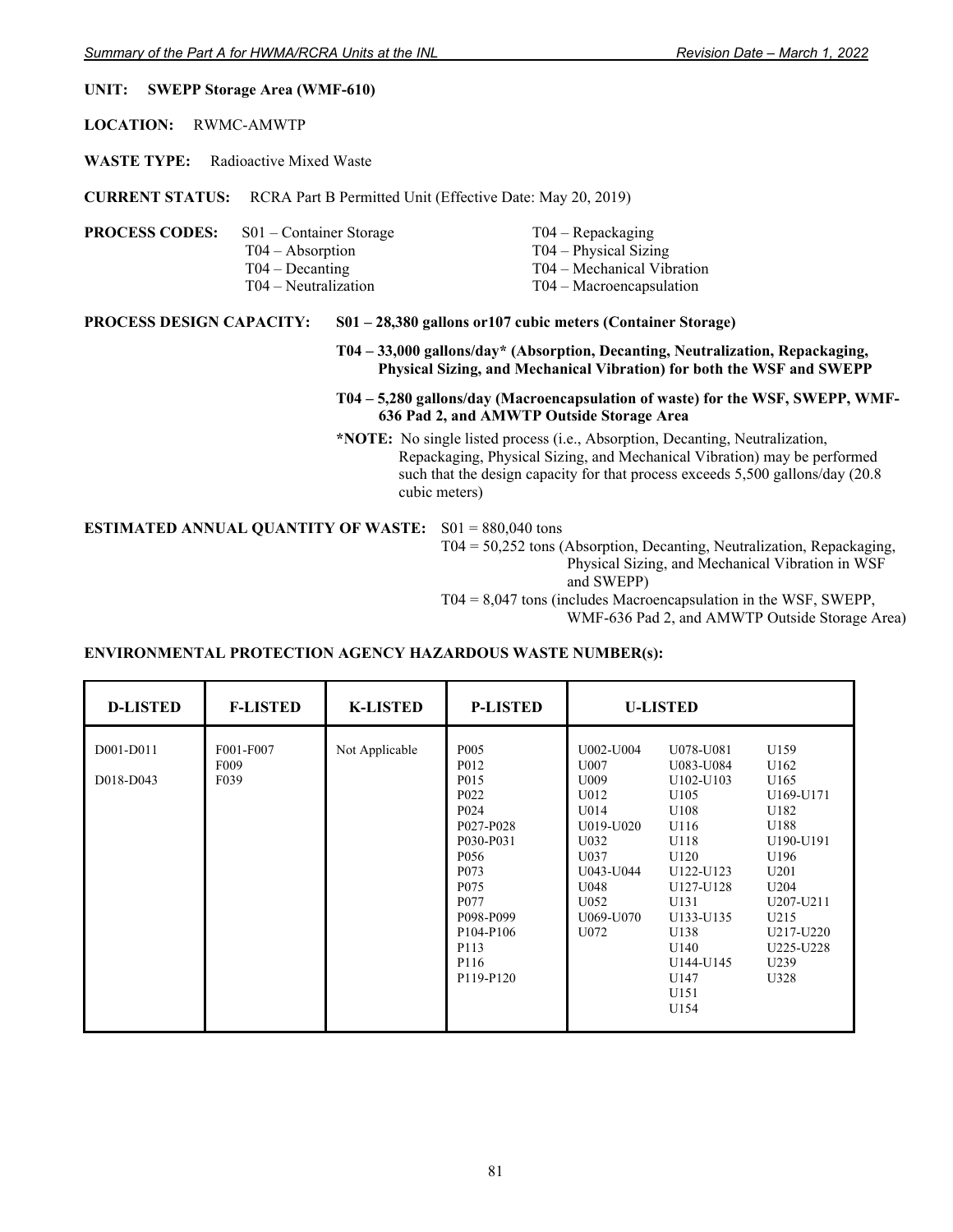#### **UNIT: WMF-636 Pad 2 Container Storage Unit**

**LOCATION:** RWMC-AMWTP

**WASTE TYPE:** Radioactive Mixed Waste

**CURRENT STATUS:** RCRA Part B Permitted Unit (Effective Date: May 20, 2019)

**PROCESS CODES:** S01 – Container Storage T04 – Macroencapsulation

**PROCESS DESIGN CAPACITY: S01 – 6,350,140 gallons** 

 **T04 – 5,280 gallons/day (8,047 tons)** 

Includes: the WSF, SWEPP, WMF-636 Pad 2, and the AMWTP Outside Storage Area

**ESTIMATED ANNUAL QUANTITY OF WASTE:** S01 = 1,025,285 tons

 T04 = 8,047 tons (includes Macroencapsulation in the WSF, SWEPP, WMF-636 Pad 2, and the AMWTP Outside Storage Area)

| <b>D-LISTED</b>        | <b>F-LISTED</b>                       | <b>K-LISTED</b> | <b>P-LISTED</b>                                                                                                                                                                                                                                                                             | <b>U-LISTED</b>                                                                                                                                                 |                                                                                                                                                          |                                                                                                                                       |
|------------------------|---------------------------------------|-----------------|---------------------------------------------------------------------------------------------------------------------------------------------------------------------------------------------------------------------------------------------------------------------------------------------|-----------------------------------------------------------------------------------------------------------------------------------------------------------------|----------------------------------------------------------------------------------------------------------------------------------------------------------|---------------------------------------------------------------------------------------------------------------------------------------|
| D001-D011<br>D018-D043 | F001-F007<br>F <sub>009</sub><br>F039 | Not Applicable  | P <sub>005</sub><br>P <sub>0</sub> 12<br>P <sub>015</sub><br>P <sub>022</sub><br>P <sub>024</sub><br>P027-P028<br>P030-P031<br>P <sub>056</sub><br>P <sub>073</sub><br>P <sub>075</sub><br>P <sub>077</sub><br>P098-P099<br>P <sub>104</sub> -P <sub>106</sub><br>P113<br>P116<br>P119-P120 | U002-U004<br>U007<br>U009<br>U012<br>U014<br>U019-U020<br>U032<br>U037<br>U043-U044<br>U048<br>U052<br>U069-U070<br>U072<br>U078-U081<br>U083-U084<br>U102-U103 | U105<br>U108<br>U116<br>U118<br>U120<br>U122-U123<br>U127-U128<br>U131<br>U133-U135<br>U138<br>U140<br>U144-U145<br>U147<br>U151<br>U154<br>U159<br>U162 | U165<br>U169-U171<br>U182<br>U188<br>U190-U191<br>U196<br>U201<br>U204<br>U207-U211<br>U215<br>U217-U220<br>U225-U228<br>U239<br>U328 |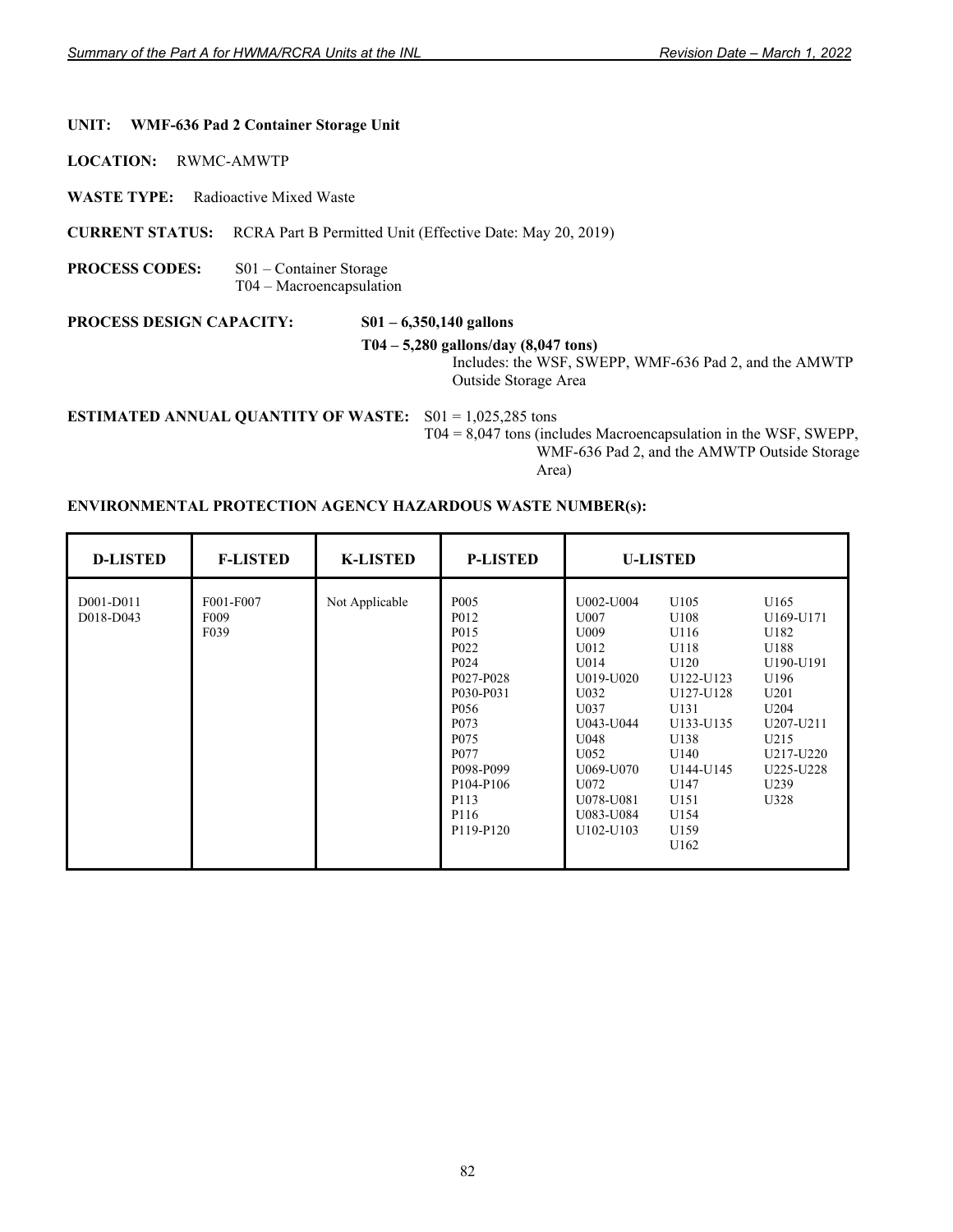#### **UNIT: AMWTP Outside Storage Area**

**LOCATION:** RWMC-AMWTP

**WASTE TYPE:** Radioactive Mixed Waste

**CURRENT STATUS:** RCRA Part B Permitted Unit (Effective Date: May 20, 2019)

**PROCESS CODES:** S01 – Container Storage T04 – Macroencapsulation

**PROCESS DESIGN CAPACITY: S01 – 404,995 gallons** 

# **T04 – 5,280 gallons/day (8,047 tons)**

Includes: the WSF, SWEPP, WMF-636 Pad 2, and the AMWTP Outside Storage Area

**ESTIMATED ANNUAL QUANTITY OF WASTE:** S01 = 551,150 tons

T04 = 8,047 tons (includes Macroencapsulation in the WSF, SWEPP,

WMF-636 Pad 2, and the AMWTP Outside Storage

Area)

| <b>D-LISTED</b>        | <b>F-LISTED</b>                       | <b>K-LISTED</b> | <b>P-LISTED</b>                                                                                                                                                                                                                                                    | <b>U-LISTED</b>                                                                                                                                                 |                                                                                                                                                  |                                                                                                                                               |
|------------------------|---------------------------------------|-----------------|--------------------------------------------------------------------------------------------------------------------------------------------------------------------------------------------------------------------------------------------------------------------|-----------------------------------------------------------------------------------------------------------------------------------------------------------------|--------------------------------------------------------------------------------------------------------------------------------------------------|-----------------------------------------------------------------------------------------------------------------------------------------------|
| D001-D011<br>D018-D043 | F001-F007<br>F <sub>009</sub><br>F039 | Not Applicable  | P <sub>005</sub><br>P012<br>P <sub>015</sub><br>P <sub>022</sub><br>P <sub>024</sub><br>P027-P028<br>P030-P031<br>P <sub>056</sub><br>P <sub>073</sub><br>P <sub>075</sub><br>P077<br>P098-P099<br>P <sub>104</sub> -P <sub>106</sub><br>P113<br>P116<br>P119-P120 | U002-U004<br>U007<br>U009<br>U012<br>U014<br>U019-U020<br>U032<br>U037<br>U043-U044<br>U048<br>U052<br>U069-U070<br>U072<br>U078-U081<br>U083-U084<br>U102-U103 | U105<br>U108<br>U116<br>U118<br>U120<br>U122-U123<br>U127-U128<br>U131<br>U133-U135<br>U138<br>U140<br>U144-U145<br>U147<br>U151<br>U154<br>U159 | U162<br>U165<br>U169-U171<br>U182<br>U188<br>U190-U191<br>U196<br>U201<br>U204<br>U207-U211<br>U215<br>U217-U220<br>U225-U228<br>U239<br>U328 |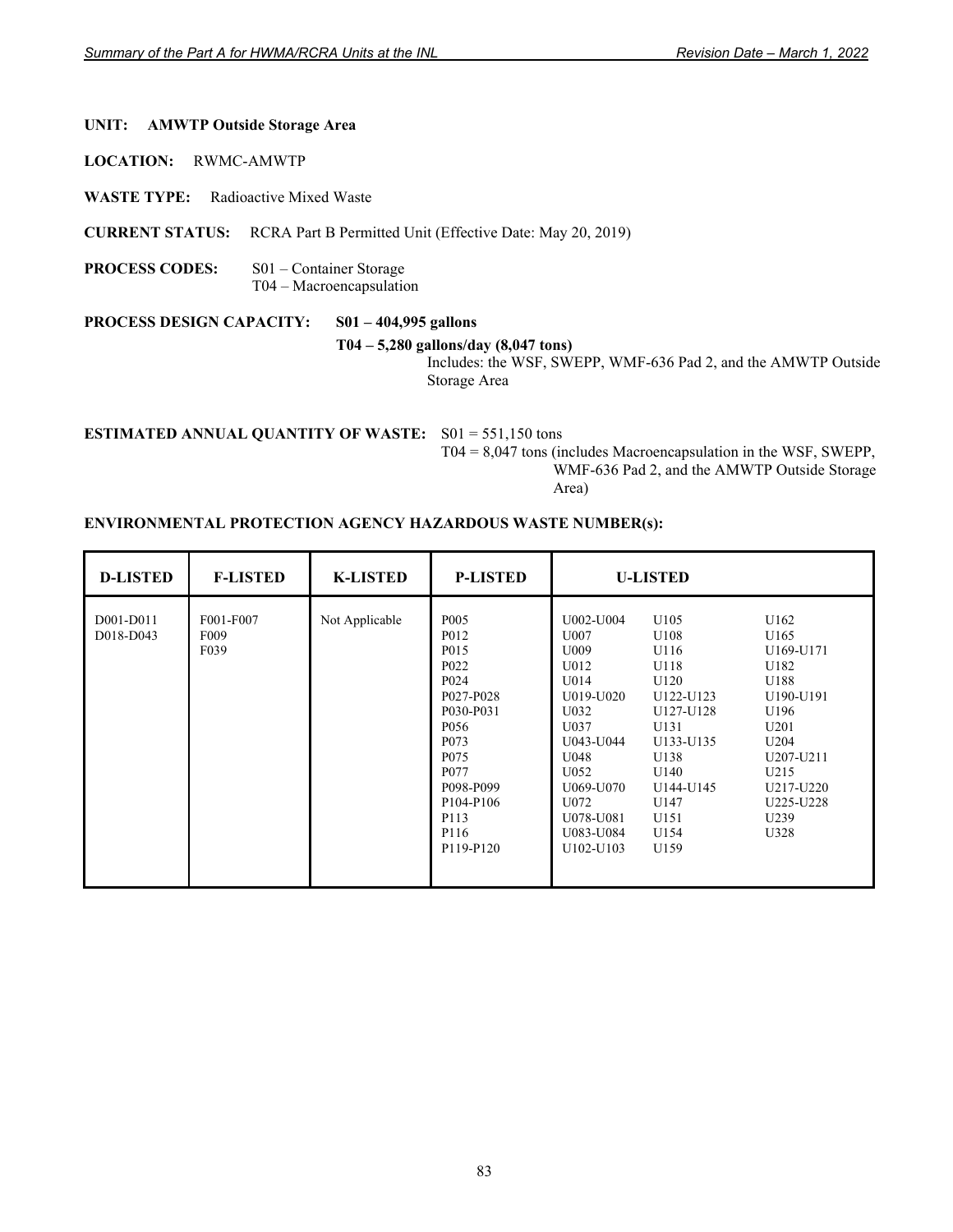#### **UNIT: Hot Fuel Examination Facility (HFEF) – Building 785**

**LOCATION:** MFC

**WASTE TYPE:** Hazardous and Radioactive Mixed Waste

**CURRENT STATUS:** RCRA Part B Permitted Unit (Effective Date: October 1, 2015)

**PROCESS CODES:** S01 – Container Storage T04 – Container Treatment

# **PROCESS DESIGN CAPACITY: S01 – 10,725 gallons total T04 – 440 gallons/day total**

**ESTIMATED ANNUAL QUANTITY OF WASTE:** S01 and T04 = 1,430,000 pounds

| <b>D-LISTED</b> | <b>F-LISTED</b>                | <b>K-LISTED</b> | <b>P-LISTED</b>                                                                                                                                                                                                                   | <b>U-LISTED</b>                                                                                                                                                        |                                                                                                                                  |                                                                                                                                                                        |
|-----------------|--------------------------------|-----------------|-----------------------------------------------------------------------------------------------------------------------------------------------------------------------------------------------------------------------------------|------------------------------------------------------------------------------------------------------------------------------------------------------------------------|----------------------------------------------------------------------------------------------------------------------------------|------------------------------------------------------------------------------------------------------------------------------------------------------------------------|
| D001-D043       | F001-F009<br>F <sub>0</sub> 39 | Not Applicable  | P <sub>005</sub><br>P <sub>0</sub> 12<br>P <sub>022</sub><br>P <sub>024</sub><br>P027-P028<br>P030-P031<br>P <sub>056</sub><br>P <sub>073</sub><br>P <sub>077</sub><br>P <sub>098</sub><br>P104-P106<br>P113<br>P116<br>P119-P120 | U003-U004<br>U007<br>U009<br>U012<br>U014<br>U019-U020<br>U032<br>U037<br>U044<br>U048<br>U052<br>U069<br>U079-U081<br>U083-U084<br>U <sub>102</sub> -U <sub>103</sub> | U108<br>U116<br>U118<br>U120<br>U122-U123<br>U127-U128<br>U131<br>U133-U135<br>U138<br>U140<br>U144-U145<br>U147<br>U151<br>U159 | U162<br>U165<br>U169-U171<br>U182<br>U188<br>U190-U191<br>U196<br>U201<br>U <sub>204</sub><br>U207-U208<br>U210-U211<br>U215<br>U217-U220<br>U225-U228<br>U239<br>U328 |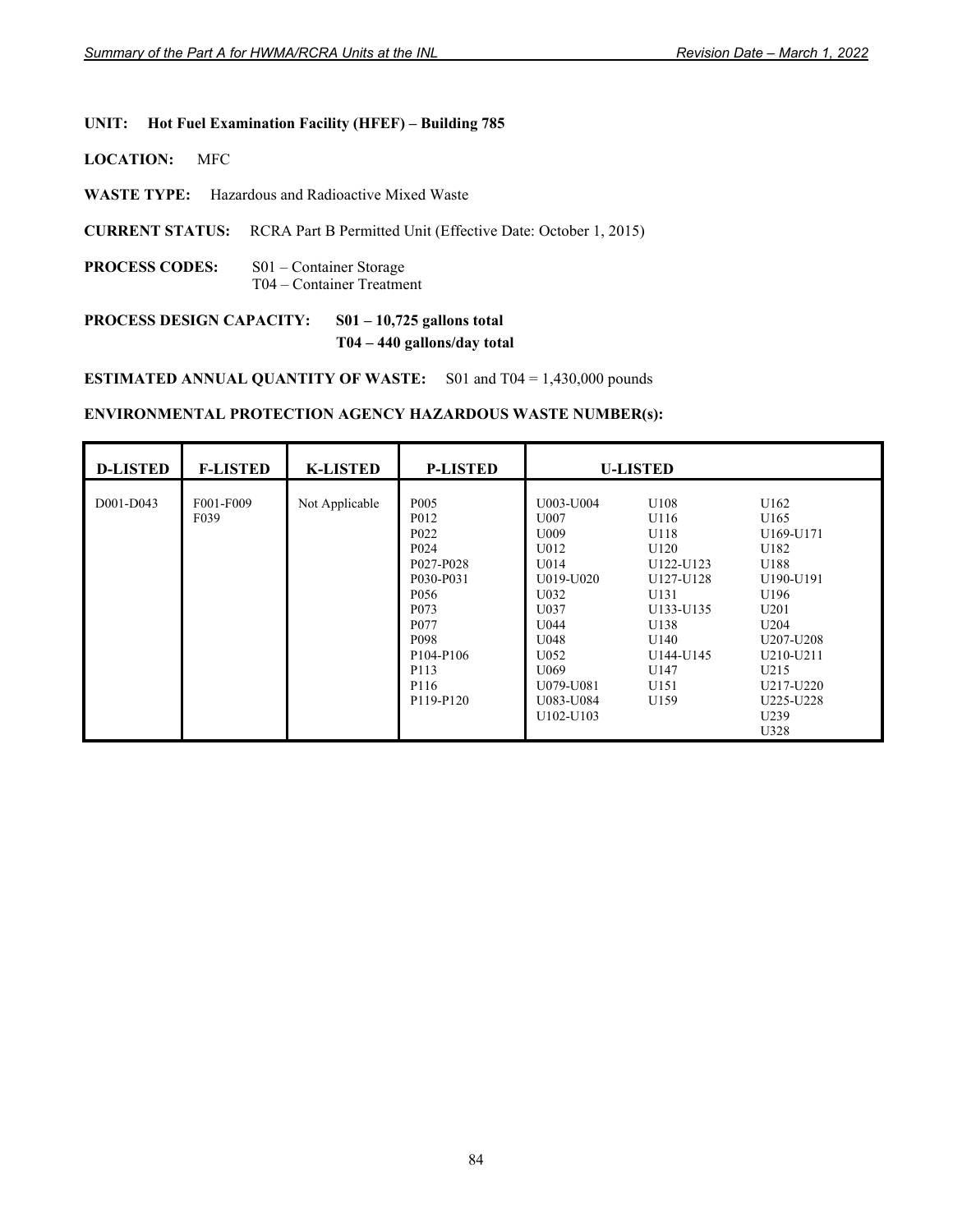### **UNIT: Radioactive Scrap and Waste Facility (RSWF) – Building 771**

**LOCATION:** MFC

**WASTE TYPE:** Hazardous and Radioactive Mixed Waste

**CURRENT STATUS:** RCRA Part B Permitted Unit (Effective Date: October 1, 2015)

**PROCESS CODES:** S99 – Miscellaneous Unit Storage

### **PROCESS DESIGN CAPACITY: S99 – 53,000 gallons total**

**ESTIMATED ANNUAL QUANTITY OF WASTE:** S99 = 477,000 pounds

| <b>D-LISTED</b>               | <b>F-LISTED</b> | <b>K-LISTED</b> | <b>P-LISTED</b> | <b>U-LISTED</b> |
|-------------------------------|-----------------|-----------------|-----------------|-----------------|
| D <sub>001</sub><br>D003-D011 | Not Applicable  | Not Applicable  | Not Applicable  | Not Applicable  |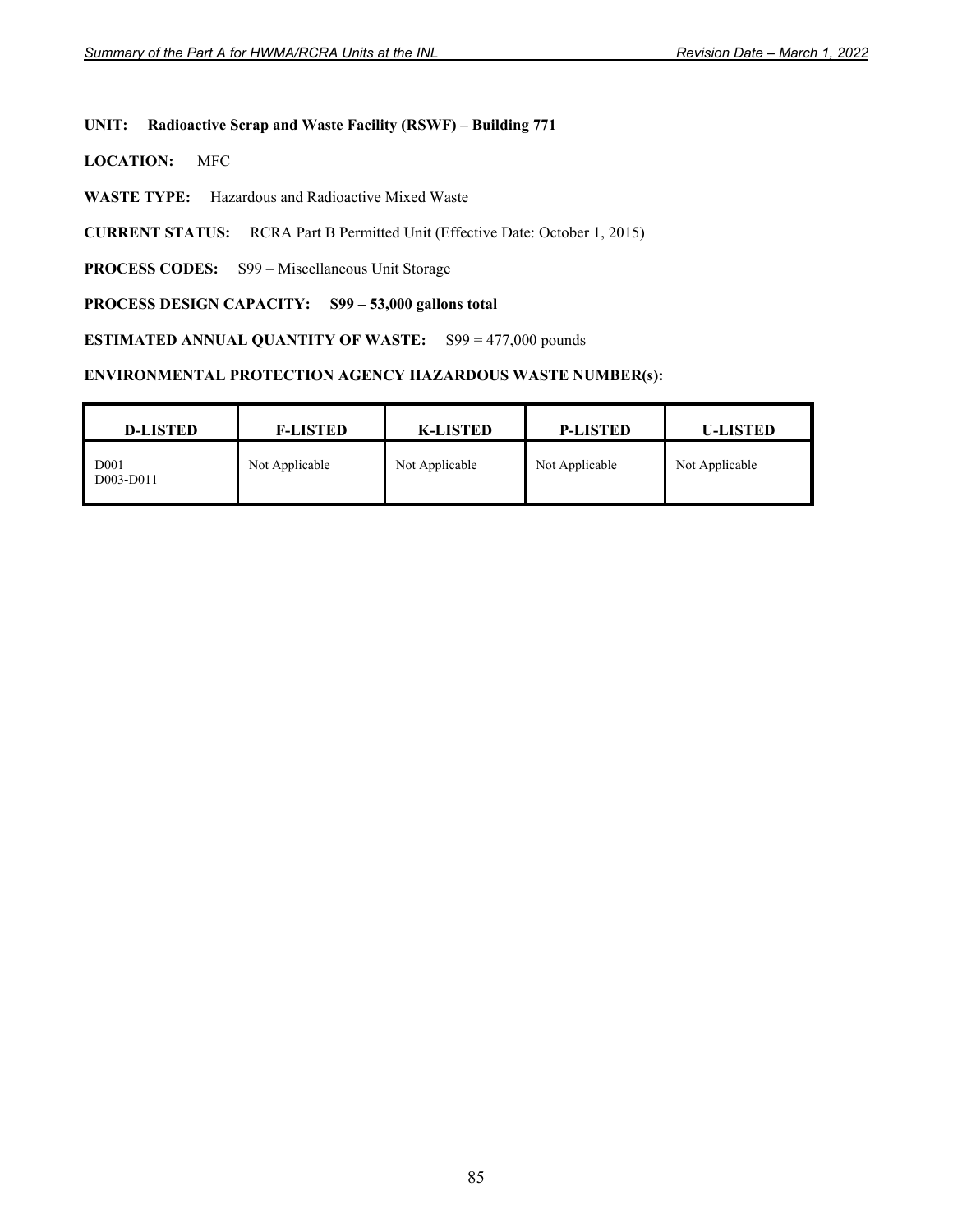### **UNIT: RSWF Staging/Storage Area (SSA)**

**LOCATION:** MFC

**WASTE TYPE: Remote Handled Mixed Waste and** Hazardous Waste/Mixed Waste

**CURRENT STATUS:** RCRA Part B Permitted Unit (Effective Date: October 1, 2015)

PROCESS CODES: S01 – Container Storage

### **PROCESS DESIGN CAPACITY: S01 – 88,000 gallons total**

**ESTIMATED ANNUAL QUANTITY OF WASTE:** S01 = 792,000 pounds

| <b>D-LISTED</b>                                                                                | <b>F-LISTED</b>              | <b>K-LISTED</b> | <b>P-LISTED</b>                                                               | <b>U-LISTED</b>                      |
|------------------------------------------------------------------------------------------------|------------------------------|-----------------|-------------------------------------------------------------------------------|--------------------------------------|
| D <sub>001</sub><br>D003-D012<br>D018-D019<br>D021-D022<br>D026-D030<br>D032-D040<br>D042-D043 | F001-007<br>F <sub>009</sub> | Not Applicable  | P <sub>0</sub> 3 <sub>0</sub><br>P098<br>P <sub>099</sub><br>P <sub>106</sub> | U003<br>U103<br>U108<br>U134<br>U151 |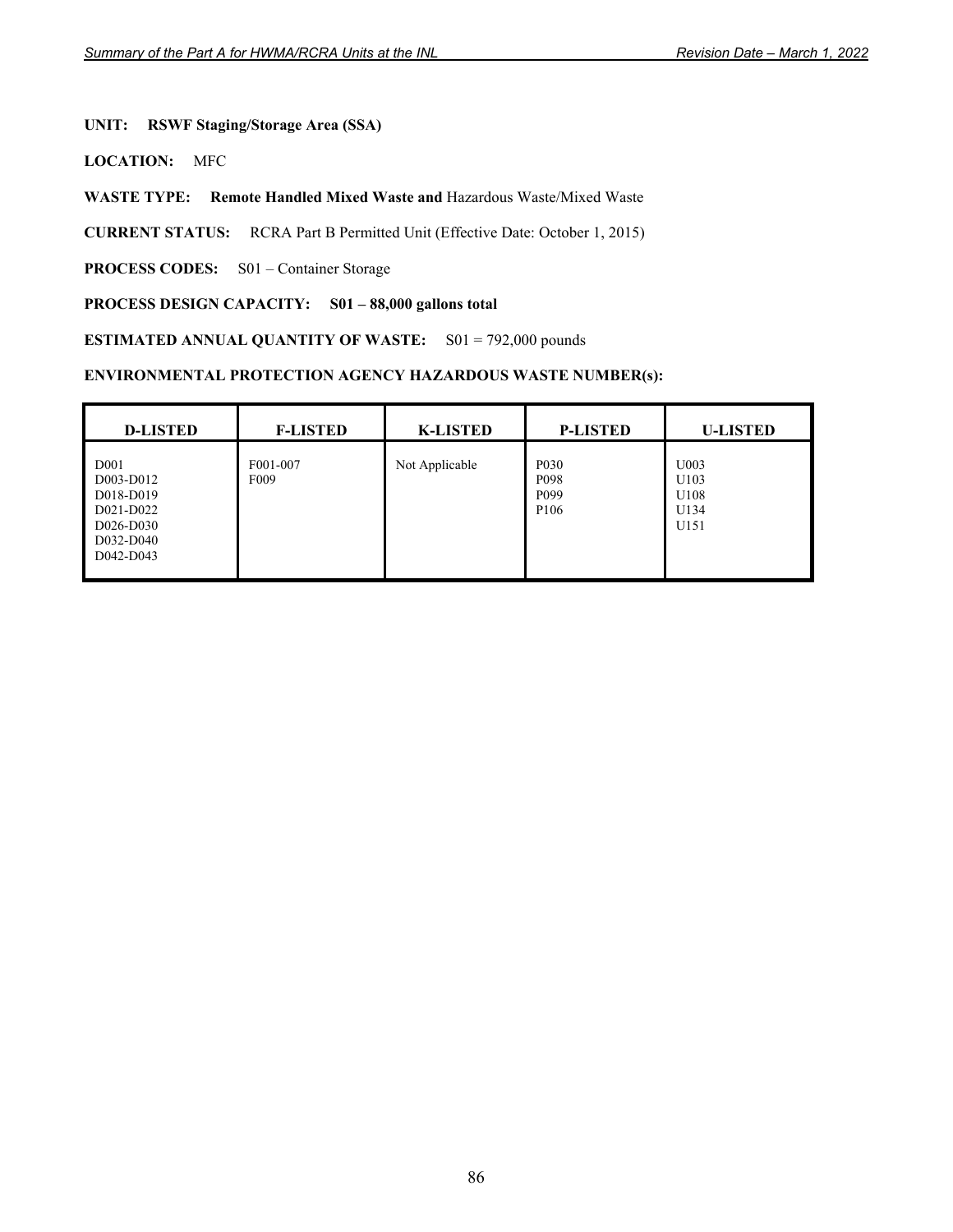#### **UNIT: Sodium Components Maintenance Shop (SCMS) Container Storage and Treatment**

**LOCATION:** MFC

**WASTE TYPE:** Hazardous and Radioactive Mixed Waste

**CURRENT STATUS:** RCRA Part B Permitted Unit (Effective Date: October 1, 2015)

**PROCESS CODES:** S01 – Container Storage T04 – Other Treatment

**PROCESS DESIGN CAPACITY: S01 – 24,640 gallons total T04 – 880 gallons/day total** 

**ESTIMATED ANNUAL QUANTITY OF WASTE:** S01 and T04 = 990,000 pounds

| <b>D-LISTED</b>                                                            | <b>F-LISTED</b>               | <b>K-LISTED</b> | <b>P-LISTED</b>                                                               | <b>U-LISTED</b>                      |
|----------------------------------------------------------------------------|-------------------------------|-----------------|-------------------------------------------------------------------------------|--------------------------------------|
| D001-D012<br>D018-D019<br>D021-D022<br>D026-D030<br>D032-D040<br>D042-D043 | F001-F007<br>F <sub>009</sub> | Not Applicable  | P <sub>0</sub> 3 <sub>0</sub><br>P098<br>P <sub>099</sub><br>P <sub>106</sub> | U003<br>U103<br>U108<br>U134<br>U151 |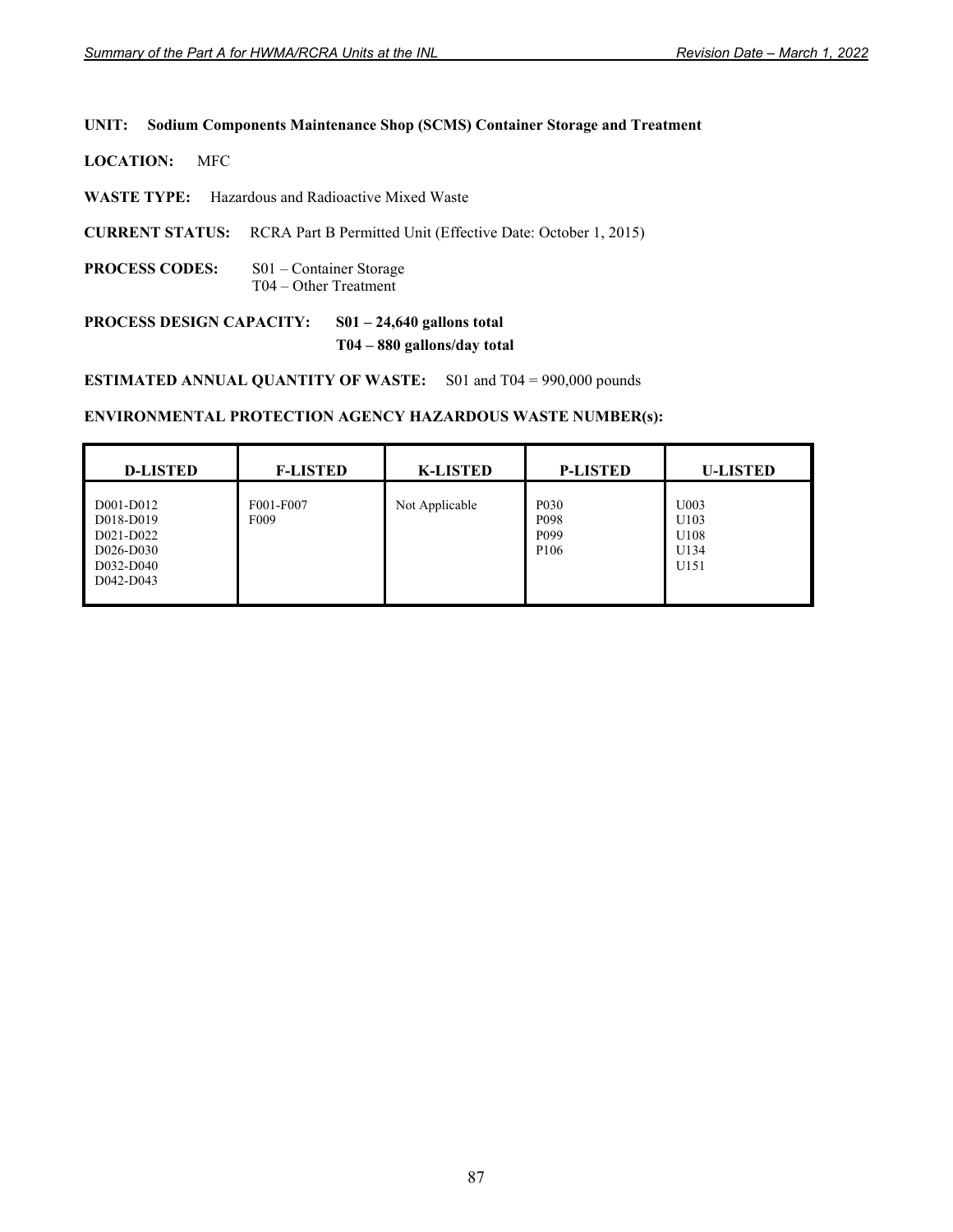#### **UNIT: Sodium Components Maintenance Shop (SCMS) Tank Storage and Treatment**

**LOCATION:** MFC

- **WASTE TYPE:** Hazardous and Radioactive Mixed Waste
- **CURRENT STATUS:** RCRA Part B Permitted Unit (Effective Date: October 1, 2015)
- **PROCESS CODES:** S02 Tank Storage T01 – Tank Treatment

# **PROCESS DESIGN CAPACITY: S02 – 390 gallons total T01 – 1,188 gallons/day total**

**ESTIMATED ANNUAL QUANTITY OF WASTE:** S02 and T01 = 990,000 pounds

| <b>D-LISTED</b> | <b>F-LISTED</b> | <b>K-LISTED</b> | <b>P-LISTED</b> | <b>U-LISTED</b> |
|-----------------|-----------------|-----------------|-----------------|-----------------|
| D001-D011       | Not Applicable  | Not Applicable  | Not Applicable  | Not Applicable  |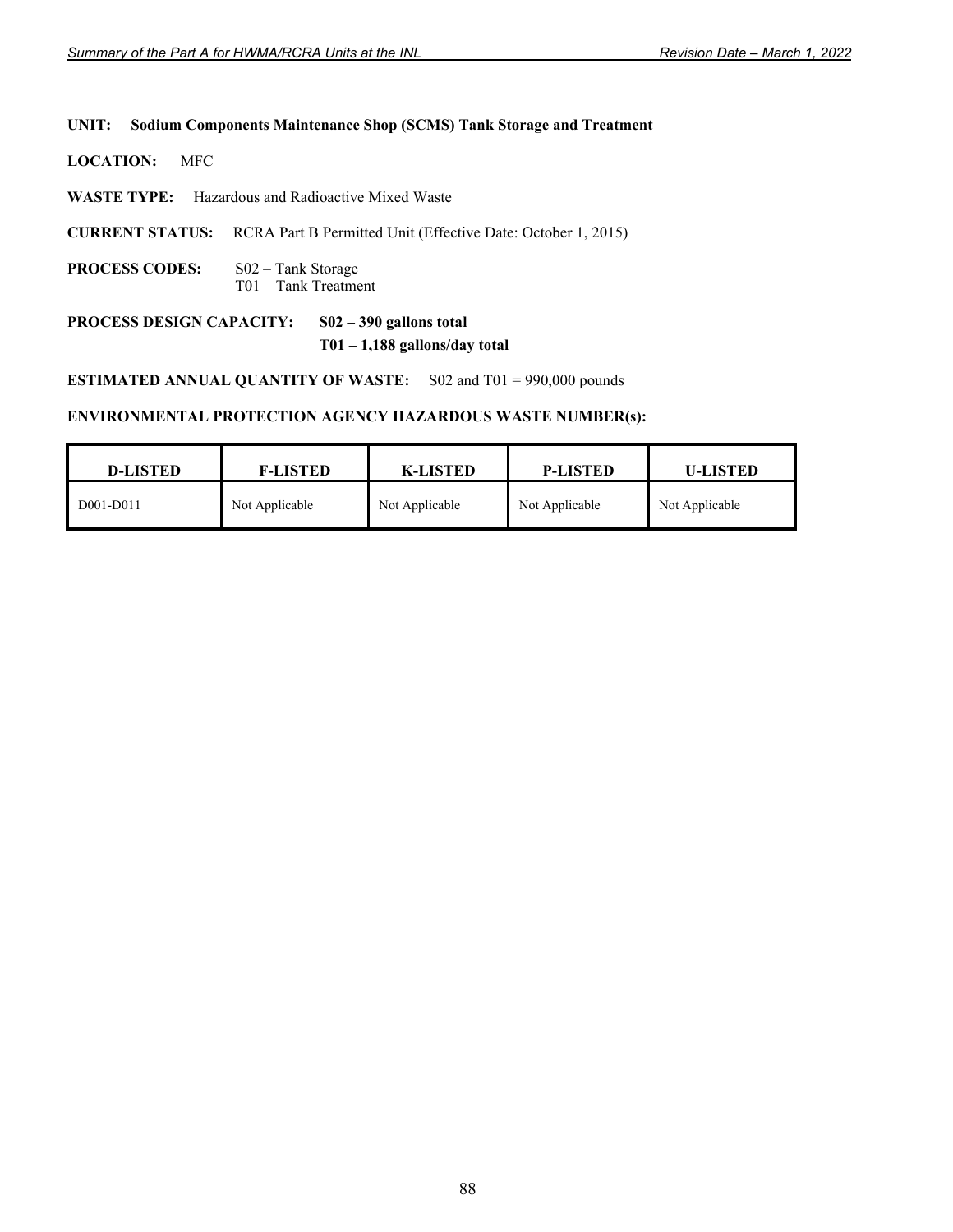### **UNIT: Sodium Storage Building (SSB) – Building 703**

**LOCATION:** MFC

**WASTE TYPE:** Hazardous and Radioactive Mixed Waste

**CURRENT STATUS:** RCRA Part B Permitted Unit (Effective Date: October 1, 2015)

PROCESS CODES: S01 – Container Storage

### **PROCESS DESIGN CAPACITY: S01 – 48,000 gallons total**

**ESTIMATED ANNUAL QUANTITY OF WASTE:** S01 = 432,000 pounds

| <b>D-LISTED</b>                                                                                | <b>F-LISTED</b>              | <b>K-LISTED</b> | <b>P-LISTED</b>                                                               | <b>U-LISTED</b>                      |
|------------------------------------------------------------------------------------------------|------------------------------|-----------------|-------------------------------------------------------------------------------|--------------------------------------|
| D <sub>001</sub><br>D003-D012<br>D018-D019<br>D021-D022<br>D026-D030<br>D032-D040<br>D042-D043 | F001-007<br>F <sub>009</sub> | Not Applicable  | P <sub>0</sub> 3 <sub>0</sub><br>P098<br>P <sub>099</sub><br>P <sub>106</sub> | U003<br>U103<br>U108<br>U134<br>U151 |